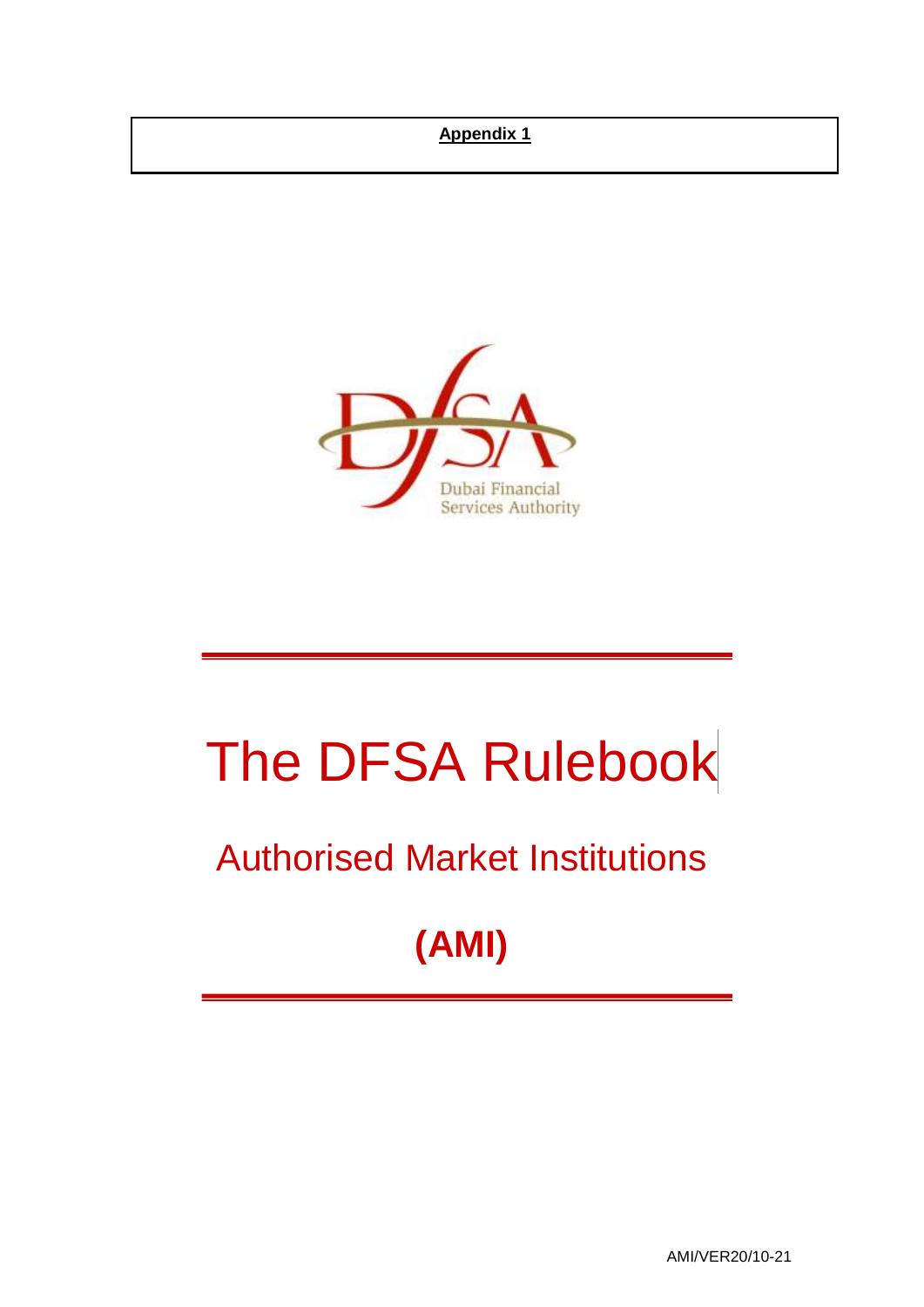| 1.                                                                                  | APPLICATION, INTERPRETATION AND OVERVIEW 1                               |  |
|-------------------------------------------------------------------------------------|--------------------------------------------------------------------------|--|
| 1.1                                                                                 |                                                                          |  |
|                                                                                     |                                                                          |  |
| 2.                                                                                  | <b>APPLICATION FOR A LICENCE OR ENDORSEMENT  3</b>                       |  |
| 2.1<br>2.2<br>2.3<br>2.4                                                            |                                                                          |  |
| 3.                                                                                  |                                                                          |  |
| 3.1<br>3.2<br>3.3                                                                   |                                                                          |  |
|                                                                                     |                                                                          |  |
| 4.                                                                                  |                                                                          |  |
| 4.1<br>4.2<br>4.3<br>4.4                                                            |                                                                          |  |
| 5.                                                                                  | <b>GENERAL LICENSING REQUIREMENTS APPLICABLE TO ALL</b>                  |  |
| 5.1<br>5.2<br>5.3<br>5.4<br>5.5<br>5.6<br>5.7<br>5.8<br>5.9<br>5.10<br>5.11<br>5.12 |                                                                          |  |
| 5A.                                                                                 | ADDITIONAL REQUIREMENTS FOR OPERATING A FACILITY                         |  |
| 5A.1<br>5A.2<br>5A.3<br>5A.4                                                        | Operating a Facility for Investment Tokens that permits direct access 45 |  |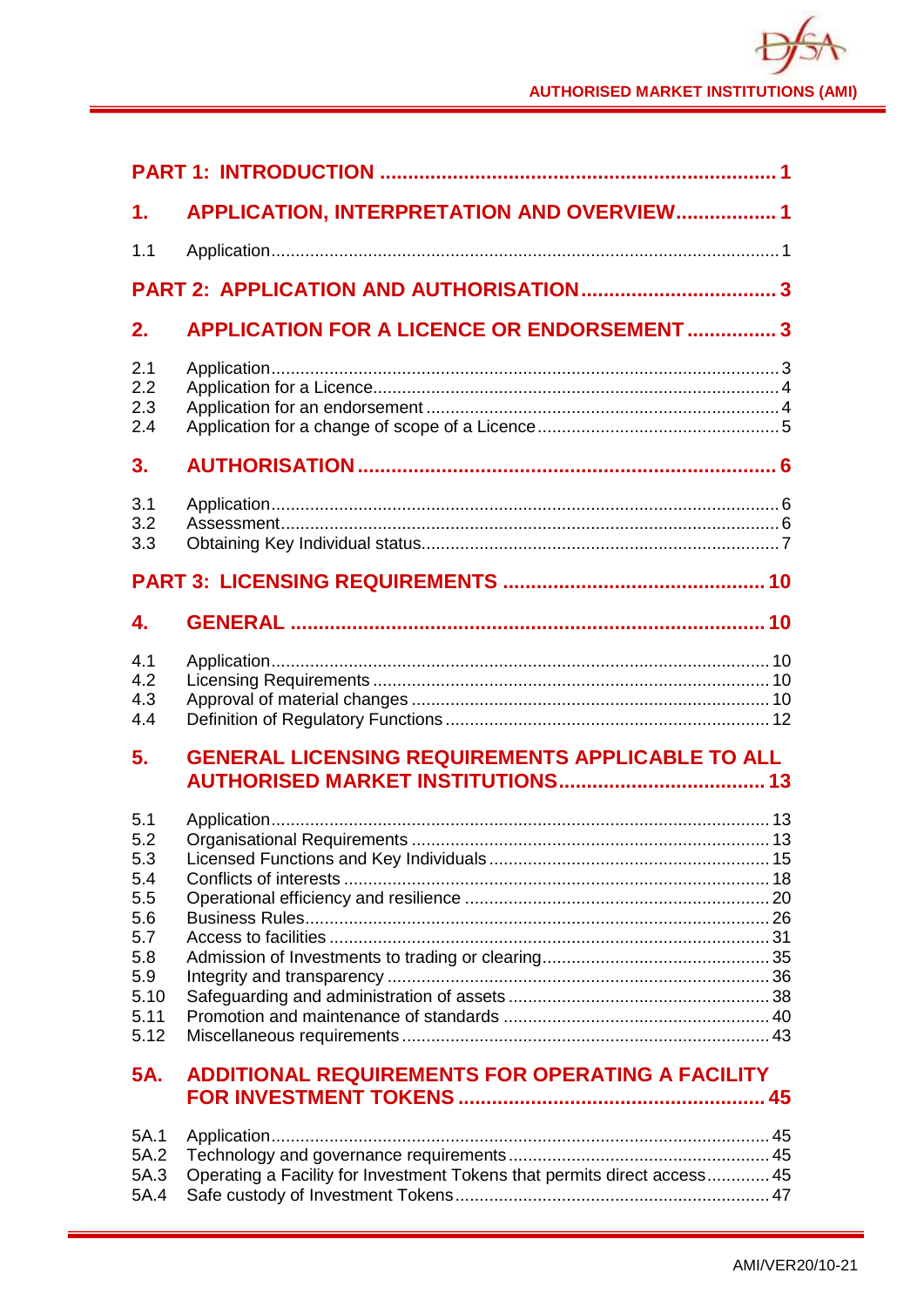# **AUTHORISED MARKET INSTITUTIONS (AMI)**

| 5A.5                                                                                                |                                                                                     |  |  |  |  |  |
|-----------------------------------------------------------------------------------------------------|-------------------------------------------------------------------------------------|--|--|--|--|--|
| 6.                                                                                                  | <b>ADDITIONAL LICENSING REQUIREMENTS FOR OPERATING</b>                              |  |  |  |  |  |
| 6.1<br>6.2<br>6.3<br>6.4<br>6.5<br>6.6<br>6.7<br>6.8<br>6.9<br>6.10<br>6.11                         | Specifications relating to design and trading of Derivatives  49                    |  |  |  |  |  |
| 7.                                                                                                  | <b>ADDITIONAL LICENSING REQUIREMENTS FOR OPERATING A</b>                            |  |  |  |  |  |
| 7.1<br>7.2<br>7.3<br>7.4                                                                            |                                                                                     |  |  |  |  |  |
|                                                                                                     |                                                                                     |  |  |  |  |  |
|                                                                                                     |                                                                                     |  |  |  |  |  |
| 8                                                                                                   |                                                                                     |  |  |  |  |  |
| 8.1<br>8.2                                                                                          |                                                                                     |  |  |  |  |  |
| 9                                                                                                   | <b>SUPERVISION OF AUTHORISED MARKET INSTITUTIONS85</b>                              |  |  |  |  |  |
| 9.1<br>9.2<br>9.3<br>9.4<br>9.5<br>9.6<br>9.7<br>9.8<br>9.9<br>9.10<br>9.11<br>9.12<br>9.13<br>9.14 | Public disclosures of decisions in relation to an Official List of Securities of an |  |  |  |  |  |
| 10                                                                                                  |                                                                                     |  |  |  |  |  |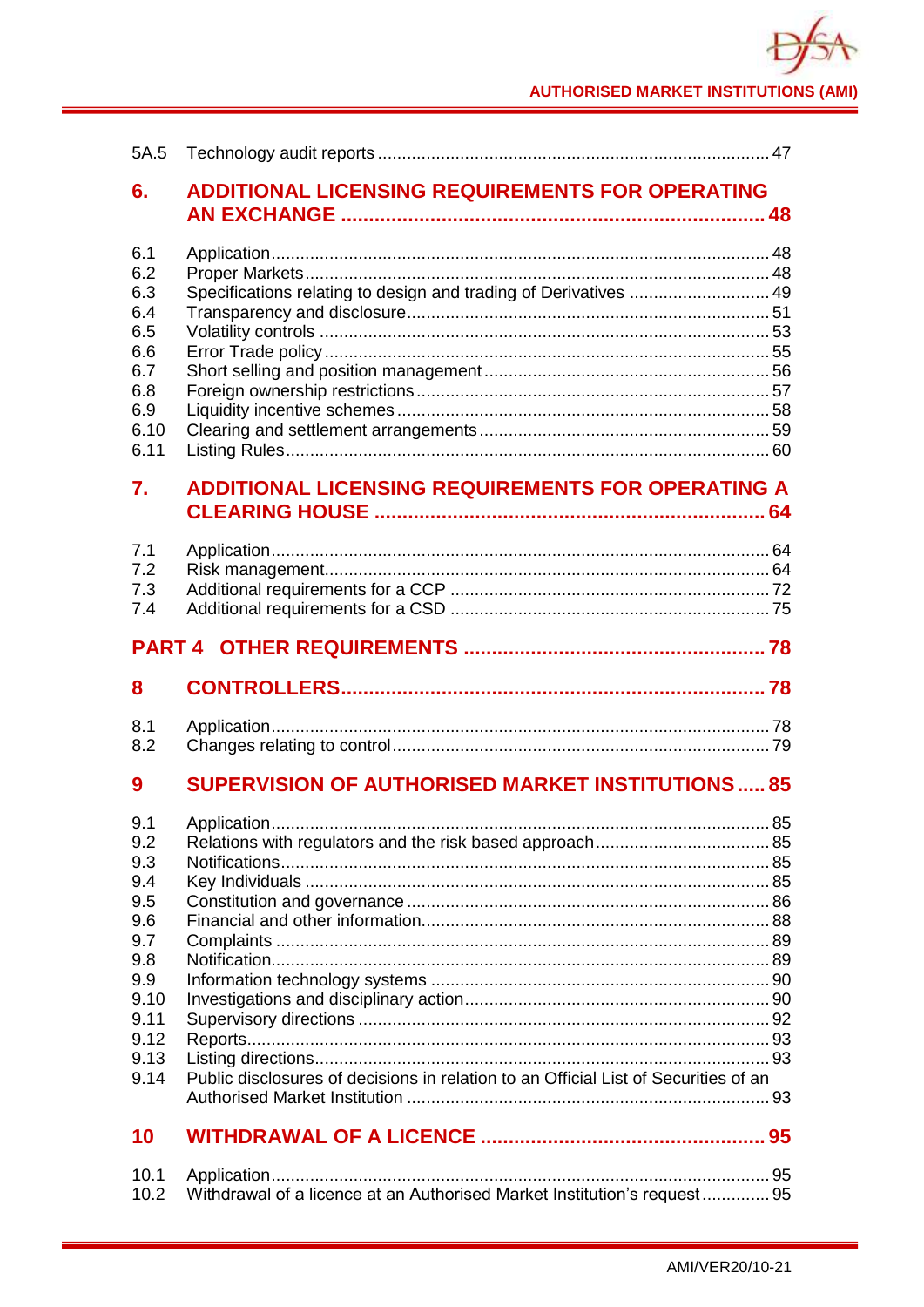# **AUTHORISED MARKET INSTITUTIONS (AMI)**

| 10.3                 |                                                   |  |
|----------------------|---------------------------------------------------|--|
| 11                   | <b>APPEALS FROM AUTHORISED MARKET INSTITUTION</b> |  |
| 11.1                 |                                                   |  |
| 12.                  |                                                   |  |
| 12.1<br>12.2<br>12.3 |                                                   |  |
|                      |                                                   |  |
| A1.1<br>A1.2<br>A1.3 |                                                   |  |
|                      |                                                   |  |
| A2.1                 |                                                   |  |
|                      |                                                   |  |
| A3.1<br>A3.2         |                                                   |  |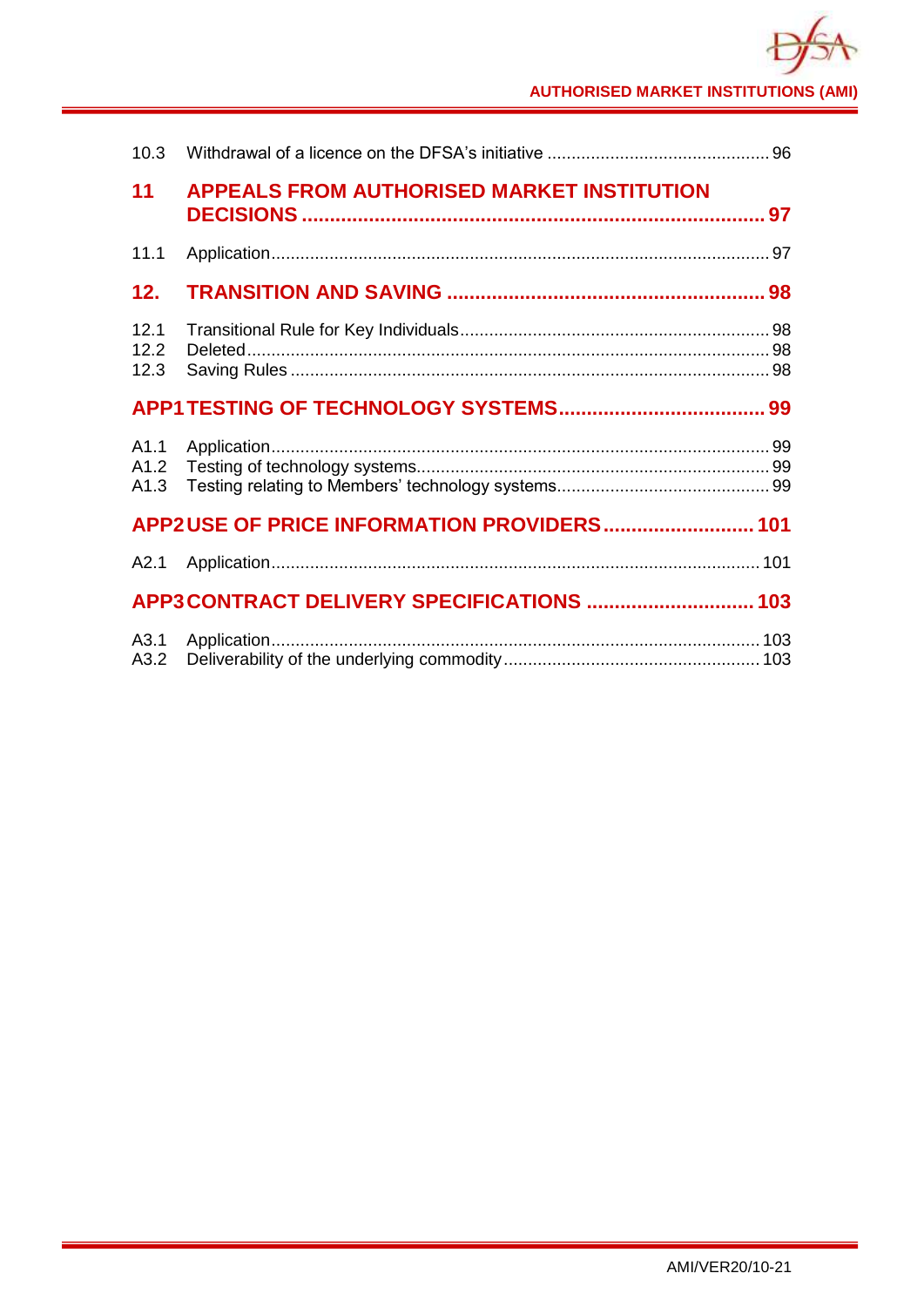# <span id="page-4-0"></span>**PART 1: INTRODUCTION**

# <span id="page-4-1"></span>**1. APPLICATION, INTERPRETATION AND OVERVIEW**

# <span id="page-4-2"></span>**1.1 Application**

- **1.1.1** (1) This module applies to:
	- (a) every Person who carries on, or intends to carry on, either or both of the Financial Services of Operating an Exchange or Operating a Clearing House in or from the DIFC;
	- (b) a Key Individual, or a Person intending to be a Key Individual, of a Person referred to in (a); and
	- (c) a Controller, or a Person intending to be a Controller, of a Person referred to in (a).
	- (2) This module also applies to an Authorised Market Institution where it:
		- (a) carries on, or intends to carry on, the Financial Service of Operating an Alternative Trading System to the extent that such activities constitute operating a Multilateral Trading Facility; or
		- (b) acts as a Trade Repository.
	- (3) This module does not apply to a Recognised Body.

### **Guidance**

This module will also apply to an Authorised Market Institution that is Operating a Facility for Investment Tokens, unless otherwise specified. Operating a Facility for Investment Tokens is defined in GLO in relation to an Authorised Market Institution to mean Operating an Exchange on which Investment Tokens are traded, Operating a Clearing House on which Investment Tokens are cleared, or Operating a Multilateral Trading Facility on which Investment Tokens are traded.

# **1.2 Overview of the module**

#### **Guidance**

#### **The regulatory framework**

- 1. The Regulatory Law 2004 ("the Regulatory Law") and the Markets Law 2012 ("the Markets Law ") provide the framework for the licensing and supervision of Authorised Market Institutions and for taking regulatory action against those licensed institutions.
- 2. In particular, while Article 41 of the Regulatory Law prohibits a Person from carrying on Financial Services in or from the DIFC, Article 42 of that Law permits Persons duly authorised and Licensed to conduct Financial Services in providing their services.
- 3. The Markets Law establishes a framework in relation to how an Official List of Securities is maintained and administered by the Listing Authority. Either the DFSA, or an Authorised Market Institution where it has been granted an endorsement on its Licence to do so, may maintain an Official List of Securities.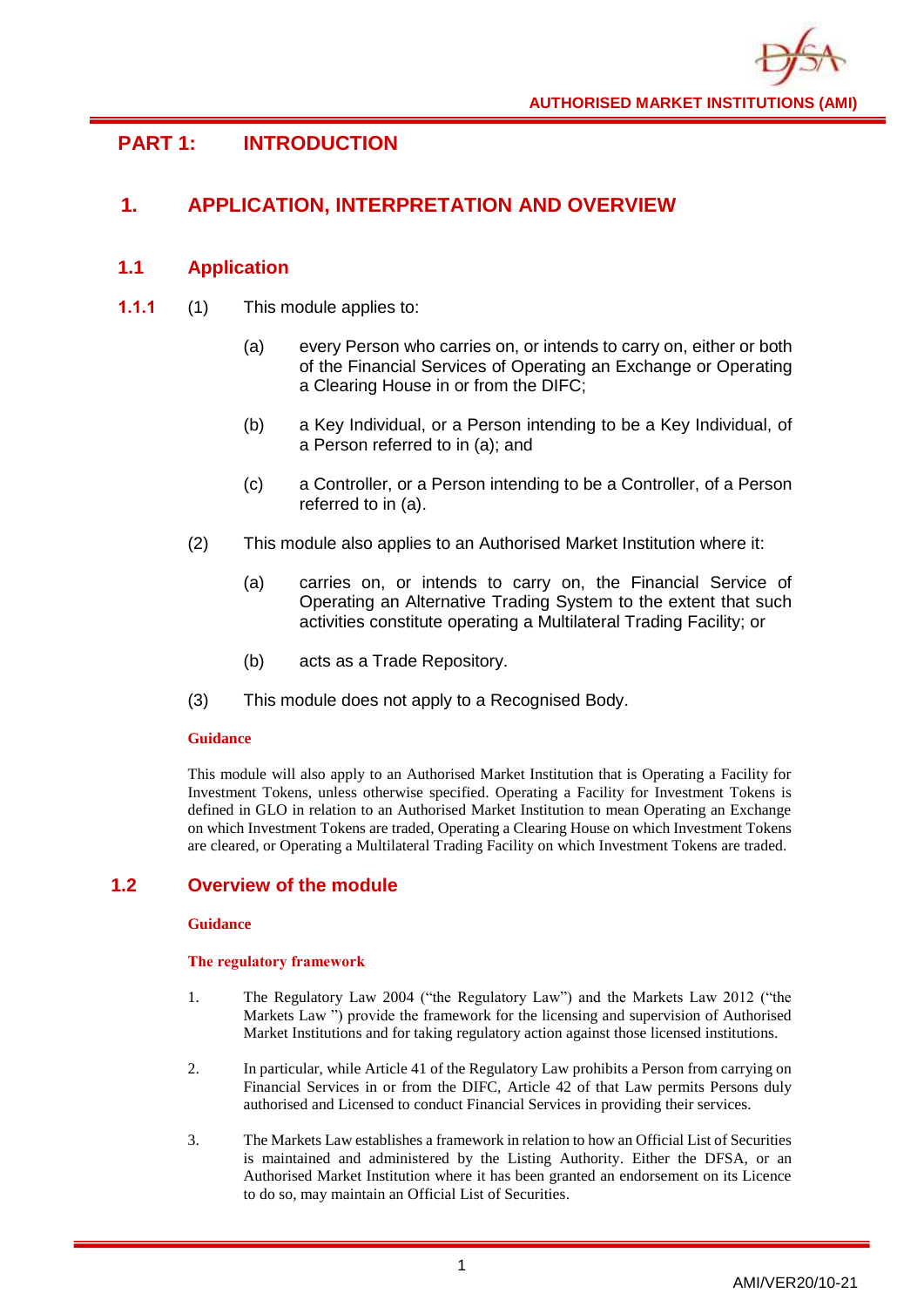

- 4. The GEN module prescribes the Financial Services which may be carried on by an Authorised Firm or Authorised Market Institution and the detailed requirements that must be met by such firms. In addition, the GEN module also sets out the circumstances under which an Authorised Market Institution may be authorised to carry out certain functions by way of an endorsement on its Licence.
- 5. The RPP Sourcebook contains, amongst other things, the detailed policies and procedures relating to how the DFSA exercises its licensing and supervisory functions relating to Authorised Market Institutions.

#### **The AMI module**

- 6. The AMI Module is comprised of four Parts containing 12 chapters and three Appendices.
- 7. Part 1 contains chapter 1, which sets out the application provisions and the overview of the AMI module.
- 8. Part 2 contains chapters 2 and 3. Chapter 2 sets out the requirements relating to application for a Licence to Operate an Exchange or Clearing House (or both) and an endorsement to operate a Multilateral Trading Facility or to maintain an Official List of Securities. Chapter 3 sets out the assessment of application related requirements, including application to obtain Key Individual status of an Authorised Market Institution.
- 9. Part 3 contains chapters 4, 5, 5A, 6 and 7. These chapters set out the substantive requirements (called the "Licensing Requirements") that must be met by a Person at the point of grant of a Licence to be an Authorised Market Institution and thereafter on an on-going basis. Chapter 4 contains the provisions which prescribe what the Licensing Requirements are, and the procedures an Authorised Market Institution must follow in order to make any material changes to the arrangements it has in place to meet the Licensing Requirements. Chapter 5 contains the Licensing Requirements that are common to both Exchanges and Clearing Houses. Chapter 5A contains the additional requirements that apply to an Authorised Market Institution that is Operating a Facility for Investment Tokens, whether that facility is an Exchange, a Clearing House or a Multilateral Trading Facility. Chapter 6 contains the additional Licensing Requirements that are specific to Exchanges and chapter 7 contains the additional Licensing Requirements that are specific to Clearing Houses.
- 10. Part 4 contains chapters 8, 9, 10, 11 and 12. These chapters set out a range of miscellaneous provisions covering the requirements relating to the approval of Controllers of Authorised Market Institutions (chapter 8), the provisions governing the supervision of Authorised Market Institutions (chapter 9), the procedures for withdrawal of a Licence or endorsement (chapter 10), appeal procedures from the decisions of the DFSA (chapter 11) and the transitional provisions (chapter 12).
- 11. There are three Appendices, Appendix 1 contains the requirements relevant to testing of technology systems, Appendix 2 contains the requirements relating to the use of price information providers and Appendix 3 contains the contract delivery specifications applicable to Derivative contracts which require physical delivery.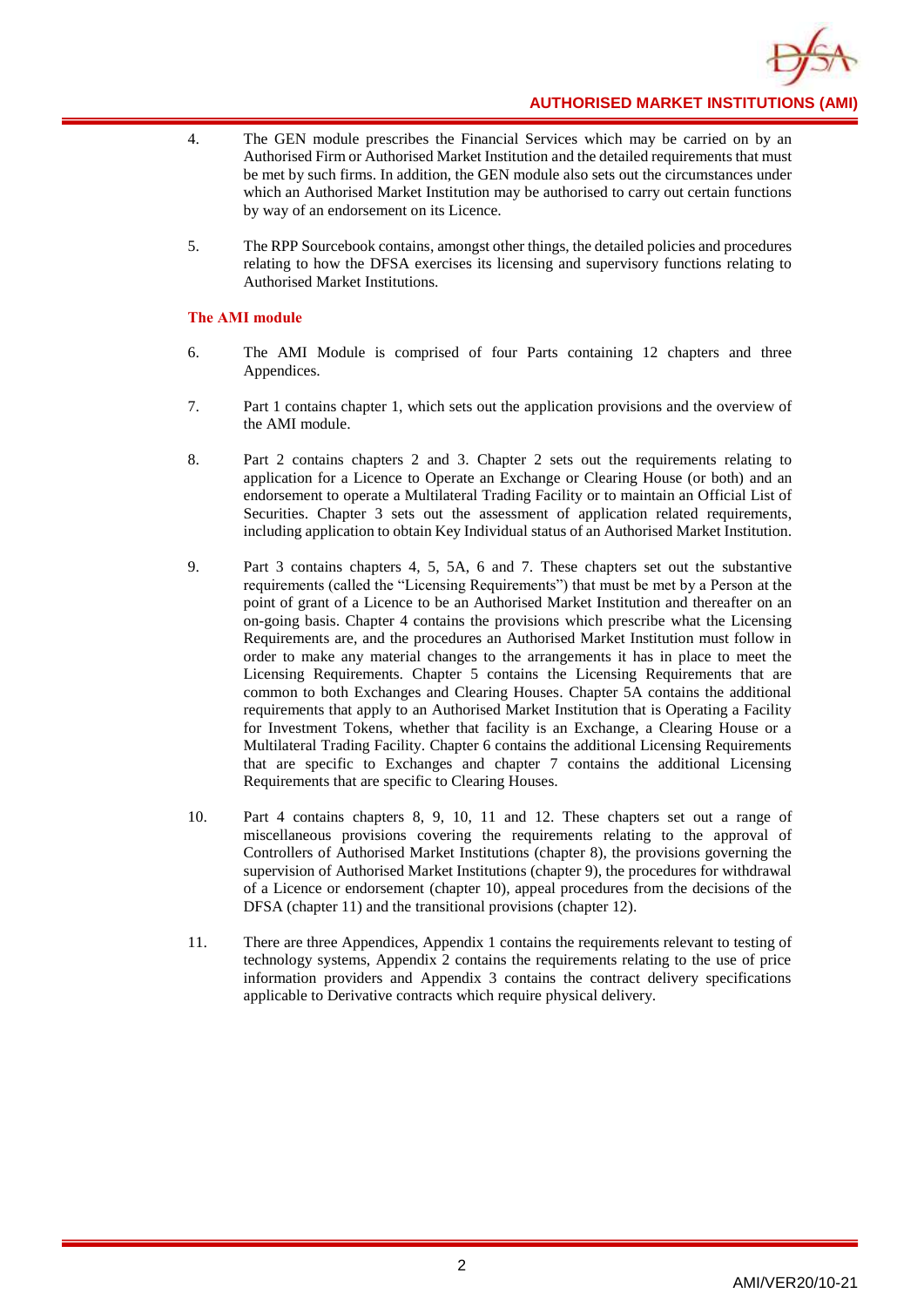

# <span id="page-6-0"></span>**PART 2: APPLICATION AND AUTHORISATION**

# <span id="page-6-1"></span>**2. APPLICATION FOR A LICENCE OR ENDORSEMENT**

# <span id="page-6-2"></span>**2.1 Application**

- **2.1.1** (1) This chapter applies to a Person who intends to carry on either or both of the Financial Services of Operating an Exchange or Operating a Clearing House in or from the DIFC.
	- (2) This chapter also applies to a Person referred to in (1), who intends to obtain an endorsement on its Licence to:
		- (a) carry on the Financial Service of Operating an Alternative Trading System to the extent that such activities constitute operating a Multilateral Trading Facility; or
		- (b) act as a Trade Repository.
	- (3) A Person who intends to carry on the Financial Services and activities referred to in (1) and (2) is referred to in this chapter as an "applicant" unless the context otherwise provides.
	- (4) This chapter also applies to an Authorised Market Institution applying to change the scope of its Licence, or where a condition or restriction has previously been imposed on its Licence, to have such a condition or restriction varied or withdrawn. Such an Authorised Market Institution may be referred to as an "applicant" in this chapter.

- 1. The activity of operating a Multilateral Trading Facility ("MTF") is an activity that falls within the definition of the Financial Service of Operating an Alternative Trading System (see GEN Rule 2.22.1). A Person needs to be Licensed as an Authorised Firm to carry on that Financial Service. However, pursuant to GEN Rule 2.2.12, a holder of a Licence to Operate an Exchange may also operate an MTF if it has obtained an endorsement on its Licence permitting it to do so.
- 2. Acting as a Trade Repository is not a Financial Service, and may be carried on by an Authorised Firm or Authorised Market Institution with an endorsement on its Licence permitting it to do so (see GEN Rule 2.2.13).
- 3. A new applicant for a Licence or an existing holder of a Licence may apply to have an endorsement on its Licence to operate a Multilateral Trading Facility or to maintain a Trade Repository.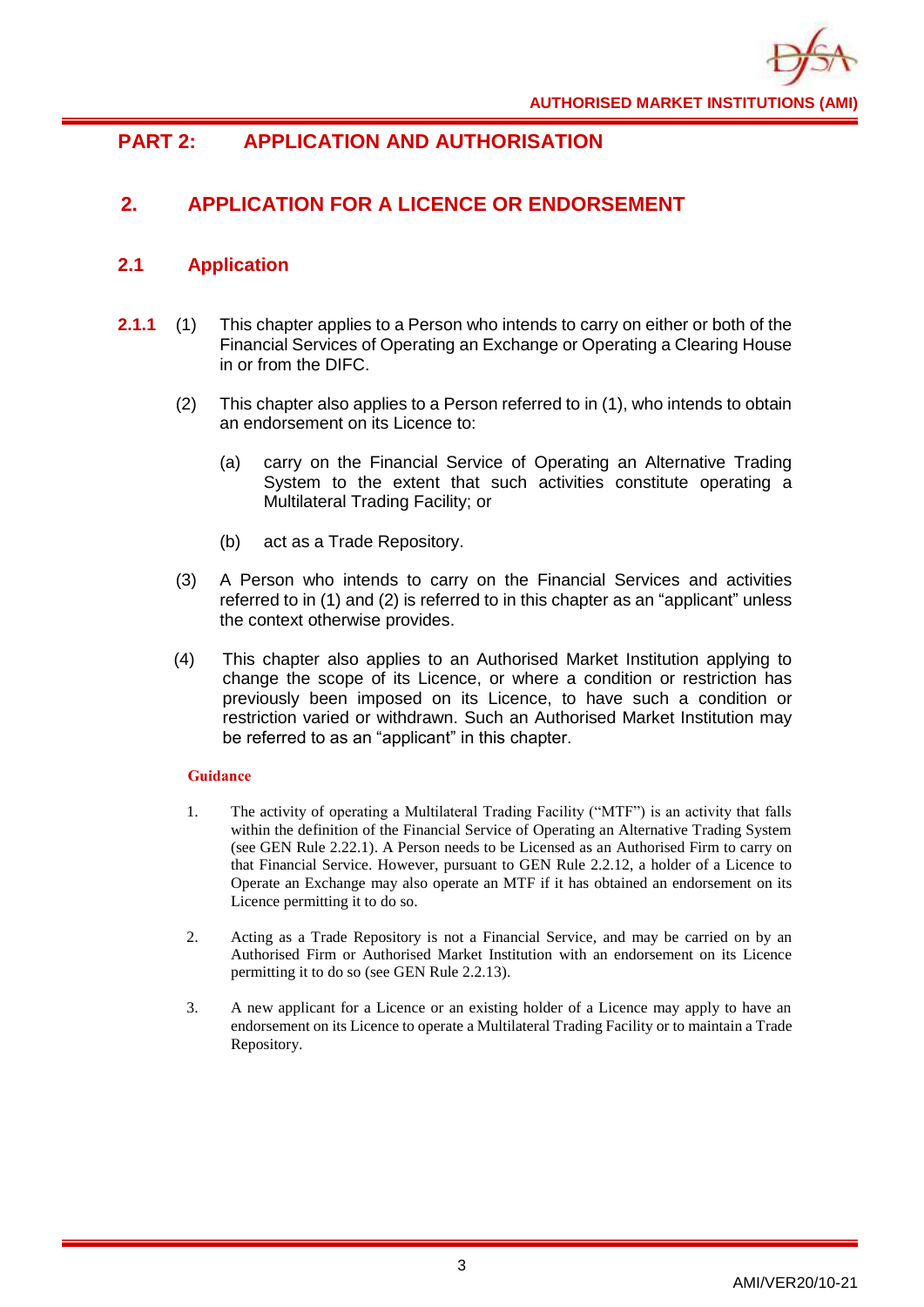# <span id="page-7-0"></span>**2.2 Application for a Licence**

- **2.2.1** An applicant who intends to carry on either or both of the Financial Services of Operating an Exchange or Operating a Clearing House must apply to the DFSA for a Licence in accordance with the Rules in this section and chapter 3.
- **2.2.2** The DFSA will only consider an application for a Licence to Operate an Exchange or Operate a Clearing House from a Person:
	- (a) who is a Body Corporate; and
	- (b) who is not an Authorised Firm or an applicant to be an Authorised Firm.
- **2.2.3** A Person applying for a Licence must submit a written application to the DFSA:
	- (a) demonstrating how the applicant intends to satisfy the Licensing Requirements specified in Part 3 and any other applicable requirements; and
	- (b) with copies of any relevant agreements or other information in relation to the application.

# <span id="page-7-1"></span>**2.3 Application for an endorsement**

- **2.3.1** The following requirements must be met by an applicant for the grant of an endorsement to operate a Multilateral Trading Facility:
	- (a) it must hold a Licence with an authorisation to Operate an Exchange; and
	- (b) it must be able to demonstrate that it can satisfy the requirement in Rule 4.2.1(3).

- 1. Under GEN Rule 2.2.11(c) and Rule 2.2.12, an Authorised Market Institution Licensed to Operate an Exchange may obtain an endorsement to carry on the activity of operating a Multilateral Trading Facility.
- 2. An Exchange with an endorsement to operate an MTF needs to meet, on an on-going basis, the applicable Licensing Requirements under Rule 4.2.1(3). Accordingly, when an Exchange wishes to obtain such an endorsement, it needs to be able to demonstrate to the DFSA that it can meet each of the Licensing Requirements with respect to the proposed MTF. For example, it should demonstrate how the IT systems and human resources available to it would be utilised for the purposes of operating the MTF.
- **2.3.2** The requirements in App 5 to GEN must be met by an Authorised Market Institution for the grant of an endorsement to act as a Trade Repository.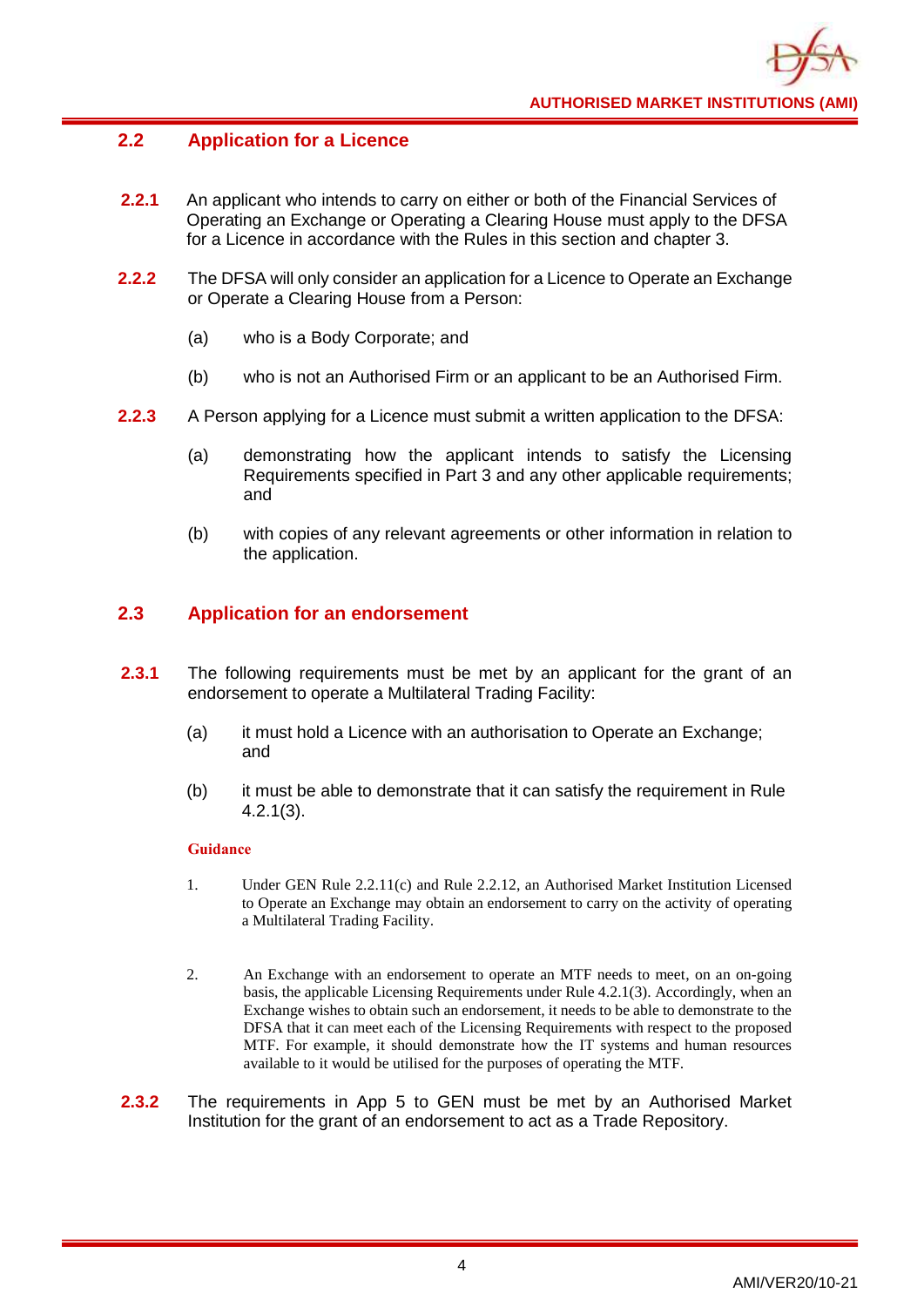# <span id="page-8-0"></span>**2.4 Application for a change of scope of a Licence**

**2.4.1** An Authorised Market Institution applying to change the scope of its Licence, or to have a condition or restriction varied or withdrawn, must provide the DFSA with written details of the proposed changes including an assessment of how it intends to satisfy the Licensing Requirements in relation to the new Licence scope.

- 1. Where an Authorised Market Institution applies to change the scope of its Licence, it should provide at least the following information:
	- a. particulars of the new activities requiring a variation to the scope of Licence, and the date of the proposed commencement of such activities;
	- b. a revised business plan as appropriate, describing the basis of, and rationale for, the proposed change;
	- c. details of the extent to which existing documentation, procedures, systems and controls will be amended to take into account any additional activities, and how the Authorised Market Institution will be able to comply with any additional regulatory requirements including the applicable Licensing Requirements; and
	- d. if the Authorised Market Institution is reducing its activities and it has existing Members who may be affected by the cessation of a Financial Service, details of any transitional arrangements.
- 2. If an application for a change of scope of Licence involves carrying on a new Financial Service, the application will be assessed against all the requirements applicable to the relevant Financial Service.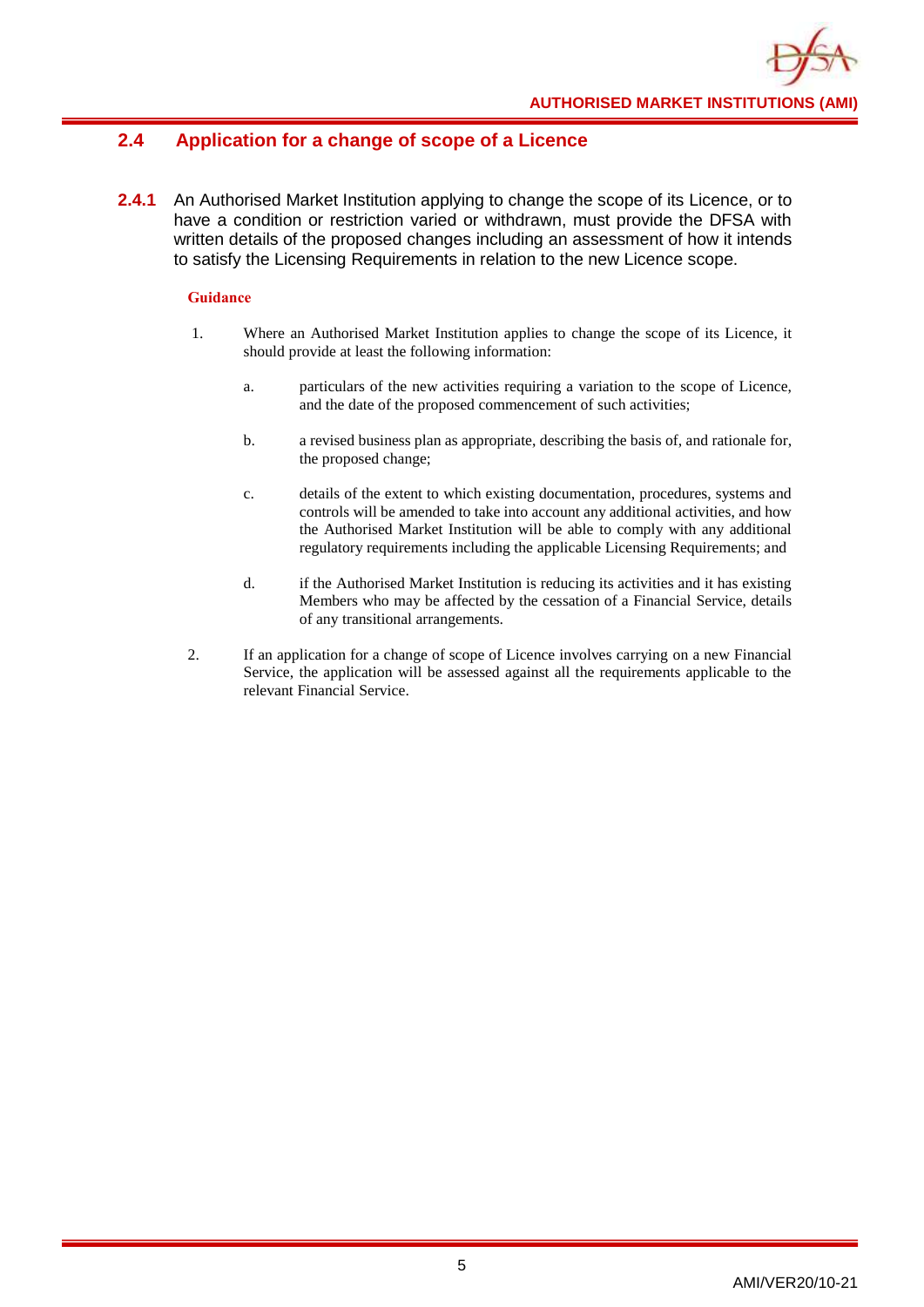# <span id="page-9-0"></span>**3. AUTHORISATION**

# <span id="page-9-1"></span>**3.1 Application**

- **3.1.1** This chapter applies to every Person who is an applicant for:
	- (a) a Licence to be an Authorised Market Institution;
	- (b) an endorsement to:
		- (i) maintain an Official List of Securities;
		- (ii) operate a Multilateral Trading Facility; or
		- (iii) act as a Trade Repository; or
	- (c) Key Individual status.

#### **Guidance**

- 1. This chapter outlines the DFSA's authorisation requirements for an Authorised Market Institution and its Key Individuals, as well as the process for an Authorised Market Institution to obtain an endorsement on its Licence to maintain an Official List of Securities, operate a Multilateral Trading Facility or act as a Trade Repository.
- 2. This chapter should be read in conjunction with the RPP Sourcebook, which sets out the DFSA's general regulatory policy and processes. See chapter 2 of the RPP sourcebook.

# <span id="page-9-2"></span>**3.2 Assessment**

- **3.2.1** (1) In order to become authorised to carry on one or both of the Financial Services of Operating an Exchange or Operating a Clearing House, the applicant must demonstrate to the satisfaction of the DFSA that it can meet the relevant Licensing Requirements specified in chapters 5, 5A, 6 and 7, as appropriate to the Financial Services it proposes to carry on, both at the point of the grant of the Licence and thereafter on an on-going basis.
	- (2) In order to obtain an endorsement on its Licence to:
		- (a) maintain an Official List of Securities;
		- (b) operate a Multilateral Trading Facility; or
		- (c) act as a Trade Repository,

the applicant must demonstrate to the satisfaction of the DFSA that it can meet the requirements applicable to Persons undertaking the relevant activities, both at the point of the grant of the endorsement and thereafter on an on-going basis.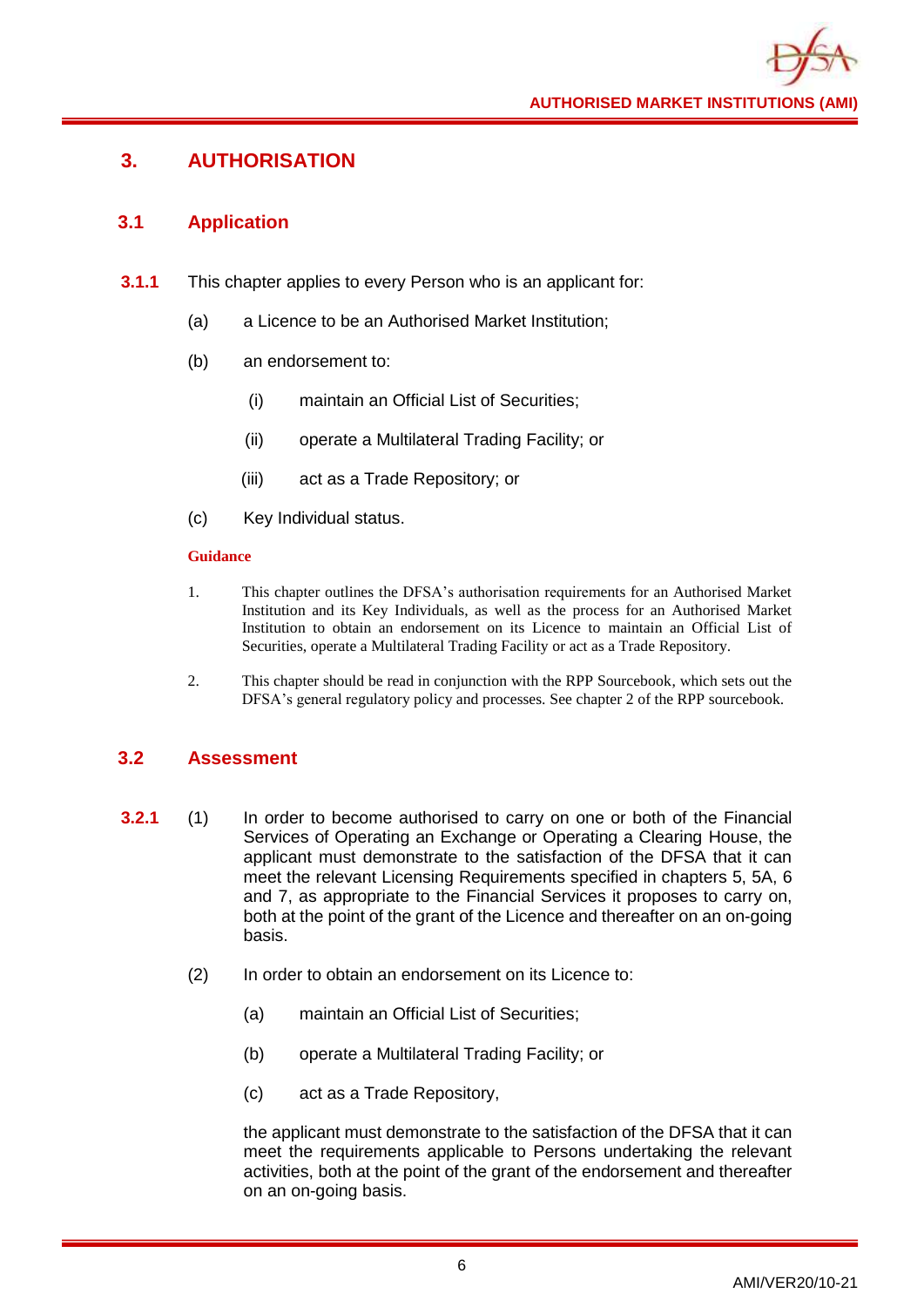- 1. The Licensing Requirements are specified in chapters 5, 5A, 6 and 7 of Part 3 of this module. These include the general requirements applicable to all Authorised Market Institutions (chapter 5), and the additional requirements applicable to specific types of activities of Authorised Market Institutions (chapters 5A, 6 and 7).
- 2. Where an Authorised Market Institution (or an applicant for a Licence) seeks to obtain an endorsement on its Licence, additional requirements relevant to the type of endorsement need to be satisfied (see, for example, App 5 of GEN for the requirements relating to Trade Repositories).
- 3. Currently, the function of maintaining an Official List of Securities is performed by the DFSA. However, the DFSA has the power, pursuant to Article 29 of the Markets Law, to grant an Authorised Market Institution an endorsement on its Licence permitting it to maintain an Official List of Securities.
- 4. Section 3.6 of the RPP Sourcebook sets out the matters which the DFSA takes into consideration when making an assessment under Rule 3.2.1.

#### **Inquiries and information**

- **3.2.2** In assessing an application for a Licence or an endorsement on a Licence, the DFSA may:
	- (a) make any enquiries which it considers appropriate, including enquiries independent of the applicant;
	- (b) require the applicant to provide additional information;
	- (c) require the applicant to have information on how it intends to ensure compliance with a particular requirement;
	- (d) require any information provided by the applicant to be verified in any way that the DFSA specifies; and
	- (e) take into account any information which it considers relevant.
- **3.2.3** (1) In assessing an application for a Licence, the DFSA may, by means of written notice, indicate the legal form that the applicant may adopt to enable authorisation to be granted.
	- (2) Where the DFSA thinks it appropriate, it may treat an application made by one legal form or Person as having been made by the new legal form or Person.

# <span id="page-10-0"></span>**3.3 Obtaining Key Individual status**

#### **Guidance**

Under Article 43 of the Regulatory Law, every Authorised Market Institution must have Key Individuals appointed to perform Licensed Functions. Key Individuals appointed by an Authorised Market Institution to perform Licensed Functions must be approved by the DFSA before they are permitted to carry on such functions. This section sets out the matters that will be considered by the DFSA in approving such Key Individuals. The list of Licensed Functions for an Authorised Market Institution is in section 5.3 of this module.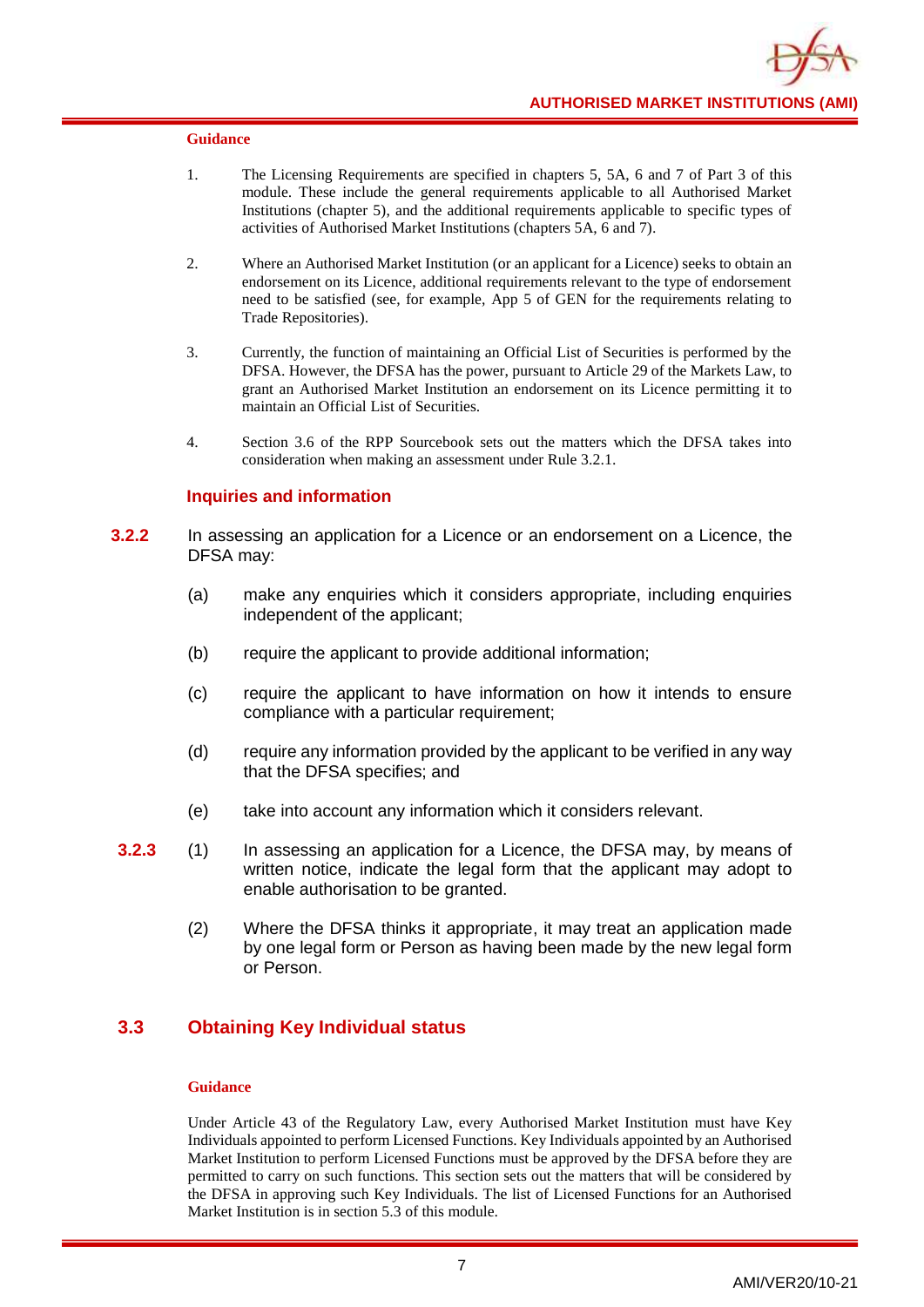- **3.3.1** (1) In regard to an application for approval for an individual to be granted Key Individual status, both the Authorised Market Institution and the individual must complete the appropriate form in AFN.
	- (2) An Authorised Market Institution must be satisfied that the individual with respect to whom an application is submitted:
		- (a) is competent in his proposed role;
		- (b) has kept abreast of relevant market, product, technology, legislative and regulatory developments; and
		- (c) is able to apply his knowledge.

See paragraph 2.2.16(i) and section 2-3 of the RPP sourcebook for the details of the assessment which an Authorised Market Institution is expected to undertake.

# **Requirements for Key Individuals**

- **3.3.2** (1) To be authorised as a Key Individual an individual must demonstrate that he is fit and proper to perform the Licensed Function.
	- (2) In assessing whether an individual is fit and proper to perform a Licensed Function under (1) the DFSA will consider:
		- (a) the individual's integrity;
		- (b) the individual's competence and capability;
		- (c) the individual's financial soundness;
		- (d) the individual's proposed role within the Authorised Market Institution; and
		- (e) any other relevant matters.
- **3.3.3** Without limiting Rule 3.3.2, an individual shall not be considered fit and proper for the the purposes of that Rule if he:
	- (a) is bankrupt;
	- (b) has been convicted of a serious criminal offence; or
	- (c) is incapable, through mental or physical incapacity, of managing his affairs.
- **3.3.4** In assessing whether an individual is fit and proper to be granted Key Individual Status to carry out a Licensed Function, the DFSA may:
	- (a) make any enquiries which it considers appropriate, including enquiries independent of the applicant;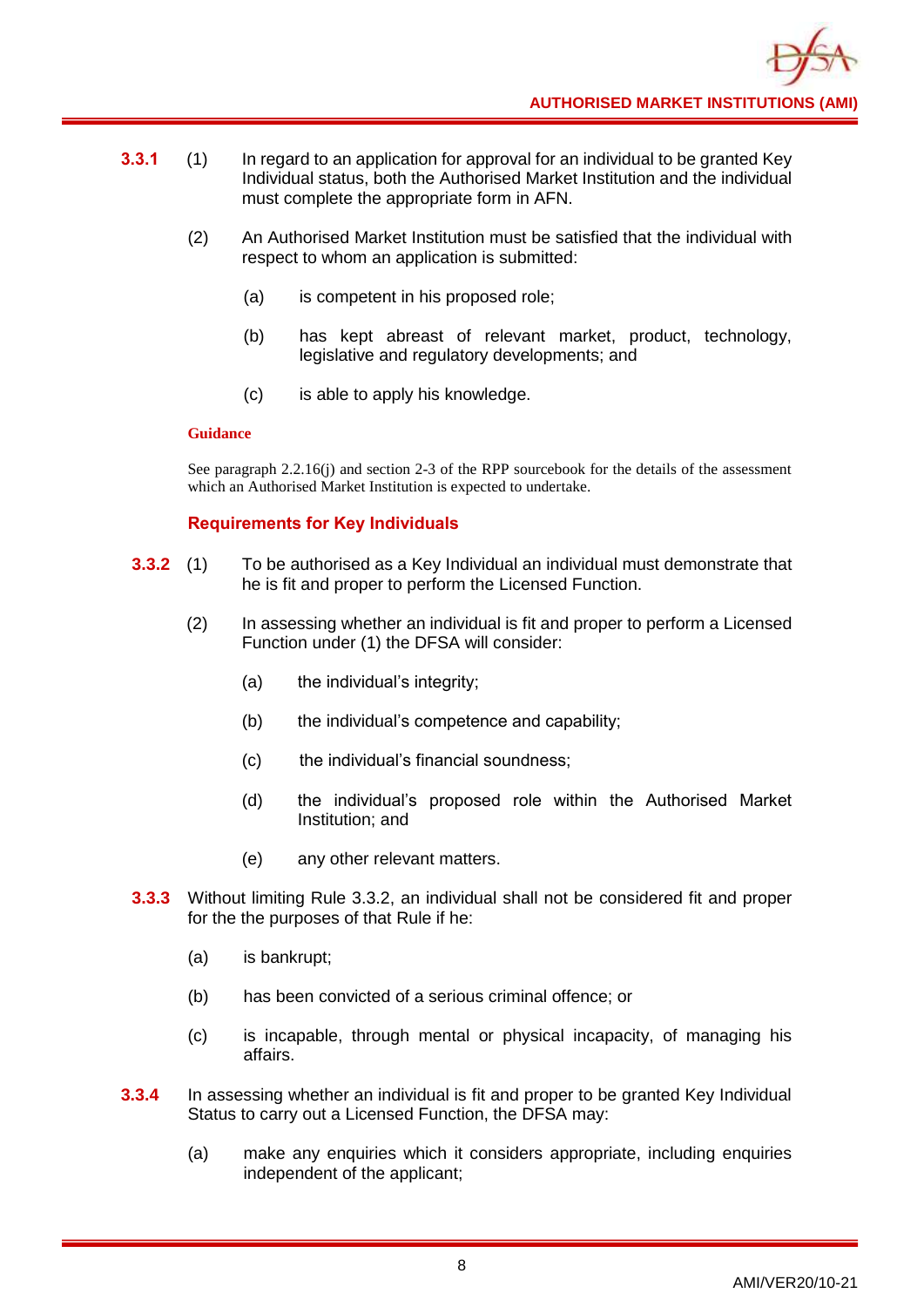

- (b) require the Authorised Market Institution or the individual to provide additional information;
- (c) require any information provided by the Authorised Market Institution or the individual to be verified in any way specified by the DFSA; and
- (d) take into account any information which it considers appropriate.

Section 2.3 of the RPP Sourcebook sets out the matters which the DFSA takes into consideration when making an assessment referred to in this section.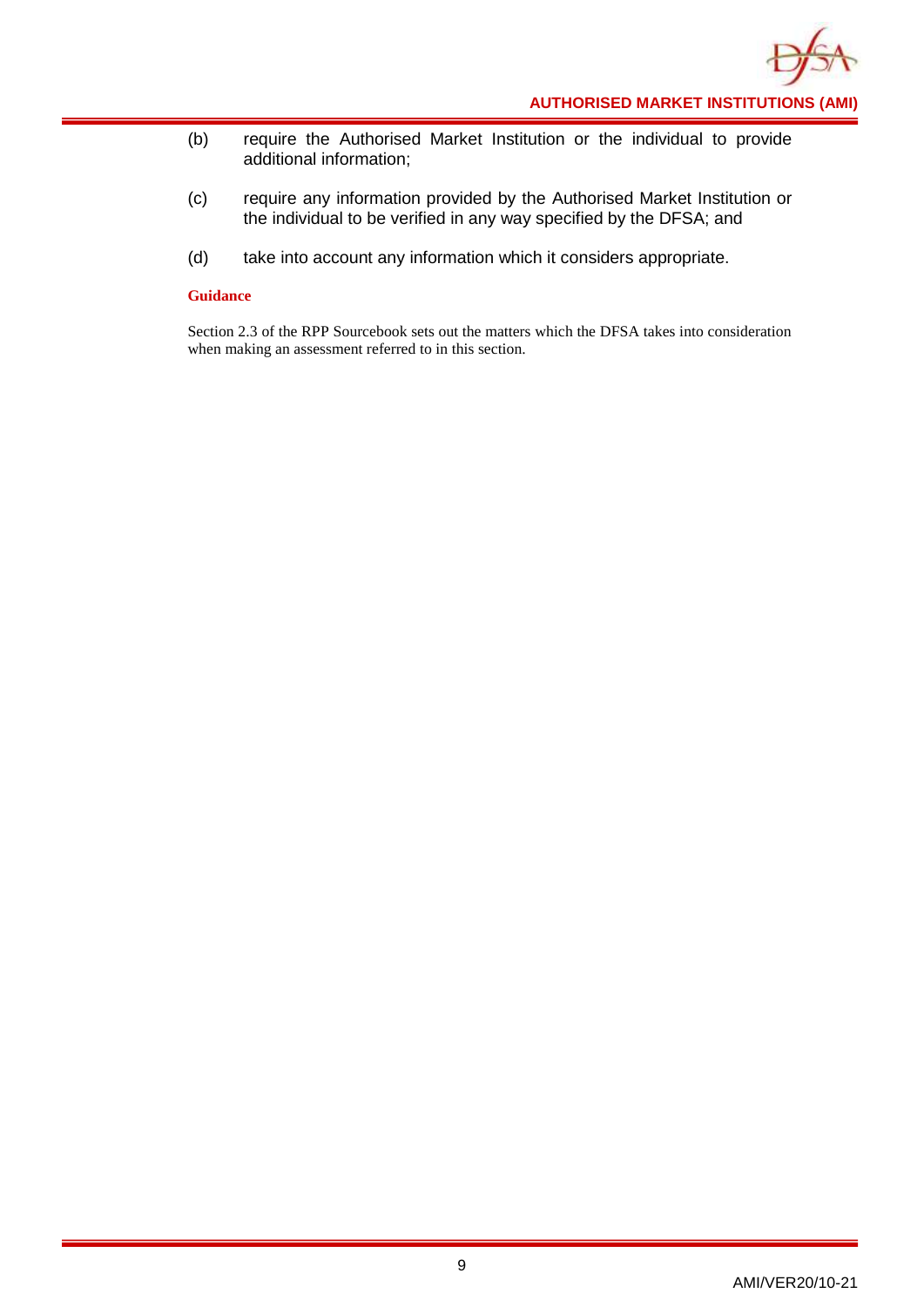

# <span id="page-13-0"></span>**PART 3: LICENSING REQUIREMENTS**

# <span id="page-13-1"></span>**4. GENERAL**

# <span id="page-13-2"></span>**4.1 Application**

**4.1.1** This chapter applies to a Person who is an Authorised Market Institution or an applicant for such a Licence.

# <span id="page-13-3"></span>**4.2 Licensing Requirements**

- **4.2.1** (1) An Authorised Market Institution must have adequate arrangements both at the time a Licence is granted and at all times thereafter to meet the applicable Licensing Requirements as specified in (2).
	- (2) The Licensing Requirements are:
		- (a) the general requirements specified in chapter 5, which are applicable to all Authorised Market Institutions;
		- (b) the additional requirements specified in chapter 6, which are applicable to an Authorised Market Institution Operating an Exchange; and
		- (c) the additional requirements specified in chapter 7, which are applicable to an Authorised Market Institution Operating a Clearing House.
	- (3) Where an Authorised Market Institution operates a Multilateral Trading Facility pursuant to an endorsement on its Licence, the Licensing Requirements specified in (2)(a) and (b) apply with respect to the operation of such a facility as if that facility is an Exchange.

# <span id="page-13-4"></span>**4.3 Approval of material changes**

- **4.3.1** (1) An Authorised Market Institution may, subject to (2), only make material changes to its existing arrangements to meet the Licensing Requirements where it has obtained the DFSA's prior approval to do so in accordance with the requirements in this section.
	- (2) In the case of any changes to the Business Rules of an Authorised Market Institution, such changes must be made in accordance with the requirements in section 5.6.

- 1. Existing arrangements to meet the Licensing Requirements are those arrangements which an Authorised Market Institution has in place at the time it is initially granted a Licence, and includes any subsequent changes made to such arrangements in accordance with the requirements in this Rule.
- 2. If an Authorised Market Institution is unsure, it may seek the DFSA views on whether a proposed change to its existing arrangements constitutes a material change. Such clarification should be sought as soon as possible when it becomes reasonably apparent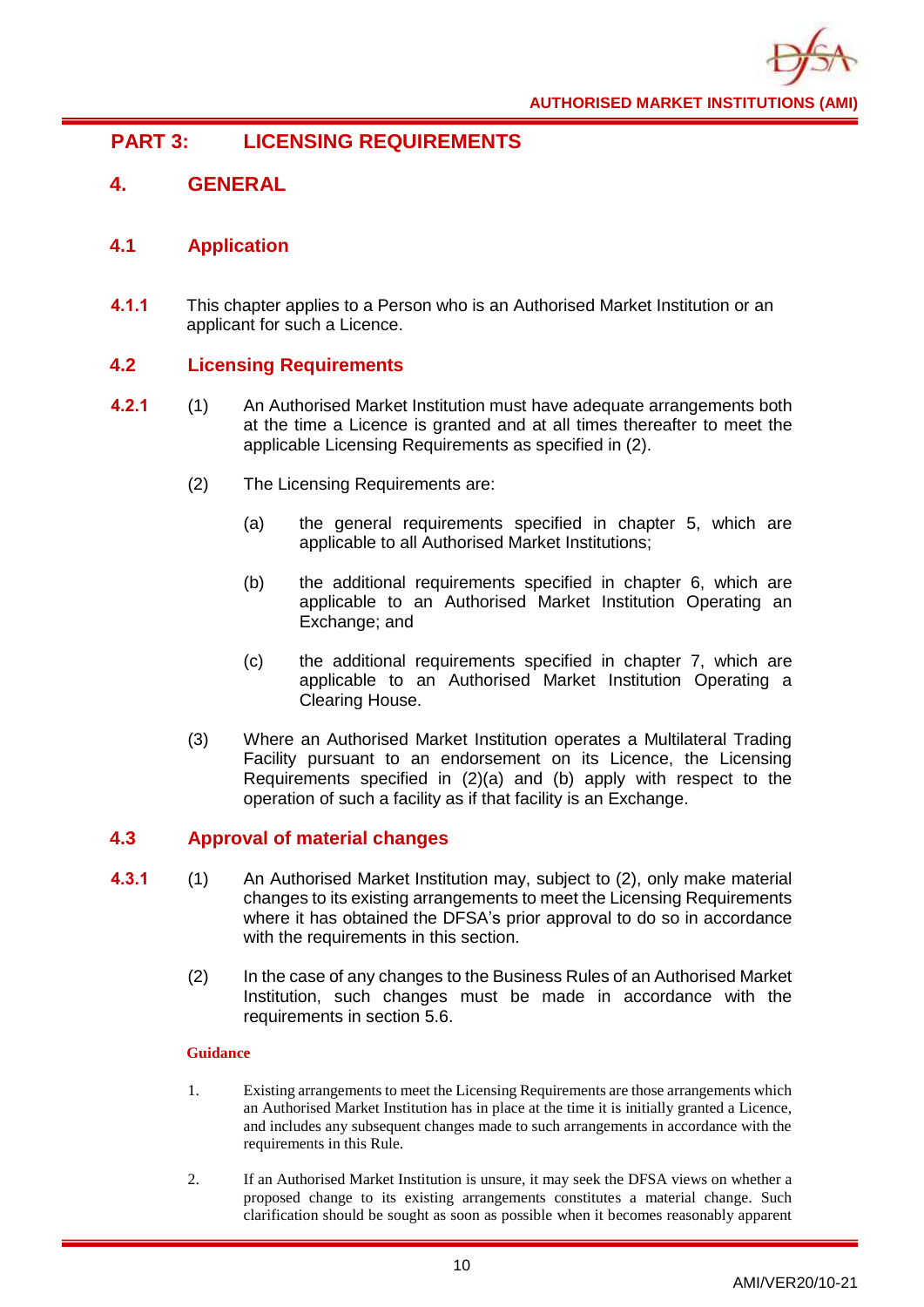to the Authorised Market Institution that some changes to its existing arrangements are needed.

- **4.3.2** (1) An Authorised Market Institution proposing to make material changes to its existing arrangements to meet the Licensing Requirements must provide to the DFSA a notice setting out:
	- (a) the proposed change;
	- (b) the reasons for the proposed change; and
	- (c) what impact the proposed change might have on its ability to discharge its Regulatory Functions.
	- (2) The notice referred to in (1) must, subject to (3), be submitted to the DFSA at least 30 days before the proposed change is expected to come into effect.
	- (3) The DFSA may, in circumstances where a material change to existing arrangements is shown on reasonable grounds to be urgently needed, accept an application for approval of such a change on shorter notice than the 30 days referred to in (2).
- **4.3.3** The DFSA must, upon receipt of a notice referred to in Rule 4.3.2, approve or reject the proposed change as soon as practicable and in any event within 30 days of the receipt of the notice, unless that period has been extended by notification to the applicant.
- **4.3.4** (1) The procedures in Schedule 3 to the Regulatory Law apply to a decision of the DFSA under Rule 4.3.3 to reject a proposed change.
	- (2) If the DFSA decides to exercise its power under Rule 4.3.3 to reject a proposed change, the Authorised Market Institution may refer the matter to the FMT for review.

- 1. The period of 30 days will commence from the time the DFSA has received all the relevant information to assess the application.
- 2. An Authorised Market Institution should consider submitting its application for DFSA approval well in advance of the date on which the proposed change is expected to come into effect, especially in the case of significant material changes to its existing arrangements, to allow the DFSA sufficient time to consider the application. Such timely submission would generally tend to avoid any extension of time being sought by the DFSA to assess properly the impact of a proposed change, due to its nature, scale and complexity. Such an extension would be made in consultation with the applicant.
- 3. If a proposed material change is not approved by the DFSA within the 30 day period and the DFSA has not expressly extended the period beyond 30 days, an Authorised Market Institution may treat the proposed change as being rejected by the DFSA, and on that basis, may refer the decision to the FMT.
- 4. An Authorised Market Institution may use the results of consultation with its user committees to identify the impact the proposed change would have on its ability to meet the Licensing Requirements, including any impact such a change would have on its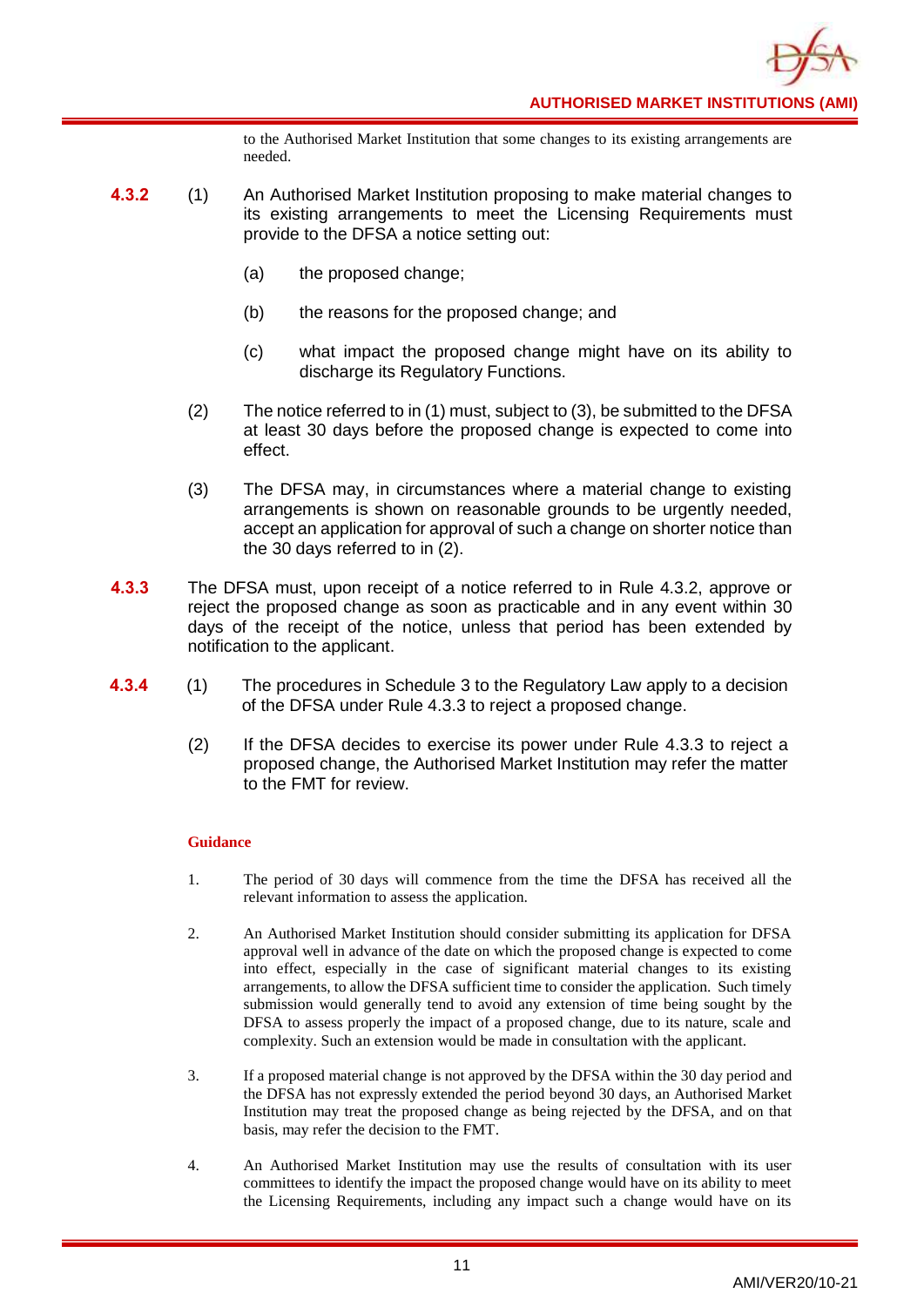

Members and other stakeholders. See GEN App 3 – Guidance No. 9 – 12 for best practice relating to user committees.

# <span id="page-15-0"></span>**4.4 Definition of Regulatory Functions**

**4.4.1.** Pursuant to Article 23(2)(f)(ii) and (iii) of the Regulatory Law, the DFSA prescribes the Regulatory Functions of an Authorised Market Institution as those functions which directly contribute to the satisfaction by the Authorised Market Institution of its Licensing Requirements.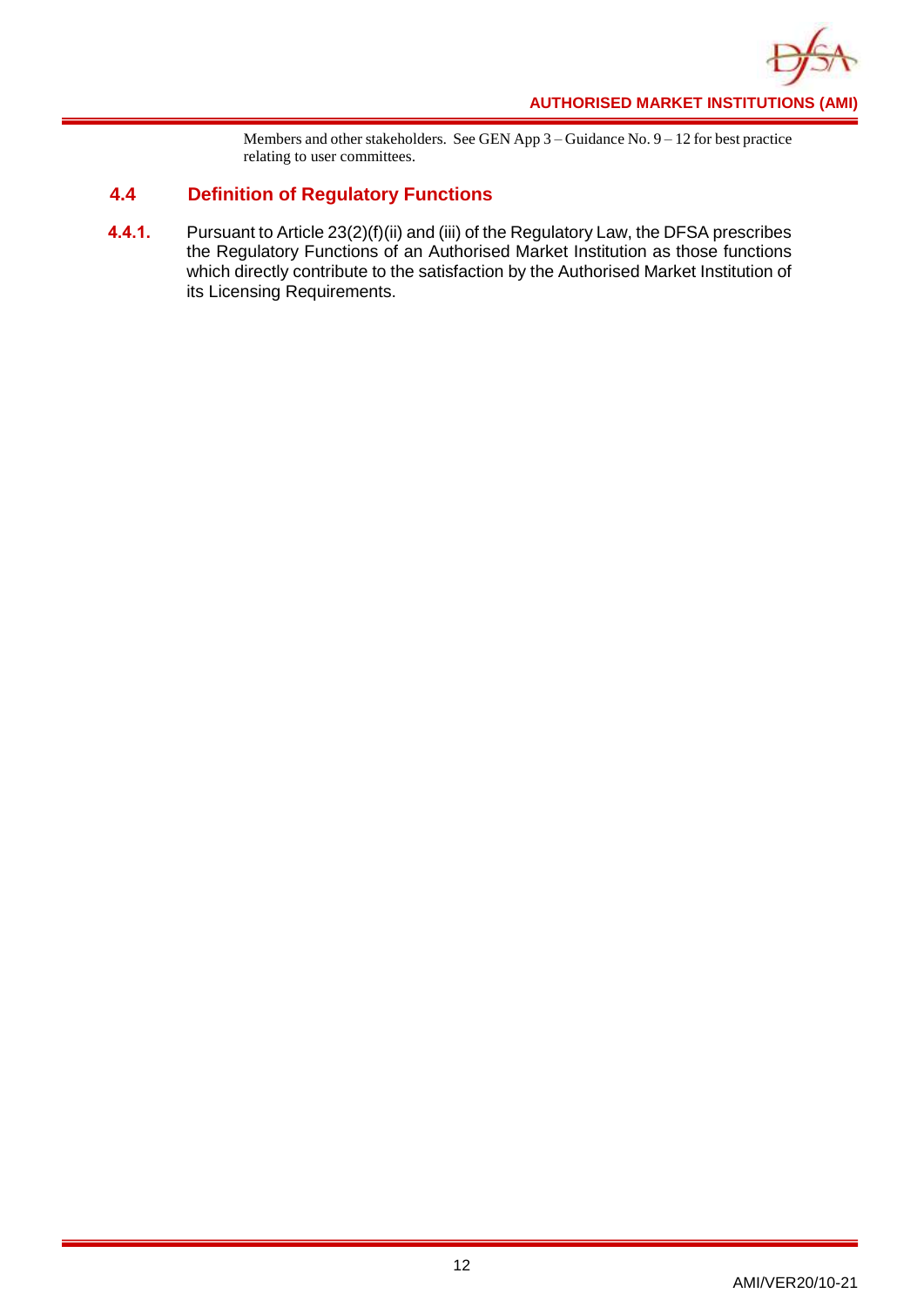

# <span id="page-16-0"></span>**5. GENERAL LICENSING REQUIREMENTS APPLICABLE TO ALL AUTHORISED MARKET INSTITUTIONS**

# <span id="page-16-1"></span>**5.1 Application**

**5.1.1** This chapter applies to an Authorised Market Institution and its Key Individuals.

# <span id="page-16-2"></span>**5.2 Organisational Requirements**

#### **Guidance**

Every Authorised Market Institution must comply with the requirements in GEN chapter 5, which relate to the management and systems and controls, which form an essential part of the organisational requirements of an Authorised Market Institution. The requirements set out below augment the organisational requirements applicable to an Authorised Market Institution set out in GEN chapter 5.

# **Fitness and propriety**

- **5.2.1** An Authorised Market Institution must:
	- (a) be fit and proper;
	- (b) be appropriately constituted; and
	- (c) take appropriate measures to:
		- (i) satisfy the Licensing Requirements; and
		- (ii) perform its Regulatory Functions.

#### **Guidance**

See Chapter 5 of GEN and paragraphs 2-2-16 to 2-2-18 of the RPP Sourcebook which set out matters which the DFSA takes into consideration when making an assessment under Rule 5.2.1.

#### **Human resources**

- **5.2.2** (1) An Authorised Market Institution must have and maintain sufficient human resources to operate and supervise its facilities.
	- (2) An Authorised Market Institution must ensure, as far as reasonably practicable, that its Employees are:
		- (a) fit and proper;
		- (b) appropriately trained for the duties they perform; and
		- (c) trained in the requirements of the legislation applicable in the DIFC.
	- (3) An Authorised Market Institution must: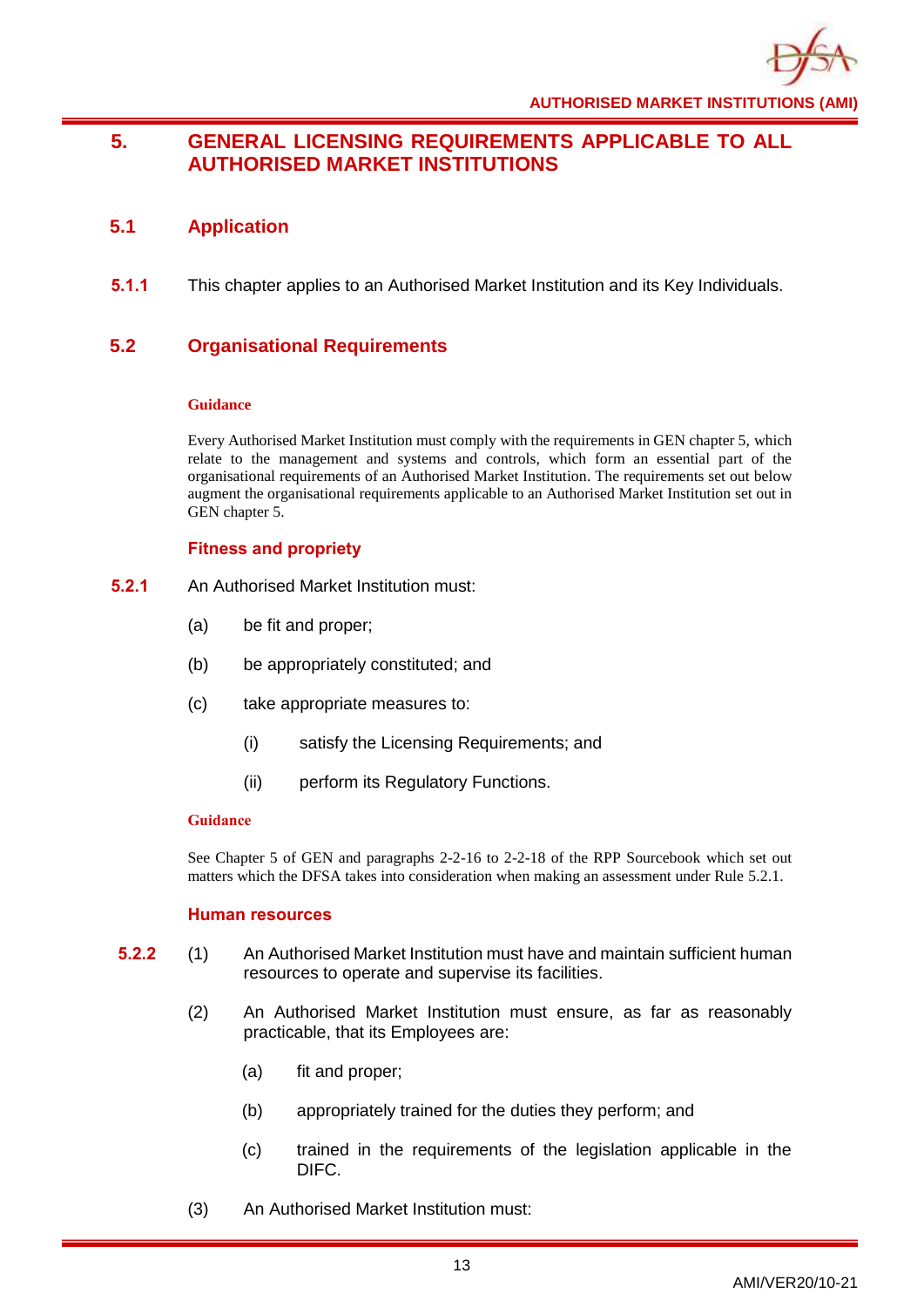- (a) have appropriate arrangements in place to ensure that its Employees maintain their fitness and propriety; and
- (b) keep records of the assessment process undertaken for each Employee for a minimum of six years from the date on which an individual ceases to be an Employee.

- 1. In assessing whether an Authorised Market Institution's systems and controls are adequate to ensure the on-going maintenance of fitness and propriety of its Employees, the DFSA will take into account:
	- a. the distribution of duties and responsibilities among its Key Individuals and the departments of the Authorised Market Institution responsible for performing its Regulatory Functions;
	- b. the staffing and resources of the departments of the Authorised Market Institution responsible for performing its Regulatory Functions;
	- c. the arrangements made to enable Key Individuals to supervise the departments for which they are responsible;
	- d. the arrangements for supervising the performance of Key Individuals and their departments; and
	- e. the arrangements by which the Governing Body is able to keep the allocation of responsibilities between, and the appointment, supervision and remuneration of, Key Individuals under review.
- 2. See also GEN Rule 5.3.18 which sets out the requirements relating to the suitability of Employees and section 2.3 of the RPP Sourcebook which sets out in more detail the matters which the DFSA takes into consideration when making its assessment under GEN Rule 5.3.18 and Rule 5.2.2 above.

#### **Governance**

- **5.2.3** (1) An Authorised Market Institution must have:
	- (a) a corporate governance framework appropriate to the nature, scale and complexity of its business and structure, which is adequate to promote the sound and prudent management and oversight of the Authorised Market Institution's business and to protect the interests of its stakeholders; and
	- (b) a remuneration structure and strategies which are well aligned with the long term interests of the Authorised Market Institution, and appropriate to the nature, scale and complexity of its business.
	- (2) Without limiting the generality of the requirements in GEN chapter 5, an Authorised Market Institution must ensure that its Governing Body has a sufficient number of independent members at all times.

#### **Guidance**

1. Detailed corporate governance and remuneration related requirements applicable to an Authorised Market Institution are contained in GEN Rules 5.3.30 and 5.3.31. See the best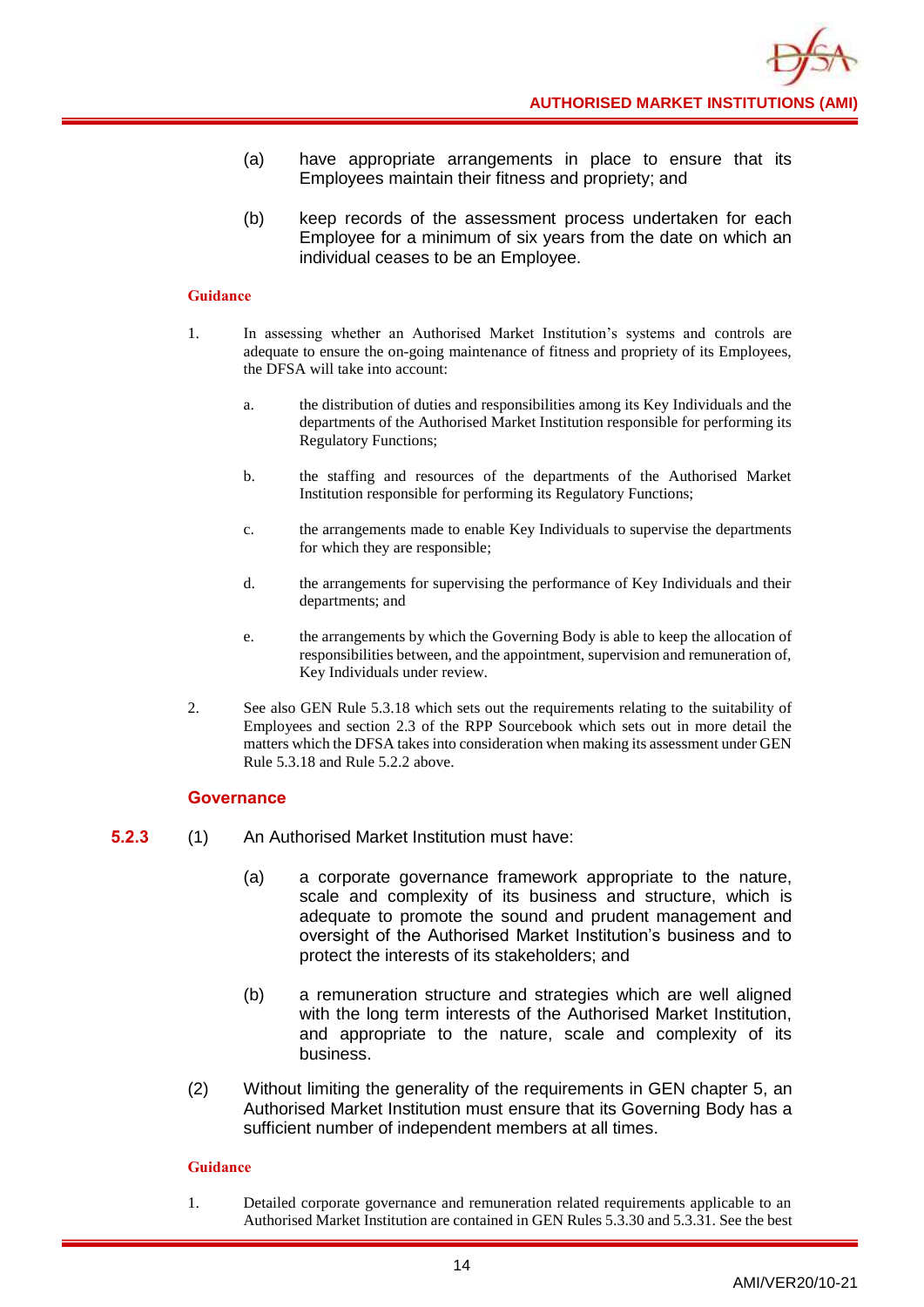

practice standards relating to corporate governance and remuneration set out under those Rules and App 3 of GEN. These are designed to promote sound governance and remuneration practices whilst providing flexibility for application taking into account the nature, scale and complexity of operations of an Authorised Market Institution.

2. The independence criteria for the members of the Governing Body are set out in paragraphs 2.2.16 to 2.2.18 of the RPP sourcebook.

# <span id="page-18-0"></span>**5.3 Licensed Functions and Key Individuals**

# **Licensed Functions and Key Individuals**

- **5.3.1** (1) An Authorised Market Institution must, for the purpose of proper discharge of its Regulatory Functions, have at all times individuals appointed to carry out the functions of the:
	- (a) Governing Body;
	- (b) Senior Executive Officer;
	- (c) Finance Officer;
	- (d) Compliance Officer;
	- (e) Risk Officer;
	- (f) Money Laundering Reporting Officer; and
	- (g) Internal Auditor.
	- (2) Each of the functions of an Authorised Market Institution specified in (1)(a) to (g) are Licensed Functions for the purposes of Article 43(1) of the Regulatory Law.
- **5.3.2** (1) An Authorised Market Institution must not permit a Key Individual to carry on any Licensed Function for or on behalf of the Authorised Market Institution unless the particular individual has been assessed by the Authorised Market Institution to be competent to perform the relevant Licensed Function.
	- (2) The Licensed Functions specified in Rule 5.3.1 do not include a function performed by a registered insolvency practitioner (subject to the restrictions in Article 88 of the Insolvency Law 2009) if the practitioner is:
		- (a) acting as a nominee in relation to a company voluntary arrangement within the meaning of Article 8 of the Insolvency Law 2009;
		- (b) appointed as a receiver or administrative receiver within the meaning of Article 14 of the Insolvency Law 2009;
		- (c) appointed as a liquidator in relation to a members' voluntary winding up within the meaning of Article 32 of the Insolvency Law 2009;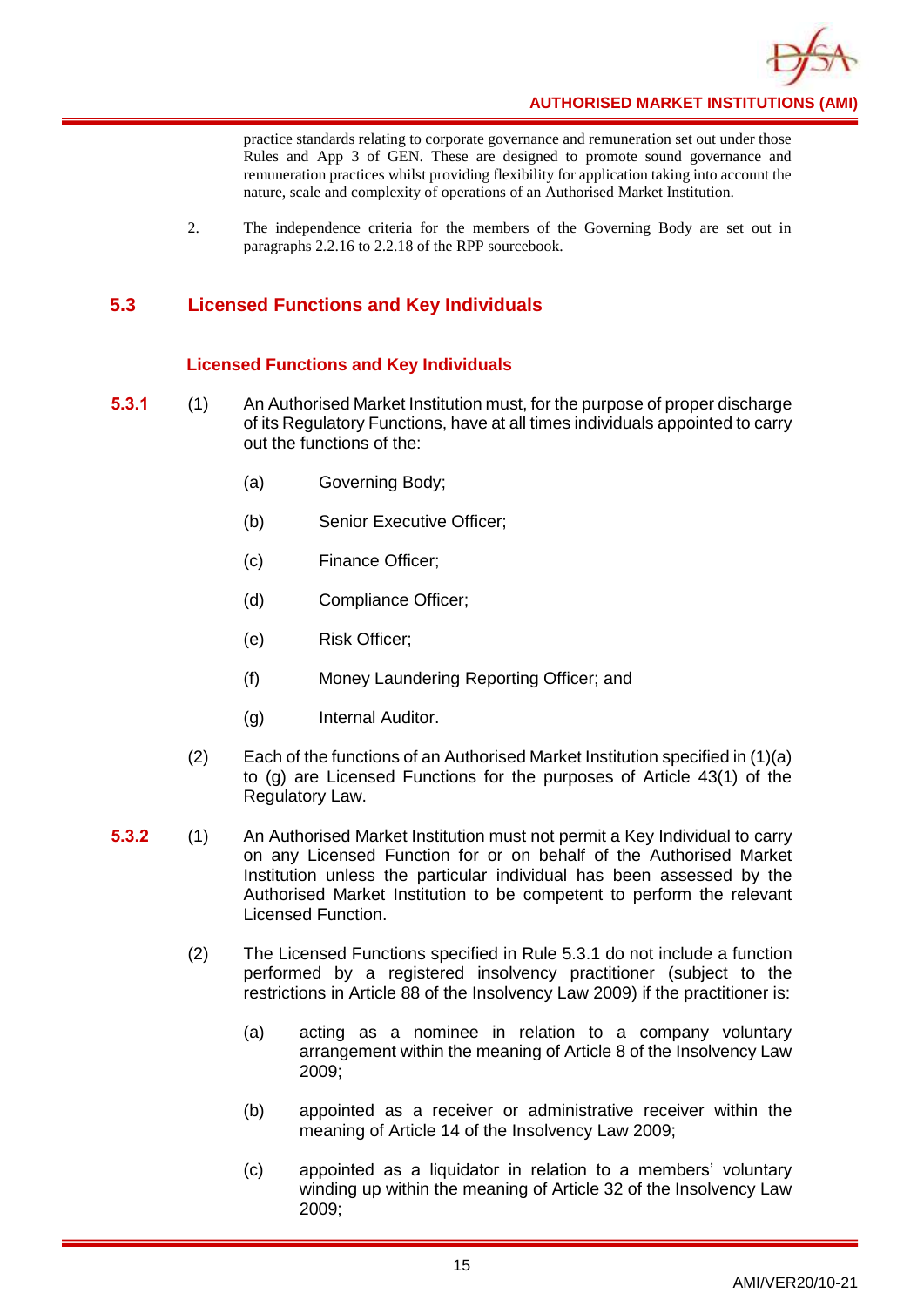- (d) appointed as a liquidator in relation to a creditors' voluntary winding up within the meaning of Article 32 of the Insolvency Law 2009; or
- (e) appointed as a liquidator or provisional liquidator in relation to a compulsory winding up within the meanings of Articles 58 and 59 of the Insolvency Law 2009.
- (3) The Licensed Functions specified in Rule 5.3.1 do not include a function performed by an insolvency practitioner in accordance with the applicable requirements equivalent to those specified in  $(2)(a) - (e)$  in another jurisdiction.
- (4) The Licensed Functions specified in Rule 5.3.1 do not include a function of an individual appointed to act as a manager of the business of an Authorised Market Institution as directed by the DFSA under Article 77A of the Regulatory Law.

- 1. See section 2.3 of the RPP sourcebook for details of the assessment that the Authorised Market Institution and the DFSA undertake to assess whether an individual is fit and proper to undertake Key Individual functions.
- 2. An Authorised Market Institution may apply for the DFSA's in-principle approval of an individual as soon as the individual is identified as a potential appointee to avoid any delays in formalising the appointment. However, an Authorised Market Institution should submit to the DFSA, as far as reasonably practicable, all the relevant information, including the results of its own assessment, when seeking such in-principle approval.

# **Members of the Governing Body**

**5.3.3** Every member of the Governing Body of an Authorised Market Institution carries on the function of a Key Individual.

#### **Senior Executive Officer**

- **5.3.4** The Senior Executive Officer function is carried out by an individual who:
	- (a) has, either alone or jointly with the other Key Individuals, the ultimate responsibility for the day-to-day management, supervision and control of one or more (or all) parts of an Authorised Market Institution's Financial Services carried on in or from the DIFC; and
	- (b) is either a member of the Governing Body or a Senior Manager of the Authorised Market Institution.

# **Finance Officer**

- **5.3.5** The Finance Officer function is carried out by an individual who:
	- (a) has the overall responsibility for the Authorised Market Institution's compliance with the financial resources requirements in Rule 5.5.4; and
	- (b) is either a Member of the Governing Body or a Senior Manager of the Authorised Market Institution.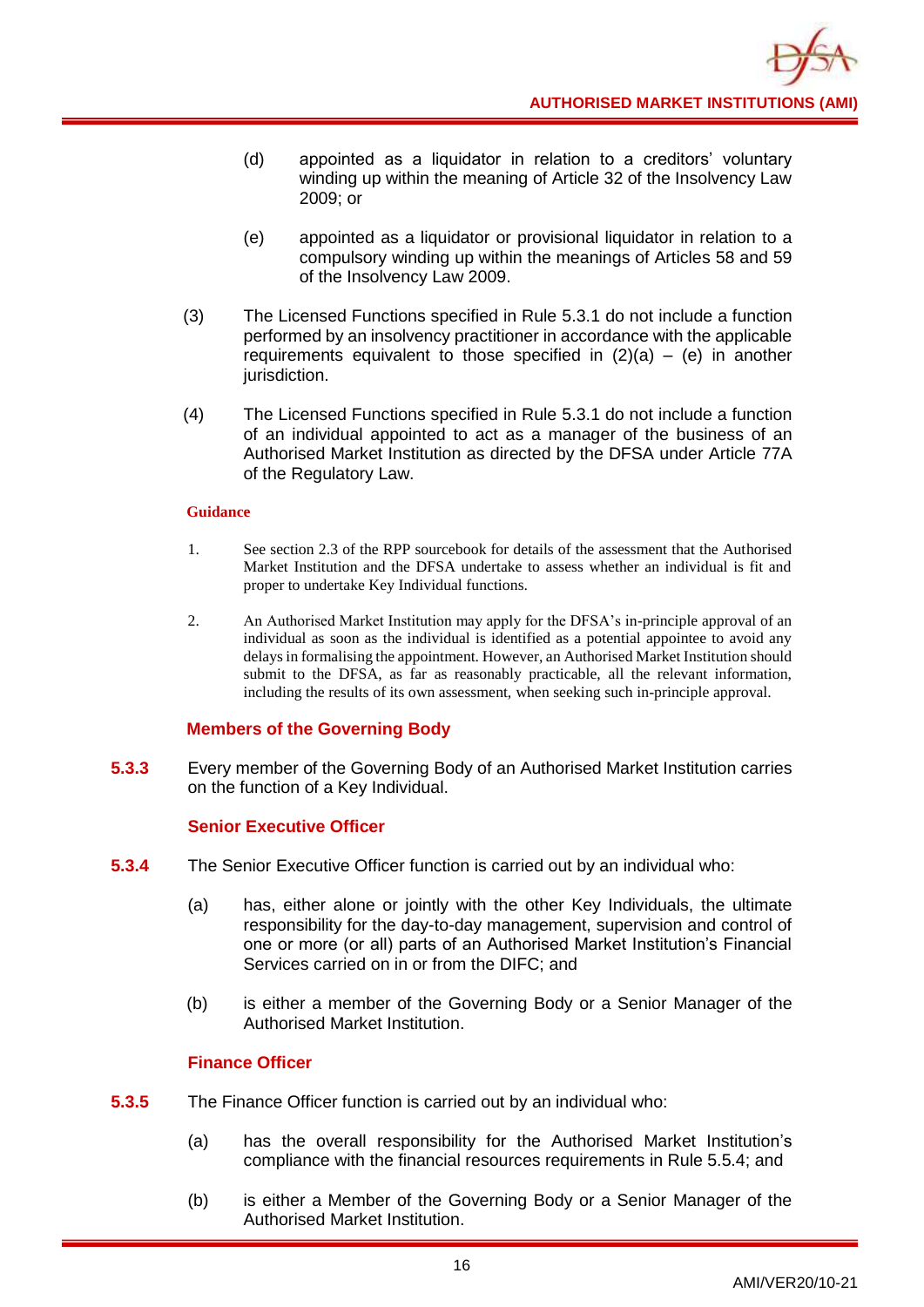

# **Compliance Officer**

- **5.3.6** The Compliance Officer function is carried out by an individual who:
	- (a) has the overall responsibility for the Authorised Market Institution's compliance with the Licensing Requirements and other applicable requirements in carrying out Financial Services; and
	- (b) is either a Member of the Governing Body or a Senior Manager of the Authorised Market Institution.

## **Risk Officer**

- **5.3.7** The Risk Officer function is carried out by an individual who:
	- (a) has the overall responsibility for the risk management function in relation to the Financial Services carried on by the Authorised Market Institution; and
	- (b) is a member of the Governing Body or a Senior Manager of the Authorised Market Institution.

# **Money Laundering Reporting Officer**

- **5.3.8** The Money Laundering Reporting Officer function is carried out by an individual who:
	- (a) has the overall responsibility for the Authorised Market Institution's compliance with the requirements in Rule 5.11.2, AML and any other relevant anti money laundering legislation applicable in the DIFC; and
	- (b) is either a member of the Governing Body or a Senior Manager of the Authorised Market Institution.

# **Internal Auditor**

**5.3.9** The Internal Auditor function is carried out by an individual who is responsible for the internal audit matters in relation to the Financial Services carried on by the Authorised Market Institution.

# **Residency of Key Individuals**

**5.3.10** The Key Individual functions of a Senior Executive Officer, Compliance Officer and Money Laundering Reporting Officer must be carried out by an individual resident in the U.A.E.

#### **Combining roles**

- **5.3.11** (1) To the extent practicable, an Authorised Market Institution must not assign to its Key Individuals any commercial functions which conflict with their Key Individual functions or which impair, or are likely to impair, their ability to perform the relevant functions.
	- (2) Before an Authorised Market Institution assigns to a Key Individual any commercial functions, the Authorised Market Institution must: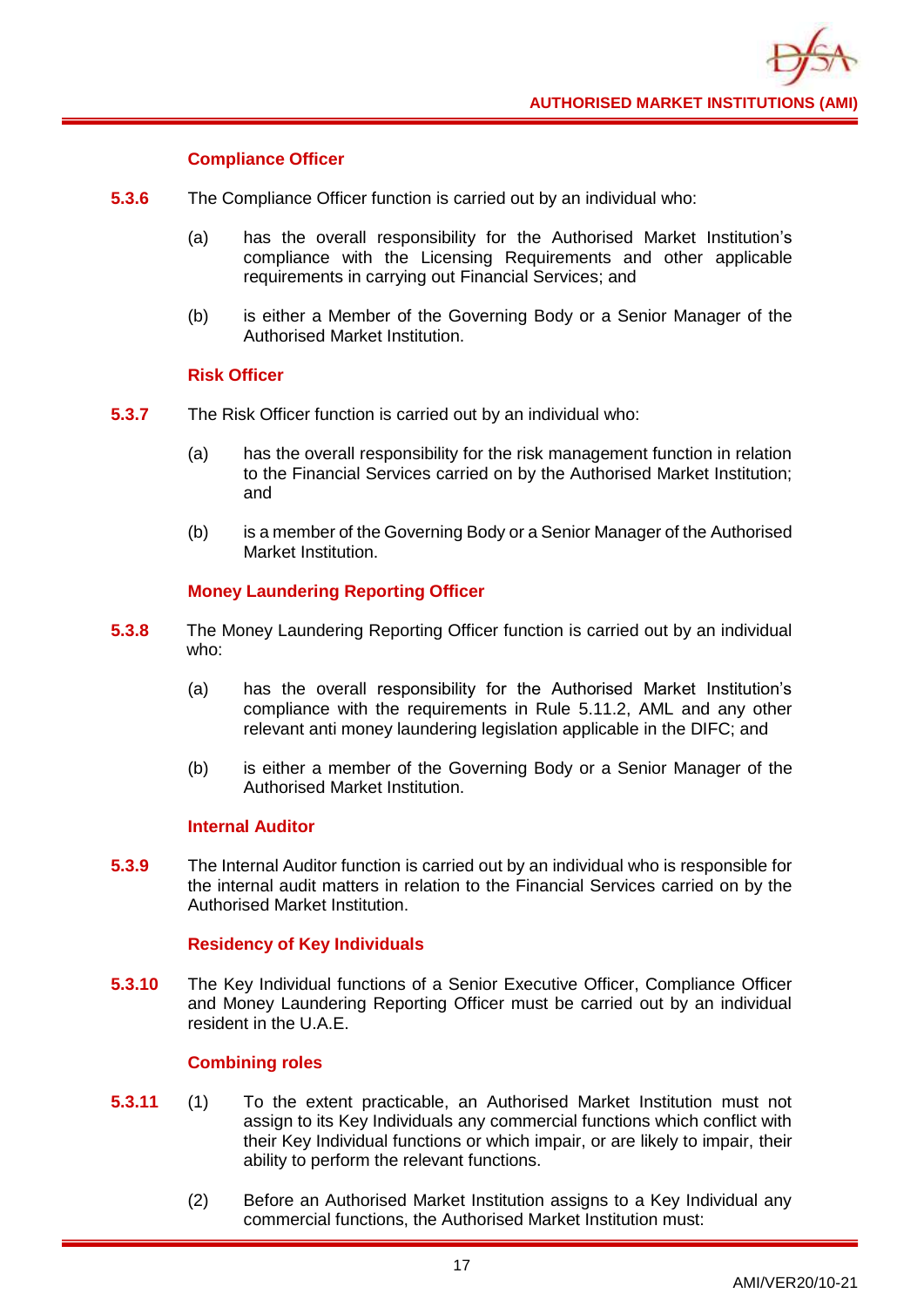- (a) form a view on a reasonable basis that the commercial functions to be assigned to any Key Individual do not, as far as reasonably practicable, conflict with the relevant Key Individual functions or impair his ability to discharge those functions effectively; and
- (b) to the extent there are such conflicts inherent in the relevant functions, there are adequate procedures and controls to mitigate such conflicts.
- (3) The Authorised Market Institution must maintain records of its decisions and procedures as applicable under (2) above.

The DFSA does not expect Key Individuals who are Persons undertaking control functions such as those relating to risk, compliance and audit to be assigned any functions or roles which are to further the Authorised Market Institution's commercial interests or objectives (such as business promotional activities) .

# <span id="page-21-0"></span>**5.4 Conflicts of interests**

- **5.4.1** Without limiting the generality of the obligations under section 5.2 of GEN, an Authorised Market Institution must take all reasonable steps to ensure that any conflicts of interest, including those:
	- (a) between itself and its shareholders, Members or other users of its facilities; and
	- (b) between its Members and other users of its facilities, and, among themselves,

are promptly identified and then prevented or managed, or disclosed, in a manner that does not adversely affect the sound functioning and operation of the Authorised Market Institution.

- **5.4.2** Without limiting the generality of the requirement in Rule 5.4.1, an Authorised Market Institution must establish and maintain adequate policies and procedures to ensure that its Employees do not undertake personal account transactions in Investments in a manner that creates or has the potential to create conflicts of interest.
- **5.4.3** An Authorised Market Institution must establish a code of conduct that sets out the expected standards of behaviour for its Employees, including clear procedures for addressing conflicts of interest. Such a code must be:
	- (a) binding on Employees; and
	- (b) to the extent appropriate and practicable, made publicly available.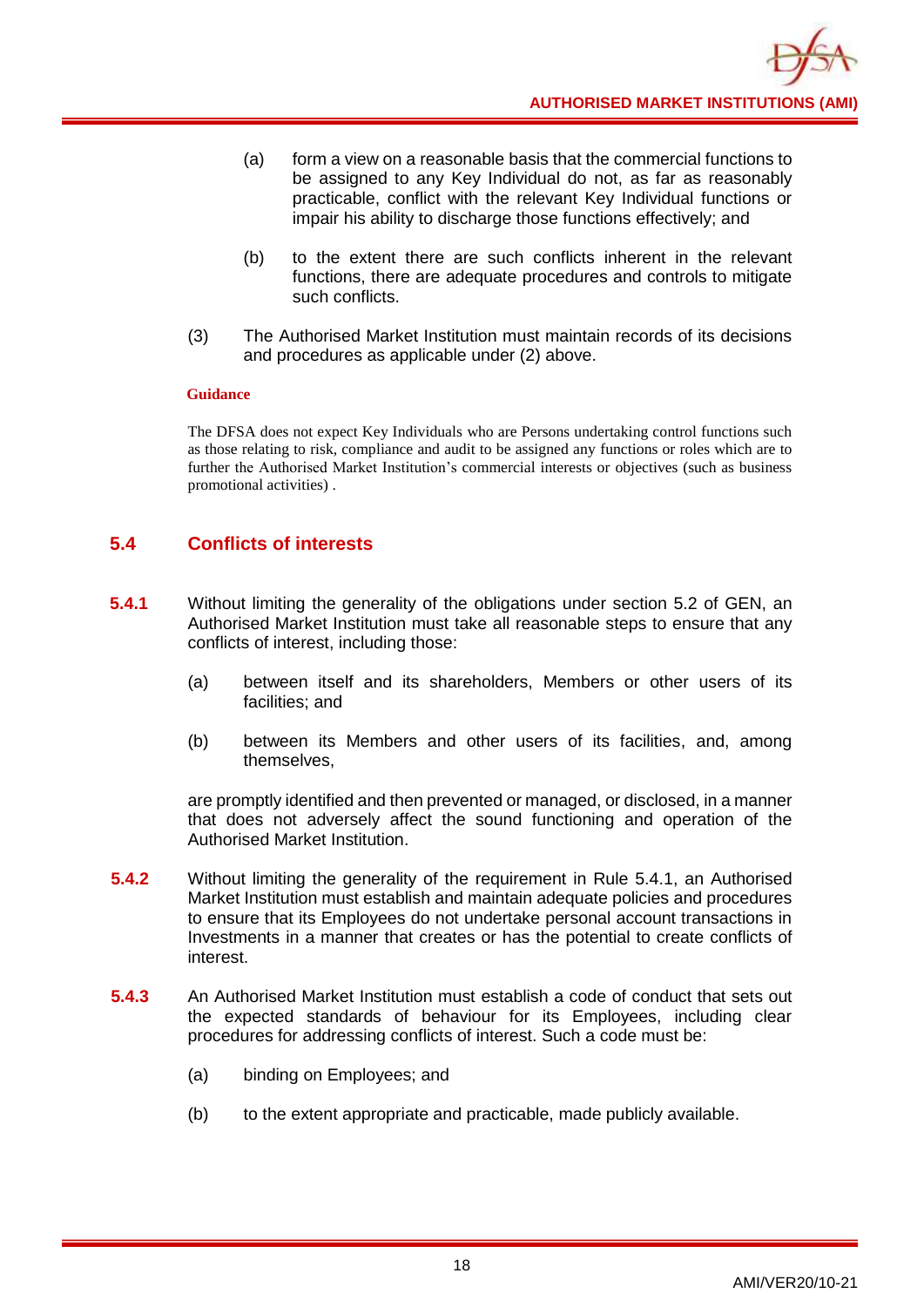- 1. In assessing whether an Authorised Market Institution's policies and procedures are adequate to address conflicts of interests, the DFSA will consider whether those include:
	- a. policies on the use of confidential information received in carrying out its Regulatory Functions to ensure it is only used for proper purposes;
	- b. arrangements for transferring decisions or responsibilities to alternates in individual cases;
	- c. arrangements made to ensure that individuals who may have a permanent conflict of interest in certain circumstances are excluded from the process of taking decisions (or receiving information) about matters to which the conflict is relevant; and
	- d. requirements and procedures included in contracts of employment, staff rules, letters of appointment for members of the Governing Body and other Key Individuals and other guidance given to individuals on handling conflicts of interest relating to:
		- i. the need for prompt disclosure of a conflict of interest to enable others who are not affected by the conflict to assist in deciding how it may need to be addressed;
		- ii. the circumstances in which a general disclosure of a conflict of interest in advance may be sufficient;
		- iii. the circumstances in which a general advance disclosure may not be adequate;
		- iv. the circumstances in which it would be appropriate for a conflicted individual to withdraw from any involvement in the matter concerned, without disclosing the interests; and
		- v. the circumstances in which safeguards in addition to disclosure would be required, such as the withdrawal of the individual from the decisionmaking process or from access to relevant information.
- 2. See also the best practice standards relating to corporate governance and remuneration standards set out under in GEN Rules 5.3.30 and 5.3.31 and GEN App 3, which cover conflicts of interest issues that need to be addressed in order to promote sound governance and remuneration practices within an Authorised Market Institution.

#### **Performance of Regulatory Functions**

- **5.4.4** An Authorised Market Institution must take all reasonable steps to ensure that the performance of its Regulatory Functions is not adversely affected by its commercial interests.
- **5.4.5** For the purposes of the requirement in Rule 5.4.4, an Authorised Market Institution must have adequate systems and controls, including policies and procedures, to ensure that the pursuit of its commercial interests (including its profitability) does not adversely impact on the performance of its Regulatory Functions.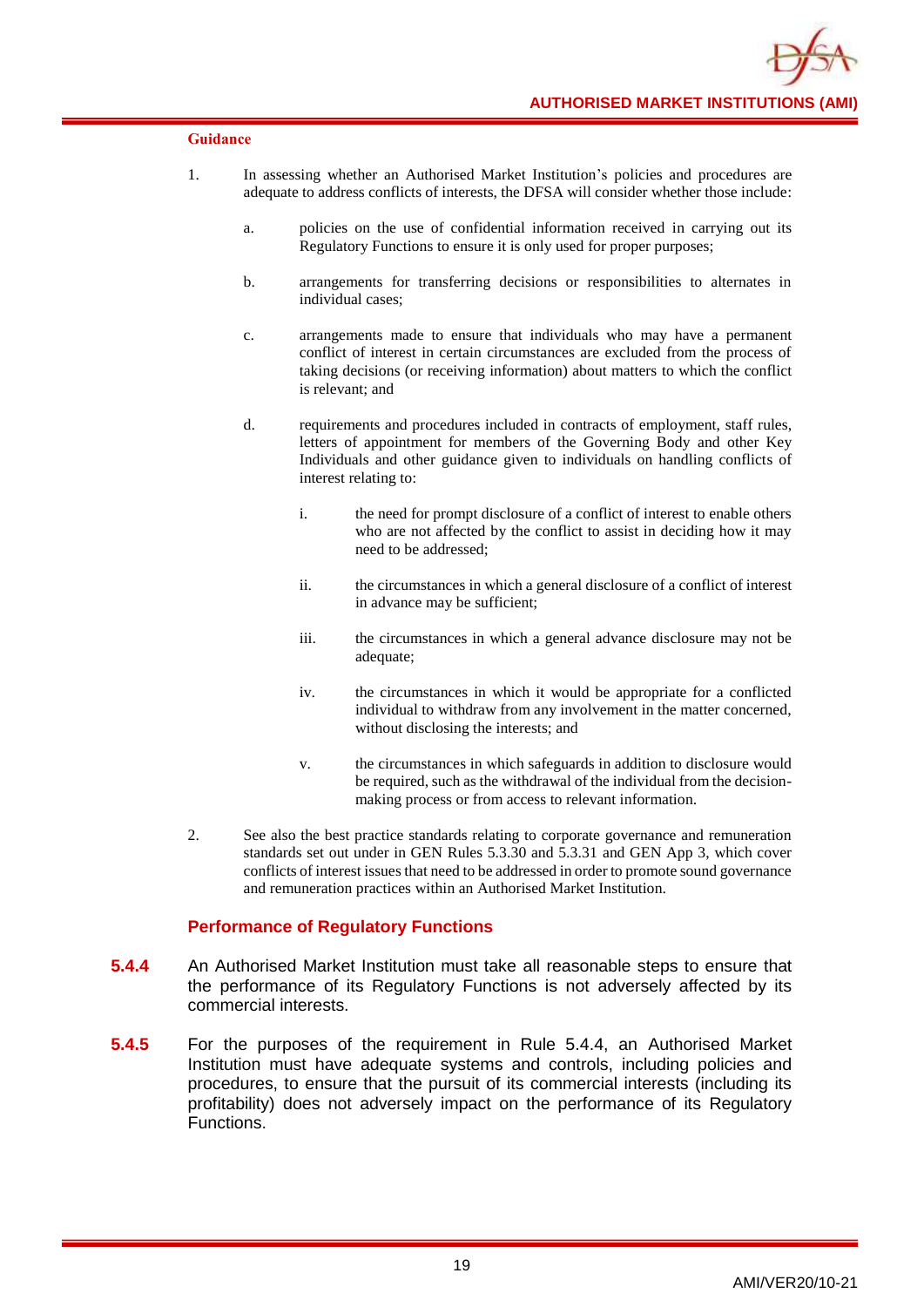An Authorised Market Institution should have systems for identifying, and drawing to the attention of its senior management, situations where its commercial interests conflict, or may potentially conflict, with the proper performance of its Regulatory Functions. This would enable its senior management to take appropriate steps to ensure that such conflicts do not adversely affect the proper performance by the Authorised Market Institution of its Regulatory Functions. In particular, senior management should ensure that adequate human, financial and other resources (both in quantity and quality) are provided for risk management, regulatory, compliance and other similar functions.

# <span id="page-23-0"></span>**5.5 Operational efficiency and resilience**

# **Systems and controls**

- **5.5.1** (1) Without limiting the generality of the obligations relating to systems and controls in section 5.3 of GEN, an Authorised Market Institution must ensure that its systems and controls are:
	- (a) adequate to ensure that its operations are conducted at all times in accordance with the applicable requirements, including legislation:
	- (b) sufficiently flexible and robust to ensure continuity and regularity in the performance of its functions relating to the operation of its facilities; and
	- (c) appropriate to the nature, scale and complexity of its operations.
	- (2) For the purposes of (1), the systems and controls of an Authorised Market Institution must be adequate to enable it to meet the Licensing Requirements on an on-going basis. In particular, they must include adequate arrangements in relation to:
		- (a) the assessment and management of all risks;
		- (b) financial and technology resources;
		- (c) the fitness and propriety of its Employees;
		- (d) the operation of its functions;
		- (e) outsourcing;
		- (f) the safeguarding and administration of assets belonging to its Members and other participants on its facilities;
		- (g) the transmission of information to Members and other participants on its facilities; and
		- (h) the supervision and monitoring of transactions on its facilities.
	- (3) An Authorised Market Institution must undertake regular reviews of its systems and controls to ensure that they remain adequate and operate as intended.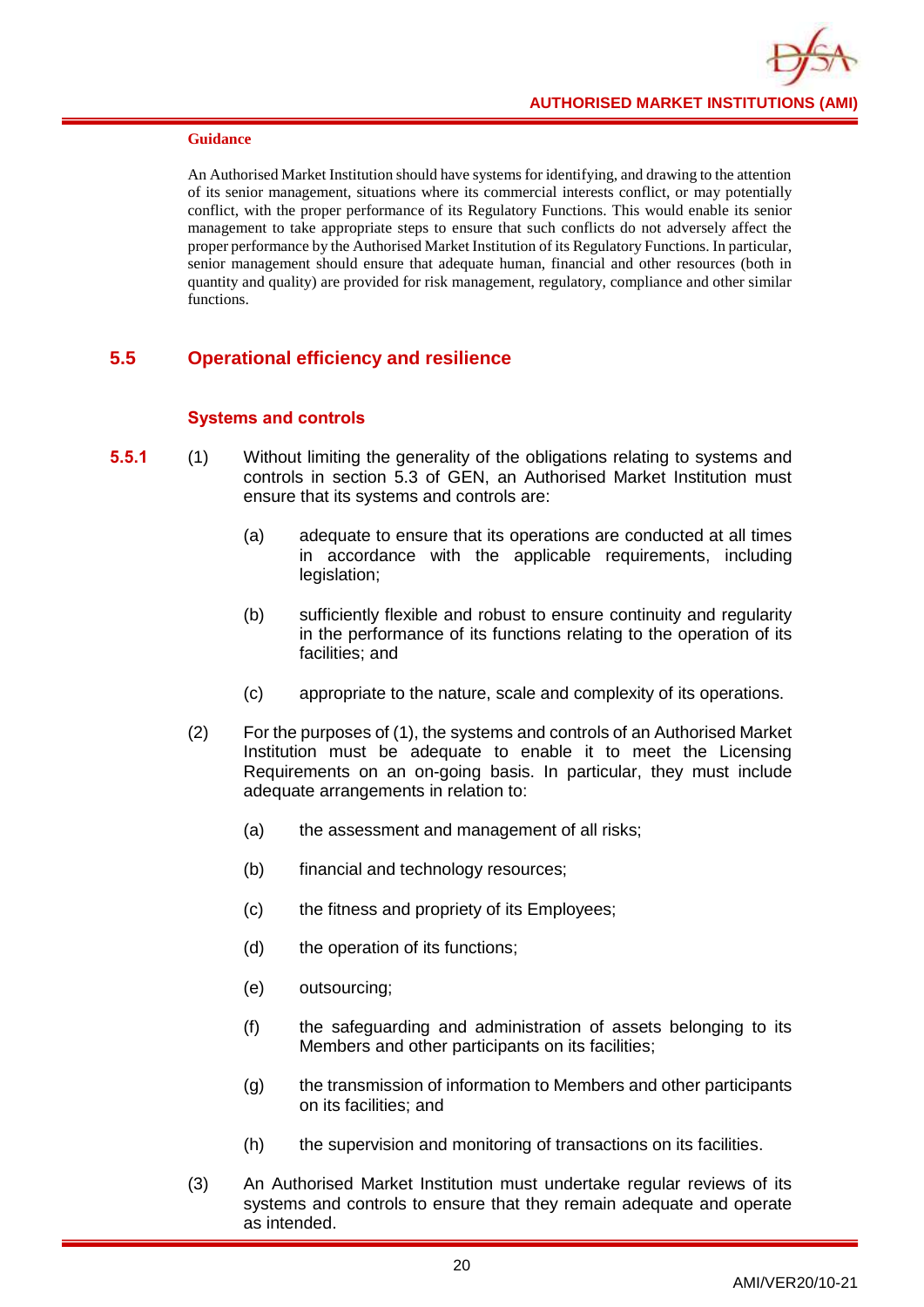

The systems and controls requirements in Rule 5.5.1 augment the systems and controls requirements in GEN chapter 5.

#### **5.5.2 Risk management**

- 1. An Authorised Market Institution is subject to the risk management requirements in GEN Rules 5.3.5 – 5.3.7. Additional risk management requirements are prescribed for Authorised Market Institutions Operating a Clearing House in sections 7.2 and 7.3.
- 2. The individual appointed pursuant to GEN Rule 5.3.7(1) to advise the Governing Body and the senior management of the Authorised Market Institution relating to risks and management of such risks is the Key Individual performing the function of the Risk Officer pursuant to Rule 5.3.7; Key Individuals.
- 3. In assessing the adequacy of an Authorised Market Institution's systems and controls for identifying, assessing and managing risks, the DFSA may also have regard to the extent to which such systems and controls enable the Authorised Market Institution to:
	- a. identify all the general, operational, legal and market risks wherever they arise in its activities;
	- b. measure and control the different types of risk;
	- c. allocate responsibility for risk management to persons with appropriate levels of knowledge and expertise; and
	- d. provide sufficient and reliable information to Key Individuals and, where relevant, the Governing Body of the Authorised Market Institution.
- 4. As part of assessing the adequacy of risk controls, the DFSA will also consider how internal and external audits operate in the context of systems and controls. In doing so the following factors may be considered:
	- a. the size, composition and terms of reference of any audit committee of the Authorised Market Institution;
	- b. the frequency and scope of external audit;
	- c. the provision and scope of internal audit;
	- d. the staffing and resources of the Authorised Market Institution's internal audit department;
	- e. the internal audit department's access to the Authorised Market Institution's records and other relevant information; and
	- f. the position, responsibilities and reporting lines of the internal audit department and its relationship with other departments of the Authorised Market Institution.
- 5. In addition, the DFSA will also consider the adequacy of the risk management function, in particular:
	- a. the access which the individuals performing risk management function have to the Authorised Market Institution's records and other relevant information; and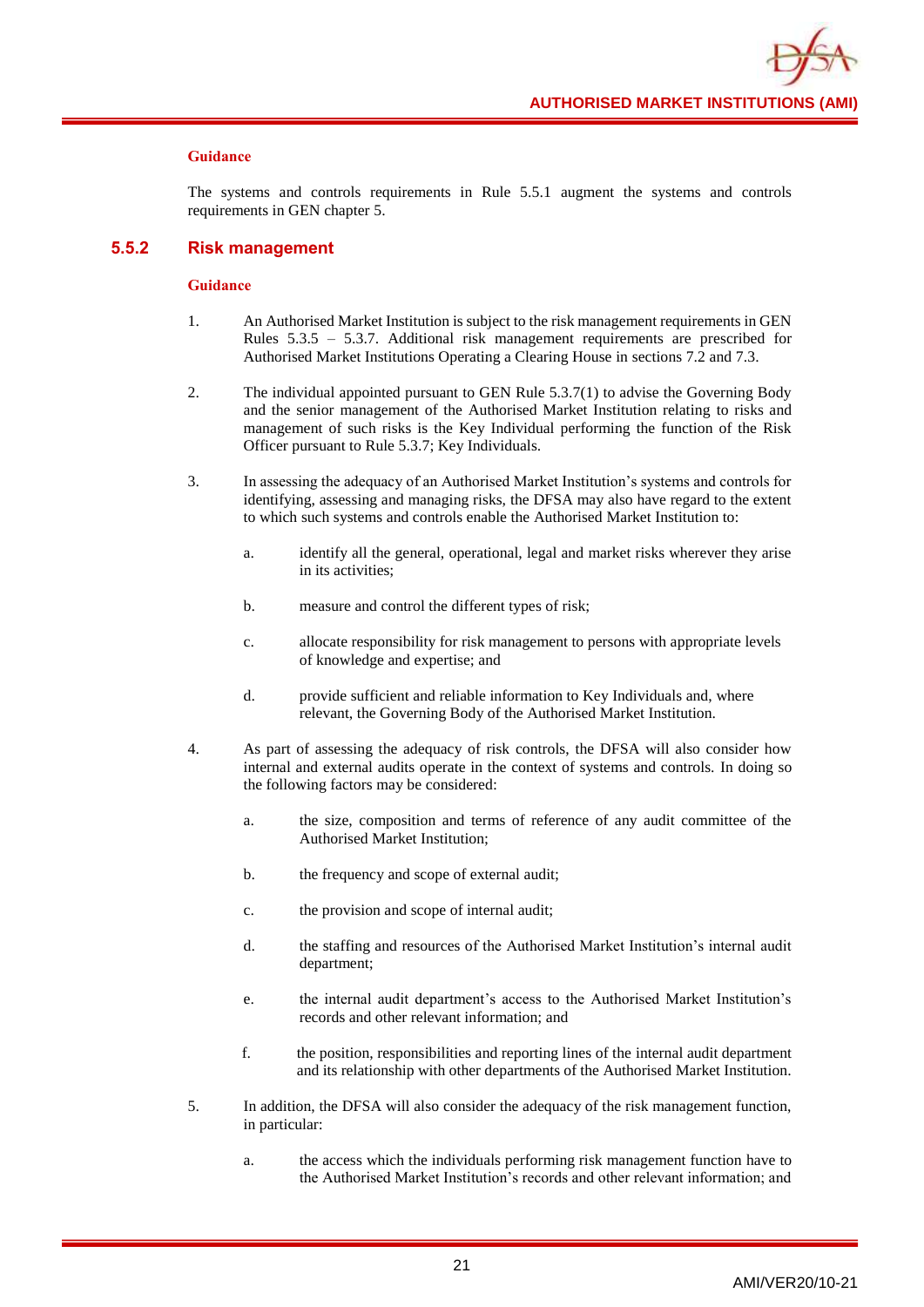

b. the position, responsibilities and reporting lines of the risk management department and its relationship with other departments of the Authorised Market Institution.

# **Outsourcing**

- **5.5.3** (1) Without limiting the generality of the requirements in GEN Rules 5.3.21 and 5.3.22, an Authorised Market Institution must, before entering into any material outsourcing arrangements with a service provider, obtain the DFSA's prior approval to do so.
	- (2) For avoidance of doubt, the requirement in (1) applies to any outsourcing arrangements which were not in existence at the time the Authorised Market Institution was granted its Licence.
	- (3) In order to obtain the DFSA's prior approval for outsourcing arrangements referred to in (1), an Authorised Market Institution must follow those procedures for obtaining the DFSA's prior approval for material changes specified in Rule 4.3.1(1).
	- (4) The procedures in Schedule 3 to the Regulatory Law apply to a decision of the DFSA under this Rule to refuse to approve an outsourcing arrangement.
	- (5) If the DFSA decides to exercise its power under this Rule to refuse to approve an outsourcing arrangement, the Authorised Market Institution may refer the matter to the FMT for review.

- 1. The requirements in GEN Rules 5.3.22 and 5.3.23 set out the requirements applicable when an Authorised Market Institution outsources its functions and activities.
- 2. In assessing the adequacy of an Authorised Market Institution's systems and controls for identifying, assessing, and managing risks arising from functions which are outsourced, the DFSA will have regard to:
	- a. due diligence procedures for selecting service providers and monitoring the performance of the relevant functions by them;
	- b. whether the Authorised Market Institution has in place legally binding contracts with its service providers;
	- c. the business continuity and disaster recovery arrangements of the Authorised Market Institution's service provider;
	- d. whether the security and confidentiality of information provided to the service provider of the Authorised Market Institution is guaranteed in accordance with the applicable legislation;
	- e. the concentration of outsourcing functions with one or more service providers;
	- f. the agreed procedures for terminating the outsourcing arrangements; and
	- g. whether the access to books and records of the service providers is granted to the Authorised Market Institution and the DFSA, including rights of inspection.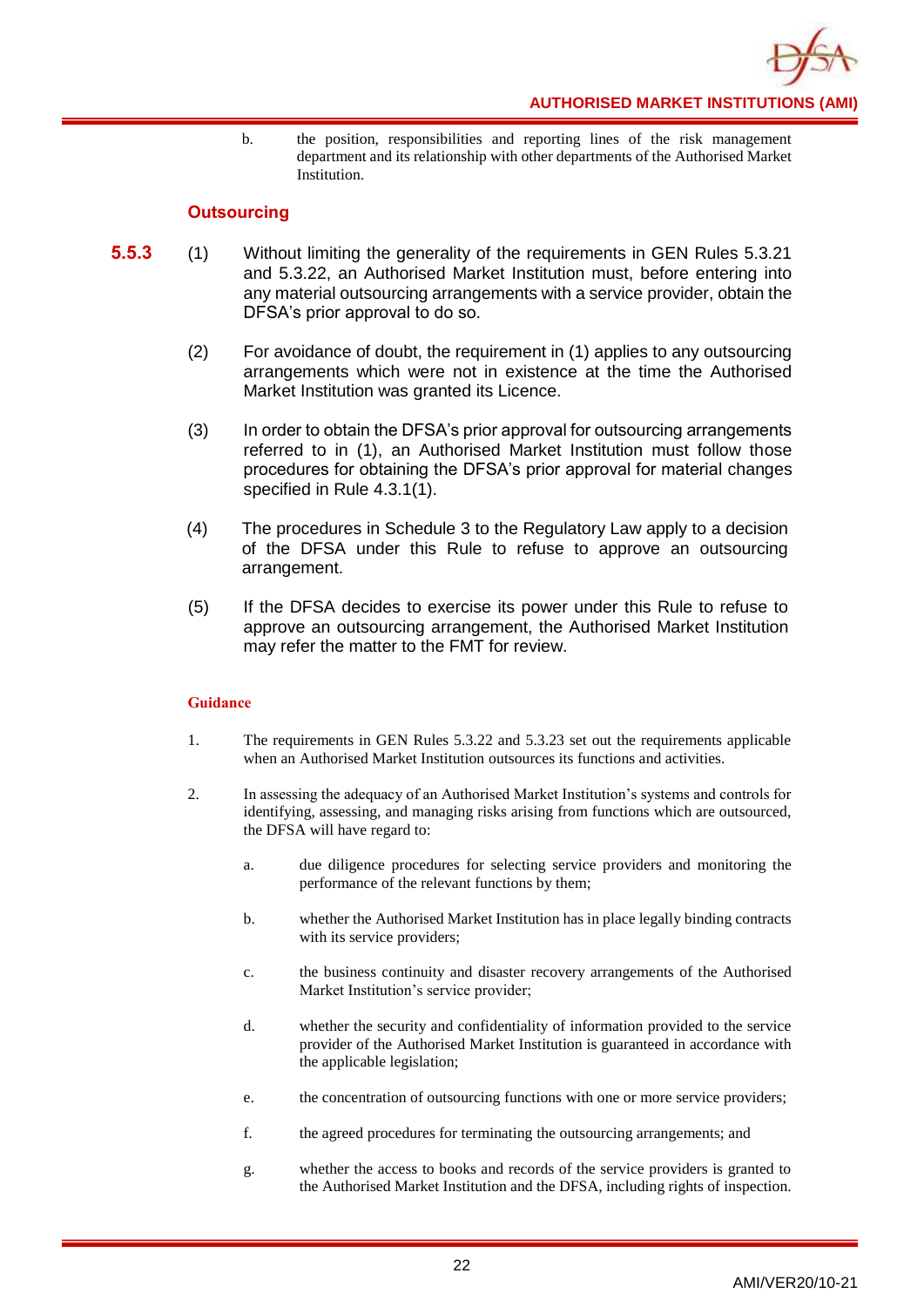

3. If an Authorised Market Institution wishes to make any material changes to its outsourcing arrangements which were in existence at the time of the grant of its Licence, or any subsequent outsourcing arrangements made in accordance with the requirements in Rule 5.5.3, such changes require the DFSA's prior written approval pursuant to Rule 4.3.1(1).

# **Financial resources**

- **5.5.4** (1) An Authorised Market Institution must, subject to (3) and (4), have and maintain at all times:
	- (a) the minimum financial resource requirement in (2); and
	- (b) additional financial resources of a type acceptable to the DFSA which are adequate in relation to the nature, size and complexity of its business to ensure that there is no significant risk that liabilities cannot be met as they fall due.
	- (2) The minimum financial resource requirement referred to in (1)(a) is:
		- (a) an amount equal to one half of the estimated gross operating costs of the Authorised Market Institution for the next twelve-month period; or
		- (b) such other capital amount as may be specified by the DFSA.
	- (3) The assets held by an Authorised Market Institution for the purposes of meeting the financial resources requirements in (1):
		- (a) must be of high quality and sufficiently liquid in order to allow the Authorised Market Institution to meet its current and projected operating expenses under a range of adverse scenarios, including in adverse market conditions; and
		- (b) must be held, where it comprises cash, by an entity which is a Bank, or a financial institution authorised and supervised by a Financial Services Regulator acceptable to the DFSA with respect to the activity of deposit taking.
	- (4) An Authorised Market Institution must have systems and controls to enable it to determine and monitor whether its financial resources are sufficient for the purposes of the requirement in (1). For this purpose, the systems and controls of an Authorised Market Institution must address the following factors, with any other factors that are relevant and appropriate to its operations model:
		- (a) the nature, scale, and complexity of the activities and risks associated with its operations;
		- (b) the operational, counterparty, market and settlement risks to which it is exposed;
		- (c) the amount, composition and legal position of its available financial resources; and
		- (d) its ability to access additional financial resources if required.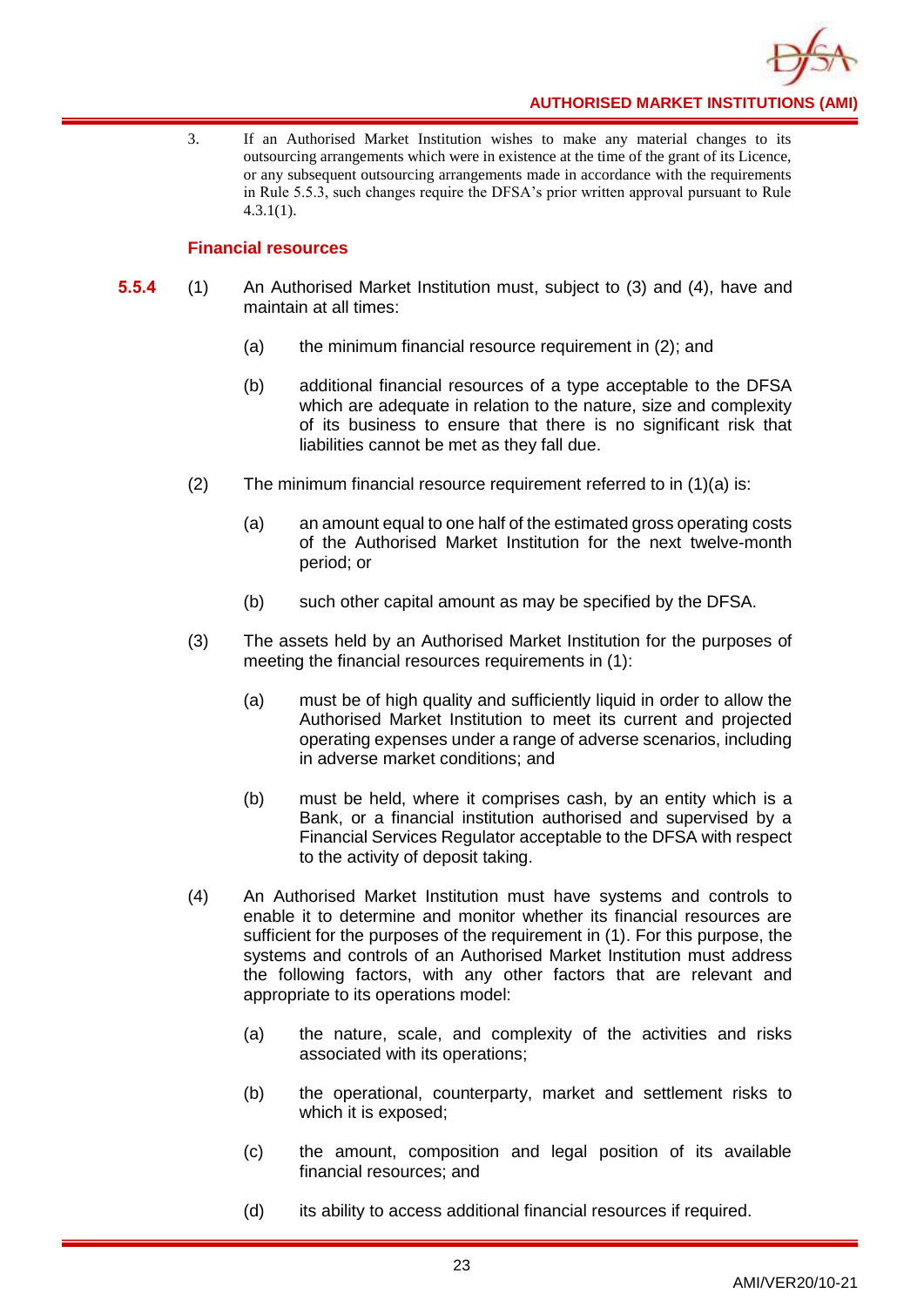- (5) An Authorised Market Institution must monitor and manage the concentration of credit and liquidity exposures to commercial banks and clearing Members.
- (6) The procedures in Schedule 3 to the Regulatory Law apply to a decision of the DFSA under (2)(b) to specify a capital amount after a Licence has been granted.
- $(7)$  If the DFSA decides to exercise its power under  $(2)(b)$  to specify a capital amount after a Licence has been granted, the Authorised Market Institution may refer the matter to the FMT for review.

- 1. The minimum financial resource requirement under Rule 5.5.4(1) is designed to ensure that an Authorised Market Institution not only has sufficient financial resources to meet its liabilities as they fall due, but also to allow, if circumstances require, for the orderly wind-down of the Authorised Market Institution's business, while still allowing the institution to meet the applicable requirements, including conditions on its Licence.
- 2. The systems and controls should enable the Authorised Market Institution to assess whether the financial resources required for it to conduct its affairs are in place at all times. Such assessments should be made periodically or after any significant change or event, whether internal or external, that would have an impact on the operations of the Authorised Market Institution. These assessments are necessary to demonstrate to the DFSA that the Licensing Requirements are being satisfied on an on-going basis.
- 3. In determining whether to set a minimum capital amount pursuant to Rule 5.5.4(2)(b), the DFSA will take into account the risks that the Authorised Market Institution poses to the DIFC market and the products which are, or are intended to be, traded, cleared or settled.

#### **Technology resources**

- **5.5.5** (1) An Authorised Market Institution must have sufficient technology resources to operate, maintain and supervise its facilities.
	- (2) The Authorised Market Institution must be able to satisfy the DFSA that its technology resources are established and maintained in such a way as to ensure that they are secure and maintain the confidentiality of the data they contain.
	- (3) An Authorised Market Institution must ensure that its Members and other participants on its facilities have sufficient technology resources which are compatible with its own.
	- (4) For the purposes of meeting the requirement in (1), an Authorised Market Institution must have adequate procedures and arrangements for the evaluation, selection and on-going monitoring of information technology systems. Such procedures and arrangements must, at a minimum, provide for:
		- (a) problem management and system change;
		- (b) testing information technology systems before live operations in accordance with the requirements in Rule 5.5.6;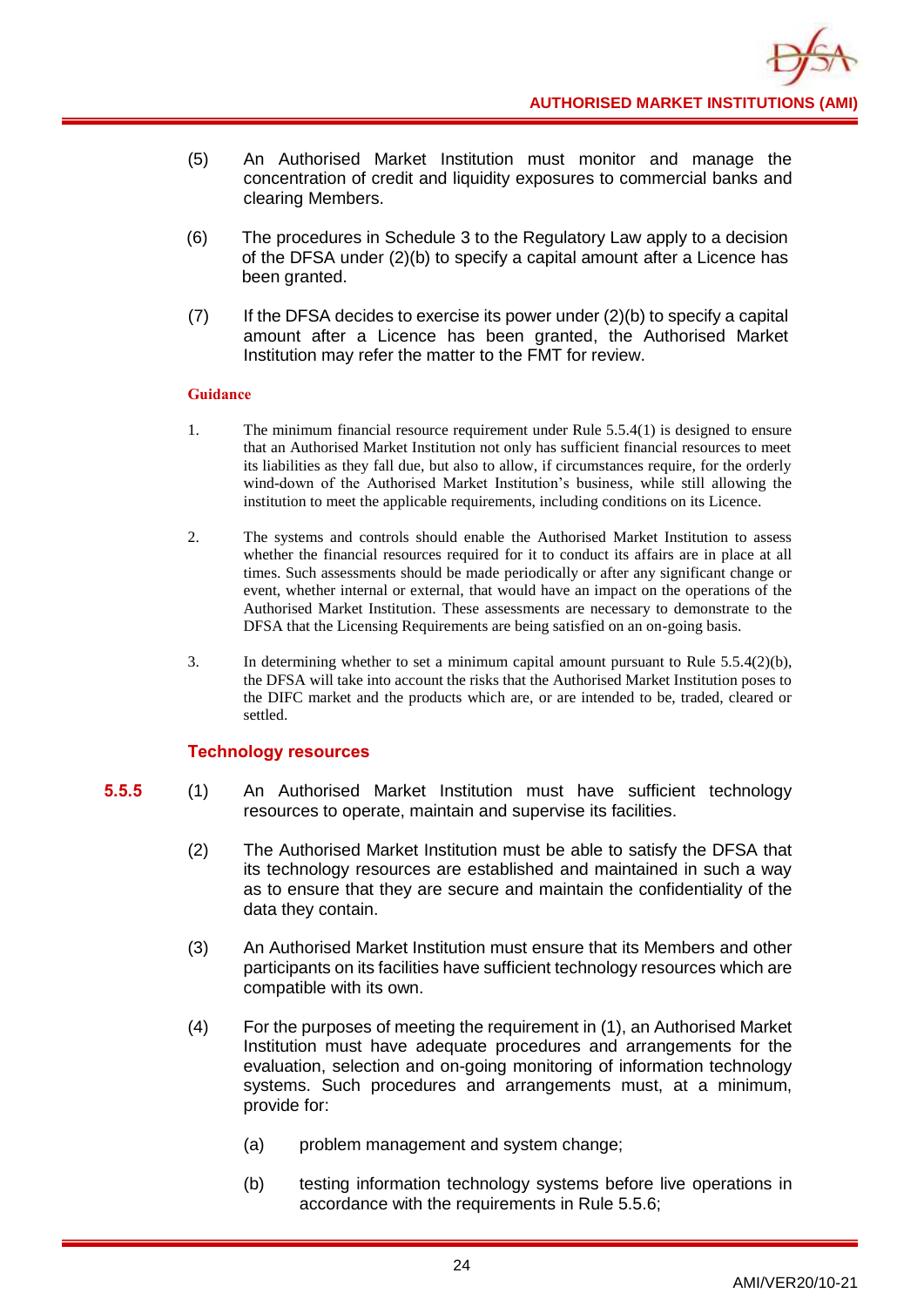- (c) monitoring and reporting on system performance, availability and integrity; and
- (d) adequate measures to ensure:
	- (i) the information technology systems are resilient and not prone to failure;
	- (ii). business continuity in the event that an information technology system fails;
	- (iii) protection of the information technology systems from damage, tampering, misuse or unauthorised access; and
	- (iv) the integrity of data forming part of, or being processed through, information technology systems.
- (5) An Authorised Market Institution must meet the applicable requirements in App 1 for the purposes of:
	- (a) testing the adequacy and effectiveness of its own information technology systems; and
	- (b) assessing the adequacy and effectiveness of information technology systems of its Members.

- 1. In assessing an Authorised Market Institution's systems and controls used to operate and carry on its functions, the DFSA recognises that an Authorised Market Institution is likely to have significant reliance on its information technology systems. In assessing the adequacy of these systems, the DFSA will consider:
	- a. the organisation, management and resources of the information technology department of the Authorised Market Institution;
	- b. the arrangements for controlling and documenting the design, development, implementation and use of technology systems; and
	- c. the performance, capacity and reliability of information technology systems.
- 2. In particular, when assessing whether an Authorised Market Institution has adequate information technology resourcing, the DFSA will consider:
	- a. whether its systems have sufficient electronic capacity to accommodate reasonably foreseeable volumes of messaging and orders, and
	- b. whether such systems are adequately scalable in emergency conditions that might threaten the orderly and proper operations of its facility.

#### **Regular review of systems and controls**

**5.5.6** (1) An Authorised Market Institution must undertake regular review and updates of its information technology systems and controls as appropriate to the nature, scale and complexity of its operations.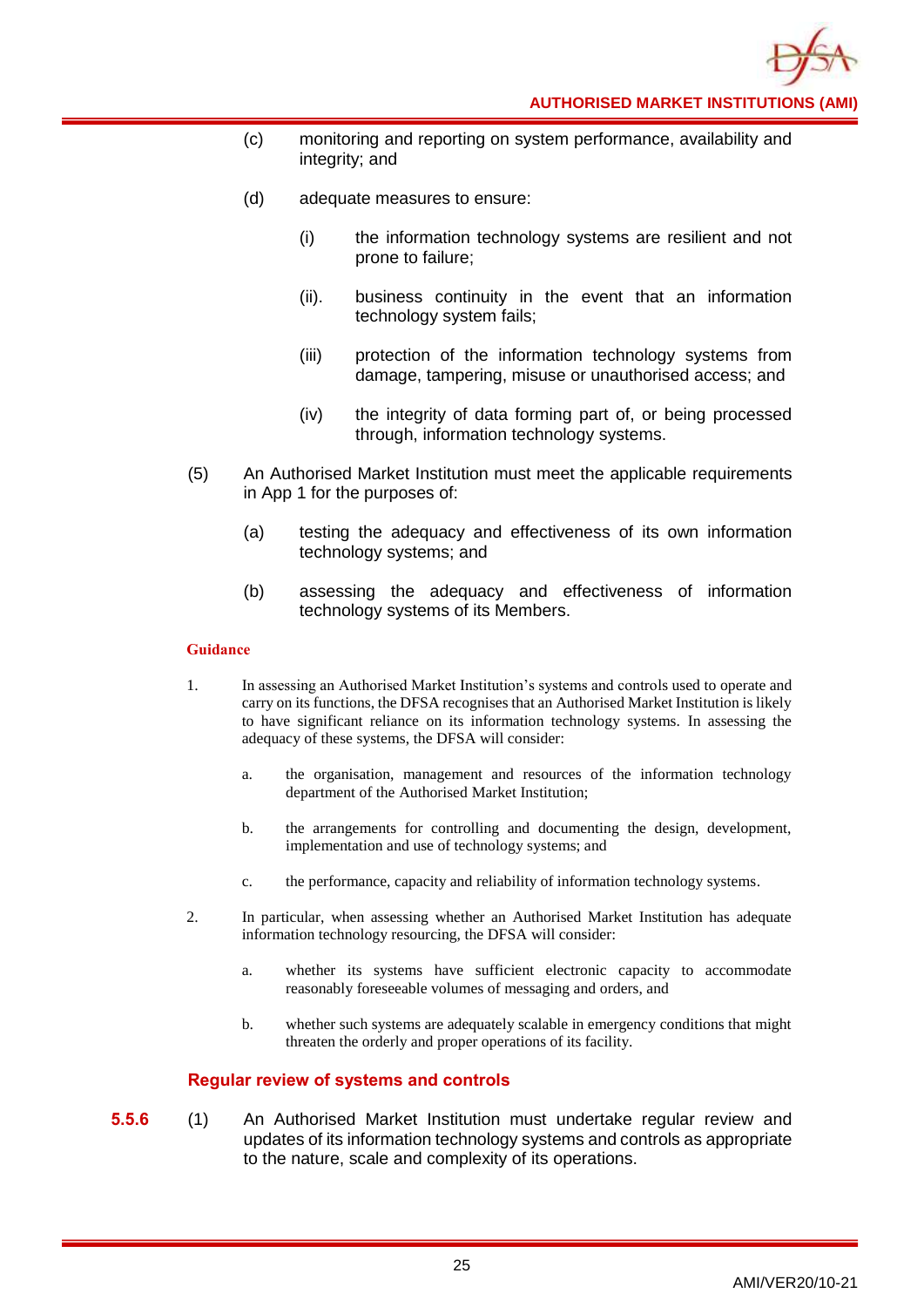

(2) For the purposes of (1), an Authorised Market Institution must adopt well defined and clearly documented development and testing methodologies which are in line with internationally accepted testing standards.

#### **Guidance**

Through the use of such testing methodologies, the Authorised Market Institution should be able to ensure, amongst other things, that:

- a. its systems and controls are compatible with its operations and functions;
- b. compliance and risk management controls embedded in its system operate as intended (for example, by generating error reports automatically); and
- c. it can continue to work effectively in stressed market conditions.

# <span id="page-29-0"></span>**5.6 Business Rules**

# **Content of Business Rules**

- **5.6.1** (1) An Authorised Market Institution must establish and maintain Business Rules in accordance with the requirements in this section. Such rules must include:
	- (a) criteria governing the admission of Members and any other Persons to whom access to its facilities is provided;
	- (b) criteria governing the admission of Investments to trading, or clearing and settlement, as appropriate to its facilities;
	- (c) Default Rules; and
	- (d) any other matters necessary for the proper functioning of the Authorised Market Institution and the facilities operated by it.
	- (2) An Authorised Market Institution's Business Rules must:
		- (a) be based on objective criteria and non-discriminatory;
		- (b) be clear and fair;
		- (c) set out the Members' and other participants' obligations:
			- (i) arising from the Authorised Market Institution's constitution and other administrative arrangements;
			- (ii) when undertaking transactions on its facilities; and
			- (iii) relating to professional standards that must be imposed on staff and agents of the Members and other participants when undertaking transactions on its facilities;
		- (d) be legally binding and enforceable against the Members and other participants;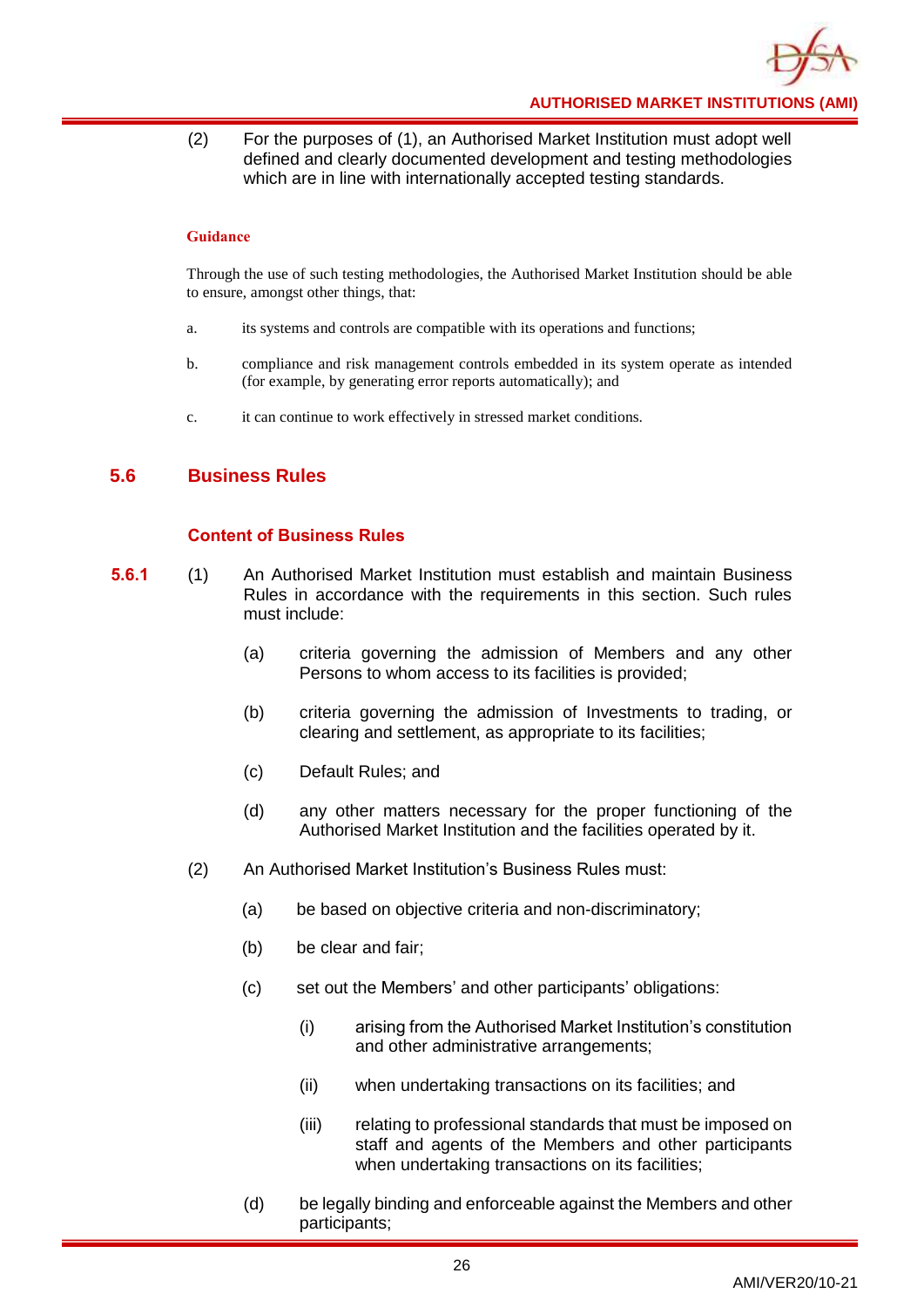- (e) be made publicly available free of charge;
- (f) contain provisions for the resolution of Members' and other participants' disputes and an appeal process from the decisions of the Authorised Market Institution; and
- (g) contain disciplinary proceedings, including any sanctions that may be imposed by the Authorised Market Institution against its Members and other participants.

- 1. The DFSA assesses, at the point of grant of a Licence to an Authorised Market Institution, the adequacy of its Business Rules and its systems and controls to ensure effective monitoring of compliance with such rules. Thereafter, any amendment to the Business Rules can only be made in accordance with the requirements set out in Rules 5.6.4 to 5.6.7 in this section.
- 2. Persons other than Members may have access to an Authorised Market Institution's facilities. See Rule  $6.9.1(1)(a)(ii)$ .

# **Default Rules**

**5.6.2** An Authorised Market Institution must have Default Rules which, in the event of a Member or other participant on its facilities being, or appearing to be, unable to meet its obligations in respect of one or more contracts, enable action to be taken in respect of unsettled market contracts to which the Member or that other participant is a party.

#### **Guidance**

The DFSA requires all Authorised Market Institutions to have Default Rules under Article 28 of the Markets Law. Default Rules allow an Authorised Market Institution to close-out open positions by discharging the appropriate rights and liabilities of transactions which a Member or any other Person granted access to its facilities cannot, or may not be able to, fulfil.

# **Monitoring compliance with Business Rules**

- **5.6.3** An Authorised Market Institution must have adequate compliance procedures in place to ensure that:
	- (a) its Business Rules are monitored and enforced;
	- (b) any complaints relating to its operations or regarding Members and other participants on its facilities are promptly investigated;
	- (c) where appropriate, disciplinary action resulting in financial and other types of penalties can be taken;
	- (d) appeal procedures are in place; and
	- (e) referrals can be made to the DFSA in appropriate circumstances.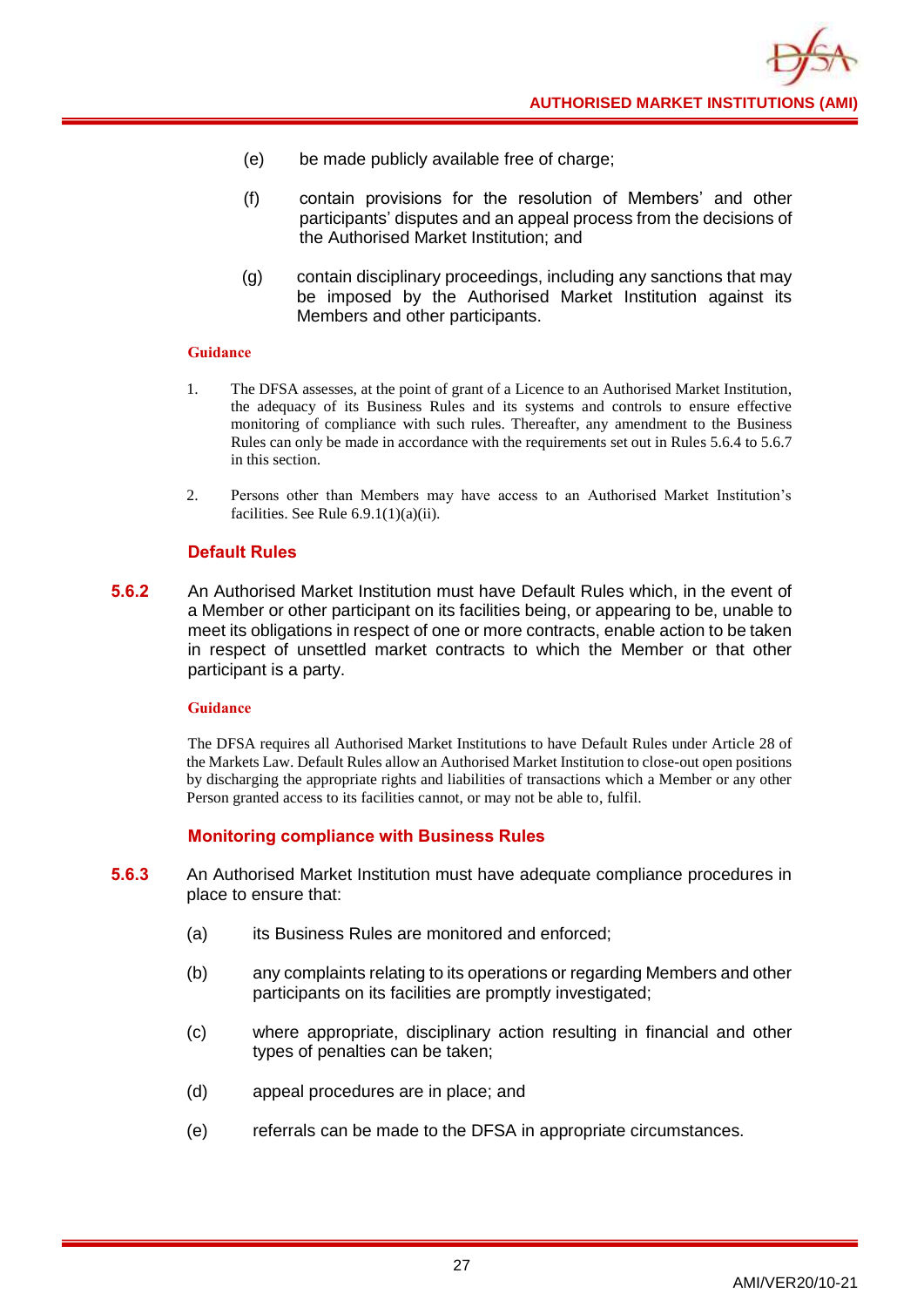

- 1. In determining whether an Authorised Market Institution can effectively monitor its Business Rules, the DFSA will consider:
	- a. the oversight of activity conducted on its facilities;
	- b. the range of powers it retains over Members and other Persons granted access to its facilities, which should include the ability to modify, revoke or suspend access; and
	- c. the disciplinary procedures which have been established to take disciplinary action, including a fair and clear policy on any financial penalties which may be imposed, and the appeal processes.
- 2. In determining whether an Authorised Market Institution can effectively oversee the activities conducted on its facilities, the DFSA will consider how non-compliance is identified and how the significance of any non-compliance is assessed.

# **Amendments to Business Rules**

- **5.6.4** (1) An Authorised Market Institution may only adopt new Business Rules or make any amendments to existing Business Rules in accordance with the requirements in Rules 5.6.5, 5.6.6 and 5.6.7.
	- (2) A reference to an amendment in Rules 5.6.5, 5.6.6 and 5.6.7 includes the introduction of a new Business Rule or a change to an existing Business Rule or a proposal to do so.

#### **Public consultation**

- **5.6.5** (1) An Authorised Market Institution must, subject to Rule 5.6.6, before making any amendment to its Business Rules, undertake public consultation on the proposed amendment in accordance with the requirements in this Rule.
	- (2) For the purposes of (1), an Authorised Market Institution must:
		- (a) publish a consultation paper setting out:
			- (i) the text of both the proposed amendment and the Business Rules that are to be amended;
			- (ii) the reasons for proposing the amendment; and
			- (iii) a reasonable consultation period, which must not be less than 30 days from the date of publication, within which Members and other stakeholders may provide comments; and
		- (b) lodge with the DFSA the consultation paper referred to in (a) no later than the time at which it is released for public comment.
	- (3) The DFSA may, where it considers on reasonable grounds that it is appropriate to do so, require the Authorised Market Institution to extend its proposed period of public consultation specified in the consultation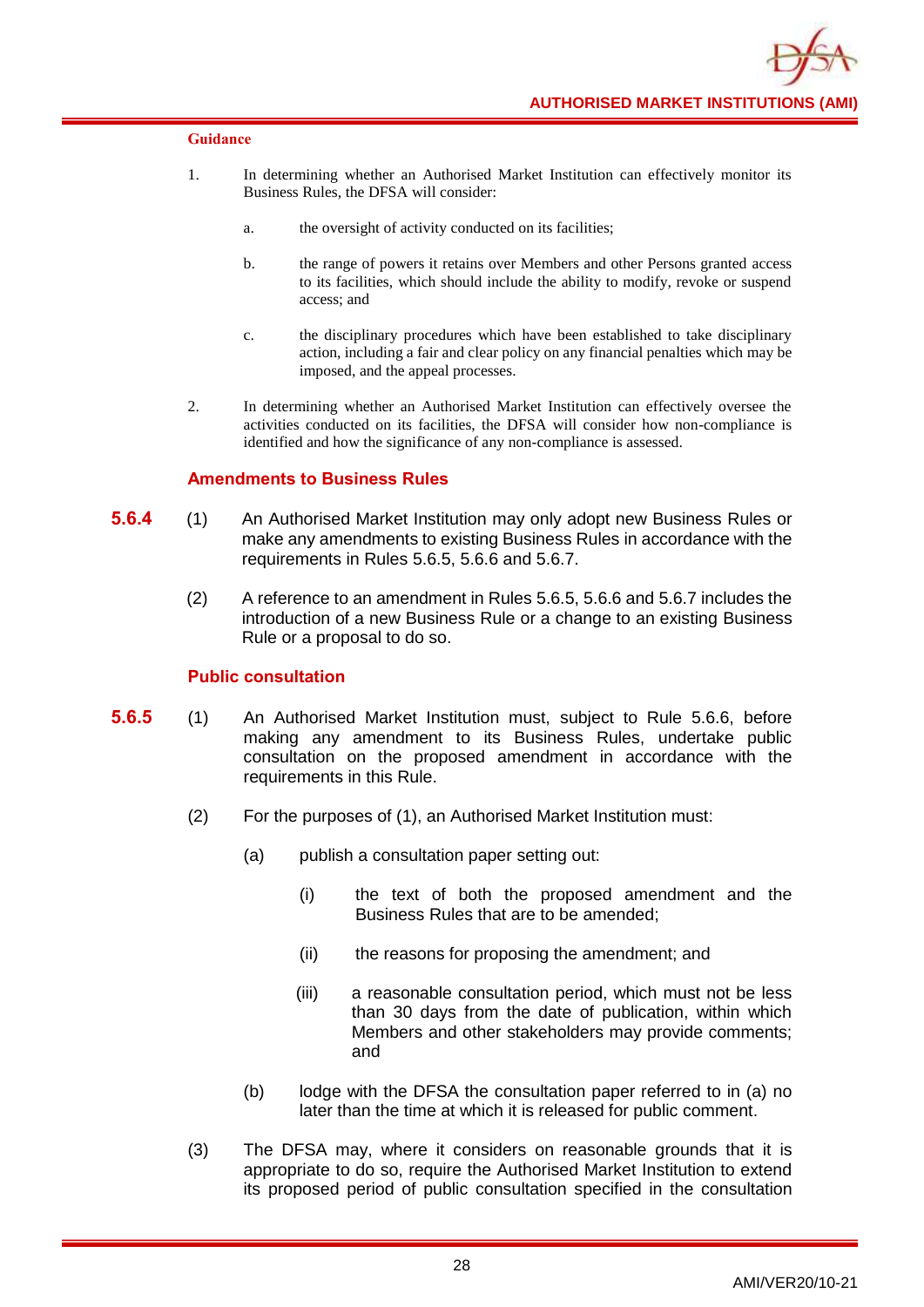paper. An Authorised Market Institution must comply with such a requirement.

- (4) An Authorised Market Institution must:
	- (a) facilitate, as appropriate, informal discussions on the proposed amendment with Members and other stakeholders including any appropriate representative bodies of such Persons;
	- (b) consider the impact the proposed amendment has on the interests of its Members and other stakeholders;
	- (c) have proper regard to any public comments received.
- (5) Following public consultation, an Authorised Market Institution must, before the date on which the proposed amendment comes into effect, lodge with the DFSA:
	- (a) a summary of any public comments received, and how any issues raised by those comments have been addressed; and
	- (b) any changes made to the initial proposals as a result of the public comments, and if no changes have been made, a statement to that effect.

# **Dispensation of public consultation**

- **5.6.6** (1) The DFSA may, on written application by an Authorised Market Institution, dispense with the requirement in Rule 5.6.5 for public consultation where:
	- (a) any delay resulting from public consultation is likely to be detrimental to the interests of the DIFC markets; or
	- (b) either the proposed amendment:
		- (i) is purely administrative or immaterial; or
		- (ii) the Authorised Market Institution can demonstrate to the satisfaction of the DFSA that it had taken into account the views and interests of its Members and other stakeholders as appropriate in developing the proposed amendment; and
	- (c) the Authorised Market Institution complies with the requirements in (2) or (3) as applicable.
	- (2) An Authorised Market Institution which seeks to dispense with public consultation on the ground referred to in (1)(a) must lodge with the DFSA a statement setting out:
		- (a) the text of both the proposed amendment and the Business Rules that are to be amended:
		- (b) the reasons for proposing the amendment;
		- (c) the grounds on which it believes that a delay resulting from public consultation is likely to be detrimental to the DIFC markets; and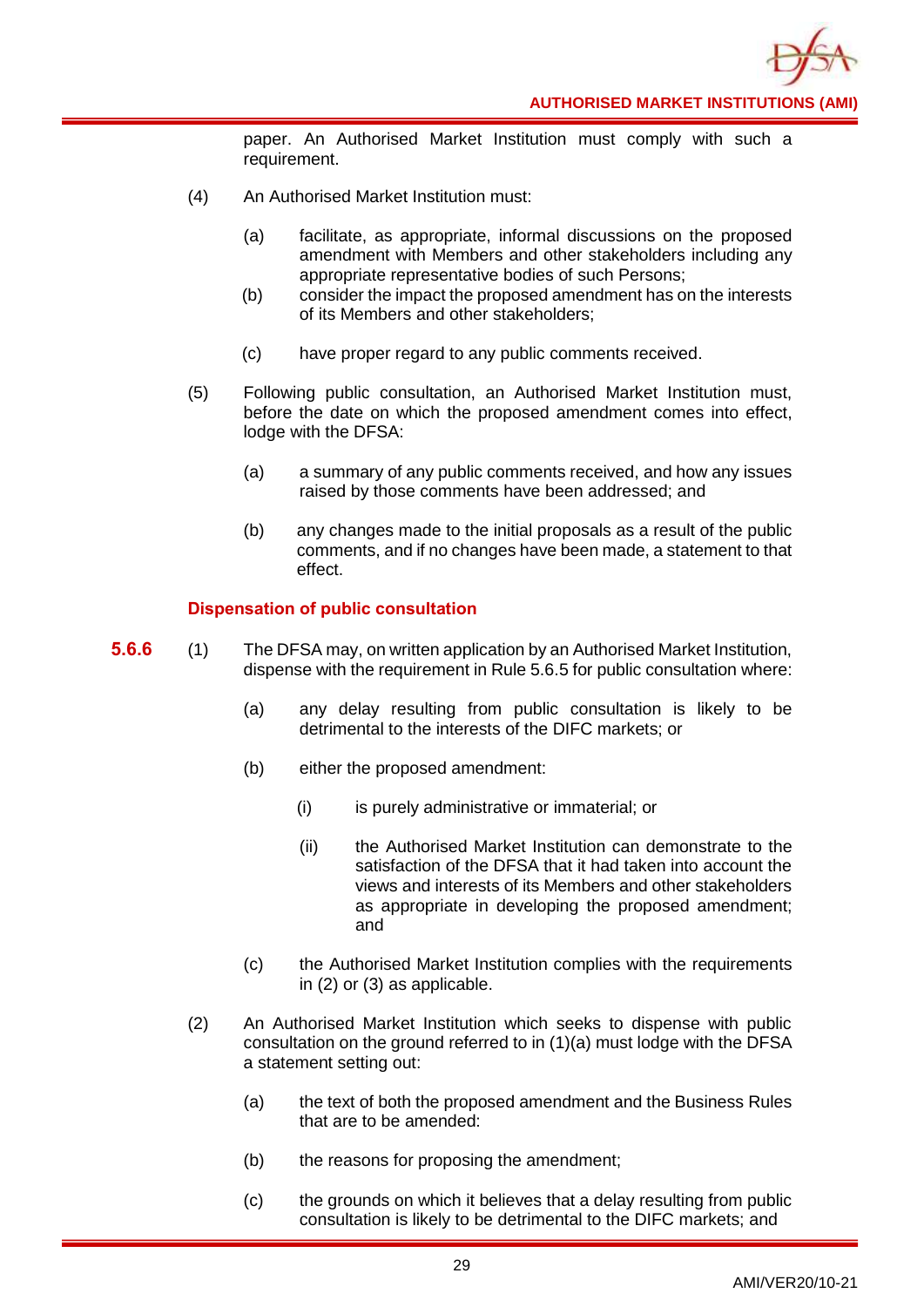- (d) whether any rights or obligations of any Members of the Authorised Market Institution or other participants on its facilities are to be materially adversely affected by the proposed amendment, and if so, what measures are proposed to address such concerns.
- (3) An Authorised Market Institution which seeks to dispense with public consultation on the ground referred to in (1)(b) must lodge with the DFSA a statement setting out:
	- (a) the text of both the proposed amendment and the Business Rules that are to be amended; and
	- (b) either:
		- (i) the reasons it believes that the proposed amendment is purely administrative or immaterial; or.
		- (ii) that it had taken into account the views and interests of its Members and other stakeholders as appropriate in developing the proposed amendment.

For the purposes of demonstrating to the DFSA that the Authorised Market Institution had taken into account the views and interests of its Members and other relevant stakeholders, an Authorised Market Institution may rely on the input provided by its user committees where the user committees meet best practice set out in GEN App3, Guidance No.  $9 - 12$ .

#### **DFSA approval**

- **5.6.7** (1) An Authorised Market Institution must seek the DFSA's approval of any proposed amendment to the Business Rules before the rules are to come into effect.
	- (2) The DFSA will approve the proposed amendment to the Business Rules unless it has reasonable grounds to believe that the proposed amendment is reasonably likely to be detrimental to the interests of the DIFC markets.
	- (3) Where the DFSA has any concerns about the proposed amendment, it may:
		- (a) either reject the proposed amendment or request the Authorised Market Institution to withdraw the proposed amendments; or
		- (b) require the Authorised Market Institution to make appropriate changes to the proposed amendment, with or without public consultation.
	- (4) The DFSA must give to the Authorised Market Institution reasons for its decisions under (3)(a) or (b) as applicable.
	- (5) An Authorised Market Institution must, as soon as practicable after receiving the DFSA approval, notify the Members and the public of the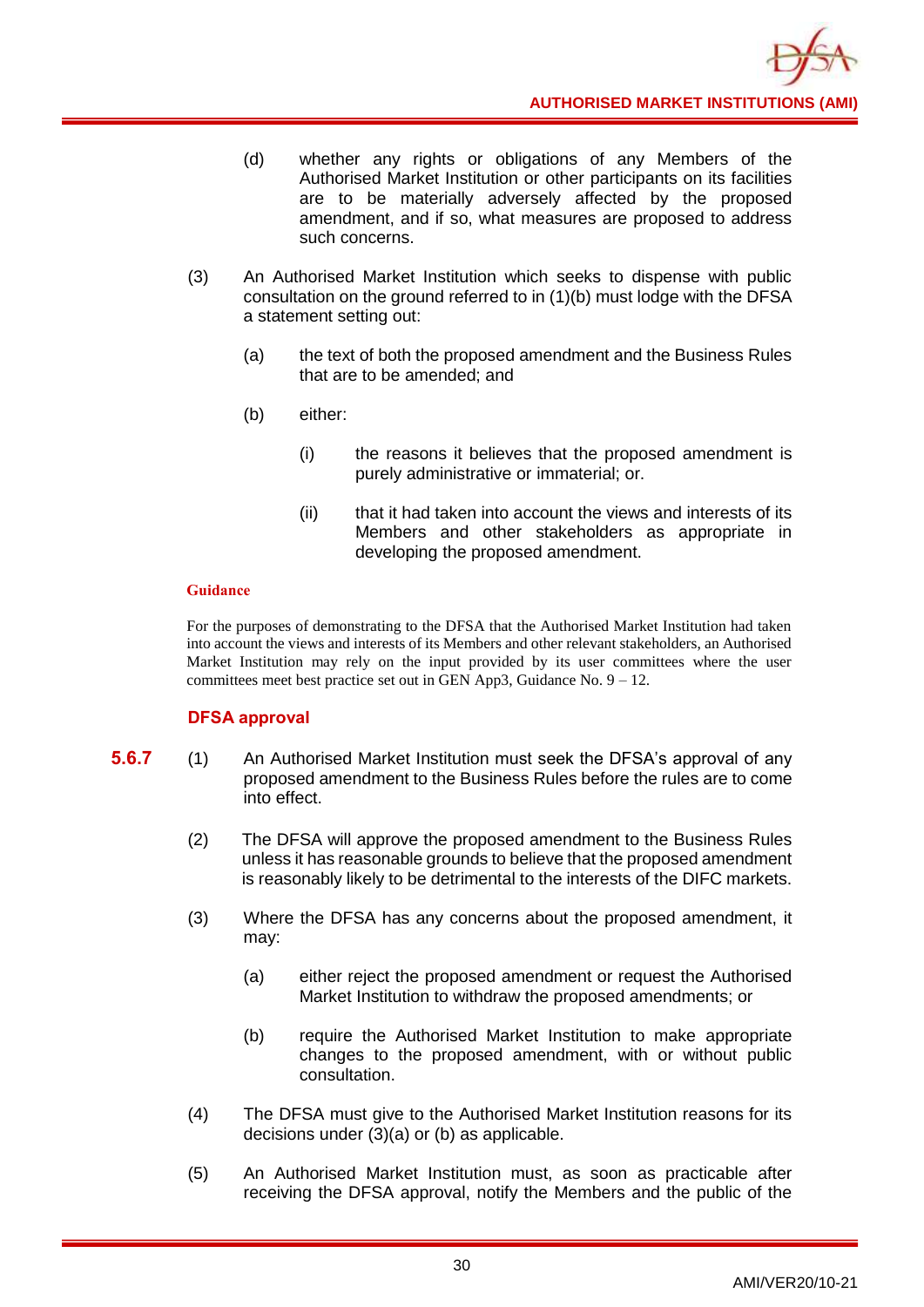amendment to its Business Rules and the date on which the amendment becomes effective.

(6) If the DFSA decides to exercise its power under (3)(a) or (b), the Authorised Market Institution may refer the matter to the FMT for review.

#### **Guidance**

- 1. The DFSA does not formally approve the proposed amendments at the point of release of the proposed amendment for public consultation; instead that approval occurs at the end of the public consultation period because the DFSA can properly take into account any public comments and changes resulting from public comments only at the end of the public consultation period.
- 2. However, the DFSA may, upon receipt of the proposed amendment, request an extension of the public consultation period if it considers on reasonable grounds that such an extension is appropriate. The circumstances in which the DFSA may require an extended period of public consultation beyond 30 days include where the proposed amendment is likely to have a significant adverse impact on the Members' rights and obligations or the interests of other participants in the DIFC markets. An Authorised Market Institution may rely on the results of soft consultation with Members and other stakeholders, or with any user committees it has established, to demonstrate that the proposed amendment does not warrant public consultation.
- 3. Generally, the DFSA expects to have a quick turnaround time in granting formal approval where no public comments have been received on public consultation or the proposed amendment are not extensive.

# <span id="page-34-0"></span>**5.7 Access to facilities**

# **Member criteria**

- **5.7.1** (1) An Authorised Market Institution must not grant access to its facilities to a Person except in accordance with the requirements in this module and its Business Rules.
	- (2) A Person who has been granted access to the facilities of an Authorised Market Institution pursuant to its Business Rules is a Member of the Authorised Market Institution, except where otherwise provided.

- 1. Generally only Persons admitted as Members in accordance with the Business Rules will have access to the facilities of an Authorised Market Institution.
- 2. However, in certain circumstances, an Authorised Market Institution may permit access to its facilities to Persons other than Members (see Rules 5.7.3). Such access would generally be provided through a Member and subject to adequate controls put into place by the Member.
- 3. Under Rule 5.7.2(1)(d), an Authorised Market Institution Operating a Facility for Investment Tokens is permitted to admit certain additional Persons as Members, where their access is only for trading or clearing of Investment Tokens. Such Persons are defined in GLO and referred to in this module as Direct Access Members.
- **5.7.2** (1) An Authorised Market Institution may only, subject to (2), (3) and (4) admit as a Member: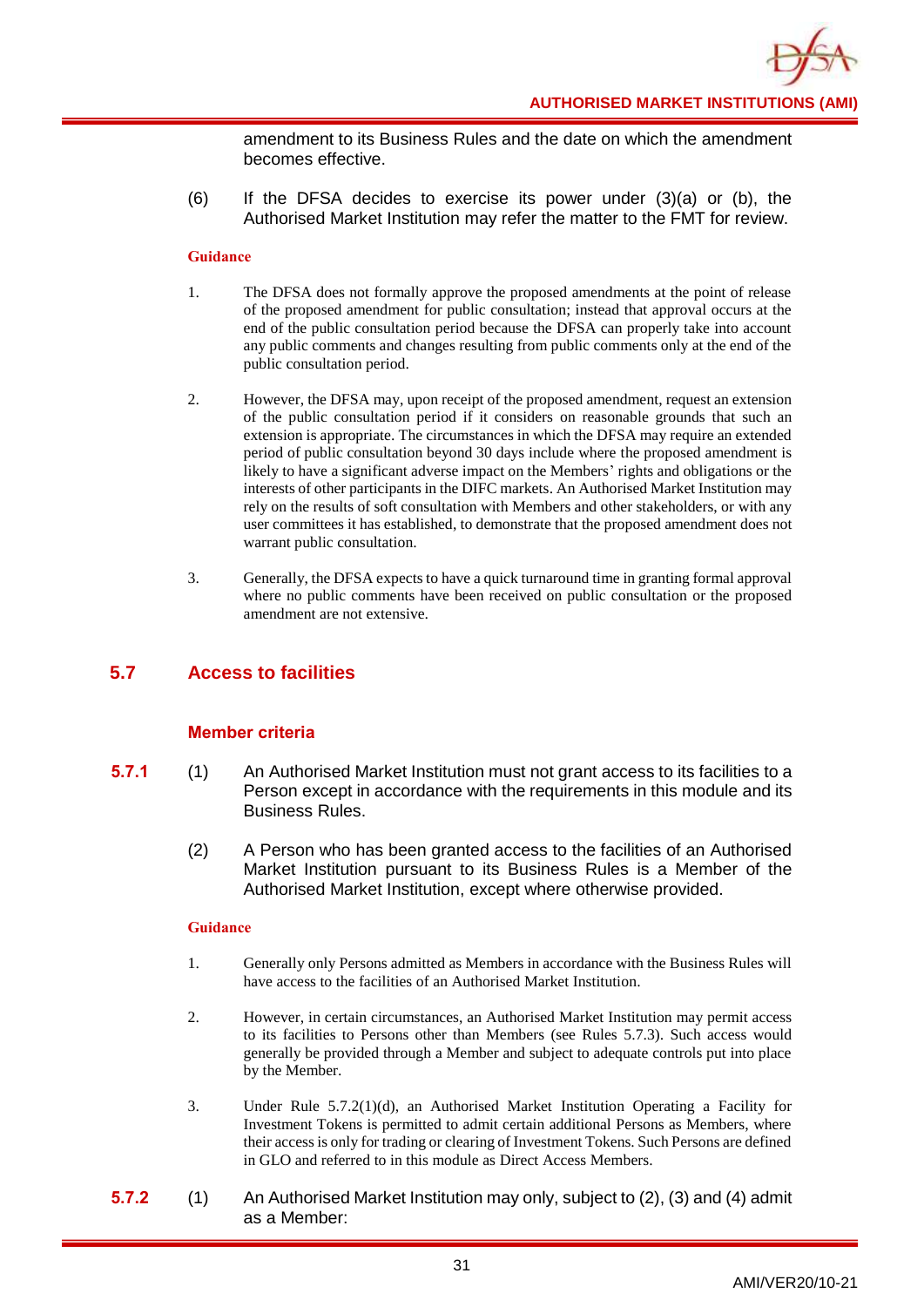- (a) an Authorised Person;
- (b) a Person who is admitted to the list of Recognised Persons pursuant to Article 37 of the Markets Law 2012;
- (c) a Person who meets the criteria in GEN Rule 2.3.2(2); or
- (d) a Person not referred to in (a) to (c), only if:
	- (i) the facility is one on which Investment Tokens are traded or cleared or both traded and cleared; and
	- (ii) the Person's access is only for trading or clearing of Investment Tokens.
- (2) An Authorised Market Institution must not admit as a Member a Person referred to in (1)(c) unless such Person:
	- (a) agrees in writing to submit unconditionally to the jurisdiction of the DFSA in relation to any matters which arise out of or which relate to its use of the facilities of the Authorised Market Institution;
	- (b) agrees in writing to submit unconditionally to the jurisdiction of the DIFC Courts in relation to any proceedings in the DIFC, which arise out of or relate to its use of the facilities of the Authorised Market Institution;
	- (c) agrees in writing to subject itself to the DIFC laws and the jurisdiction of the DIFC Courts in relation to its use of the facilities of the Authorised Market Institution; and
	- (d) appoints and maintains at all times, an agent for service of process in the DIFC and requires such agent to accept its appointment for service of process.
- (3) Prior to admitting a Person referred to in  $(1)(a)$ , (b) or (c) as a Member, an Authorised Market Institution must undertake due diligence to ensure that such a Person:
	- (a) is of sufficient good repute;
	- (b) has a sufficient level of competence and experience, including appropriate standards of conduct for its staff who will be permitted to use its order entry system; and
	- (c) has organisational arrangements, including financial and technological resources, which are no less than those of an Authorised Firm carrying out similar Financial Services.
- (4) Prior to admitting a Person referred to in (1)(d), an Authorised Market Institution must undertake due diligence to ensure that the Person:
	- (a) meets the criteria in  $(3)(a)$  and  $(b)$ ;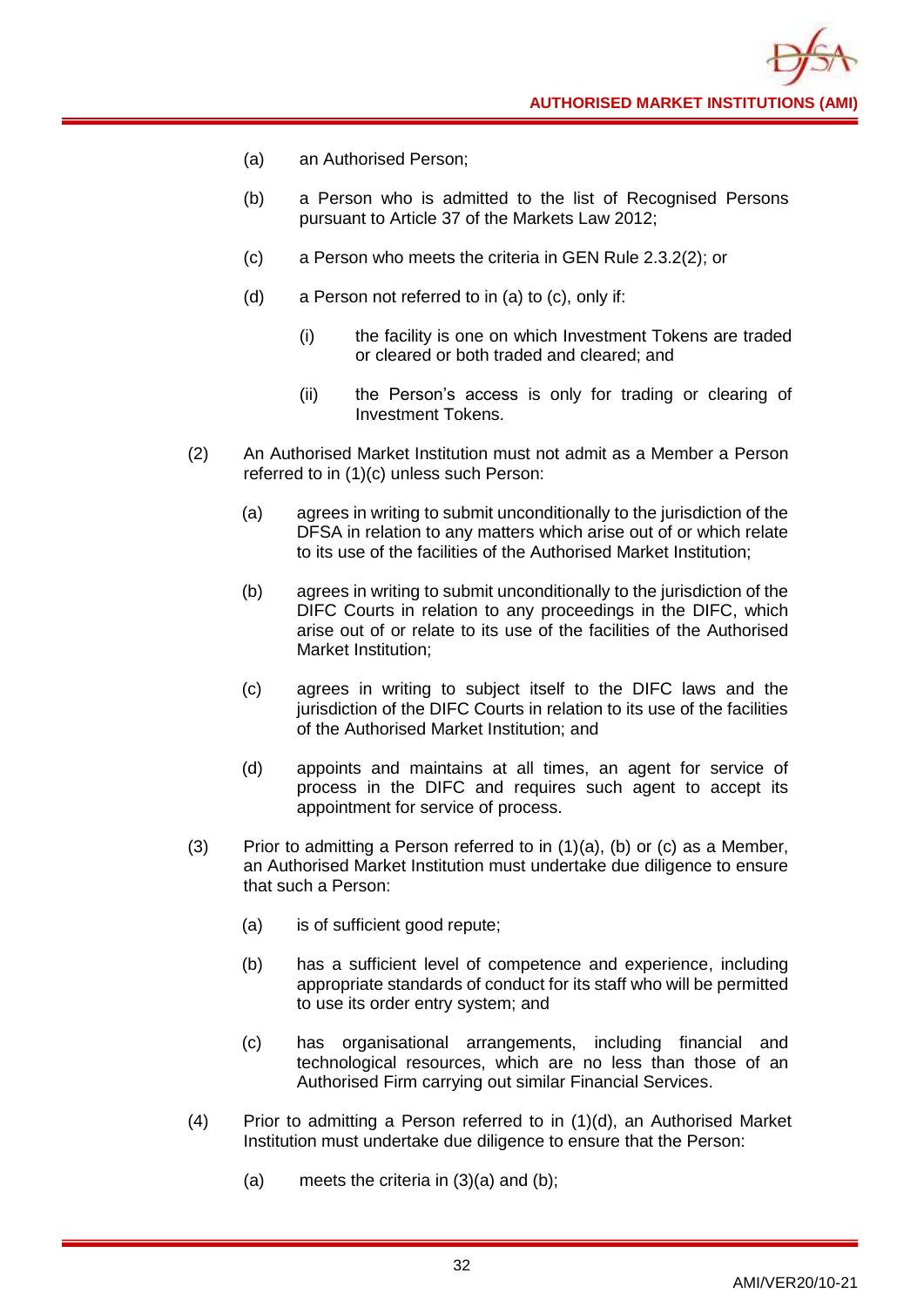- (b) has adequate financial and technological resources to meet the Business Rules of the facility; and
- (c) does not pose any operational risks to the orderly and efficient functioning of the facility's trading or clearing systems.

- 1. A Person who can be admitted under the criterion in Rule 5.7.2(1)(c) (i.e. a Person referred to in GEN Rule 2.3.2(2)) is a Person undertaking Commodity Derivative transactions on the relevant Authorised Market Institution only on its own behalf or on behalf of a wholly owned holding company or subsidiary of such company.
- 2. In assessing the membership criteria used by an Authorised Market Institution to permit access to its facilities, the DFSA will consider:
	- a. whether the Business Rules can be enforced contractually against Members;
	- b. whether the criteria are objective and applied in a non-discriminatory manner; and
	- c. the financial resource requirements for those not authorised by the DFSA.
- 3. Pursuant to Rule 5.7.2(3)(c), an Authorised Market Institution is required to assess the adequacy of the organisational arrangements of a candidate to become a Member, if it is not an Authorised Firm or Direct Access Member, against the organisational requirements that would apply to such a Person had it been an Authorised Firm undertaking similar activities. For example, a Person which is not an Authorised Firm or Direct Access Member should have organisational resources that are equivalent to a firm Licensed to carry on the Financial Service of Dealing as Agent and/or Dealing as Principal.
- 4. Section 5A.3 sets out additional requirements relating to Direct Access Members.
- 5. Members who are not Direct Access Members may also use a facility for trading or clearing of Investment Tokens.

## **Direct electronic access**

- **5.7.3** (1) An Authorised Market Institution may only permit a Member to provide its clients Direct Electronic Access to the Authorised Market Institution's trading facilities where:
	- (a) the clients meet the suitability criteria established by the Member in order to meet the requirements in (2):
	- (b) the Member retains responsibility for the orders and trades executed by the clients who are using Direct Electronic Access;
	- (c) the Member has adequate mechanisms to prevent the clients placing or executing orders using Direct Electronic Access in a manner that would result in the Member exceeding its position or margin limits; and
	- (d) the Member is not a Direct Access Member.
	- (2) An Authorised Market Institution which permits its Members to allow their clients to have Direct Electronic Access to its trading facilities must: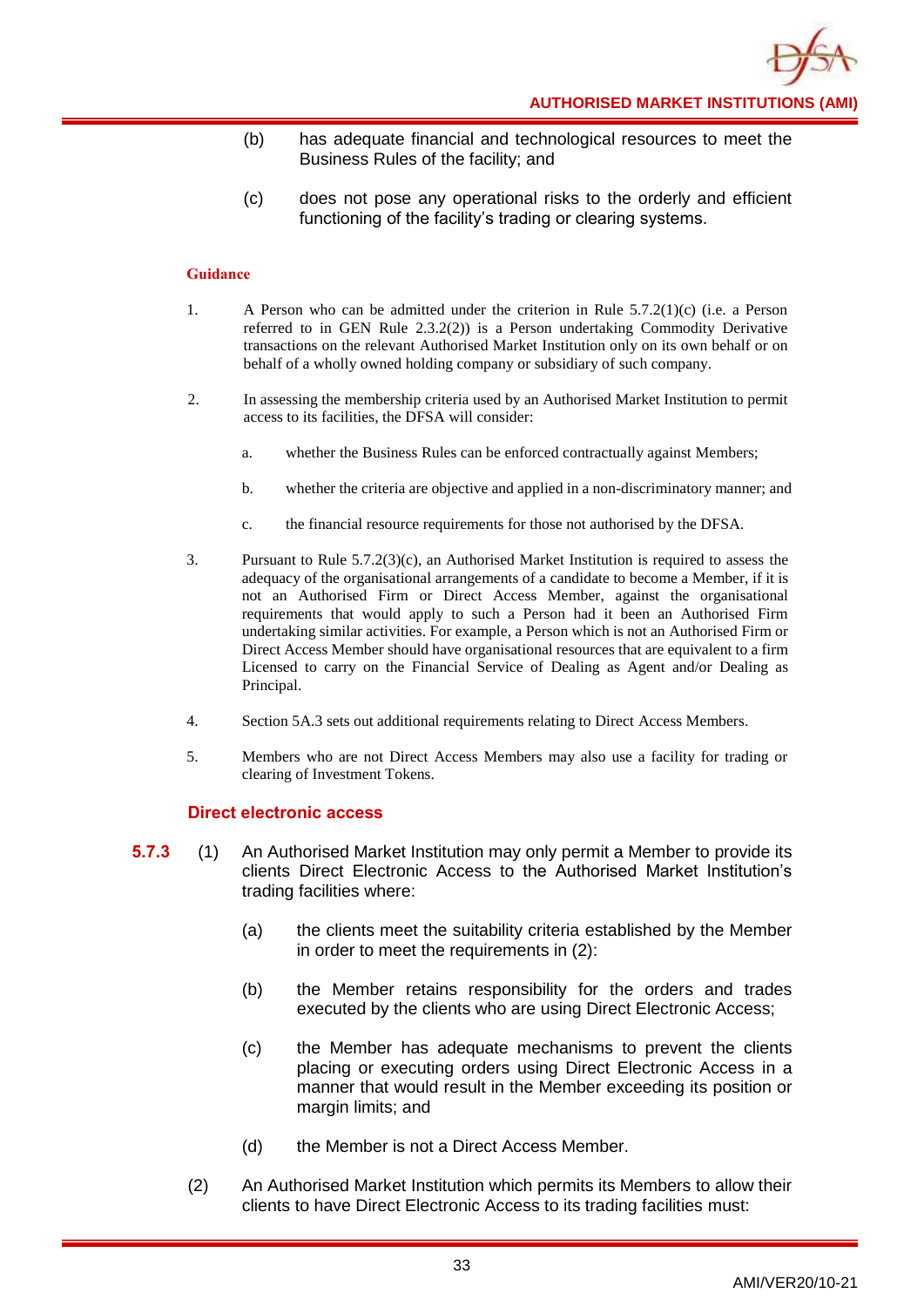- (a) set appropriate standards regarding risk controls and thresholds on trading through Direct Electronic Access;
- (b) be able to identify orders and trades made through Direct Electronic Access; and
- (c) if necessary, be able to stop orders or trades made by a client using Direct Electronic Access provided by the Member without affecting the other orders or trades made or executed by that Member.
- (3) For the purposes of this Rule and elsewhere in the Rulebook, Direct Electronic Access means any arrangement, such as the use of the Member's trading code, through which a Member or the clients of that Member are able to transmit orders relating to Investments directly to the facility provided by the Authorised Market Institution.
- (4) For avoidance of doubt, a Person who is permitted to have Direct Electronic Access to an Authorised Market Institution's facilities through a Member is not, by virtue of such permission, a Member of the Authorised Market Institution.

In assessing the adequacy of the criteria used by an Authorised Market Institution to permit its Members to allow their clients to have Direct Electronic Access to Authorised Market Institution's facilities, the DFSA will consider:

- a. whether such criteria include contractually binding arrangements between the Member and the clients;
- b. whether such clients are subject to adequate training, competence and experience requirements and checks;
- c. how electronic access is approved and secured and the measures taken to prevent or resolve problems which would arise from the failure of such access;
- d. the rules and guidance governing the Person's, procedures, controls and security arrangements for inputting instructions into the system;
- e. the rules and guidance governing facilities offered to Person's permitted for inputting instructions into the system and restrictions placed on the use of those systems;
- f. the rules and practices to detect, identify and halt or remove instructions breaching any relevant instructions;
- g. the quality and completeness of the audit trail of any transaction processed through an electronic connection system; and
- h the procedures to determine whether to suspend trading by those systems or access to them by or through individual Members.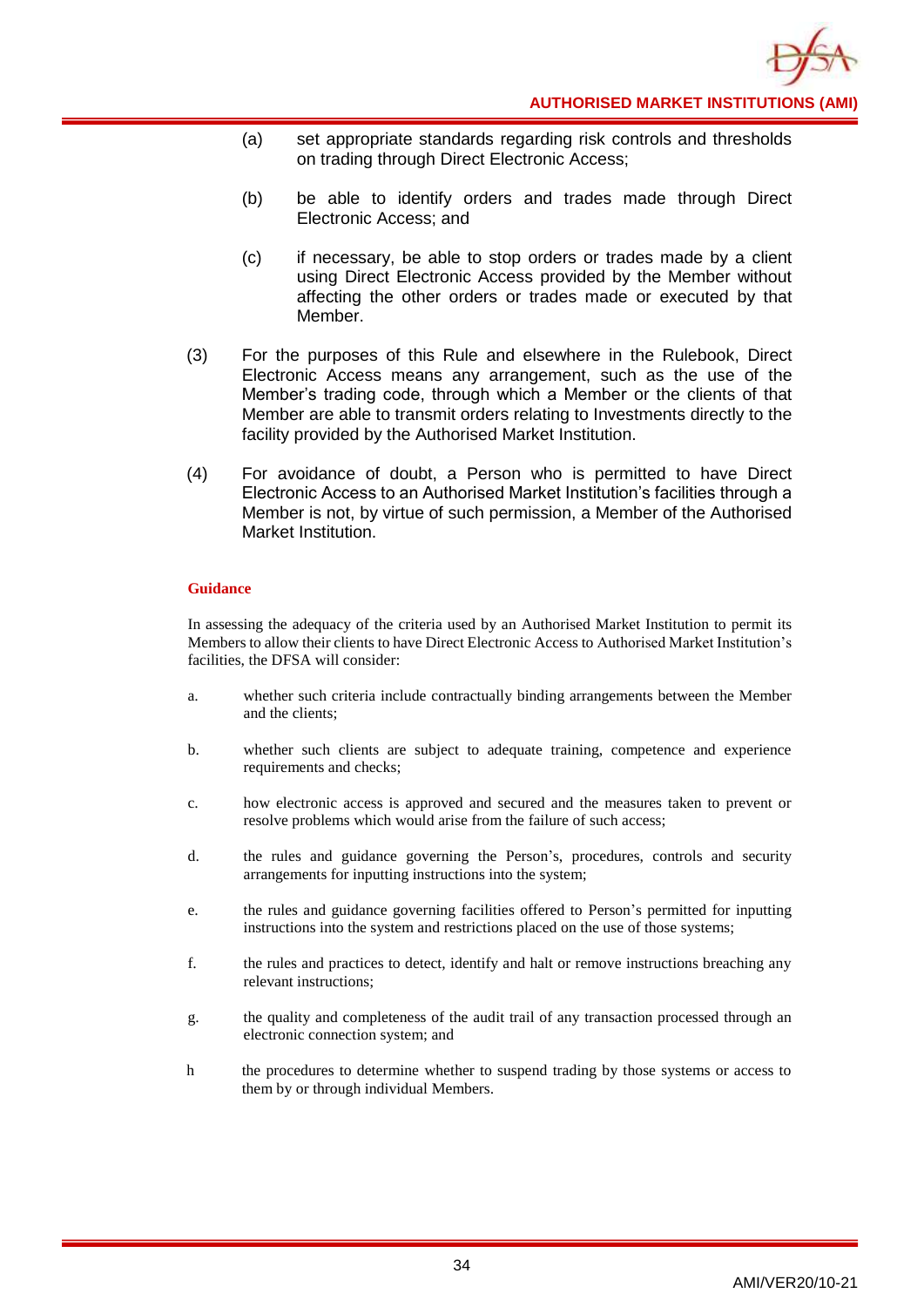# **5.8 Admission of Investments to trading or clearing**

## **Investment criteria**

- **5.8.1** (1) An Authorised Market Institution must have clear and objective criteria ("investment criteria") included in its Business Rules according to which Investments can be admitted to trading, or traded, on its facilities, or cleared and settled on its facilities, or both, as relevant to its operations. The investment criteria must include the requirements in (2) and (3) as relevant.
	- (2) An Authorised Market Institution must ensure that Investments are admitted to trading or traded on an Exchange it operates only if:
		- (a) in the case of Securities, the Securities are admitted to the Official List of Securities; and
		- (b) in the case of Derivative contracts, the contracts meet the contract design specifications in Rule 6.3.2.
	- (3) An Authorised Market Institution must ensure that only Investments which meet the requirements in (a), (b) or (c) are traded on an MTF it operates:
		- (a) in the case of Securities, the Securities are admitted to trading on a Regulated Exchange in a jurisdiction acceptable to the DFSA; and
		- (b) in the case of Security Tokens that do not meet the criteria in (a):
			- (i) there is a current Approved Prospectus relating to the Security Tokens;
			- (ii) the Authorised Market Institution has taken adequate steps, before admitting the Security Tokens to trading, to satisfy itself that both the Security Tokens and the relevant Reporting Entity meet the general eligibility requirements in MKT section 9.3; and
			- (iii) the Authorised Market Institution has adequate systems and controls in place to effectively monitor and enforce a Reporting Entity's compliance with the requirements of MKT Chapter 9B; or
		- (c) in the case of Derivatives, the instruments meet the contract design specifications in Rule 6.3.2.
	- (4) Where an Authorised Market Institution admits to trading or clearing or trades on its facilities Investments the value of which is determined by reference to an underlying benchmark or index provided by a Price Information Provider, it must only do so in accordance with the requirements in App 2.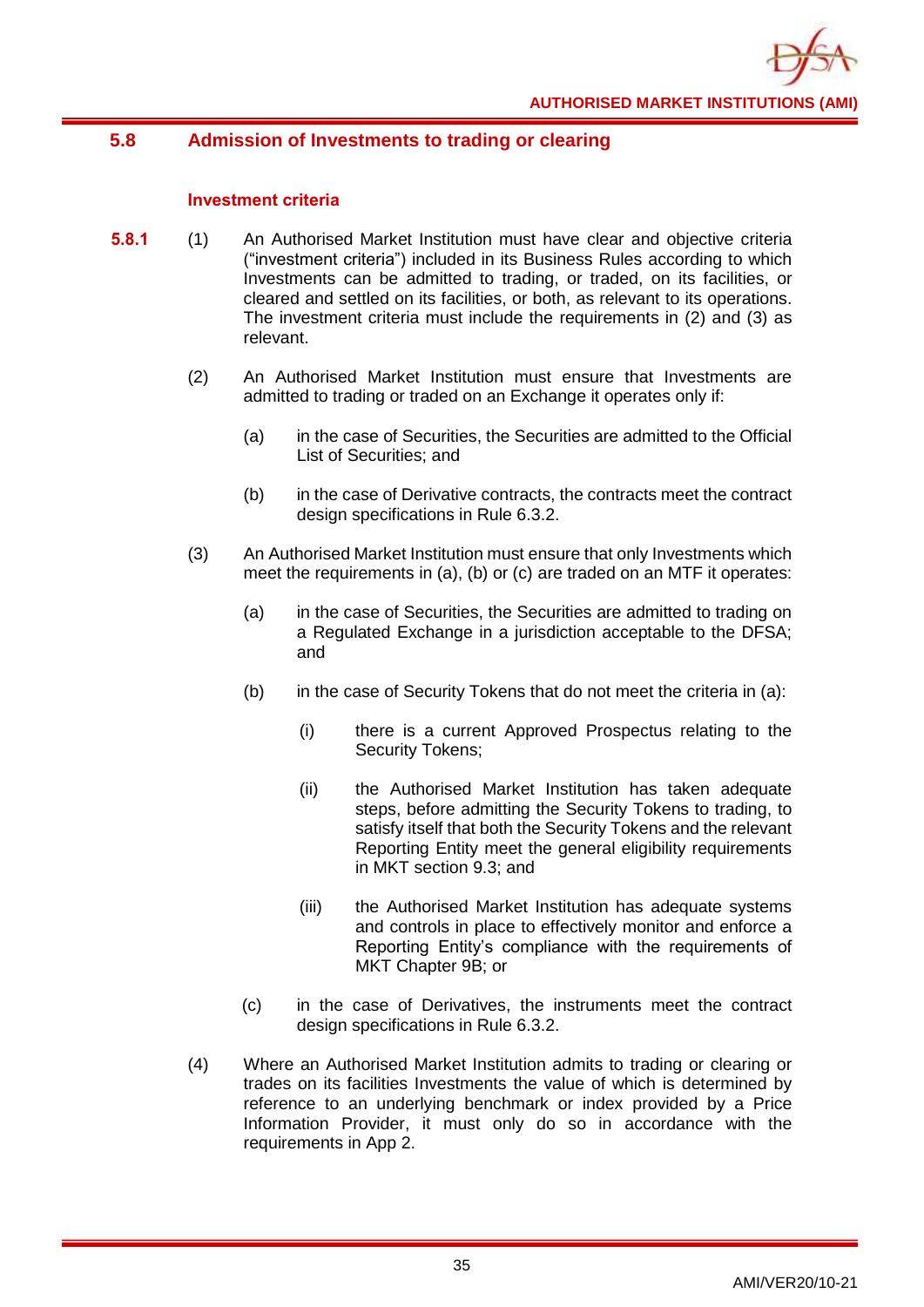- 1. Investment criteria are only one aspect of requirements applicable to an Authorised Market Institution when trading or clearing and settling Investments on its facilities. There are other requirements applicable to such activities, which are contained in this module.
- 2. Any Securities that are admitted to the Official List of Securities maintained by the DFSA meet the requirement in Rule 5.8.1(2)(a).
- 3. A Reporting Entity of Security Tokens that are admitted to trading by an Authorised Market Institution under Rule  $5.8.1(3)(b)(iii)$  will be subject to the requirements imposed on Reporting Entities in MKT. An Authorised Market Institution should therefore assess whether a prospective Reporting Entity is capable of meeting those requirements before admitting its Security Tokens to trading.

# **5.9 Integrity and transparency**

## **Integrity and fair dealing**

- **5.9.1** An Authorised Market Institution must be able and willing to:
	- (a) promote and maintain high standards of integrity and fair dealing in the carrying on of business on or through its facilities; and
	- (b) co-operate with the DFSA or other appropriate regulatory authorities with regard to regulatory matters when required.

### **Guidance**

- 1. In determining whether an Authorised Market Institution is able and willing to promote high standards of integrity and fair dealing, the DFSA will consider:
	- a. the extent to which an Authorised Market Institution seeks to promote and encourage such standards through its rules, policies, procedures and practices;
	- b. the extent to which Members are required to, and do, adhere to such standards; and
	- c. any other Rules and principles which apply to the carrying on of business on or through its facilities.
- 2. In assessing the ability and willingness of an Authorised Market Institution to co-operate with the DFSA and other regulatory authorities, the DFSA will consider:
	- a. the agreements in place, including those between Members and other participants granted access to the facilities and the relevant Authorised Market Institution, for sharing information, such as information regarding large open positions; and
	- b. how diligently the Authorised Market Institution responds to enquiries from the DFSA or other regulatory authorities.

## **Transparency**

**5.9.2** (1) An Authorised Market Institution must have clear and comprehensive policies and procedures for providing sufficient information to enable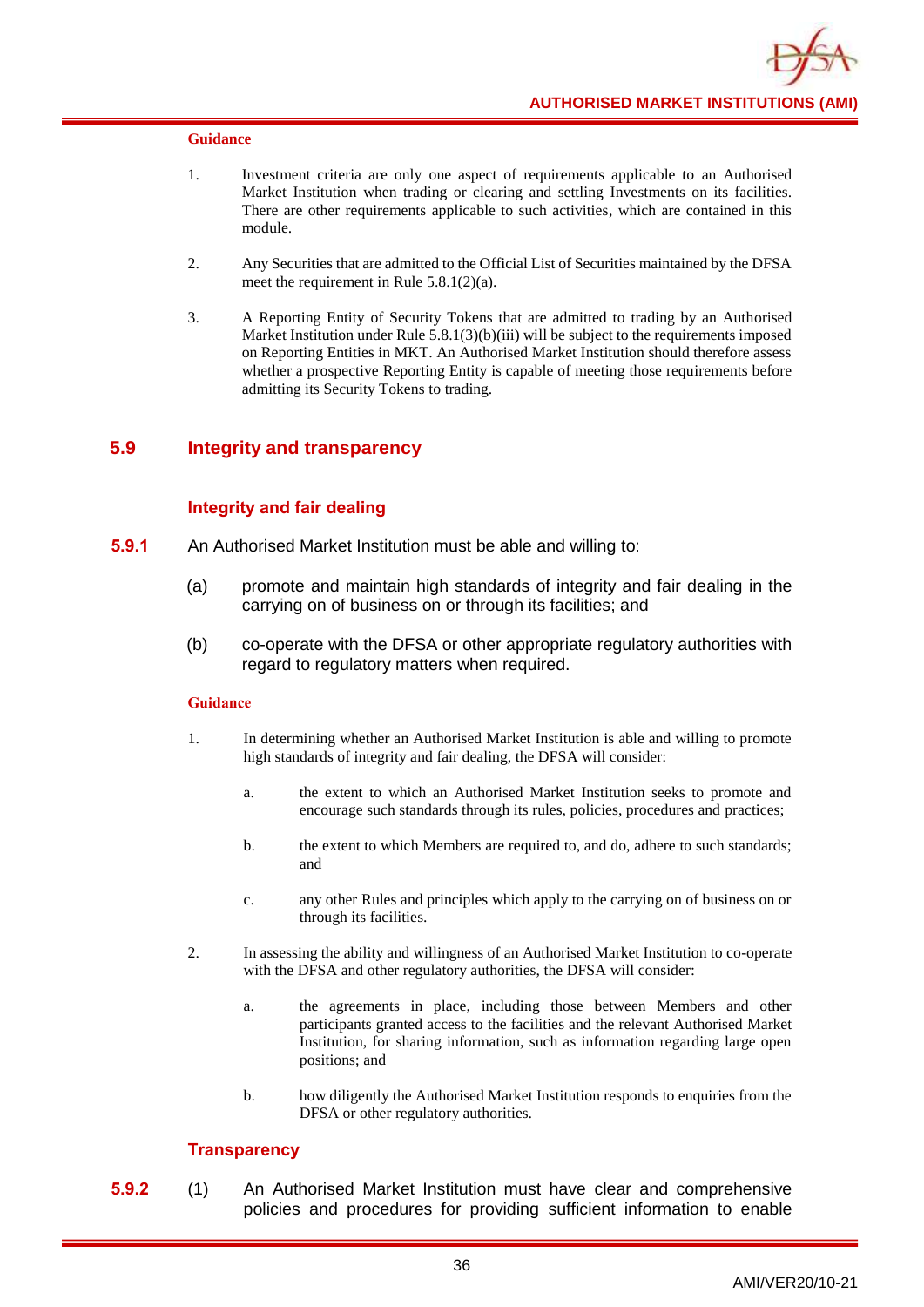

Members and other participants on its facilities to have an accurate understanding of the risks, fees, and other material costs of using its facilities.

(2) An Authorised Market Institution must make the policies and procedures referred to in (1) publicly available.

#### **Guidance**

In assessing whether an Authorised Market Institution has adequate policies and procedures for disclosing sufficient information to enable its Members and other participants to fully understand the risks, fees and other material costs in using its facilities, the DFSA will consider whether such information:

- a. includes explanatory material relating to the system's design and operations, to the rights and obligations of Members and other participants, and to any risks in participating in such facilities;
- b. includes its fees at the level of individual services it offers as well as its policies on any available discounts;
- c. is provided in a clear and easy to understand manner and is accurate, up-to-date, and readily available to all current and prospective Members and other participants on its facilities; and
- d. is made public, through placing such information on its website and other appropriate means.

#### **Transaction recording**

- **5.9.3** Without limiting the requirements in GEN Rules 5.3.24 to 5.3.27, an Authorised Market Institution must ensure that satisfactory arrangements are made for:
	- (a) recording the activities and transactions, including orders and order audit trails, effected on or through its facilities;
	- (b) maintaining the activity and transaction records for at least 6 years from the date of the transaction or order entry;
	- (c) providing the DFSA with these records in a timely manner if required by the DFSA; and
	- (d) due observance of the applicable data protection and associated requirements.

- 1. The type of information that requires recording will vary according to the activity and type of transactions conducted on or through the facilities of the Authorised Market Institution.
- 2. In general, for an Authorised Market Institution Licensed to Operate an Exchange, the type of information which should be recorded will include:
	- a. the name of the relevant Investment and the price, quantity and date of the transaction, including the order audit trail (i.e. orders entered into the system and subsequently amended or cancelled);
	- b. the order type, time of instruction and expiry date;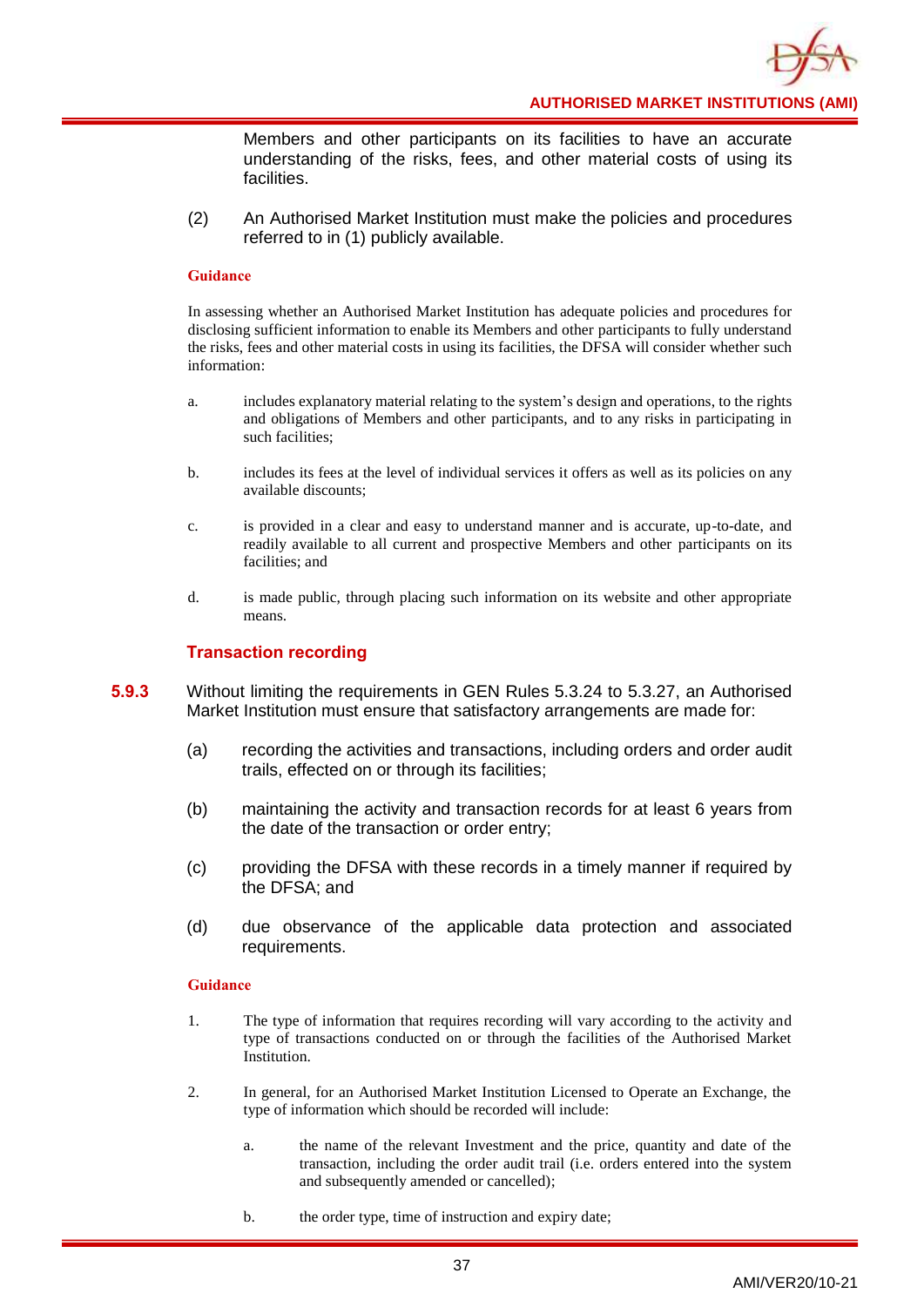- c. the identities and, where appropriate, the roles of the counterparties to the transaction;
- d. the facilities on which the transaction was effected and is to be cleared and settled; and
- e. the date and manner of settlement of the transaction.
- 3. In general, for an Authorised Market Institution Licensed to Operate a Clearing House, the type of information which should be recorded will include:
	- a. the name of the relevant Investment and the price, quantity and date of the transaction;
	- b. the identities and, where appropriate, the roles of the counterparties to the transaction;
	- c. the facilities on which the transaction was effected and is to be cleared;
	- d. where applicable, the time novation takes place; and
	- e. the date and manner of settlement of the transaction.
- 4. In addition to the DFSA requirements in this module and in GEN, the requirements in the Data Protection Law 2007, DIFC Law No 1 of 2007, apply to an Authorised Market Institution. Therefore, in complying with the DFSA requirements relating to record keeping, an Authorised Market Institution should consider its obligations under the Data Protection Law 2007.

# **5.10 Safeguarding and administration of assets**

- **5.10.1** An Authorised Market Institution must ensure that, where its obligations include making provision for the safeguarding and administration of assets belonging to Members and other participants on its facilities:
	- (a) satisfactory arrangements ("safe custody arrangements") are made for that purpose in accordance with Rules 5.10.2 and 5.10.3; and
	- (b) are provided on clear terms of agreement between the Members and other participants on the facility and the Authorised Market Institution.

- 1. In determining whether an Authorised Market Institution has satisfactory arrangements for safeguarding and administering assets, the DFSA will consider:
	- a. the terms of the agreement under which safe custody arrangements are made and whether they adequately provide for the matters specified in Rule 5.10.2;
	- b. the level of protection provided to Members and other participants on its facilities against the risk of theft, fraud, defalcation or other types of loss through such arrangements; and
	- c. the degree of monitoring the Authorised Market Institution would be undertaking relating to custodians, and if relevant, sub-custodians.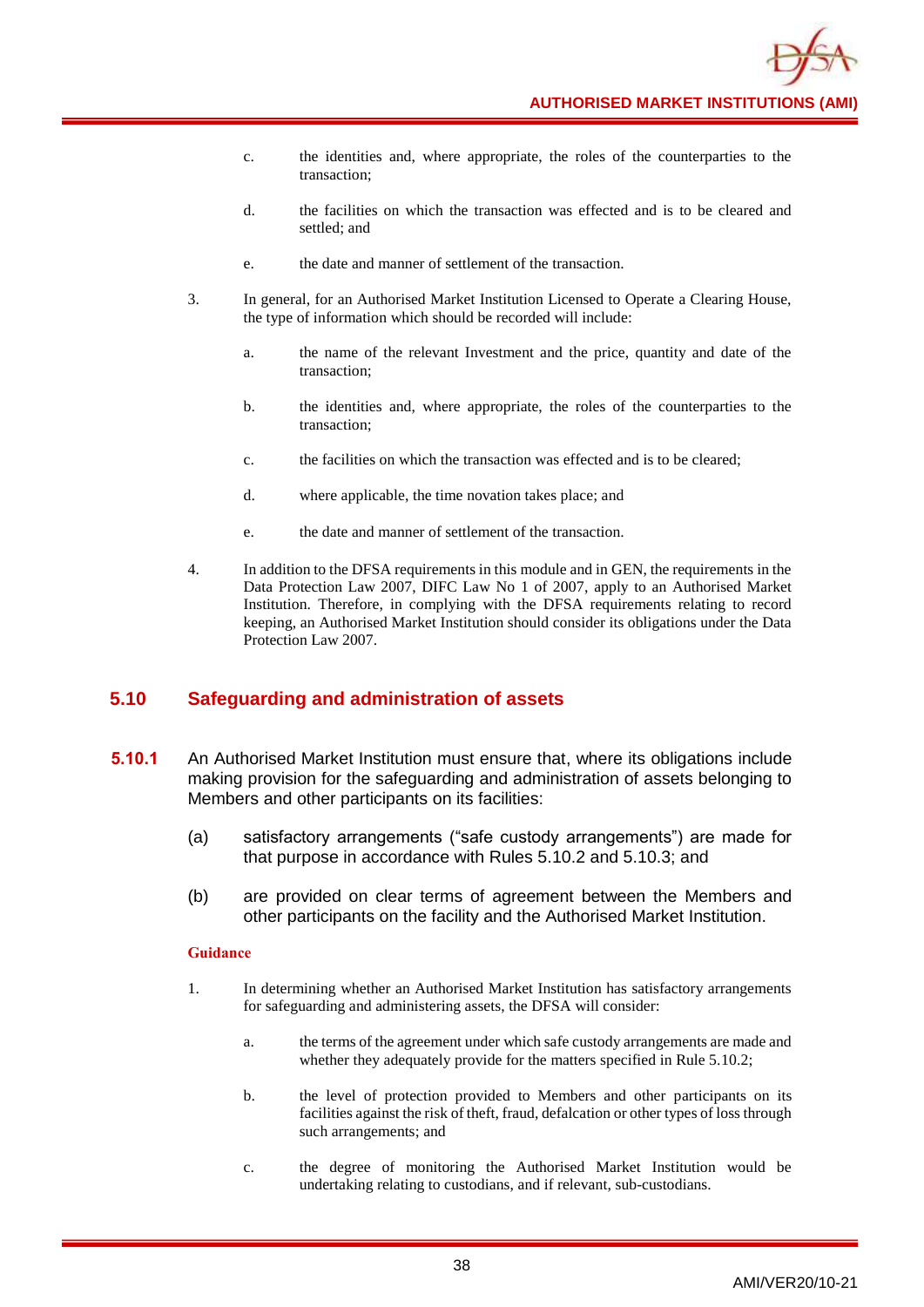

- 2. At the point of granting a Licence to an Authorised Market Institution, the DFSA assesses the adequacy of an applicant's safe custody arrangements. Any subsequent changes to the safe custody arrangements that have been in place at the time of granting the Licence, where they are material changes, would require the DFSA's prior approval in accordance with the requirements in Rule 4.3.2.
- 3. In addition to meeting the requirements in Rule 5.10.1, safe custody arrangements for Investment Tokens must also meet the requirements in section 5A.4.
- **5.10.2** An Authorised Market Institution must ensure that the safe custody arrangements, at a minimum, provide for:
	- (a) the segregation of assets belonging to every Member and other participant on its facilities from the assets belonging to the Authorised Market Institution and the other Members and participants on its facilities;
	- (b) the prompt access by the Authorised Market Institution to the assets held under the safe custody arrangements;
	- (c) the use or transfer of asset belonging to the Members and other participants on its facilities to be made only in accordance with the instructions of the relevant owners of those assets or in accordance with the terms of the agreement referred to in Rule 5.10.1(b) and any applicable legislation;
	- (d) the reconciliation at appropriate intervals and frequency between the assets and accounts held under the safe custody arrangements; and
	- (e) accurate records relating to the assets held under the safe custody arrangements to be kept, including:
		- (i) the identity of the legal and beneficial owners of the relevant assets, and where appropriate, any Persons who have charges over, or other interests in, those assets;
		- (ii) records of any additions, reductions and transfers in each individual account of assets; and
		- (iii) the identity of the assets owned by (or where appropriate on behalf of) different Persons, including, where appropriate, the assets owned by Members and other participants on its facilities.

In assessing whether an Authorised Market Institution's safe custody arrangements meet the requirements in Rule 5.10.2, the DFSA would particularly look at:

- a. the frequency with which statements of the holdings are provided to the Members and other participants on its facilities whose assets are held under the safe custody arrangements;
- b. the records of the assets held and the identity of the beneficial and legal owners and any other persons with rights over such assets, and whether the Authorised Market Institution maintains a register of charges over Investments traded or cleared on its facility;
- c. the records of any instructions given in relation to those assets;
- d. the records of the carrying out of those instructions;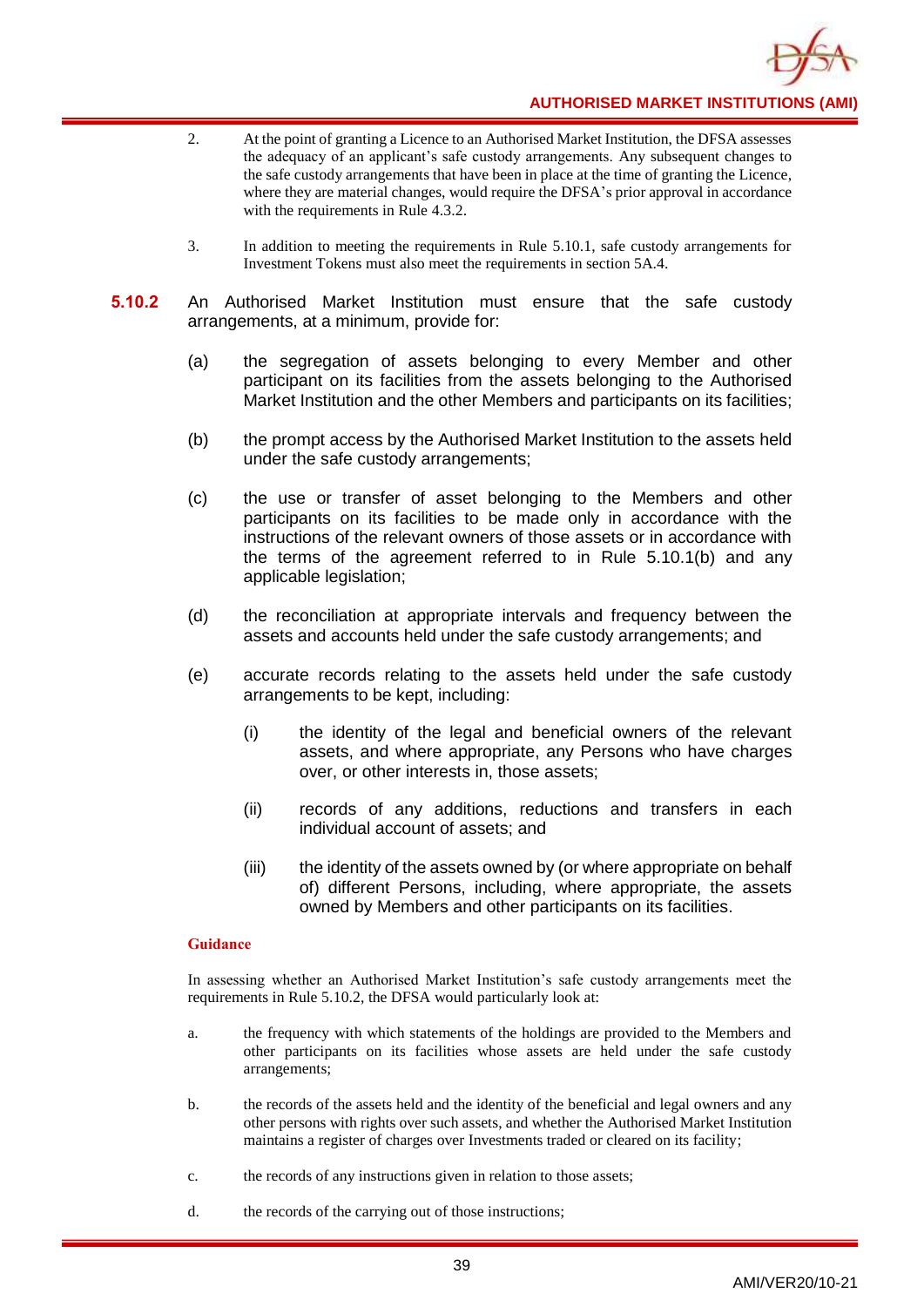

- e. the records of any movements in those assets (or any corporate actions or other events in relation to those assets); and
- f. how the Authorised Market Institution reconciles its records of assets held with the records of any custodian or sub-custodian used to hold those assets, and with the record of beneficial or legal ownership of those assets.
- **5.10.3** An Authorised Market Institution must not appoint any Person as a third party custodian unless that Person:
	- (a) is appropriately authorised under its Licence or subject to regulation and supervision by a Financial Services Regulator acceptable to the DFSA for the activity of deposit taking or providing custody and depository services; and
	- (b) is prohibited from appointing sub-custodians except where the subcustodians meet the requirements in (a).

- 1. An Authorised Market Institution should undertake due diligence to ensure, in the case of any custodians or sub-custodians which are not regulated by the DFSA, that they are appropriately licensed and supervised for the activity of deposit taking or custody and depository services by a Financial Services Regulator in their home jurisdiction.
- 2. In order to meet the requirements relating to sub-custody arrangements, an Authorised Market Institution should include clear provisions in the contract with its appointed custodians whether or not sub-custodians may be appointed and if so, the procedures for appointing the sub-custodians, in accordance with the requirements in Rule 5.10.3(b). There should also be contractual requirements for advance notification to the Authorised Market Institution of any changes to the sub-custodians.
- 3. If an Authorised Market Institution proposes to make new custody arrangements or make any material changes to its existing custody arrangements, such changes trigger the prior DFSA approval requirements in Rule 4.3.2. This requirement would be triggered, for example, if the appointed custodians at the time of the grant of the Licence had not used sub-custodians but subsequently propose to do so.

# **5.11 Promotion and maintenance of standards**

# **Orderly conduct on facilities**

- **5.11.1** An Authorised Market Institution must have an effective market surveillance program to:
	- (a) ensure that business conducted on or through its facilities is conducted in an orderly manner and in accordance with the applicable Business Rules and other applicable requirements so as to afford proper protection to investors; and
	- (b) monitor for conduct which may amount to Market Abuse, financial crime or money laundering.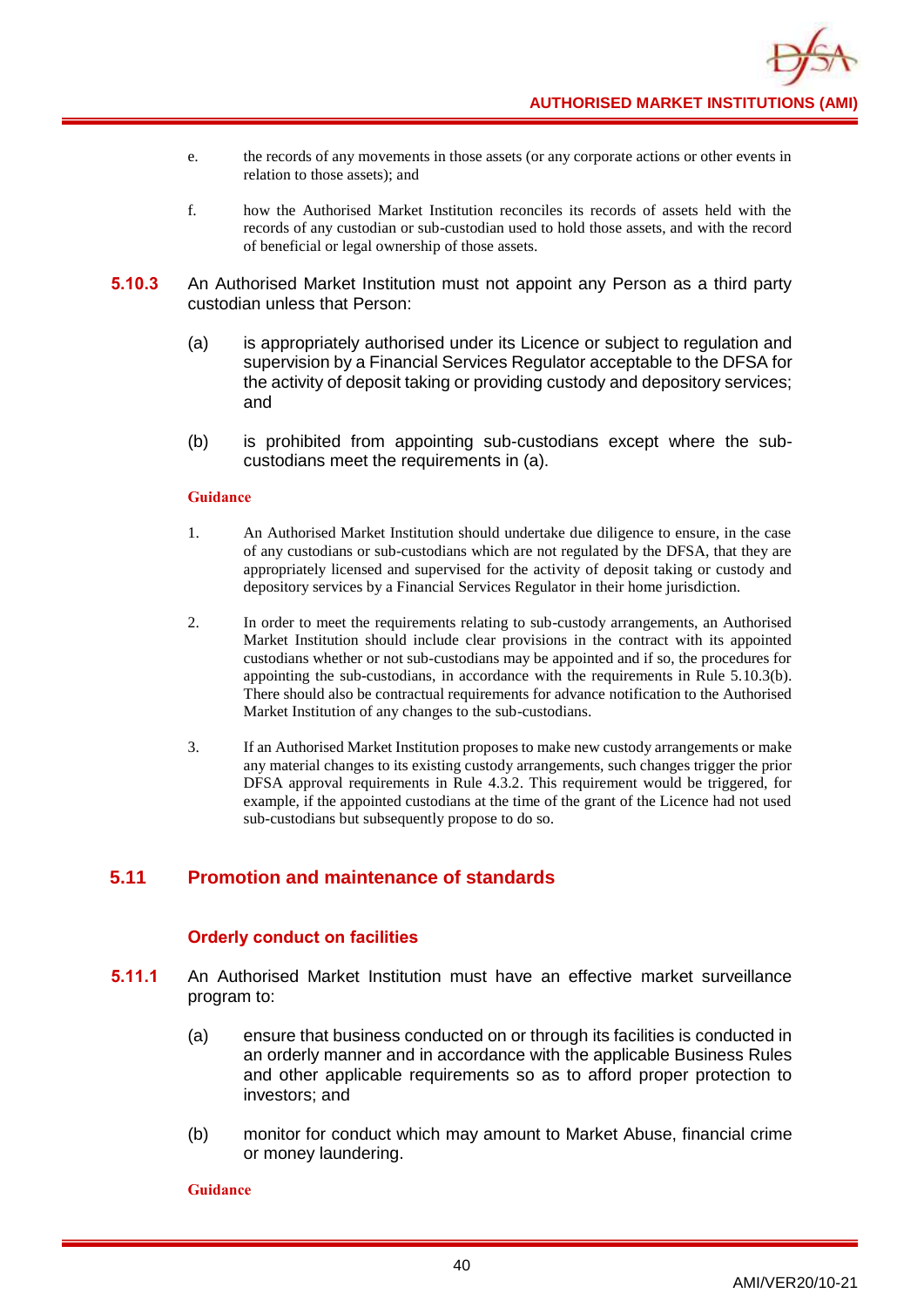

- 1. To satisfy the DFSA that Rule 5.11.1(a) is met, an Authorised Market Institution should have rules and procedures in place for:
	- a. preventing and detecting the use of its facilities for abusive, improper or fraudulent purposes; and
	- b. preventing the improper, reckless or negligent use of its facilities.
- 2. In determining whether an Authorised Market Institution is ensuring that business conducted on its facilities is conducted in an orderly manner, the DFSA will consider:
	- a. arrangements for pre and post trade transparency, taking into account the nature and liquidity of the Investments traded; and
	- b. the need to provide anonymity for trading participants.
- 3. An Authorised Market Institution Operating an Exchange will also have appropriate procedures allowing it to influence trading conditions, impose a trading halt promptly when required, and to support or encourage liquidity when necessary to maintain an orderly market. The DFSA will consider the transparency of such procedures and the fairness of their application and potential application.
- 4. In addition, Members who are Authorised Firms should be able to satisfy any other legal obligations they may have, including those to Clients that may exist under COB.
- 5. AML module contains AML obligations of an Authorised Market Institution.

## **Prevention of Market Abuse, money laundering and financial crime**

- **5.11.2** (1) Without limiting the generality of Rule 5.11.1, an Authorised Market Institution must:
	- (a) operate appropriate measures to identify, deter and prevent Market Abuse, money laundering and financial crime on and through the Authorised Market Institution's facilities; and
	- (b) report promptly to the DFSA any Market Abuse, money laundering and financial crime, as required.
	- (2) For the purposes of (1)(a), an Authorised Market Institution must:
		- (a) include in its Business Rules a regime to prevent Market Abuse, money laundering and financial crime that meets the requirements in (3), which is applicable to its Members; and
		- (b) implement adequate measures to ensure that its Members comply with that regime.
	- (3) The regime referred to in (2)(a) must, at a minimum, include rules and procedures in relation to:
		- (a) compliance arrangements to prevent Market Abuse, money laundering and financial crime;
		- (b) transaction monitoring;
		- (c) risk assessment; and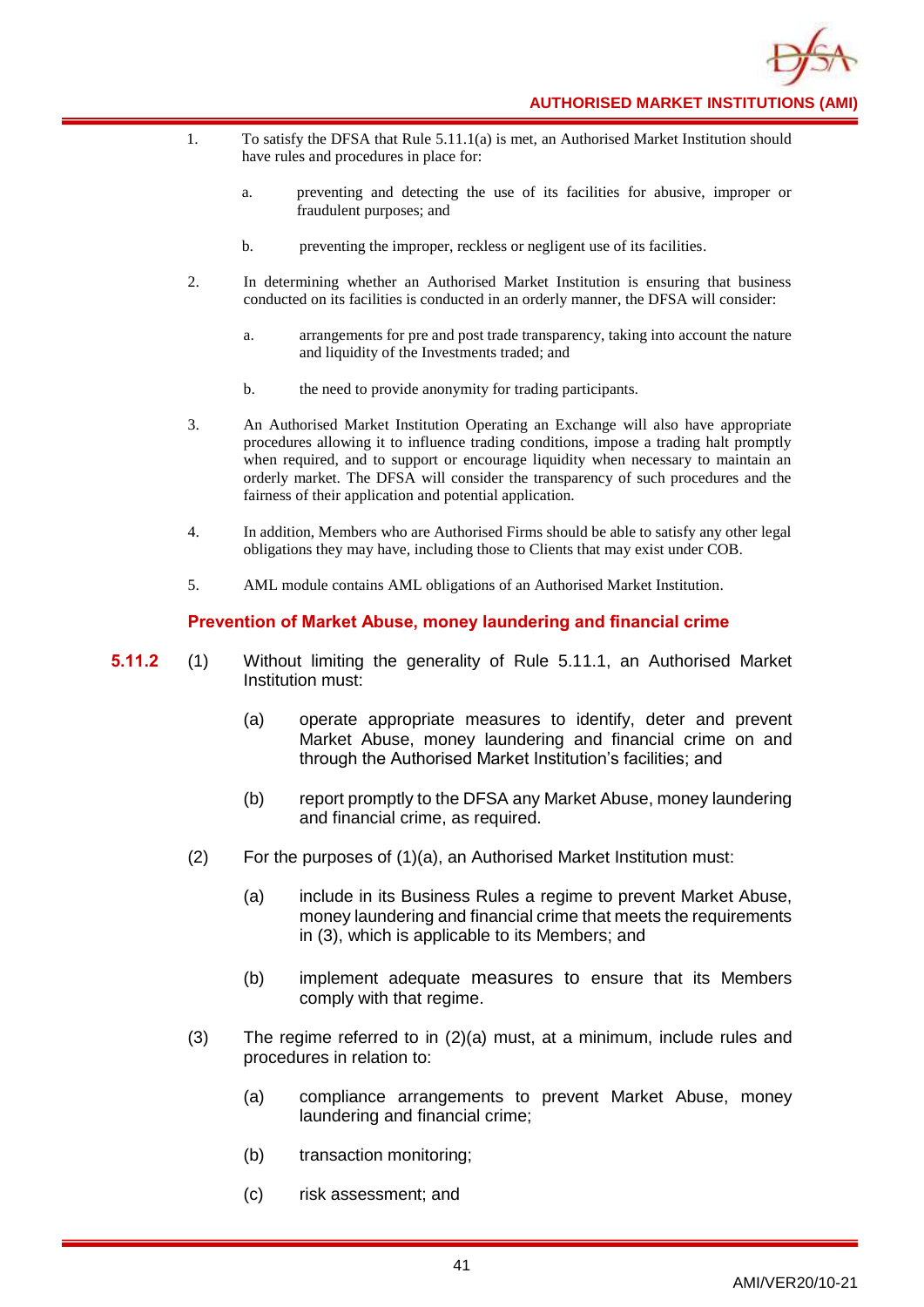### (d) training.

## **Guidance**

- 1. Abusive, improper and fraudulent purposes include:
	- a. trades intended to create a false appearance of trading activity;
	- b trades which one party does not intend to close out or settle;
	- c. conduct which is likely to result in disorderly trading in the market; and
	- d. any contravention of the provisions in Part 6: Prevention of Market Abuse in the Markets Law.
- 2. An Authorised Market Institution must have an effective surveillance system in place for:
	- a. the coordinated surveillance of all activity on or through its facilities and activity in related Investments conducted elsewhere; and
	- b. communicating information about Market Abuse and financial crime to the DFSA or appropriate regulatory authorities.
- 3. An Authorised Market Institution Operating a Facility for Investment Tokens should, where relevant, ensure measures under Rule 5.11.2(1)(a) include effective measures to identify, deter and prevent Market Abuse by Persons permitted to access and update records held on any DLT or similar technology based application used in connection with the operation of the facility.
- **5.11.3** (1) An Authorised Market Institution must:
	- (a) before accepting a prospective Member, ensure that the applicant has in place adequate arrangements including systems and controls to comply with the Authorised Market Institution's regime for preventing Market Abuse, money laundering and financial crime referred to in Rule 5.11.2(2)(a);
	- (b) monitor and regularly review compliance by its Members with that regime; and
	- (c) take appropriate measures to ensure that its Members rectify any contraventions without delay.
	- (2) An Authorised Market Institution must promptly notify the DFSA of any:
		- (a) material breach of its regime by a Member; and
		- (b) circumstances in which a Member will not or cannot rectify a breach of its regime.

#### **Guidance**

1. An Authorised Market Institution is subject to the requirements in the DFSA's AML module. Members of an Authorised Market Institution which are Authorised Firms are also subject, by virtue of being Authorised Firms, to the requirements in the DFSA's AML module.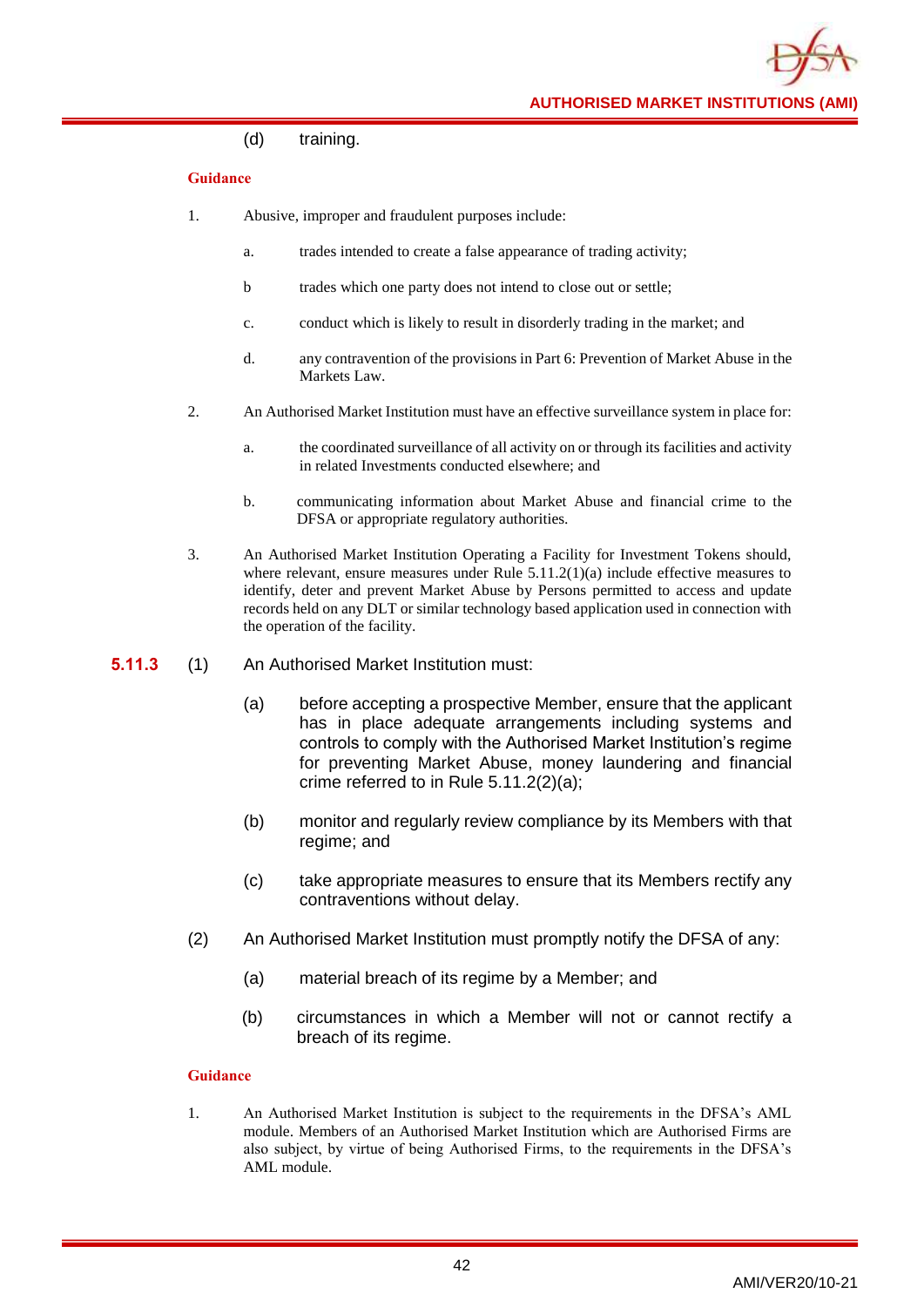

- 2. In determining whether an Authorised Market Institution's measures are adequate and appropriate to reduce the extent to which its facilities can be used for Market Abuse, money laundering and financial crime, the DFSA will consider:
	- a. whether the Authorised Market Institution has appropriate staff, surveillance systems, resources and procedures for this purpose;
	- b. the monitoring conducted for possible patterns of normal, abnormal or improper use of those facilities;
	- c. how promptly and accurately information is communicated about Market Abuse, financial crime and money laundering to the DFSA and other appropriate organisations; and
	- d. how the Authorised Market Institution co-operates with relevant bodies in the prevention, investigation and pursuit of Market Abuse, money laundering and financial crime.
- 3. An Authorised Market Institution shall have regard to Part 8 of the Markets Law in relation to Market Abuse and the relevant provisions of the Regulatory Law. Examples of practices that amount to market manipulation (which is one form of Market Abuse) in an automated trading environment that should be identified and prevented by an Authorised Market Institution to promote Proper Markets include the following:
	- a. entering small orders in order to ascertain the level of hidden orders, particularly used to assess what is resting on a dark platform, known as Ping Orders;
	- b. entering large numbers of orders and/or cancellations/updates to orders to create uncertainty for other market participants, slowing down their process and to camouflage its own strategy, known as Quote Stuffing;
	- c. entry of orders or a series of orders intended to start or exacerbate a trend, and to encourage other participants to accelerate or extend the trend in order to create an opportunity to unwind/open a position at a favourable price, known as Moment Ignition; and
	- d. submitting multiple orders often away from one side of the order book with the intention of executing a trade on the other side of the order book, where once that trade has taken place, the manipulative orders will be removed, known as Layering and Spoofing.

# **5.12 Miscellaneous requirements**

# **Whistleblowing**

**5.12.1** An Authorised Market Institution must have appropriate procedures and protections for enabling Employees to disclose any information to the DFSA or to other appropriate bodies involved in the prevention of Market Abuse, money laundering or other financial crime or any other breaches of relevant legislation.

#### **Guidance**

An Authorised Market Institution's policies and procedures should enable Employees to make protected disclosures, in good faith, of information which, in the reasonable belief of the Employee making the disclosure, tends to show that one or more of the following has been, is being, or is likely to be, committed: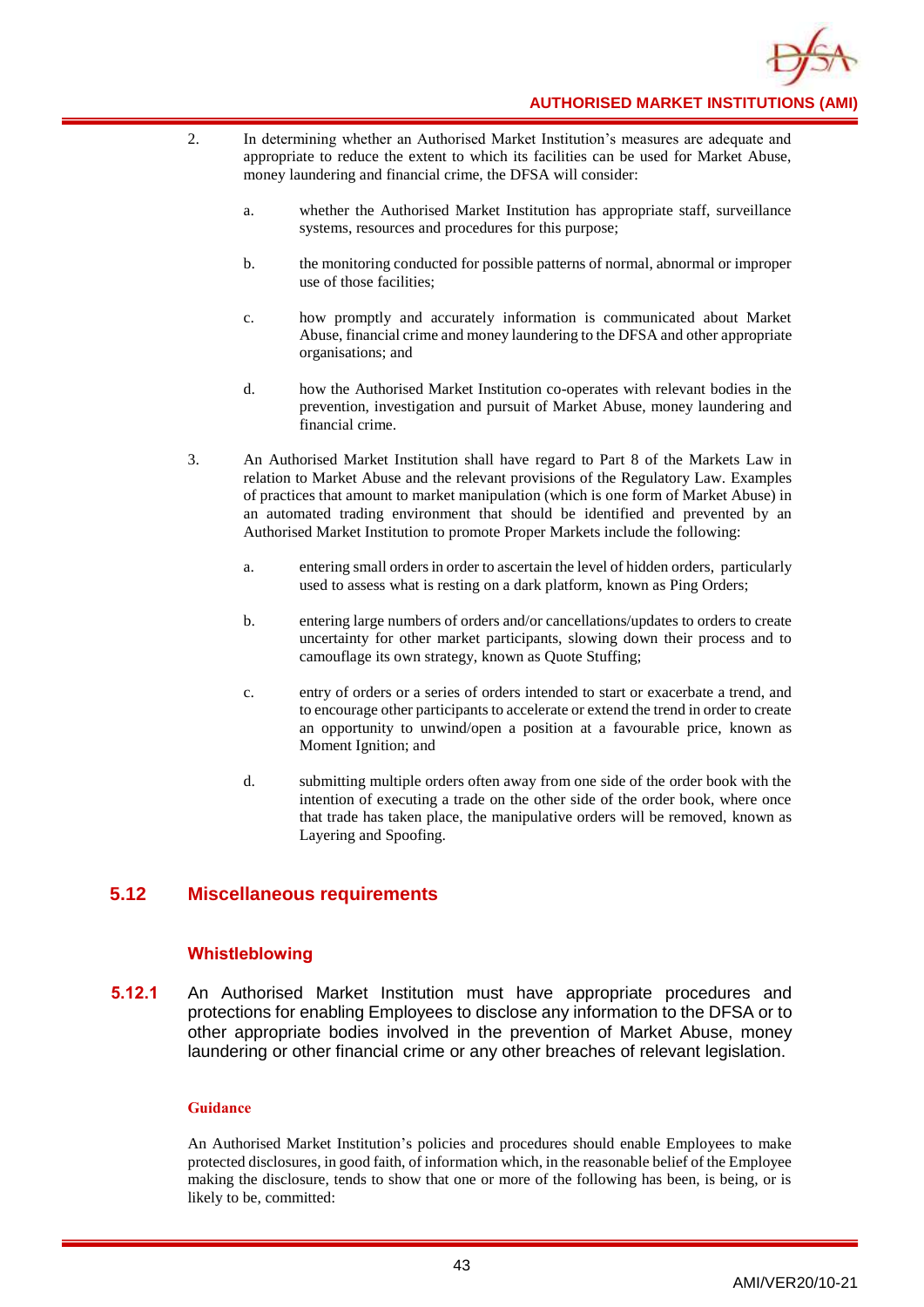**AUTHORISED MARKET INSTITUTIONS (AMI)**

- a. a criminal offence;
- b. a failure to comply with any legal obligation;
- c. a miscarriage of justice;
- d. the putting of the health and safety of any individual in danger; or
- e. a deliberate concealment relating to any of (a) to (d),

irrespective of whether the relevant conduct or failure occurred, occurs or would occur.

## **Handling of complaints**

- **5.12.2** (1) An Authorised Market Institution must have effective arrangements in place for the investigation and resolution of complaints made against it.
	- (2) An Authorised Market Institution must establish and maintain a register of complaints made against it and their resolution. Records of the complaints must be maintained for a minimum of six years.

#### **Guidance**

- 1. Procedures should be in place to acknowledge a complaint promptly, for making an objective consideration of the complaint and for a timely response to be sent to the complainant. The response should inform the complainant that, if he is not satisfied with the response, he should contact the DFSA.
- 2. Complaints should be fairly and impartially investigated by a person not involved in the conduct about which the complaint has been made. At the conclusion of the investigation, a report should be prepared and provided to the relevant Key Individuals.

## **Use of 'investment token market' and similar terms to refer to a facility**

**5.12.3** An Authorised Market Institution must not refer to a facility it operates as an 'investment token market', 'investment token clearing house', 'security token market', 'security token clearing house', 'derivative token market', 'derivative token clearing house', or using any other similar term, unless it is a facility on which only Investment Tokens are traded or cleared.

- 1. An Authorised Market Institution should not refer to a facility where both Security Tokens and conventional Investments are traded and cleared using terms referred to in Rule 5.12.3.
- 2. An Authorised Market Institution that trades and/or clears both conventional Investments and Investment Tokens may refer to the facility that trades or clears Investment Tokens as an Investment Token, Security Token or Derivative Token market or clearing house, provided it is able to effectively maintain and demonstrate that there is a clear separation of Investment Token trading or clearing from conventional Investment trading or clearing.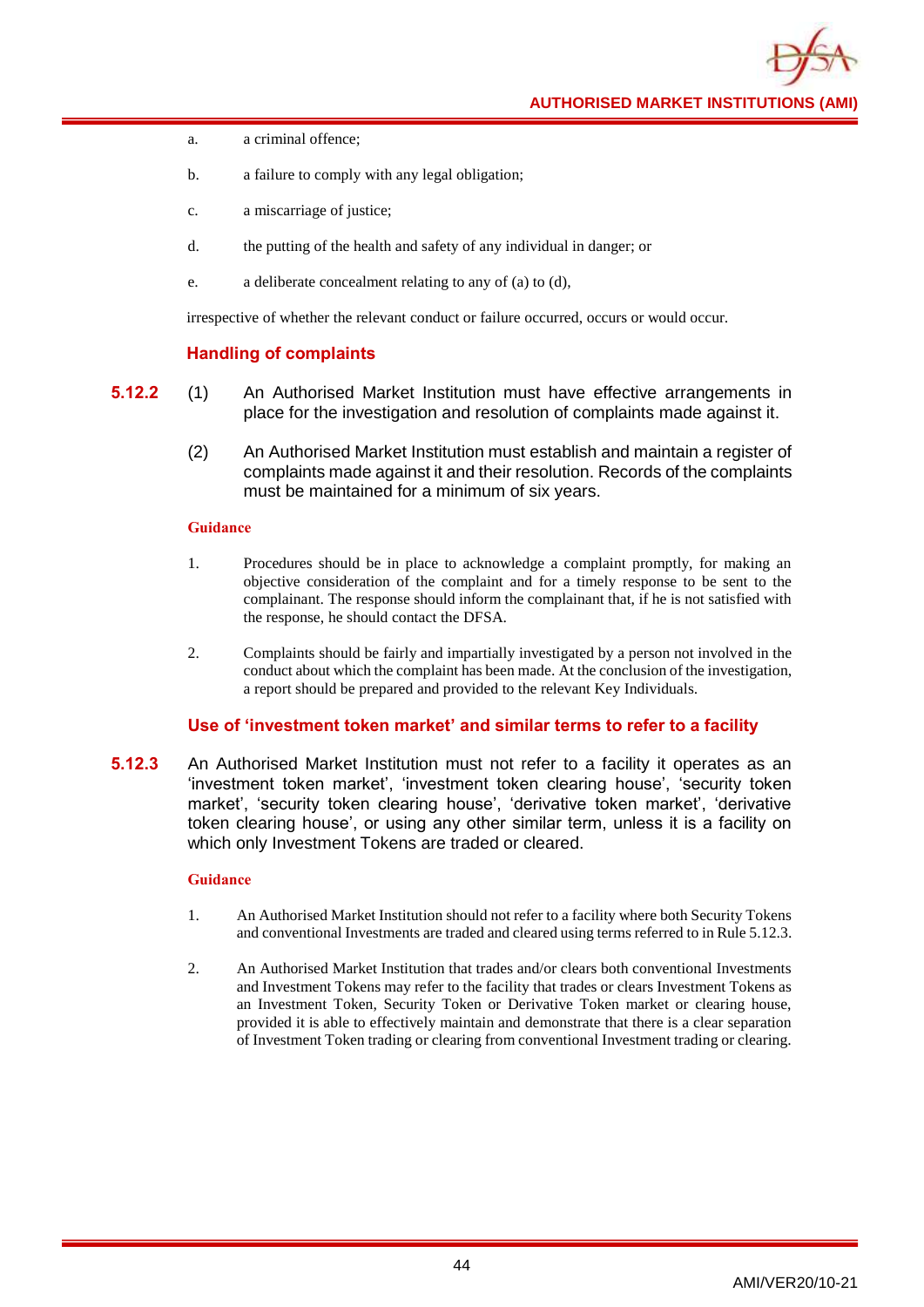

# **5A. ADDITIONAL REQUIREMENTS FOR OPERATING A FACILITY FOR INVESTMENT TOKENS**

# **5A.1 Application**

**5A.1.1** This chapter applies to an Authorised Market Institution Operating a Facility for Investment Tokens.

### **Guidance**

Operating a Facility for Investment Tokens is defined in GLO as Operating an Exchange, Operating a Clearing House or Operating an Alternative Trading System on which Investment Tokens are traded, cleared, or both traded and cleared.

# **5A.2 Technology and governance requirements**

**5A.2.1** Without limiting the generality of the technology resources requirements in Rule 5.5.5, an Authorised Market Institution must ensure that it meets the requirements that would apply to an Authorised Firm Operating a Facility for Investment Tokens under COB section 14.1.

# **5A.3 Operating a Facility for Investment Tokens that permits direct access**

- **5A.3.1** An Authorised Market Institution must ensure that:
	- (1) it treats each Direct Access Member as its Client;
	- (2) its Business Rules clearly set out:
		- (a) the duties owed by the Authorised Market Institution to the Direct Access Member and how the Authorised Market Institution is held accountable for any failure to fulfil those duties; and
		- (b) the duties owed by the Direct Access Member to the Authorised Market Institution and how the Direct Access Member is held accountable for any failure to fulfil those duties;
	- (3) appropriate investor redress mechanisms are available, and disclosed, to each Member permitted to trade or clear Investment Tokens on its facility, as required under Rule 5.12.2; and
	- (4) its facility contains a prominent disclosure of the risks associated with the use of DLT for trading and clearing Investments, particularly those relating to Digital Wallets and the susceptibility of private cryptographic keys to misappropriation.
- **5A.3.2** (1) Without limiting the generality of the systems and controls obligations of the Authorised Market Institution, an Authorised Market Institution must have in place adequate systems and controls to address market integrity, AML, CTF and investor protection risks in permitting a Direct Access Member to access its facility, including procedures to:
	- (a) identify the ultimate beneficial owner of a Direct Access Member, where the Member is a Body Corporate;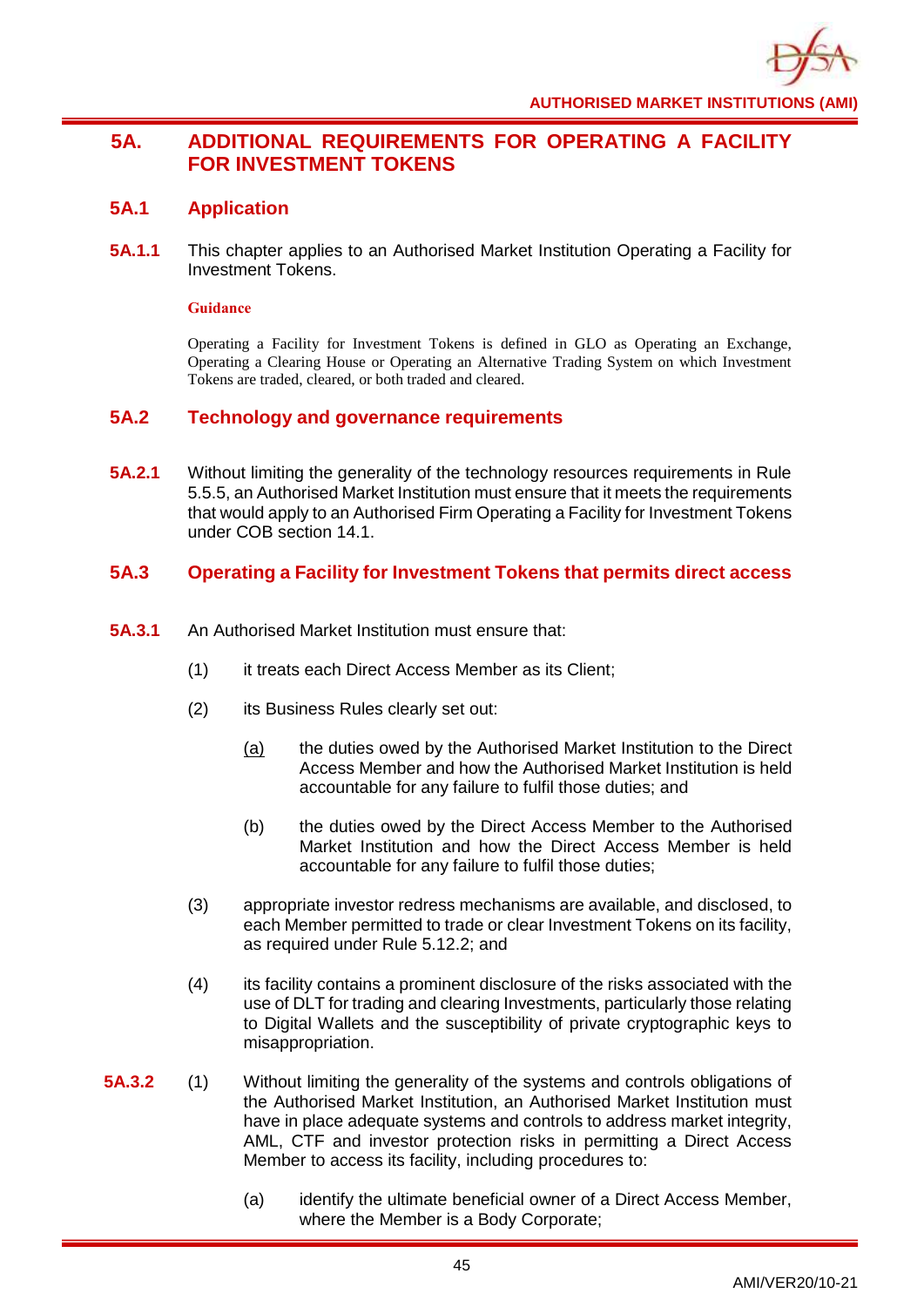- (b) ensure that appropriate customer due diligence sufficient to address AML and CTF risks has been conducted on each Direct Access Member, before permitting that Member to access its facility;
- (c) detect and address market manipulation and abuse; and
- (d) ensure that there is adequate disclosure relating to the Investment Tokens that are traded on the facility, through prospectus and ongoing disclosure under MKT chapters 2, 4 and 6.
- (2) An Authorised Market Institution must have adequate controls and procedures to ensure that trading in Investment Tokens by Direct Access Members does not pose any risks to the orderly and efficient functioning of the facility's trading system, including controls and procedures to:
	- (a) mitigate counterparty risks that may arise from defaults by Direct Access Members, through adequate collateral management measures, such as margin requirements, based on the settlement cycle adopted by the Authorised Market Institution;
	- (b) identify and distinguish orders that are placed by Direct Access Members, and, if necessary, enable the Authorised Market Institution to stop orders of, or trading by, such Members;
	- (c) prevent Direct Access Members from allowing any other Persons to access the facility through that Member's access; and
	- (d) ensure that Direct Access Members fully comply with the Business Rules of the facility and promptly address any gaps and deficiencies that are identified.
- (3) An Authorised Market Institution must have adequate resources and mechanisms to carry out front-line monitoring of the trading activities of Direct Access Members.
- (4) An Authorised Market Institution must ensure that, to the extent that any of the systems and controls referred to in (1) are embedded within, or otherwise facilitated through DLT, they must be included within the scope of the annual audit and written report required under Rule 5A.5.

To satisfy the DFSA of the matters referred to in Rule 5A.3.2, an Authorised Market Institution should, as a minimum, be able to demonstrate that it has effective procedures built into its DLT or similar technology application being used that enable:

- a. the clear identification of each Direct Access Member accessing its facility to trade; and
- b. the monitoring of bid and offer prices and volatility for any indications of market manipulation or abuse.
- **5A.3.3** When an Authorised Market Institution Executes a Transaction in Investment Tokens for a Direct Access Member, the Authorised Market Institution must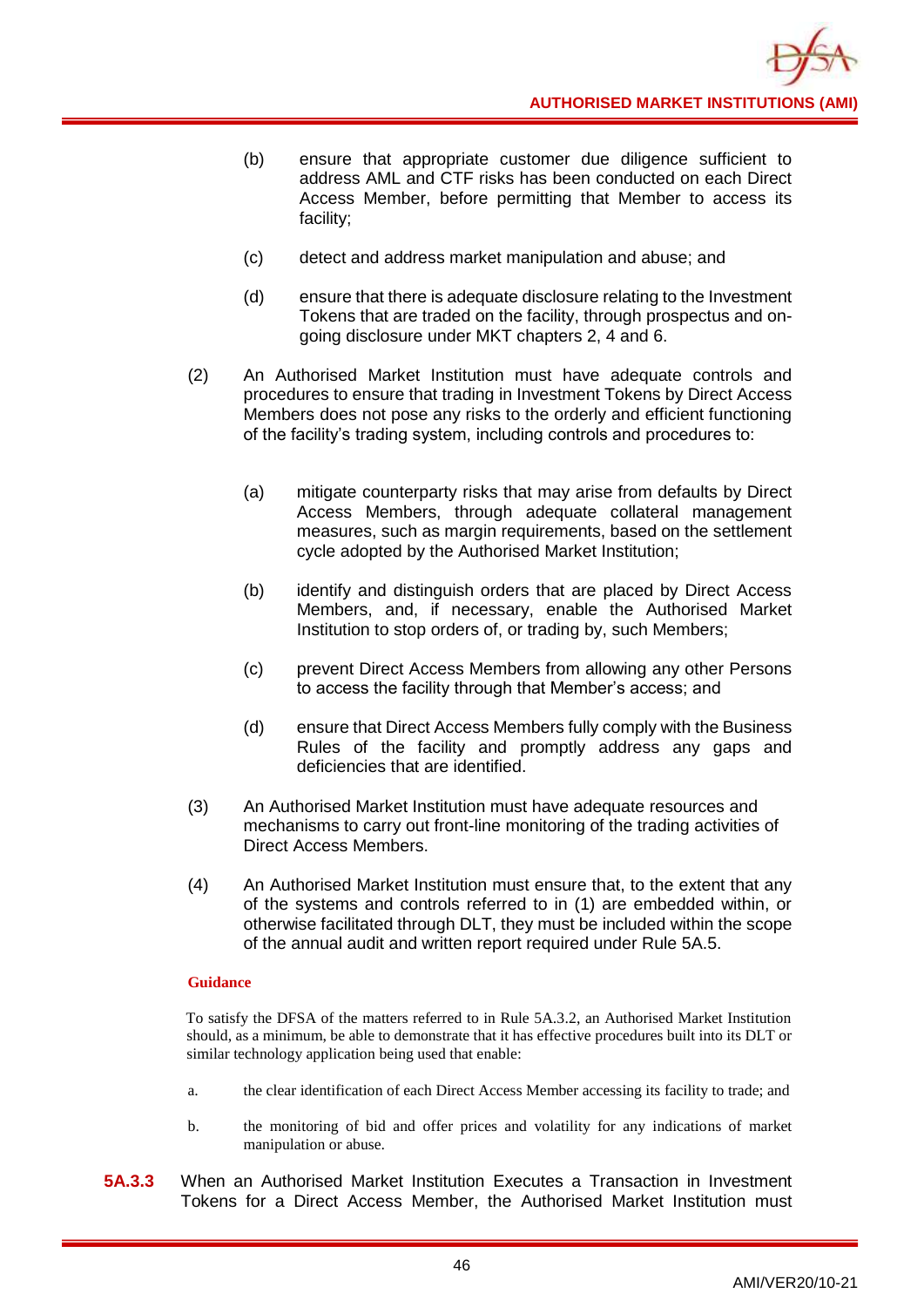

comply with the requirements relating to confirmation notes that would apply to an Authorised Firm under COB section 6.9 and COB App 3 section A3.1.

# **5A.4 Safe custody of Investment Tokens**

- **5A.4.1** Without limiting the generality of section 5.10, where an Authorised Market Institution's obligations include making provision for the safeguarding and administration of Security Tokens belonging to Members and other participants on its facility, it must ensure that:
	- (1) where its safe custody arrangements involve acting as a Digital Wallet Service Provider, it complies with the same requirements that would apply to an Authorised Firm carrying on such activities under COB section 14.3 and the Client Asset provisions in COB sections 6.11, 6.12 and 6.13;
	- (2) where it appoints a Third Party Digital Wallet Service Provider to Provide Custody for Investment Tokens traded or cleared on its facility, that person is either:
		- (a) an Authorised Firm permitted to be a Digital Wallet Service Provider; or
		- (b) a firm that is regulated by a Financial Services Regulator to an equivalent level as that provided for under the DFSA regime for Providing Digital Wallet Services.

# **5A.5 Technology audit reports**

**5A.5.1** An Authorised Market Institution must ensure that it meets the requirements relating to technology audit reports that would apply to an Authorised Firm Operating a Facility for Investment Tokens under COB section 14.5.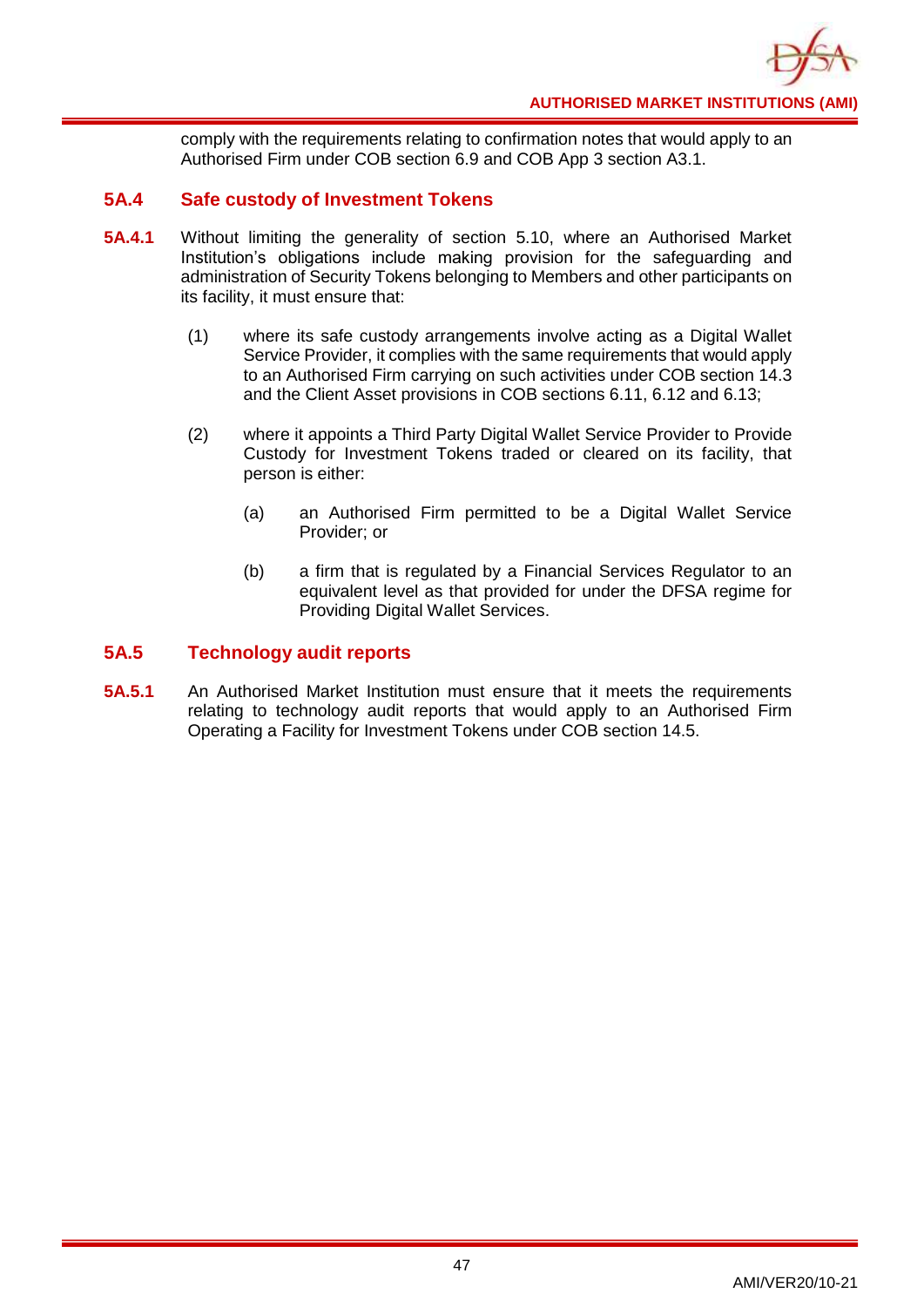# **6. ADDITIONAL LICENSING REQUIREMENTS FOR OPERATING AN EXCHANGE**

# **6.1 Application**

- **6.1.1** (1) This chapter applies to an Authorised Market Institution Operating an Exchange or an applicant for such a Licence.
	- (2) In this chapter, a reference to an "Exchange" is a reference to a Person referred to in (1).

# **6.2 Proper Markets**

- **6.2.1** (1) An Exchange must have rules and procedures for fair, orderly and efficient operation of trading of Investments on its facilities. For this purpose, an Exchange must ensure that only Investments in which there is a Proper Market are traded on its facilities.
	- (2) For a Proper Market to exist in Investments:
		- (a) Derivatives traded on its facilities must meet the contract design specifications in Rule 6.3.2;
		- (b) relevant market information must be made available to Persons engaged in dealing on an equitable basis, including pre-trade and post-trade disclosure of orders, in accordance with the requirements in section 6.4.
		- (c) there must be adequate mechanisms to discontinue, suspend or remove from trading on its facilities any Investments in circumstances where the requirements relating to Proper Markets are not met;
		- (d) there must be in place controls to prevent volatility in the markets that is not the result of market forces, in accordance with the requirements in section 6.5;
		- (e) error trades must be managed, in accordance with the requirements in section 6.6;
		- (f) short selling and position concentration must be monitored and managed, in accordance with the requirements in section 6.7;
		- (g) there must be a fair and non-discretionary algorithm operating in respect of the matching of orders on its facilities;
		- (h) there must be in place adequate controls, to monitor and manage any foreign ownership restrictions applying to Investments traded on its facilities, in accordance with the requirements in section 6.8; and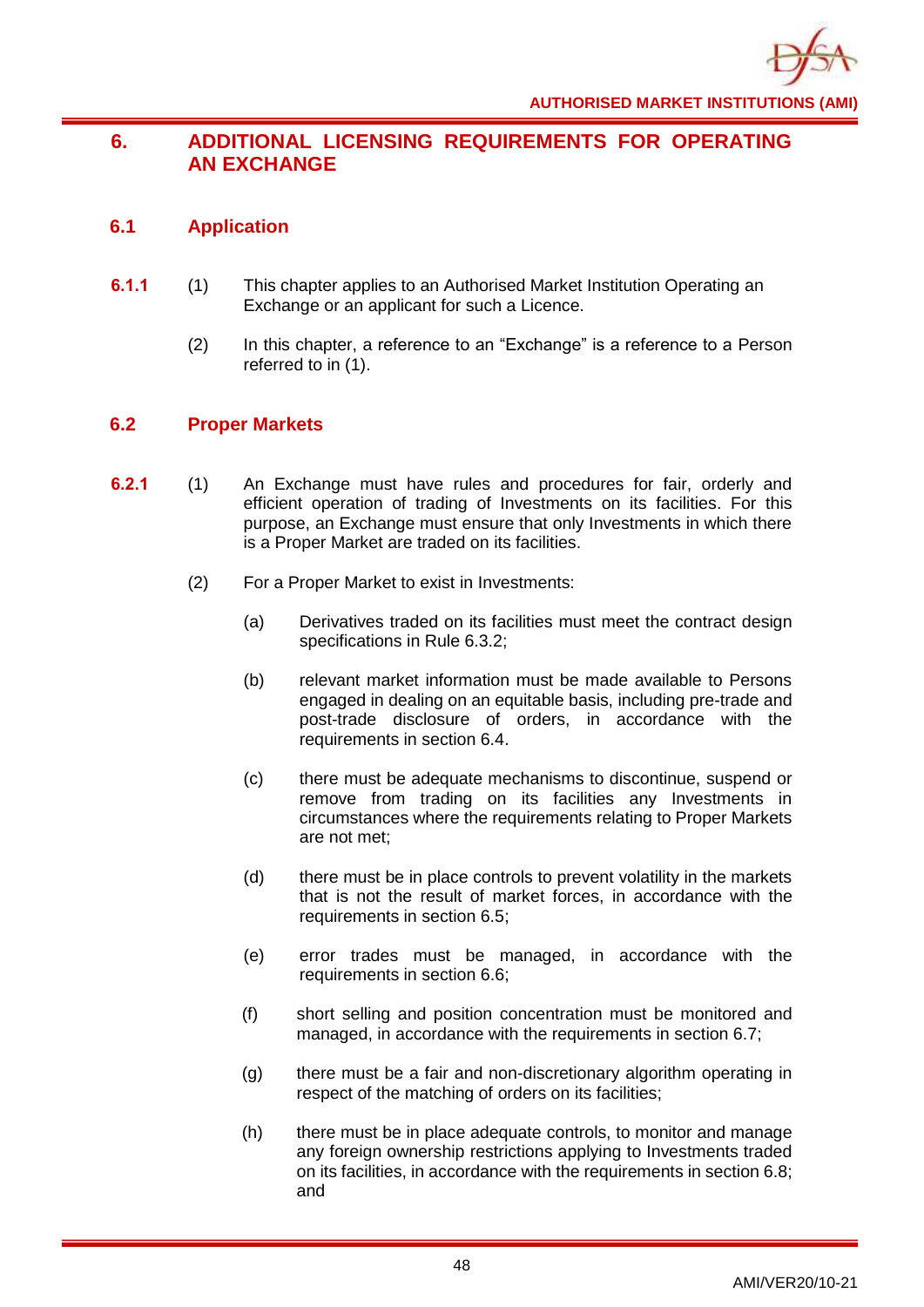

(i) any liquidity incentive schemes must be offered only in accordance with the requirements in section 6.9.

#### **Guidance**

Rules and procedures referred to in Rule 6.2.1(2) should generally form part of the Business Rules of an Authorised Market Institution (see the content of Business Rules in Rule 5.6.1).

# **6.3 Specifications relating to design and trading of Derivatives**

- **6.3.1** (1) An Exchange which trades Derivative contracts on its facilities must:
	- (a) have clear and transparent rules and procedures for the trading of Derivative contracts, which are made publicly available; and
	- (b) ensure that the trading in Derivative contracts on its facilities is undertaken in a fair, orderly and efficient manner.
	- (2) The rules and procedures must promote transparency by ensuring that there is sufficient information made available to the markets relating to the terms and conditions of the Derivative contracts traded on its facilities. Such information must include, where relevant, information relating to delivery and pricing of Derivative contracts.

## **Contract design specifications**

- **6.3.2** (1) An Exchange must ensure that the Derivative contracts traded on its facilities:
	- (a) have a design that enables the orderly pricing and effective settlement of the obligations arising under the contract; and
	- (b) where they are Commodity Derivative contracts which require physical delivery, have terms and conditions which:
		- (i) promote price discovery of the underlying commodity;
		- (ii) ensure, to the extent possible, that there is a correlation to the operation of the physical market in the underlying commodity;
		- (iii) include contract delivery specifications which address matters specified in App 3; and
		- (iv) provide for legally enforceable settlement and delivery procedures.
	- (2) For the purposes of meeting the requirement in  $(1)(a)$ , an Exchange must include in its Business Rules contract design specifications relating to Derivative contracts traded on its facilities which, at a minimum, include:
		- (a) minimum price fluctuations (price ticks);
		- (b) maximum price fluctuations (daily price limits), if any;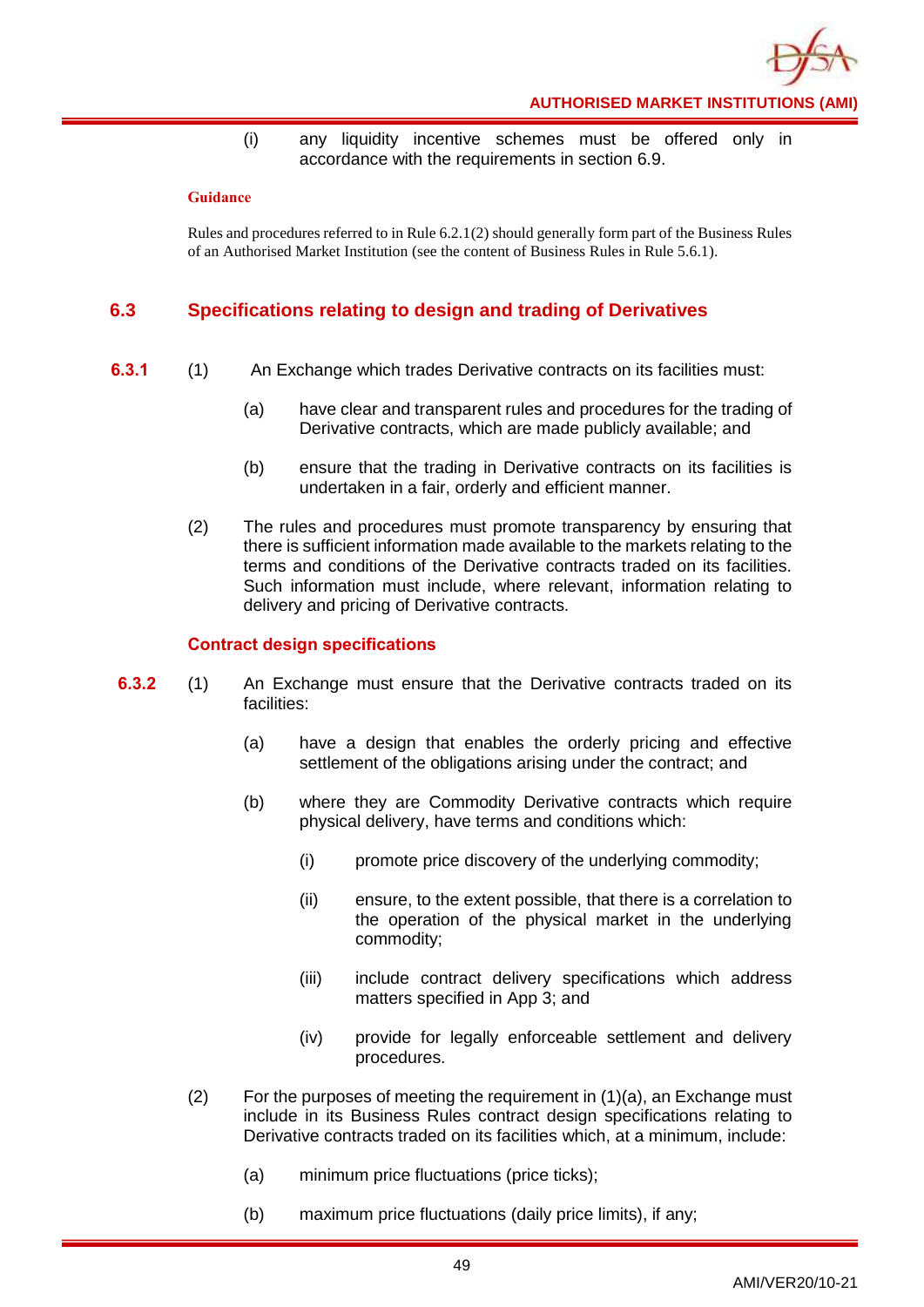**AUTHORISED MARKET INSTITUTIONS (AMI)**

- (c) last trading day;
- (d) settlement or delivery procedures as applicable;
- (e) trading months;
- (f) position limits, if any;
- (g) reportable levels; and
- (h) trading hours.

## **On-going review**

- **6.3.3** An Exchange must:
	- (a) establish and implement clear procedures relating to the development and review of contract design for Derivative contracts traded on its facilities;
	- (b) have adequate process through which the views of potential users of Derivative contracts can be taken into account when developing and reviewing contract design for Derivative contracts;
	- (c) have adequate powers which enable it to eliminate contractual terms which produce, or are likely to produce, manipulative or disorderly conditions in the markets generally, or in relation to the particular class or type of Derivative contracts; and
	- (d) have adequate mechanisms to monitor and evaluate whether the settlement and delivery procedures reflect the underlying physical market and promote reliable pricing relationship between the two markets.

- 1. When assessing whether an Exchange's rules and procedures are adequate, the DFSA will consider, among other things:
	- a. the criteria adopted by the Exchange for Derivative contracts to be traded on its facilities;
	- b. what powers the Exchange has in order to eliminate manipulative or disorderly conduct, including powers to vary, remove or rescind conditions of any Derivative contracts already traded where these are found to cause manipulative or disorderly conditions; and
	- c. what mechanisms are established by the Exchange to monitor and review market activities relating to Derivative contracts traded on its facilities.
- 2. When designing and reviewing the design of Commodity Derivative contracts, an Exchange should consider the following physical market characteristics, including differences within a commodity market with regard to the commodity in question:
	- a. size and structure of the physical market;
	- b. commodity characteristics (such as grade, quality, weight, class, growth, origin, source etc.);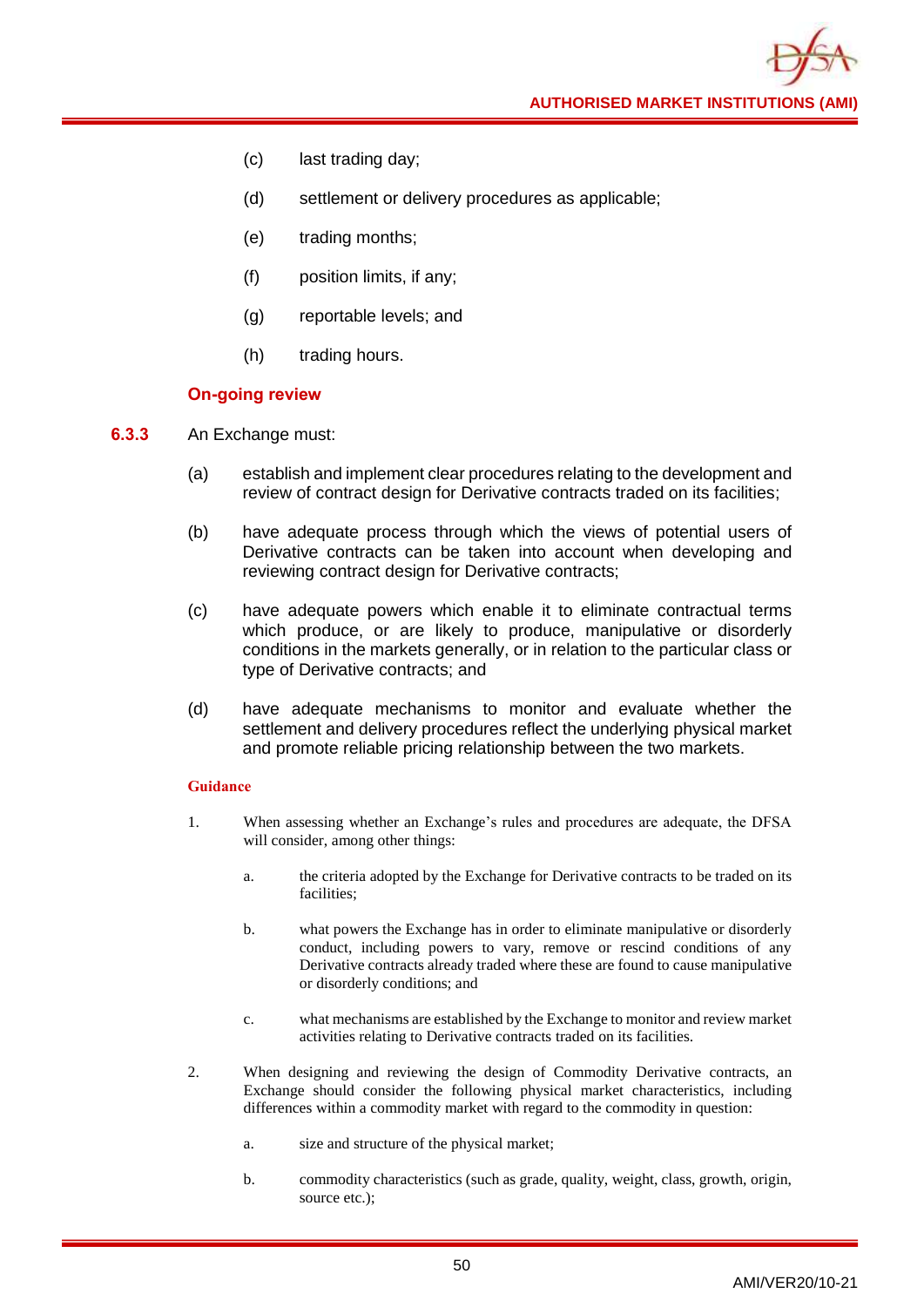

- c. historical patterns of production, consumption and supply, including seasonality, growth, market concentration in the production chain, domestic or international export focus and logistics;
- d. extent of distribution or dispersal of production and consumption of the underlying physical commodity among producers, merchants and consumers;
- e. accepted market practice at the physical commodity market in question, including loading tolerances and delivery of alternative supply under the contract terms;
- f. adequacy, nature and availability of supply of the underlying physical commodity, including an estimate of the deliverable supplies for the delivery month specified in the relevant commodity contract;
- g. movement or flow of the underlying physical commodity;
- h. the liquidity of the underlying physical market;
- i. the spot market pricing system including transparency, availability, reliability and frequency of cash pricing;
- j. price volatility; and
- k. the existence of price controls, embargoes, export restrictions or other regulation or controls affecting the price or supply of the underlying physical commodity.

## **6.4 Transparency and disclosure**

- **6.4.1** An Exchange must have adequate arrangements for providing to the markets adequate information about Investments traded on its facilities, and its trading activities, for the purposes of promoting:
	- (a) pre-trade transparency; and
	- (b) post-trade transparency.

## **Pre-trade transparency**

- **6.4.2** (1) An Exchange must disclose the information specified in (2) relating to trading of Investments on its facilities in the manner specified in (3).
	- (2) The information required to be disclosed pursuant to (1) is:
		- (a) the current bid and offer prices and volume;
		- (b) the depth of trading interest shown at the prices and volumes advertised through its systems for the Investments; and
		- (c) any other information relating to Investments which would promote transparency relating to trading.
	- (3) The information referred to in (2) must be made available to the public on a continuous basis during normal trading.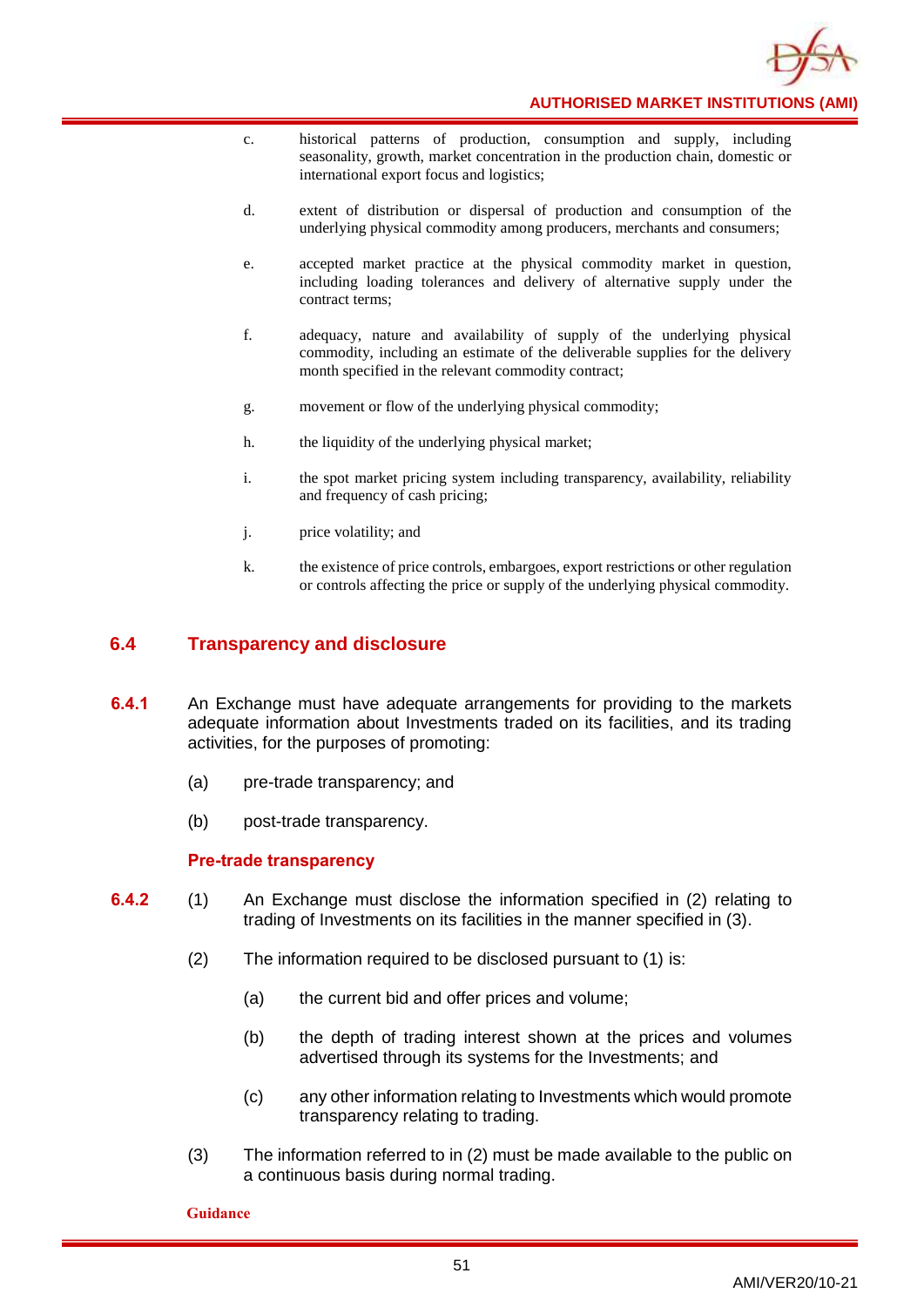- 1. When making disclosure, an Exchange should adopt a technical mechanism by which the public can differentiate between transactions that have been transacted in the central order book and transactions that have been reported to the Exchange as off-order book transactions. Any transactions that have been cancelled pursuant to its rules should also be identifiable.
- 2. The reference to trading interest in Rule 6.4.2(2)(b) includes any actionable indications of interests. Actionable interests are messages from one Member to another in a trading system about available trading interest that contains all necessary information to agree on a trade.
- 3. An Exchange should use adequate mechanisms so that pre-trade information is available to the public in an easy to access and uninterrupted manner at least during business hours. An Exchange may charge a reasonable fee for the information which it makes available to the public.
- 4. An Exchange will be able to withhold pre-trade disclosure only if it has obtained a waiver or modification to Rule 6.4.2. An Exchange may seek a waiver or modification from the disclosure requirement in Rule 6.4.2(1) in relation to certain transaction orders where:
	- a. the order size is pre-determined and exceeds a pre-set and published threshold level; and
	- b. the details of the exemption are included in its Business Rules.
- 5. In assessing whether an exemption from pre-trade disclosure should be allowed, the DFSA will take into account factors such as:
	- a. the level of order threshold compared with normal market size for the Investment;
	- b. the impact such an exemption would have on price discovery, fragmentation, fairness and overall market quality;
	- c. whether there is sufficient transparency relating to trades executed without pretrade disclosure as a result of dark orders whether or not they are entered in transparent markets;
	- d. whether the Exchange supports transparent orders by giving priority to transparent orders over dark orders, for example, by executing such orders at the same price as transparent orders; and
	- e. whether there is adequate disclosure of details relating to dark orders available to Members and other participants on the facilities of the Exchange to enable them to understand the manner in which their orders will be handled and executed on those facilities.
- 6. Dark orders are orders executed on execution platforms without pre-trade transparency.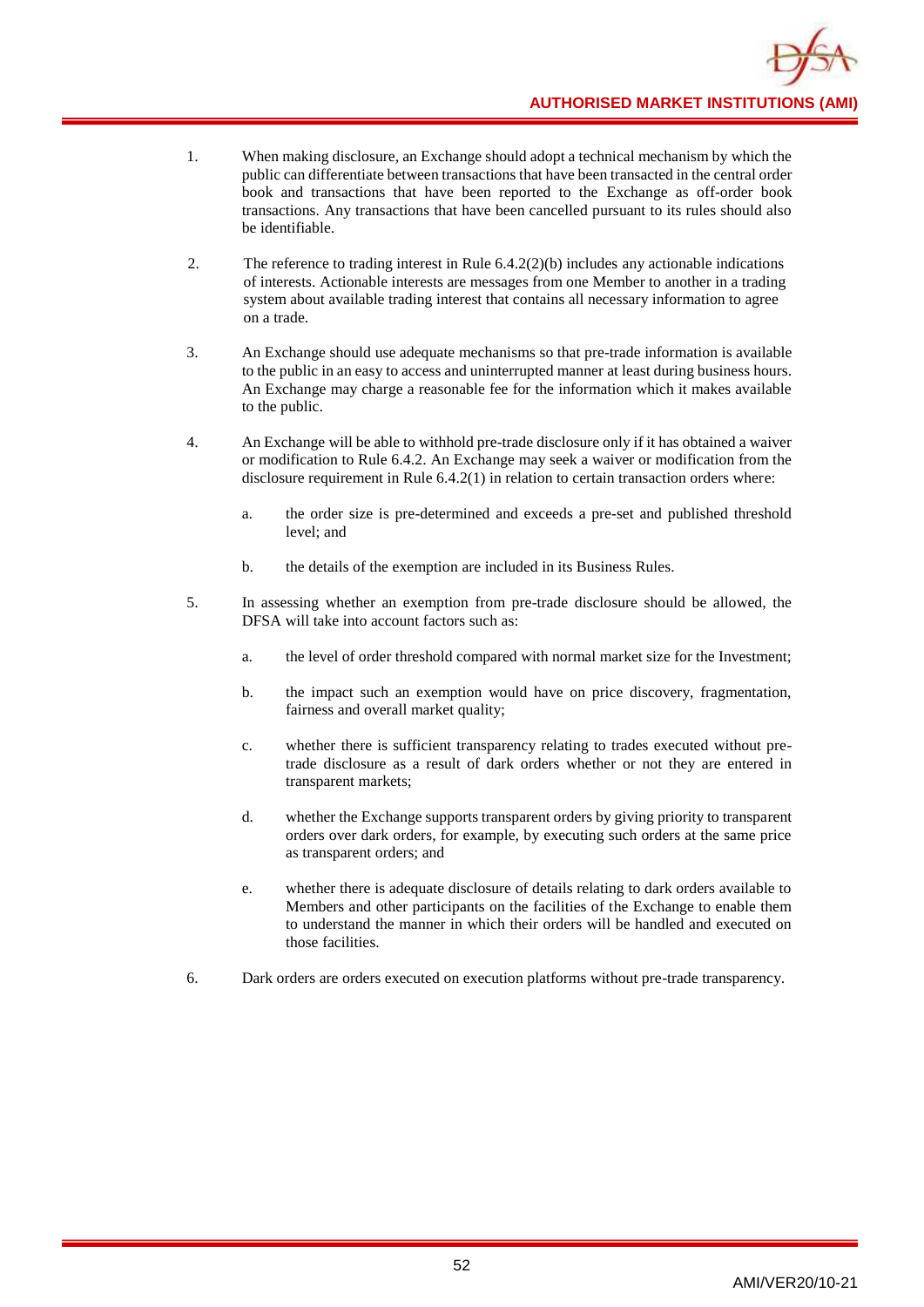### **Post-trade transparency**

- **6.4.3** (1) An Exchange must disclose the post-trade information specified in (2) relating to trading of Investments on its facilities in the manner specified in (3).
	- (2) The post-trade information required to be disclosed pursuant to (1) is the price, volume and time of the transactions executed in respect of the Investments traded on its facilities.
	- (3) The information referred to in (2) must be:
		- (a) made available in real-time on reasonable commercial terms and on a non-discriminatory basis; and
		- (b) made available, as soon as practicable thereafter, to the public.

### **Guidance**

An Exchange should use appropriate mechanisms to enable post-trade information to be made available to the public in an easy to access and uninterrupted manner at least during business hours. An Exchange may charge a reasonable fee for the information which it makes available to the public.

# **6.5 Volatility controls**

- **6.5.1** (1) An Exchange must have in place effective systems, controls and procedures to ensure that its trading systems:
	- (a) are resilient;
	- (b) have adequate capacity to deal with peak orders and message volumes; and
	- (c) are able to operate in an orderly manner under conditions of market stress.
	- (2) Without limiting the generality of its obligations arising under (1) or any other Rule, an Exchange's rules, systems, controls and procedures must enable it to:
		- (a) reject orders that exceed its pre-determined volume and price thresholds, or that are clearly erroneous;
		- (b) temporarily halt trading of Investments traded on its facility if there is a significant price movement in relation to those Investments on its facility or a related market during a short period; and
		- (c) where appropriate, cancel, vary or correct any transaction.

## **Guidance**

An Exchange should test its trading systems to ensure that they are resilient and capable of operating orderly trading under conditions of market stress and other contingencies.

**6.5.2** (1) An Exchange must have adequate arrangements, including technology, which: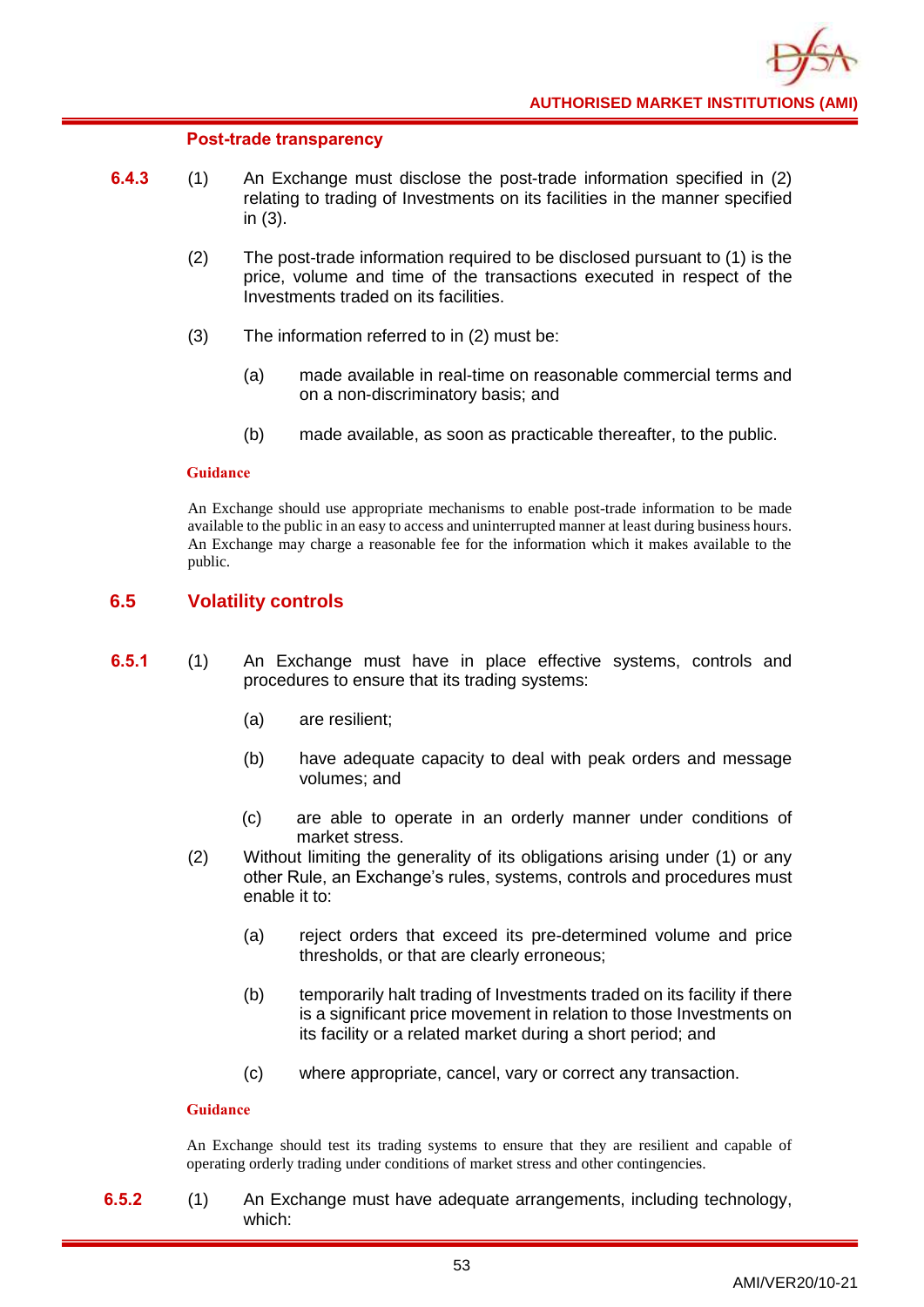- (a) are capable of preventing capacity limits relating to messaging being breached;
- (b) require its Members to apply pre-trade controls to their clients; and
- (c) permit only its Members to modify the parameters of any pre-trade controls.
- (2) An Exchange must make publicly available the details of arrangements it has in place in order to meet the requirement in (1).

- 1. In order to meet the requirements in Rule 6.5.2(1), an Exchange may, within its arrangements:
	- a. include a mechanism for "throttling" orders to prevent breaches of its capacity;
	- b. prohibit "naked" or "unfiltered" access to its facilities by Members' clients where the client orders do not pass through pre-trade controls; and
	- c. include requirements for Members to have appropriate pre-trade controls on the orders of their clients, which include in-built and automatic rejection of orders outside of certain pre-set parameters.
- 2. Pre-trade controls which an Authorised Market Institution requires from its Members should contain:
	- a. price or size parameters: Members should be able to automatically block or cancel orders that do not meet the set price or size parameters either or both on an orderby-order basis or over a specified period of time;
	- b. controls around permission to trade: Members should be able to block or cancel orders immediately as soon as they are made aware that trade permissions of a trader have been breached;
	- c. effective risk management: Members should be able to block or cancel orders automatically where the trades pose risks that compromise the Member's own risk management thresholds. Such controls should be applied as necessary and appropriate to exposures to individual clients or financial instruments or groups of clients or financial instruments, exposures of individual traders, trading desks or the Member as a whole;
	- d. reporting obligations: Members should be obliged to notify the Exchange about significant risks that may affect fair and orderly trading and major incidents as soon as they become aware of such risks or incidents;
	- e. overriding of pre-trade controls: Members should have procedures and arrangements for dealing with orders which have been automatically blocked by the Member's pre-trade controls but which the Member may re-submit. Such procedures and arrangements should serve to alert compliance and risk management staff of the Member that controls have been overridden and require their approval for the overriding of these controls;
	- f. training on order entry procedures: Members should ensure that employees using the order entry system have adequate training on order entry procedures before they are allowed to use Members' order entry systems;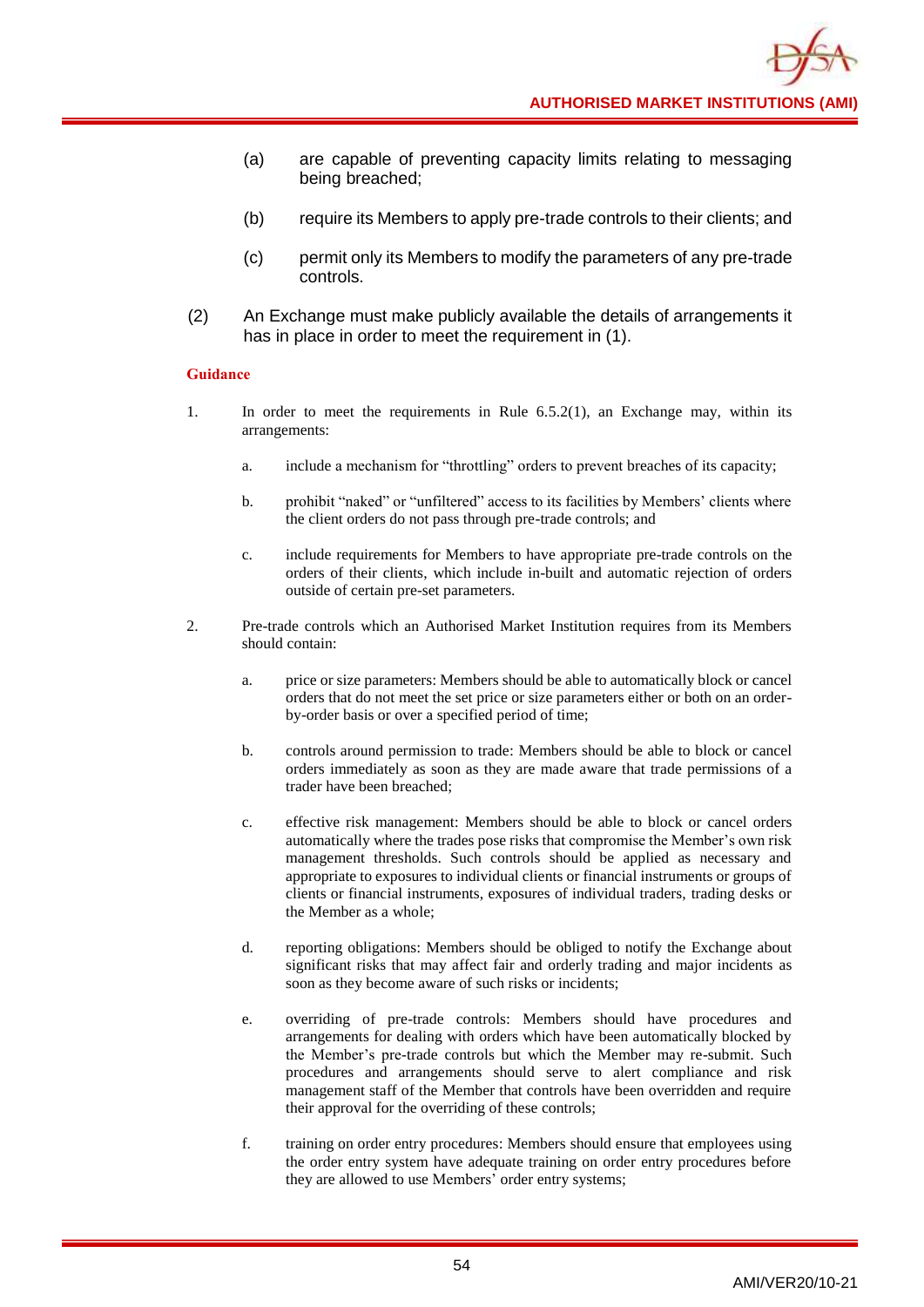

- g. monitoring and accessibility of knowledgeable and mandated staff: Members should monitor their orders to the Exchange in as close to real time as possible, including from a cross-market perspective, for potential signs of disorderly trading. Such monitoring should be conducted by Member's staff who understand its trading flow. They should be accessible to the Exchange and have necessary authority to take necessary and appropriate remedial action. Members should ensure that compliance staff are able to follow closely the Member's electronic trading activity so that they can quickly respond to and correct any failures or regulatory infractions that may take place; and
- h. control of messaging traffic: Members should have control of messaging traffic to the Exchange particularly to ensure any messaging limits imposed by the Exchange on the Members are not exceeded. Messaging limits are limits imposed by an Exchange on its Members for the transmission of orders such as buy or sell to ensure that the Exchange's capacity to deal with such orders is not exceeded.

# **6.6 Error Trade policy**

- **6.6.1** (1) An Exchange must be able to cancel, amend or correct any Error Trades.
	- (2) An Error Trade is the execution of an order resulting from:
		- (a) an erroneous order entry;
		- (b) malfunctioning of the system of a Member or of the Authorised Market Institution; or
		- (c) a combination of (a) and (b).
	- (3) For the purposes of (1), an Exchange's Business Rules must include a comprehensive Error Trade policy which sets out clearly the extent to which transactions can be cancelled by the Exchange at its sole discretion, at the request of a Member or by mutual consent of the Members involved.
	- (4) An Exchange must have adequate systems and controls to:
		- (a) prevent or minimise Error Trades;
		- (b) promptly identify and rectify Error Trades where they occur; and
		- (c) identify whether Error Trades are related to disorderly market activity.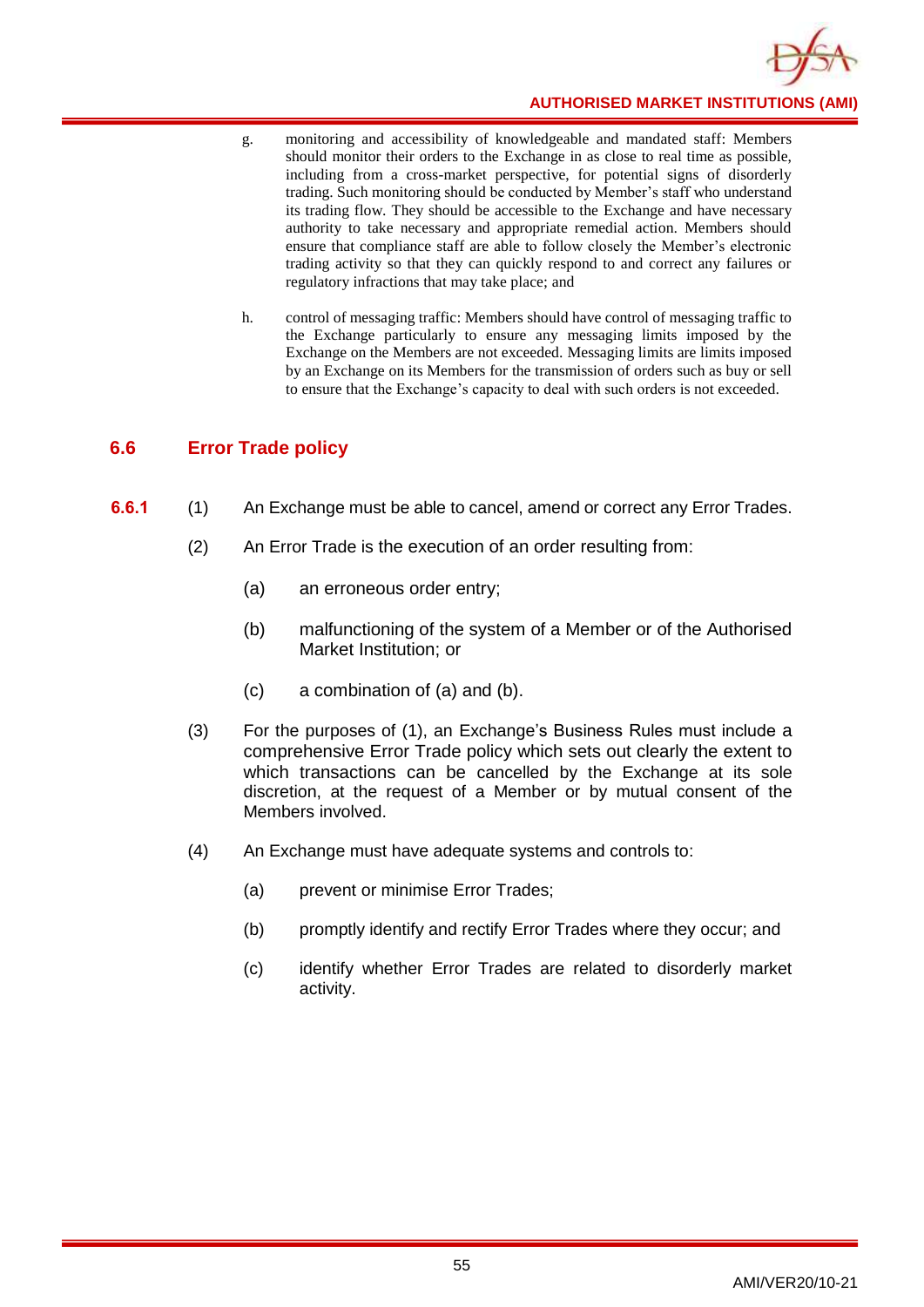When assessing whether an Exchange has an appropriate and adequate Error Trade policy, the DFSA will consider whether the rules and procedures included in the Business Rules:

- a. are adequate and, where prevention is not possible, minimise the impact of Error Trades;
- b. are sufficiently flexible in the design to address varying scenarios;
- c. establish a predictable and timely process for dealing with Error Trades, including measures specifically designed to detect and identify Error Trade messages to market users;
- d. promote transparency to market users with regard to any cancellation decisions involving material transactions resulting from the invocation of the Error Trade policy;
- e. include adequate surveillance conducted in the markets to detect Error Trades;
- f. promote predictability, fairness and consistency of actions taken under the Error Trade policy; and
- g. enable sharing of information with other markets, when possible, concerning the cancellation of trades.

# **6.7 Short selling and position management**

- **6.7.1** (1) An Exchange must have in place effective systems, controls and procedures to monitor and manage:
	- (a) Short Selling in Securities; and
	- (b) risks arising from position concentrations.
	- (2) For the purposes of (1), an Exchange must have adequate powers over its Members to address risks to an orderly functioning of its facilities arising from unsettled positions in Investments.
	- (3) Short Selling for the purposes of this Rule constitutes the sale of a Security by a Person who does not own the Security at the point of entering into the contract to sell.

- 1. An Exchange should, when developing its controls and procedures with regard to Short Selling and position management, have regard to:
	- a. its own settlement cycle, in order to ensure that any Short Selling activities on its facilities do not result in any delay or prevent effective settlement within such cycle; and
	- b. orderly functioning of its facilities, to ensure that any long or short position concentration on Investments that remain unsettled does not interrupt such functioning.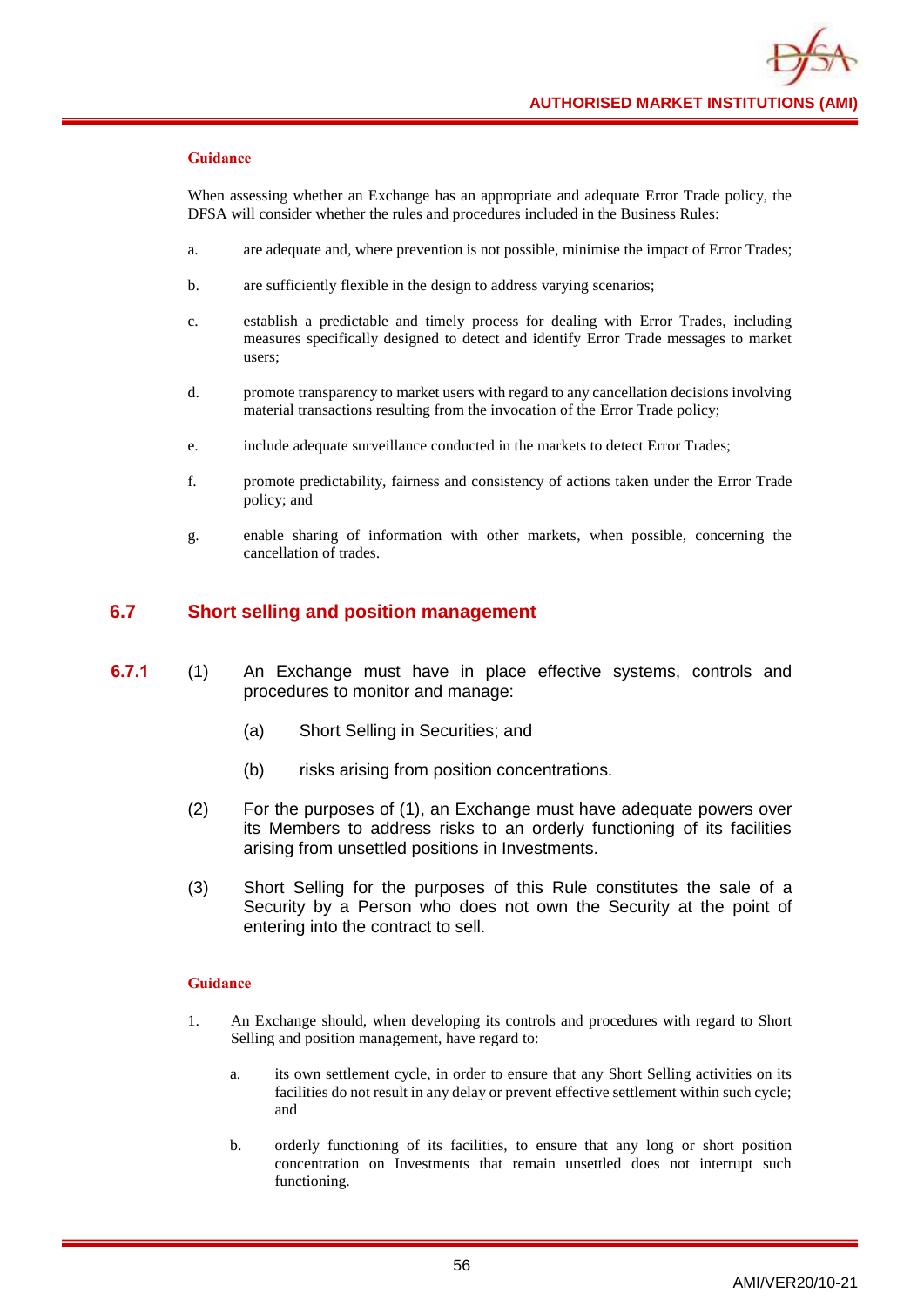- 2. Examples of circumstances that would not be treated as short selling in Rule 6.7.1(3) include where the seller:
	- a. has entered into an unconditional contract to purchase the relevant Securities but has not received their delivery at the time of the sale;
	- b. has title to other securities which are convertible or exchangeable for the Securities to which the sale contract relates;
	- c. has exercised an option to acquire the Securities to which the sale contract relates;
	- d. has rights or warrants to subscribe and receive Securities to which the sale contract relates; and
	- e. is making a sale of Securities that trades on a "when issued" basis and has entered into a binding contract to purchase such Securities, subject only to the condition of issuance of the relevant Securities.

# **6.8 Foreign ownership restrictions**

- **6.8.1** (1) An Exchange may admit to trading on its facilities Investments which are subject to foreign ownership restrictions where it has in place adequate and effective arrangements to:
	- (a) monitor applicable foreign ownership restrictions; and
	- (b) promptly identify and take appropriate action where any breaches, or likely breaches, of such restrictions occur or are about to occur, so as to ensure that there is no undue interruption or negative impact on its trading activities.
	- (2) For the purposes of (1), the arrangements of an Exchange must include:
		- (a) requirements applicable to issuers and other Persons responsible for the relevant Investments to:
			- (i) make available to the Exchange information relating to any ownership restrictions applicable to the Investments; and
			- (ii) take such action as appropriate to remedy any breaches as soon as practicable;
		- (b) mechanisms to access current information relating to ownership of the relevant Investments, including any beneficial owners;
		- (c) appropriate public disclosure of information where ownership restrictions are, or are about to be, breached;
		- (d) mechanisms to suspend trading in the relevant Investments where the ownership restrictions are, or are about to be, breached; and
		- (e) mechanisms to reinstate trading where ownership restrictions are no longer in breach.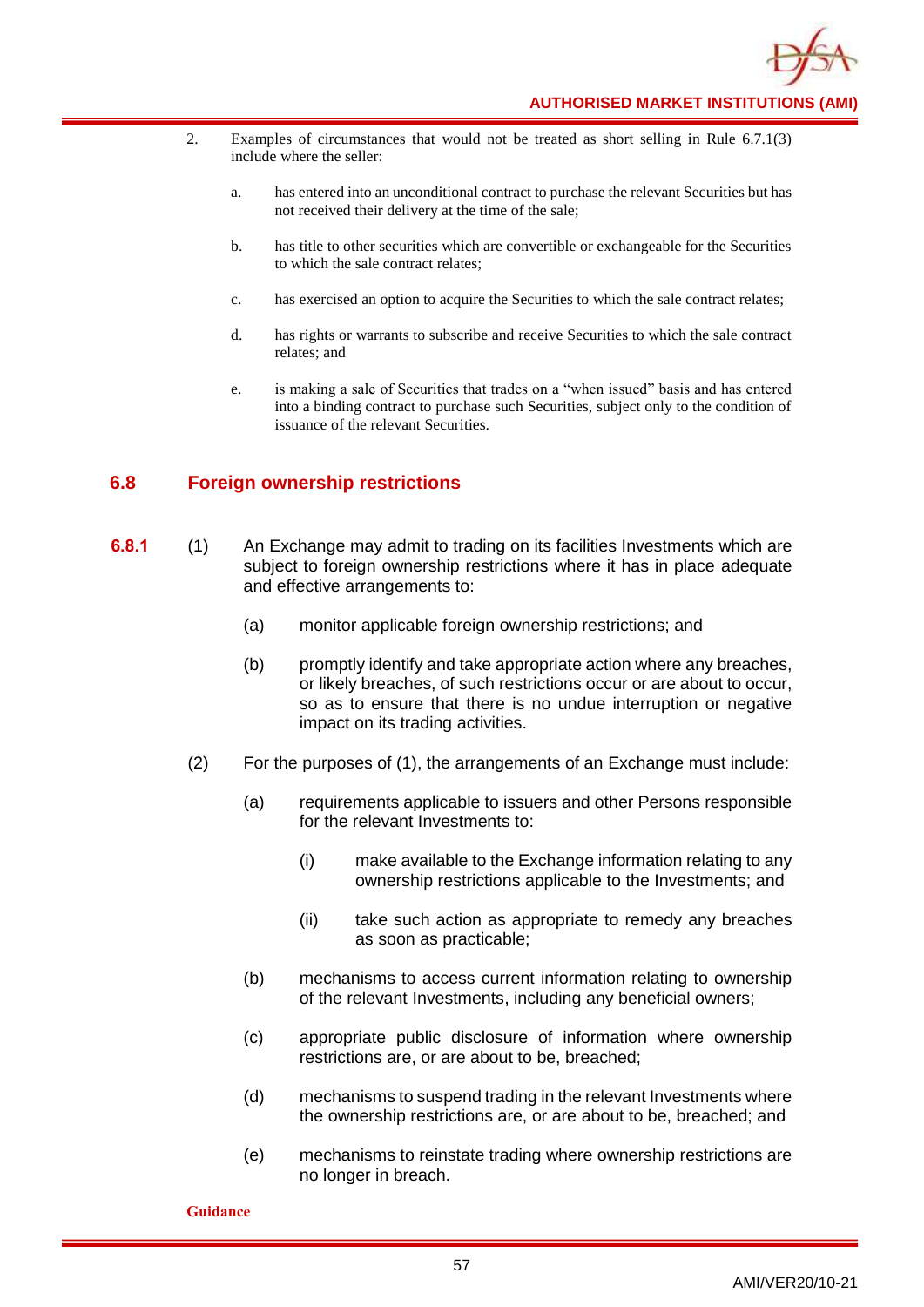- 1. An Exchange is required, as part of information to be provided to the DFSA, to promptly inform the DFSA where breaches of the ownership restrictions occur. See section 9.8.
- 2. An Exchange should establish appropriate thresholds at which an early warning system and subsequent public disclosure is triggered relating to foreign ownership restrictions. Such thresholds should be set at intervals/levels, taking into account the patterns of trading in the relevant Investments and other factors which enable the Exchange to take preventative measures before the breaches occur.

# **6.9 Liquidity incentive schemes**

- **6.9.1** (1) An Exchange must not introduce a liquidity incentive scheme unless:
	- (a) participation in such a scheme is limited to:
		- (i) a Member of the Exchange; or
		- (ii) any other Person where:
			- (A) the Exchange has undertaken due diligence to ensure that the Person is of sufficient good repute and has adequate competencies and organisational arrangements; and
			- (B) the Person has agreed in writing to comply with the Business Rules of the Exchange so far as those rules are applicable to that Person's activities; and
	- (b) it has obtained the DFSA's prior written approval for the scheme.
	- (2) For the purposes of this section, a liquidity incentive scheme means an arrangement designed to provide liquidity in the market or in relation to a particular Investment or class of Investments.
	- (3) An Exchange must, at least 10 business days prior to the introduction of a liquidity incentive scheme referred to in (1), lodge with the DFSA a notification containing:
		- (a) the details of the relevant scheme;
		- (b) the benefits to the Exchange and its Members and other users resulting from the scheme;
		- $(c)$  a certification by it that the requirements in  $(1)(a)$  have been fully met; and
		- (d) the date on which the scheme is intended to become operative.
	- (4) The DFSA will, within 10 business days of receiving the notification referred to in (3), approve the proposed liquidity incentive scheme unless it has reasonable grounds to believe that the introduction of the scheme is reasonably likely to be detrimental to the existence of Proper Markets. Where the DFSA does not approve the proposed liquidity incentive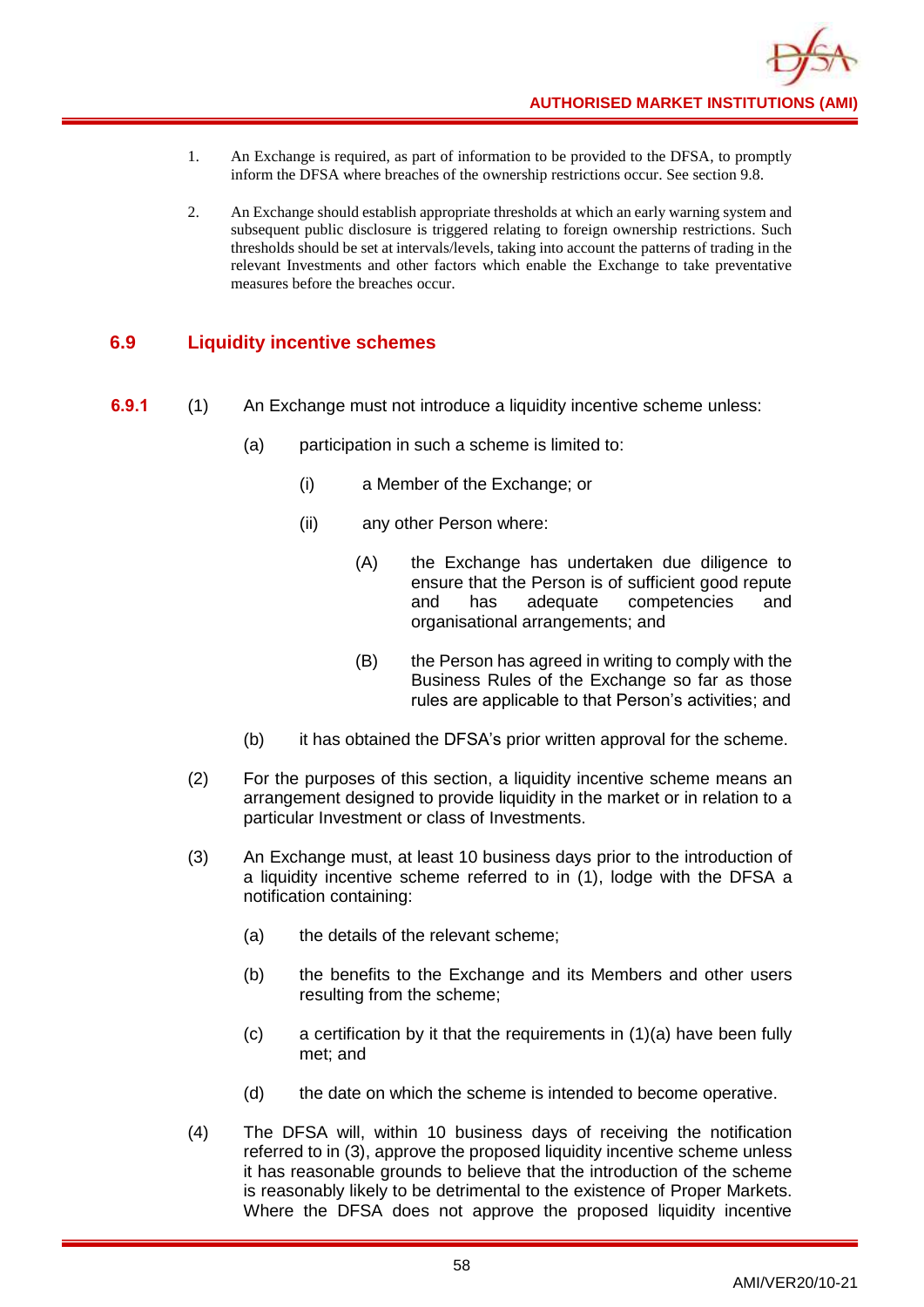

scheme, it will notify the Exchange of its objections to the introduction of the proposed liquidity incentive scheme, and its reasons for that decision.

- (5) If the DFSA decides to exercise its power under (4) not to approve a proposed liquidity incentive scheme, the Exchange may refer the matter to the FMT for review.
- (6) An Exchange must, as soon as practicable, announce the introduction of the liquidity incentive scheme, including the date on which it becomes operative and any other relevant information.

#### **Guidance**

- 1. Examples of liquidity incentive schemes are arrangements under which an Exchange offers to market makers rebates, stipends, waivers of membership or transaction fees and other financial incentives, including payments for routing order flows or other forms of soft dollar benefits.
- 2. The period of 10 business days referred to in Rule 6.9.1(4) will commence to run from the date on which all the information relating to the liquidity incentive scheme as specified in Rule 6.9.1(3) has been provided to the DFSA.
- 3. For the purposes of certifying that a Person meets the criteria set out in Rule 6.9.1(a)(ii), an Exchange should undertake:
	- a. a verification of the identity of the relevant Person and its beneficial owners and directors for the purposes of applicable AML requirements;
	- b. an assessment of the character and good standing, as well as the knowledge, experience and skills, of the Person and its directors and relevant Employees; and
	- c. the adequacy of the control framework created by the Person in respect of the liquidity incentive scheme to ensure that trading occurs in accordance with the Business Rules of the Exchange.
- 4. An Exchange is not required, pursuant to Rule 6.9.1(6), to make public disclosure of any details about the liquidity incentive scheme where such information is reasonably regarded as commercially sensitive information. However, is should make such disclosure as it deems appropriate to keep its market well informed about the introduction of the scheme.

# **6.10 Clearing and settlement arrangements**

- **6.10.1** An Exchange must:
	- (a) ensure that there are satisfactory arrangements in place for securing the timely discharge of the rights and liabilities of the parties to transactions conducted on or through its facilities; and
	- (b) inform its Members and other participants of the arrangements referred to in (a).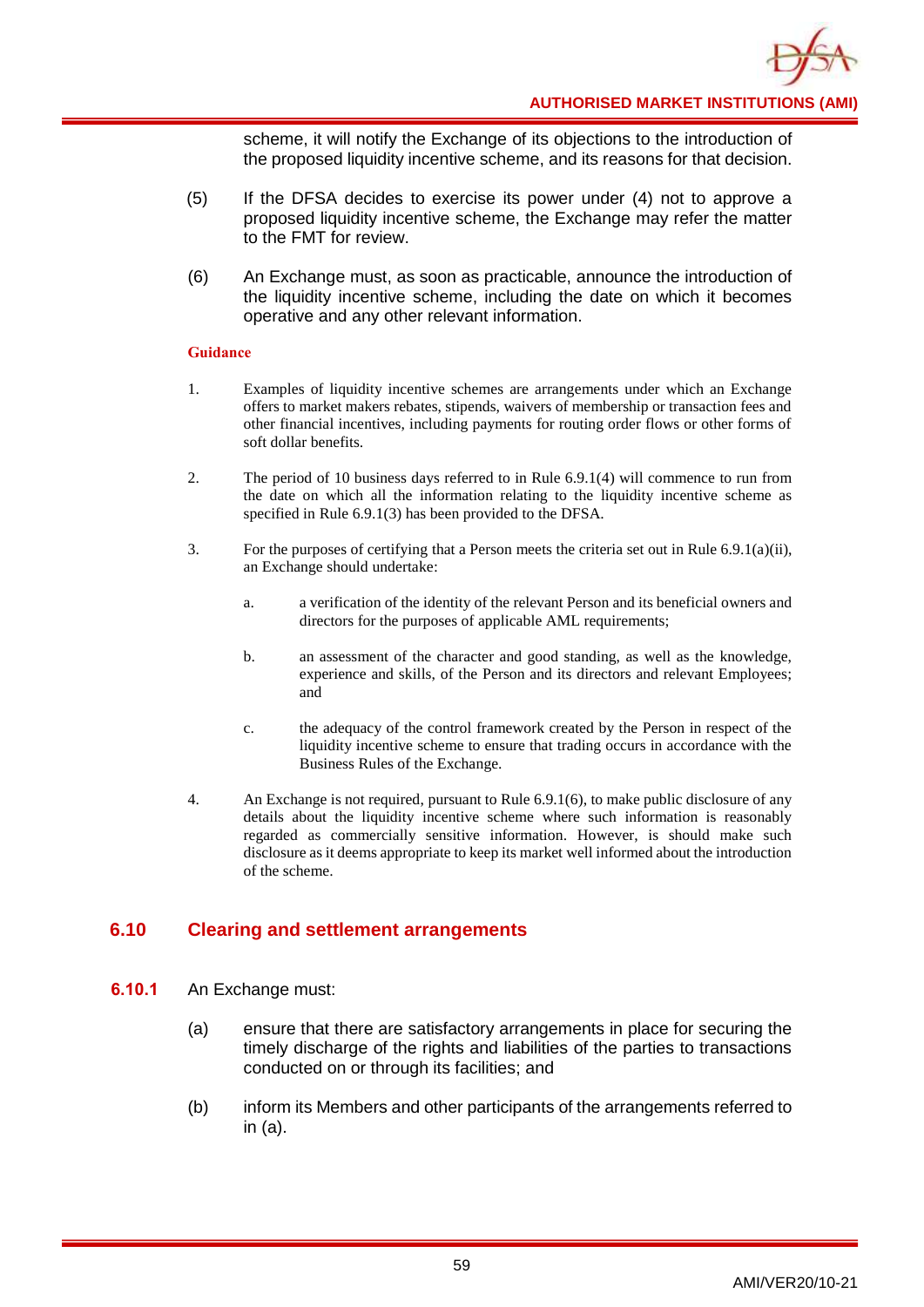# **6.11 Listing Rules**

# **Application**

- **6.11.1** (1) The requirements in this section apply, subject to (2), to an Exchange which maintains or proposes to maintain its own Official List of Securities.
	- (2) The requirement in Rule 6.11.8(1) applies to a Person who wishes to have Securities included in an Official List of Securities.

# **General requirements relating to listing rules**

- **6.11.2** (1) An Exchange wishing to admit Securities to its own Official List of Securities must:
	- (a) have listing rules which meet the requirements in Rule 6.11.3; and
	- (b) ensure that its listing rules are approved by the DFSA.
	- (2) Any amendment to an Exchange's listing rules must, prior to the amendment becoming effective, have been:
		- (a) made available for a reasonable period of time to the market for consultation; and
		- (b) approved by the DFSA.
	- (3) In urgent cases, the DFSA may, on written application by the Authorised Market Institution, dispense with requirement in (2)(a).
	- (4) The procedures in Schedule 3 to the Regulatory Law apply to a decision of the DFSA under this Rule not to approve a proposed listing rule or an amendment to a listing rule.
	- (5) If the DFSA decides to exercise the power under this Rule not to approve a proposed listing rule or an amendment to a listing rule, the Authorised Market Institution may refer the matter to the FMT for review.

## **Publication of listing rules**

- **6.11.3** (1) An Exchange must publish, and make freely available, its listing rules.
	- (2) Where an Exchange has made any amendments to its listing rules, it must have adequate procedures for notifying users of such amendments.

# **Content of listing rules**

- **6.11.4** (1) The listing rules of an Exchange must be clear, fair and legally enforceable and contain provisions dealing with:
	- (a) procedures for admission of Securities to its Official List of Securities including;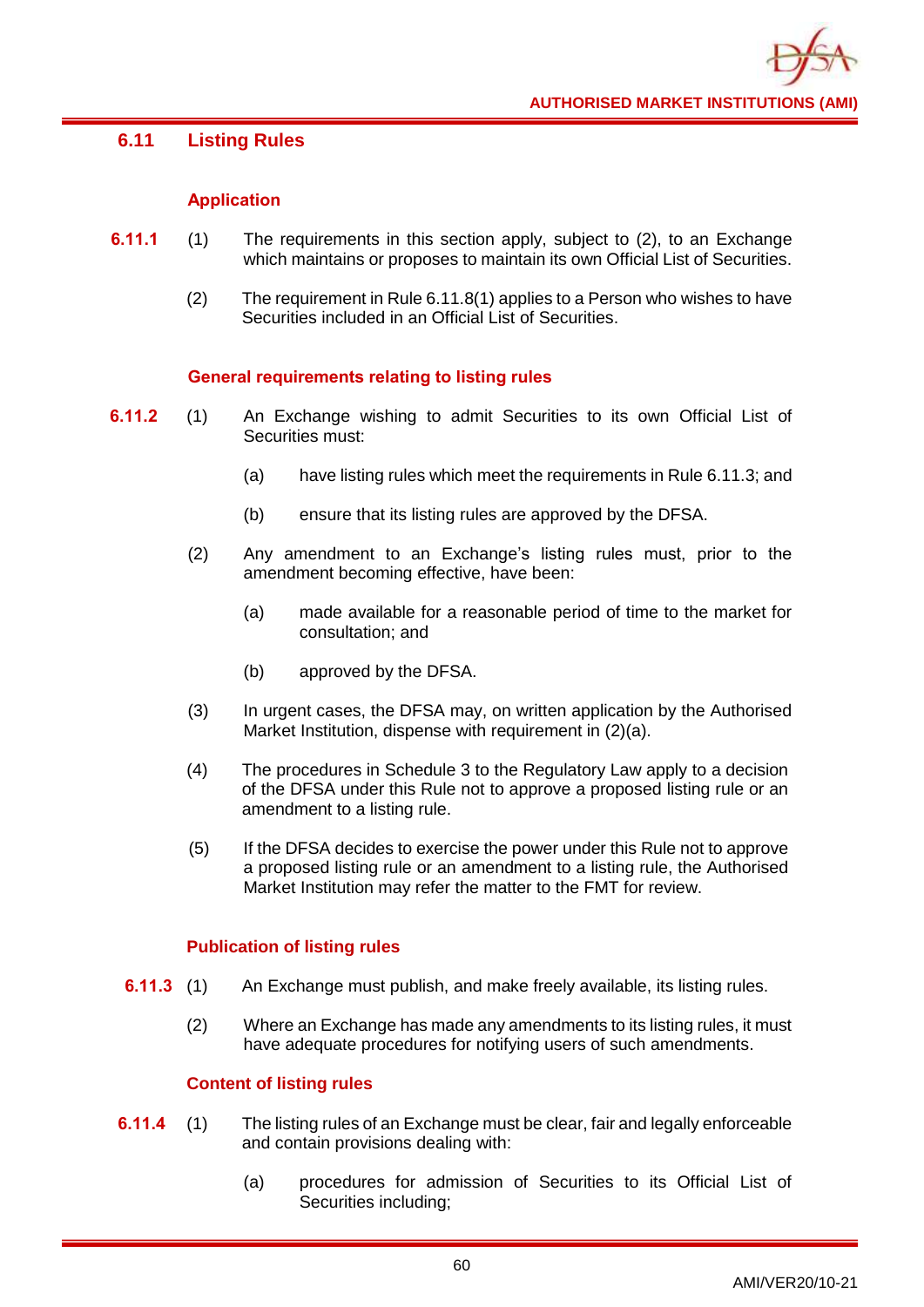

- (i) requirements to be met before Securities may be granted admission to its Official List of Securities; and
- (ii) agreements in connection with admitting Securities to its Official List of Securities;
- (b) effective enforcement of the agreements referred to in  $(a)(ii)$ ;
- (c) procedures for suspension and delisting of Securities from its Official List of Securities;
- (d) the imposition on any Person of obligations to observe specific standards of conduct or to perform, or refrain from performing, specified acts, reasonably imposed in connection with the admission of Securities to its Official List of Securities or continued admission of Securities to its Official List of Securities;
- (e) penalties or sanctions which may be imposed by an Exchange or the DFSA for a breach of the listing rules;
- (f) procedures or conditions which may be imposed, or circumstances which are required to exist, in relation to matters which are provided for in the listing rules:
- (g) actual or potential conflicts of interest that have arisen or might arise when a Person seeks to have Securities admitted to its Official List of Securities; and
- (h) such other matters as are necessary or desirable for the proper operation of the listing rules and process.
- (2) Without prejudice to the requirements in (1), the listing rules of the Exchange must also include, where appropriate to the type the Securities being admitted to its Official List of Securities, requirements in respect of:
	- (a) an issuer's financial reporting and, in particular how regular reports are made and the international accounting standards to which they comply;
	- (b) auditing standards;
	- (c) an issuer's track record in terms of profit or operating history;
	- (d) the percentage of Securities in a class of Securities which can be considered as in free float;
	- (e) any restrictions that may exist on transferability; and
	- (f) any other matter deemed necessary by the DFSA.
- **6.11.5** An Exchange must have adequate systems and controls to comply with the requirements that are applicable to it in respect of an Official List of Securities maintained by itself or by the DFSA for the purposes of trading of Securities using its facilities.

# **Compliance with listing rules**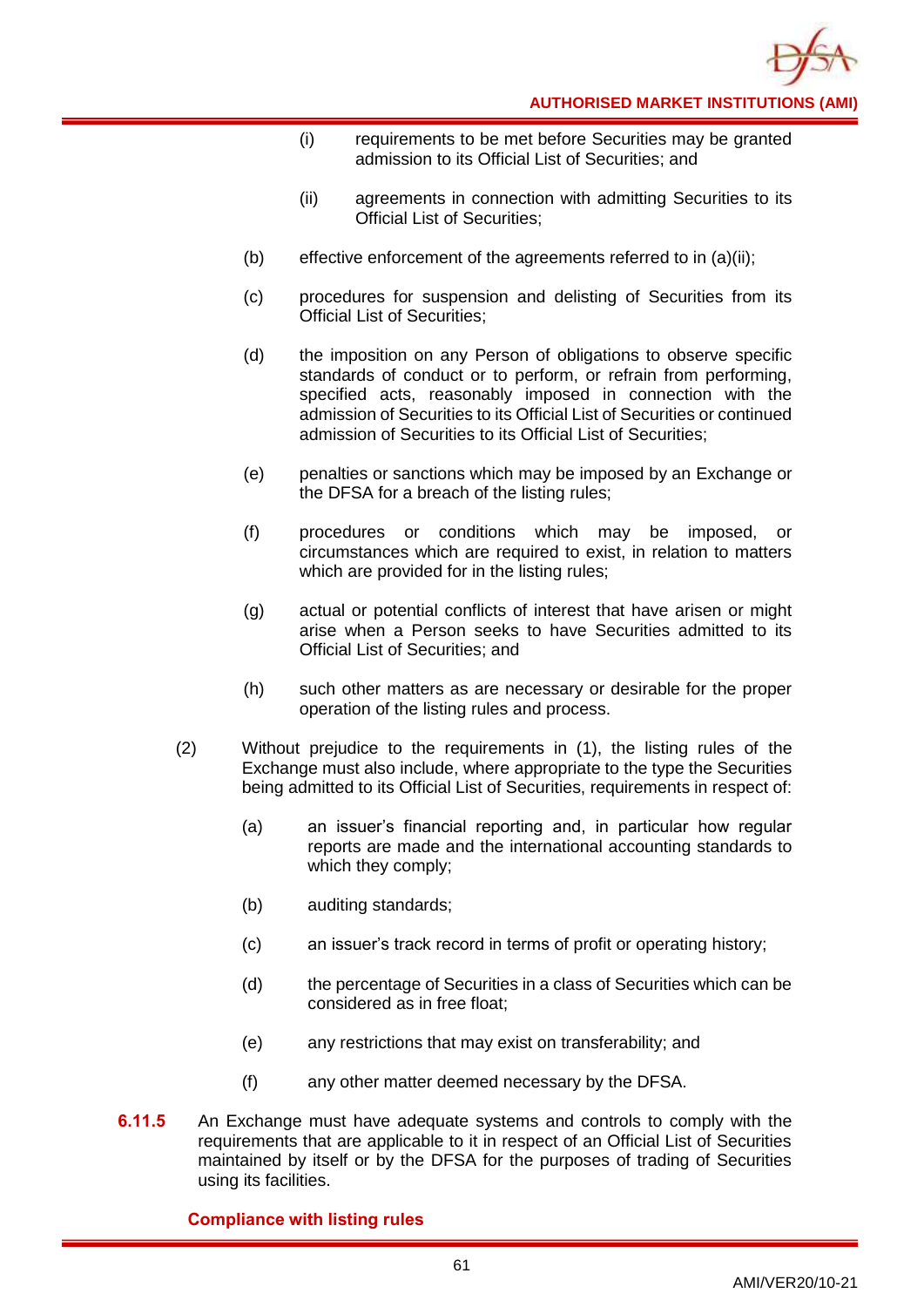- **6.11.6** (1) An Exchange which has an endorsement on its Licence authorising it to maintain an Official List of Securities must ensure the function is properly and independently operated.
	- (2) An Exchange must have procedures in place to ensure that:
		- (a) its listing rules are monitored and enforced; and
		- (b) complaints regarding Persons subject to the listing rules are investigated.
- **6.11.7** An Exchange must ensure that:
	- (a) where appropriate, disciplinary action can be carried out and financial and other types of penalties can be imposed on Persons subject to the listing rules; and
	- (b) adequate appeal procedures are in place.

In determining whether an Exchange can effectively monitor its listing rules, the DFSA will consider amongst other things:

- a. the oversight of the Official List of Securities;
- b. the range of powers the Exchange retains over Persons with Securities admitted to its Official List of Securities which should include the ability to suspend, restore from suspension and de-list Securities from the Official List of Securities in accordance with this module; and
- c. the disciplinary procedures which have been established to take disciplinary action, including a fair and clear policy on any financial penalties which may be imposed, and the appeal processes.

# **Admission to an Official List of Securities**

- 1. The DFSA has powers under Article 34 of the Markets Law in relation to the admission of Securities to an Official List of Securities maintained by an Authorised Market Institution. Under that Article the DFSA may:
	- a. object to an admission of Securities to an Official List of Securities; or
	- b. impose conditions or restrictions on an admission of Securities to an Official List of Securities .
- 2. Where the DFSA objects to an application for an admission of Securities to an Official List of Securities, the Exchange is prohibited from admitting Securities to its Official List of Securities by virtue of Article 34 of the Markets Law.
- 3. Pursuant to Article 34(7) of the Markets Law, the FMT may hear and determine any reference in relation to a decision by the DFSA to object or impose conditions or restrictions upon an admittance of Securities to an Official List of Securities.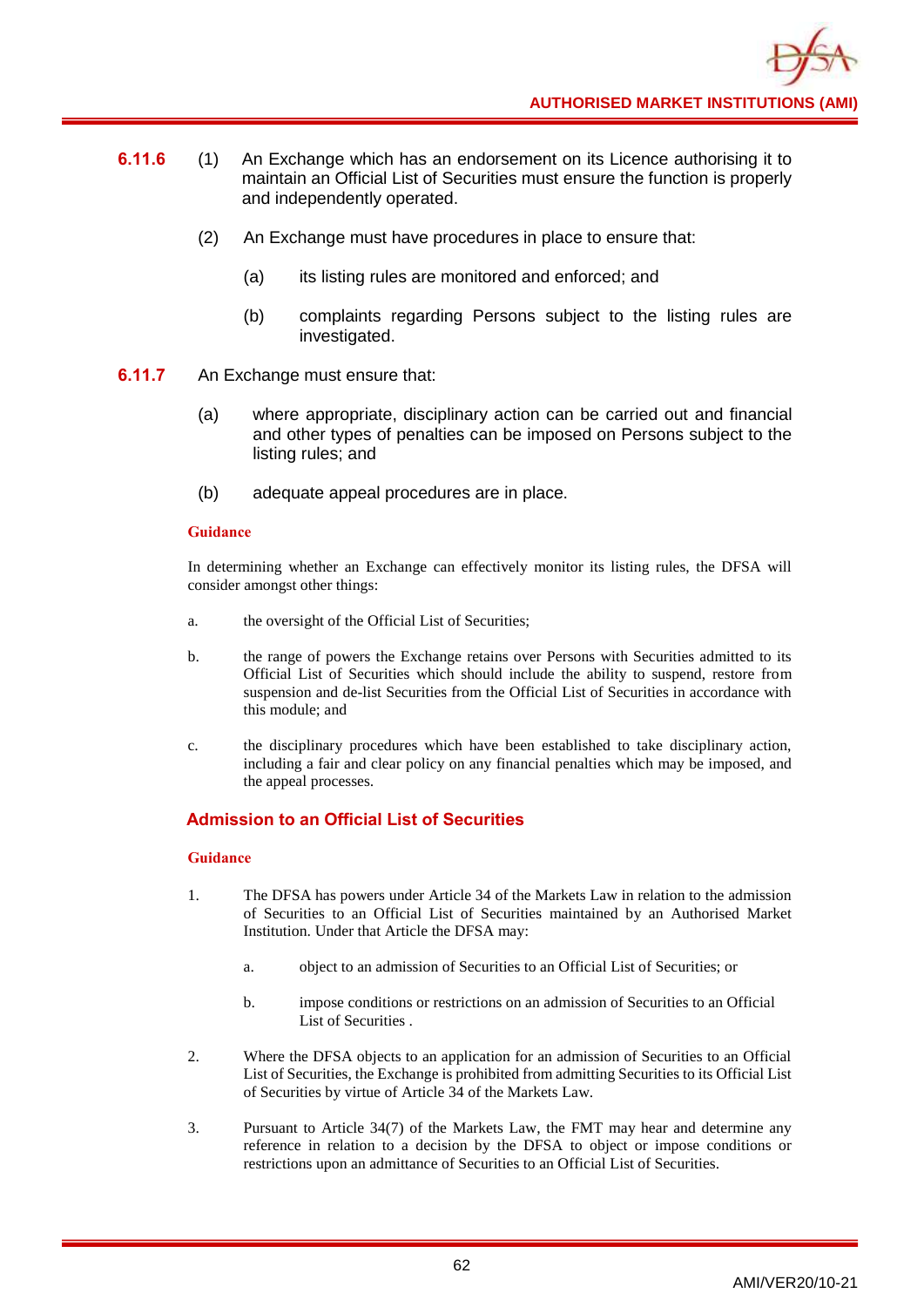

4. The DFSA expects to exercise these powers rarely. An Exchange is responsible for assessing applications to its Official List of Securities. This section sets out the process for dealing with applications for admission.

## **Application for admission of Securities to an Official List of Securities**

- **6.11.8** (1) Applications for the admission of Securities to an Official List of Securities must be made by the issuer of the Securities, or by a third party on behalf of and with the consent of the issuer of the Securities.
	- (2) An Exchange must, before granting admission of any Securities to an Official List of Securities maintained by it:
		- (a) be satisfied that the applicable requirements, including those in its listing rules, have been or will be fully complied with in respect of those Securities; and
		- (b) comply with the requirements relating to notification to the DFSA in Rule 6.11.9(1).
	- (3) An Exchange must notify an applicant in writing of its decision in relation to the application for admission of Securities to its Official List of Securities.
- **6.11.9** (1) Subject to (2), at least 5 business days prior to an admission of Securities to its Official List of Securities, an Exchange must provide the DFSA with notice of the decision and include the following information in the notification:
	- (a) a copy of the listing application;
	- (b) a copy of the assessment of the listing application carried out by the Exchange; and
	- (c) any information requested by the DFSA.
	- (2) An Exchange must immediately notify the DFSA of any decision to suspend, restore from suspension or de-list any Securities from its Official List of Securities and the reasons for the decision.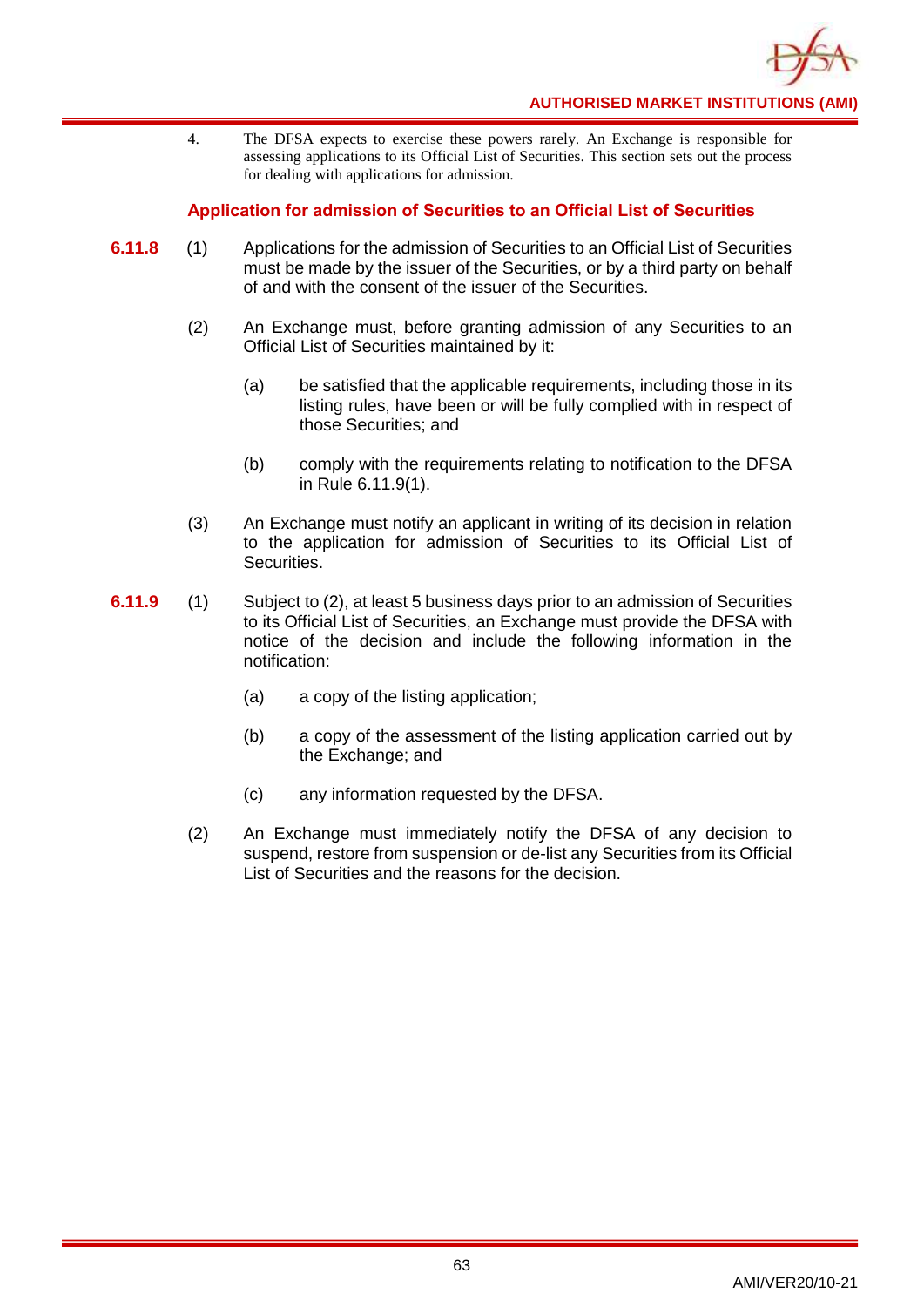# **7. ADDITIONAL LICENSING REQUIREMENTS FOR OPERATING A CLEARING HOUSE**

# **7.1 Application**

- **7.1.1** (1) This chapter applies, subject to (3), to an Authorised Market Institution Operating a Clearing House and an applicant for such a Licence.
	- (2) In this chapter, a reference to a "Clearing House" is a reference to a Person in (1), except where specific reference is made to:
		- (a) a Central Counterparty (CCP);
		- (b) a Securities Settlement System (SSS); or
		- (c) a Central Securities Depository (CSD).
	- (3) Specific references in this chapter to a Clearing House undertaking any of the functions specified in (2)(a) to (c) apply only in respect of that function.

## **Guidance**

- 1. The Financial Service of Operating a Clearing House is defined in GEN Rule 2.18.1(1). This definition provides that Operating a Clearing House can be carried on by either the operator becoming a Central Counterparty (CCP) or by operating a Securities Settlement System (SSS) (i.e. a system that enables Investments to be transferred and settled by book entry), regardless of whether or not such a Person also acts as a Central Securities Depository (CSD) in respect of Securities cleared or settled on its facility and similar facilities.
- 2. Where a Clearing House undertakes the function of acting as a CSD under its own Licence, the additional requirements in section 7.4 apply to it. The function of CSD may also be carried out by an Authorised Firm licensed to carry on the Financial Service of Providing Custody. See GEN definition in Rule 2.13.1(3). Such a firm is subject to similar requirements as in section 7.4, which are set out in COB section 10.2.
- 3. Where a Clearing House which did not at the time of licensing carry on CSD functions wishes to do so subsequently, it needs to apply to the DFSA for approval under Rule 4.3.1, as it is a material change to its current arrangements.

# **7.2 Risk management**

- 1. An Authorised Market Institution which operates a Clearing House is subject to the management, systems and controls requirements in GEN chapter 5. These provisions require such an Authorised Market Institution to establish and maintain risk management systems and controls to enable it to identify, assess, mitigate, control and monitor the risks to which it is exposed and to develop and implement policies and procedures to manage the risks to which it and the users of its facilities are exposed.
- 2. The requirements set out below augment the GEN obligations referred to in 1.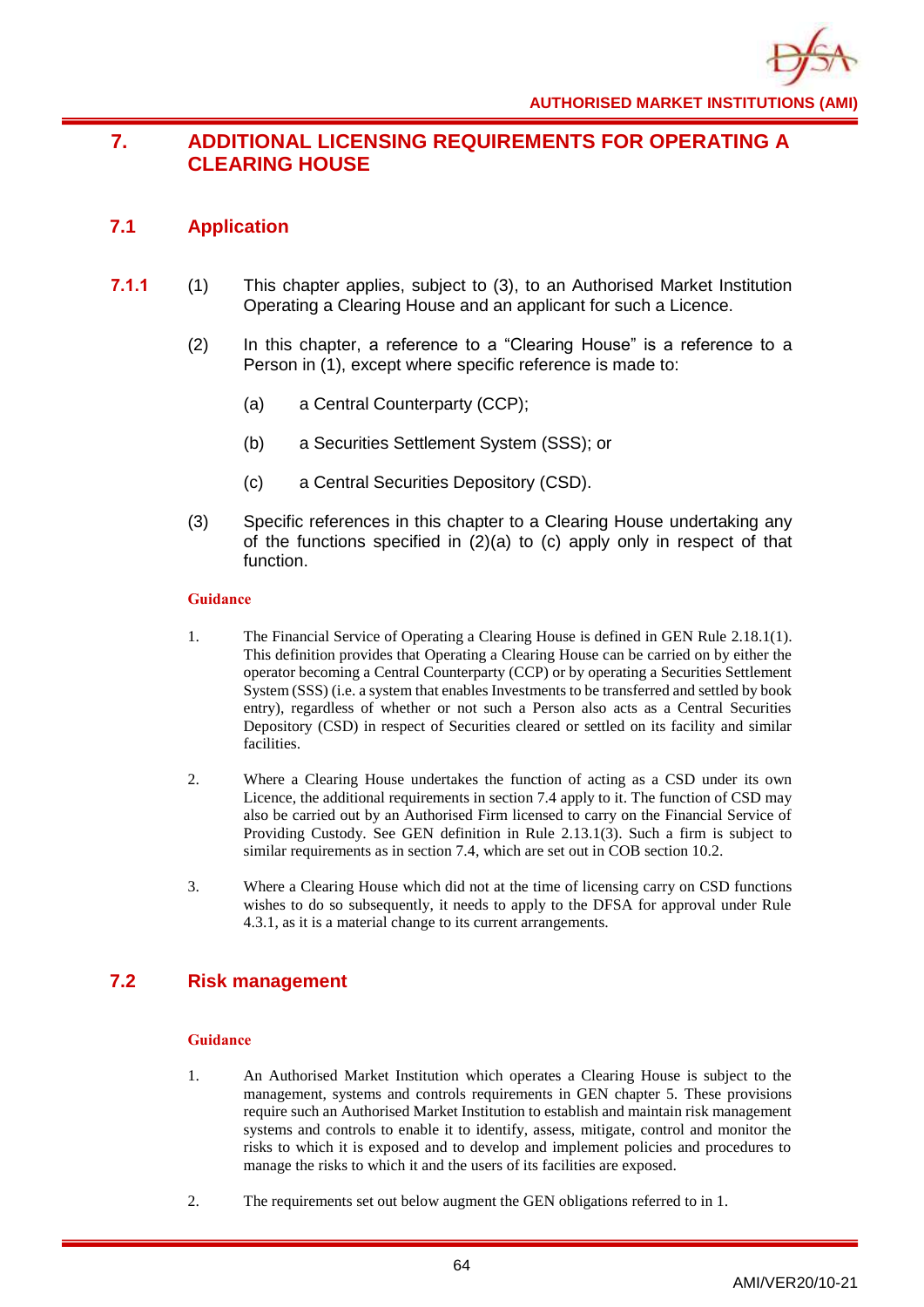## **Risk management framework**

- **7.2.1**. (1) A Clearing House must have a comprehensive risk management framework (i.e. detailed policies, procedures and systems) capable of managing legal, credit, liquidity, operational and other risks to which it is exposed.
	- (2) The risk management framework in (1) must:
		- (a) encompass a regular review of material risks to which the Clearing House is exposed and the risks posed to other market participants resulting from its operations; and
		- (b) be subject to periodic review as appropriate to ensure that it is effective and operating as intended.

### **Guidance**

- 1. The risk management framework should, for the purposes of Rule  $7.2.1(2)(a)$ , identify scenarios that may potentially prevent a Clearing House from being able to provide its critical operations and services as a going concern and assess the effectiveness of a full range of options for recovery or orderly wind-down.
- 2. A Clearing House should prepare appropriate plans for resumption of its operations in such scenarios and, where it is not possible to do so, for an orderly wind-down of the operations of the Clearing House premised on the results of such assessments.
- 3. Such procedures should also include appropriate early notification to the DFSA and other regulators as appropriate. See also the requirements in section 9.8 relating to disclosure to the DFSA.
- 4. A Clearing House should also, to the extent possible, provide incentives to Members and other market participants to manage and contain the risks they pose to the orderly and efficient operations of the Clearing House. Those may include financial penalties to Members and other participants that fail to settle Investments in a timely manner or to repay intraday credit by the end of the operating day.

## **Legal risk**

- **7.2.2** (1) A Clearing House must have a well-founded, clear, transparent, and enforceable legal basis for each material aspect of its activities in all relevant jurisdictions.
	- (2) A Clearing House must have adequate rules and procedures, including contractual arrangements, which are legally enforceable.
	- (3) A Clearing House that operates in multiple jurisdictions must:
		- (a) identify and mitigate the risks arising from doing business in the relevant jurisdictions, including those arising from conflicting laws applicable in such jurisdictions; and
		- (b) ensure the arrangements referred to in (2) provide a high degree of certainty that actions taken by the Clearing House under its rules and procedures will not be reversed, stayed or rendered void.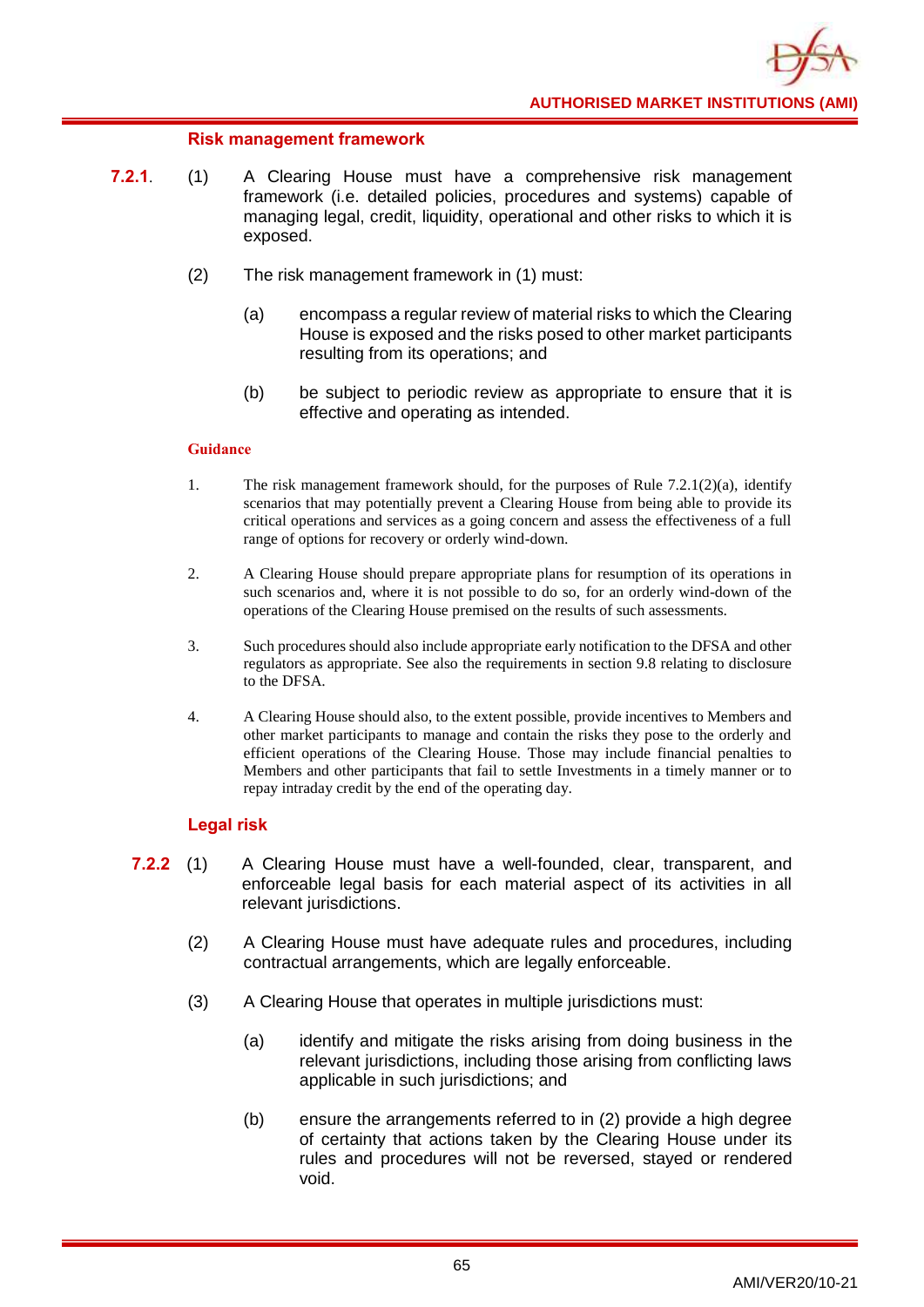- 1. This Rule is designed to address legal risks faced by a Clearing House, particularly where it operates in multiple jurisdictions. For example, an unexpected application of a law or regulation may render a contract between itself and a counterparty void or unenforceable, thereby leading to a loss.
- 2. A Clearing House should be able to demonstrate to the DFSA that the legal basis on which it operates, including in multiple jurisdictions, is well founded. A well founded legal basis would generally include well defined rights and obligations of the Clearing House, its Members and other users, including its service providers such as custodians and settlement banks, or would provide a mechanism by which such rights and obligations can be ascertained. This would enable the Clearing House to identify and address risks that arise from its operations involving such parties.
- 3. A Clearing House should, in order to form clear views about the legally binding nature of its contractual arrangements in the relevant jurisdictions, obtain independent legal opinions as appropriate to its activities. Such legal opinions should, to the extent practicable, confirm the enforceability of the rules and procedures of the Clearing House in the relevant jurisdictions and be made available to the DFSA upon request.
- 4. A Clearing House may be conducting its activities in multiple jurisdictions in circumstances such as:
	- a. where it operates through linked CCPs, SSSs or CSDs;
	- b. where its Members and other participants are incorporated, located, or otherwise conducting business in jurisdictions outside the DIFC; or
	- c. where any collateral provided is located or held in a jurisdiction outside the DIFC.

## **Liquidity risk**

- **7.2.3** (1) A Clearing House must:
	- (a) determine the amount of its minimum liquid resources;
	- (b) maintain sufficient liquid resources to be able to effect same-day, intra-day or multi-day settlement, as applicable, of its payment obligations with a high degree of confidence under a wide range of potential stress scenarios;
	- (c) ensure that all resources held for the purposes of meeting its minimum liquid resource requirement are available when needed;
	- (d) have a well-documented rationale to support the amount and form of total liquid resources it maintains for the purposes of (b) and (c); and
	- (e) have appropriate arrangements in order to be able to maintain, on an on-going basis, such amount and form of its total liquid resources.
	- (2) A Clearing House must have a robust framework for managing its liquidity risks. Such a framework must enable it to manage liquidity risks arising from its Members and other participants on its facilities, and any other involved parties, such as settlement banks, custodian banks, liquidity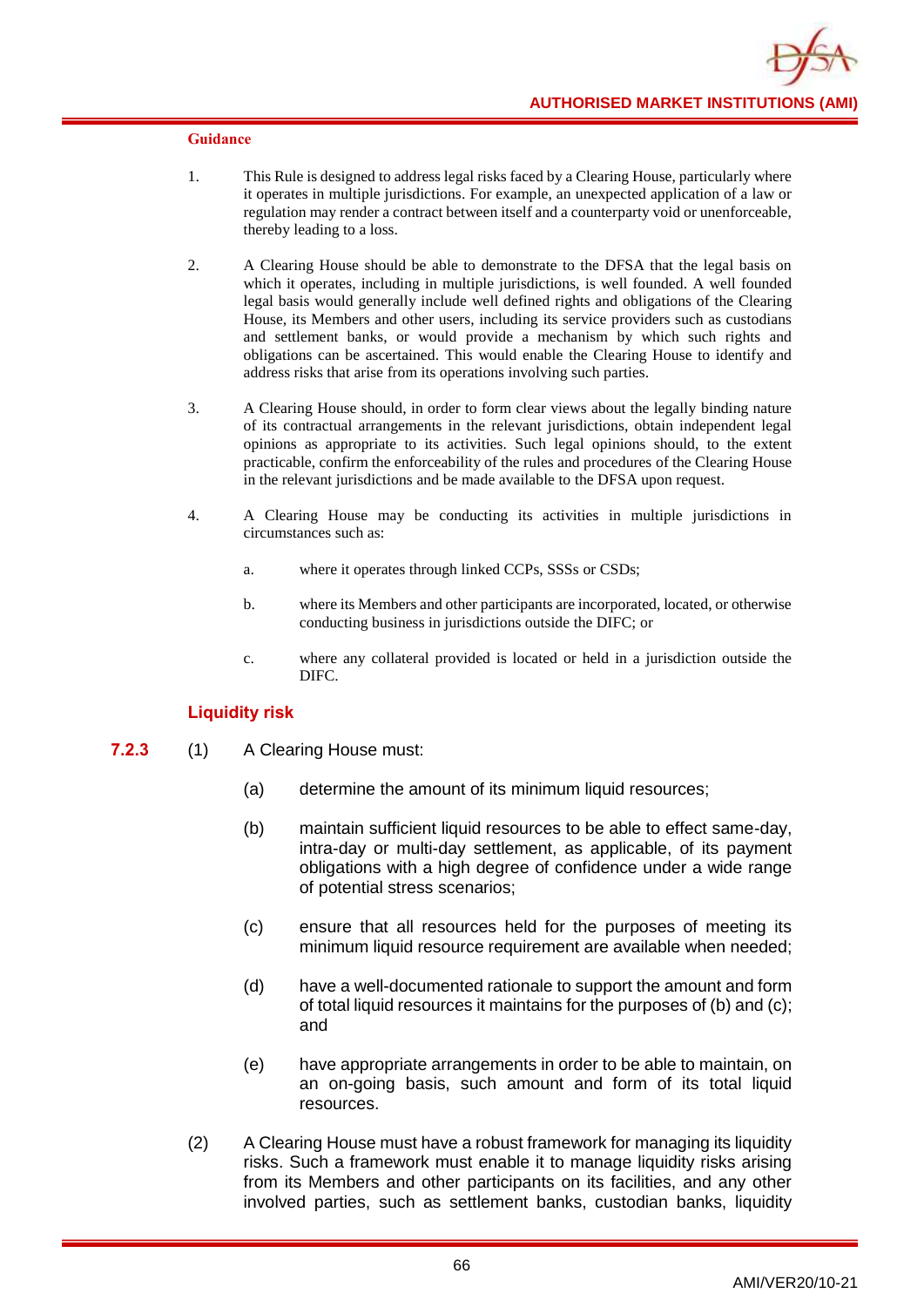providers ("Members and other involved parties"). For that purpose, the framework must, at a minimum, include:

- (a) rules and procedures that:
	- (i) enable it to meet its payment obligations on time following any individual or combined default of its Members and other involved parties; and
	- (ii) address unforeseen and potentially uncovered liquidity shortfalls to avoid unwinding, revoking, or delaying the settlement of its payment obligations arising under the same-day, intraday or multiday settlement obligations, as applicable;
- (b) effective operational and analytical tools to identify, measure and monitor its settlement and funding flows on an on-going and timely basis; and
- (c) rigorous due diligence procedures relating to its liquidity providers to obtain a high degree of confidence that each provider (whether the provider is a Member or other participant using its facilities or an external party) has:
	- (i) sufficient information to assess, understand and manage its own liquidity risks; and
	- (ii) the capacity to perform as required under their commitment.
- (3) A Clearing House must regularly:
	- (a) review the adequacy of the amount of its minimum liquid resources as determined in accordance with (1);
	- (b) test the sufficiency of its liquid resources maintained to meet the relevant amount through rigorous stress testing; and
	- (c) test its procedures for accessing its liquid resources at a liquidity provider.

### **Guidance**

1. A Clearing House should be able to effectively measure, monitor, and manage its liquidity risk. Some of the systems, controls and procedures set out under Rule 7.2.3 above to address liquidity risk are also commonly used to address credit risks, and therefore, the same procedures, adjusted as appropriate, can be used for both purposes.

#### **Acceptable types of liquid resources**

2. For the purposes of meeting its minimum liquid resource requirement referred to above, a Clearing House's qualifying liquid assets/resources may include cash held in appropriate currencies at a central bank in its or other relevant jurisdiction, or at creditworthy commercial banks, committed lines of credit, committed foreign exchange swaps and repos, as well as highly marketable collateral held in custody and investments that are readily available and convertible into cash with prearranged and highly reliable funding arrangements, even in extreme but plausible market conditions.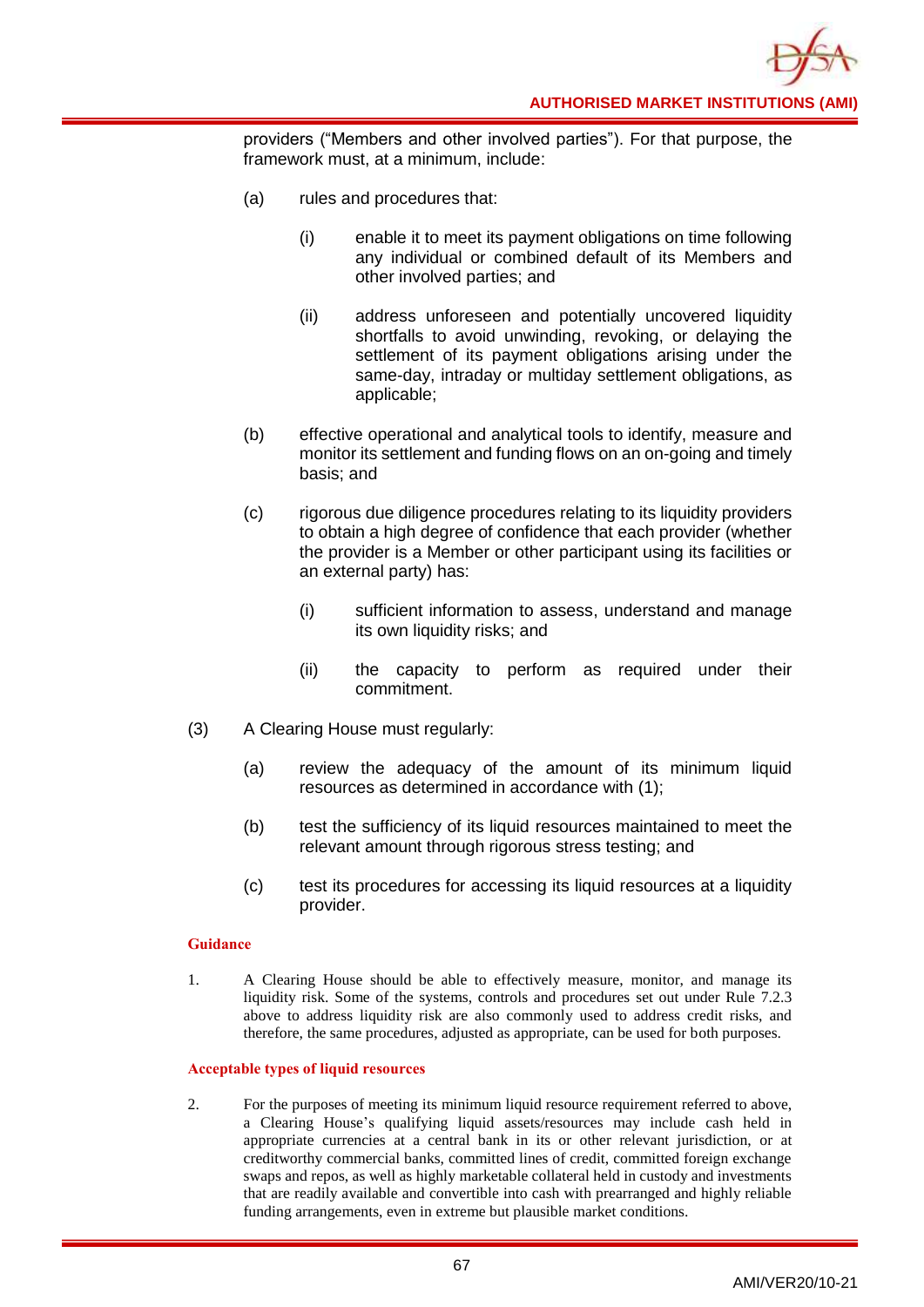- 3. If a Clearing House has access to a routine line of credit made available by a central bank in its or other relevant jurisdiction, it may count such access as part of its liquid resources to the extent it has collateral that is eligible for pledging to (or for conducting other appropriate forms of transactions with) the relevant central bank. Even if it does not have access to a routine line of credit made available by a central bank, it should still take account of what collateral is typically accepted by the relevant central bank as such assets may be more likely to be liquid in stressed circumstances. However, a Clearing House should not assume the availability of emergency central bank credit as a part of its liquidity plan.
- 4. A Clearing House may supplement its qualifying liquid resources with other forms of liquid resources. If it does so, then such liquid resources should be in the form of assets that are likely to be saleable, or acceptable as collateral, for lines of credit, swaps, or repos on an ad hoc basis following a default, even if this cannot be reliably prearranged or guaranteed in extreme market conditions.
- 5. Where a Clearing House has access to a central bank lines of credit or accounts, payment services, or securities services, it should use those services as far as practicable, as such use is likely to enhance its ability to manage liquidity risk more effectively.

### **Review**

- 6. A Clearing House should have clear procedures to report the results of its stress tests undertaken for the purposes of this Rule to its Governing Body and senior management as appropriate. It should use the results of stress testing to evaluate the adequacy of its liquidity risk-management framework and make any appropriate adjustments as needed.
- 7. In conducting stress testing, a Clearing House should consider a wide range of relevant scenarios. Scenarios should include relevant peak historic price volatilities, shifts in other market factors such as price determinants and yield curves, multiple defaults over various time horizons, simultaneous pressures in funding and asset markets, and a spectrum of forward-looking stress scenarios in a variety of extreme but plausible market conditions. Scenarios should also take into account the design and operation of the Clearing House, and include all entities that may pose material liquidity risks to the Clearing House (such as settlement banks, custodian banks, liquidity providers, and other involved entities), and where appropriate, cover a multi-day period.
- 8. A Clearing House should record the results of such stress testing and the rationale for any adjustments made to the amount and form of total liquid resources it maintains.

## **Participant default**

9. A Clearing House's rules and procedures should also indicate any liquidity resources it may deploy, in the event of default by a Member or other involved parties, during a stress event to replenish the available liquid resources and the associated process, so that it can continue to operate in a safe and sound manner.

# **Custody and investment risk**

- **7.2.4** (1) A Clearing House must have effective means to address risks relating to:
	- (a) custody of its own assets, in accordance with (2); and
	- (b) investments, in accordance with (3).
	- (2) For the purposes of (1)(a), a Clearing House must: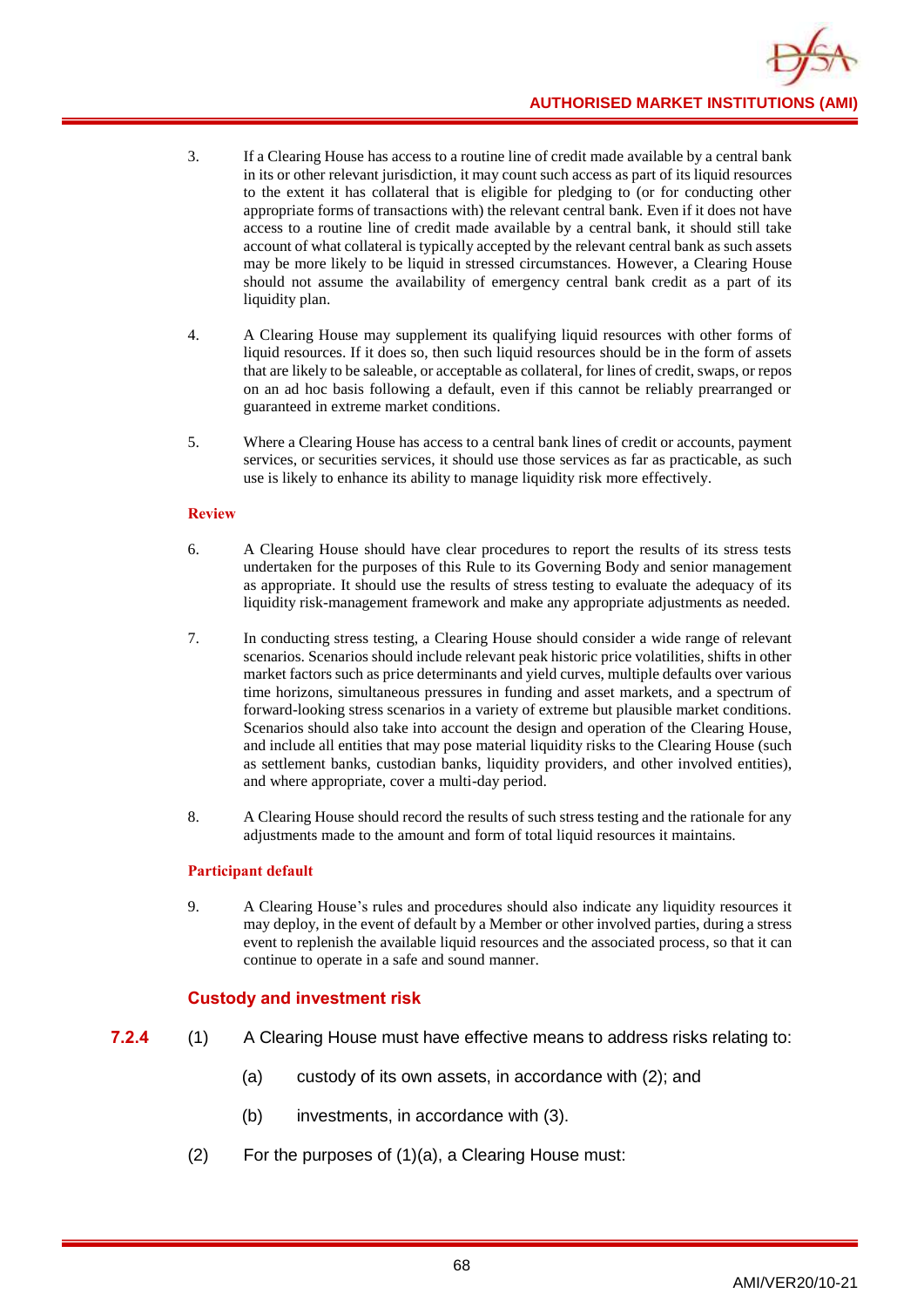

- (a) hold its own assets with entities which are Licensed by the DFSA or a Financial Services Regulator for holding deposits or providing custody, as appropriate;
- (b) be able to have prompt access to its assets when required; and
- (c) regularly evaluate and understand its exposures to entities which hold its assets.
- (3) For the purposes of (1)(b), a Clearing House must ensure that:
	- (i) it has an investment strategy which is consistent with its overall risk-management strategy and is fully disclosed to its Members and other participants using its facilities; and
	- (ii) its investments comprise instruments with minimal credit, market, and liquidity risks. For this purpose, the investments must be secured by, or be claims on, high-quality obligors, allowing for quick liquidation with little, if any, adverse price effect.

A Clearing House which holds assets for its Members and other participants is subject to the "safe custody" requirements in section 5.10. In addition to those requirements, a Clearing House is required to manage risks associated with custody of its own assets (which may comprise cash) under Rule 7.2.4.

#### **Money settlement**

- **7.2.5** (1) Where a Clearing House conducts its money settlements using commercial bank money, it must adopt appropriate measures to minimise and strictly control the credit and liquidity risk arising from such use.
	- (2) For the purposes of (1), a Clearing House must:
		- (a) conduct its money settlements using only such settlement assets with little or no credit or liquidity risk;
		- (b) monitor, manage, and limit its credit and liquidity risks arising from commercial settlement banks. In particular, it must establish and monitor adherence to strict criteria for the use of settlement banks, which take into account, among other things, the regulation and supervision, creditworthiness, capitalisation, access to liquidity, and operational reliability of the relevant settlement banks;
		- (c) monitor and manage the concentration of credit and liquidity exposures to its commercial settlement banks; and
		- (d) ensure that its legal agreements with any settlement banks, at a minimum:
			- (i) specify clearly when transfers on the books of individual settlement banks are expected to occur and when they are final; and
			- (ii) ensure that funds received are transferable as soon as possible, if not intra-day, at least by the end of the day to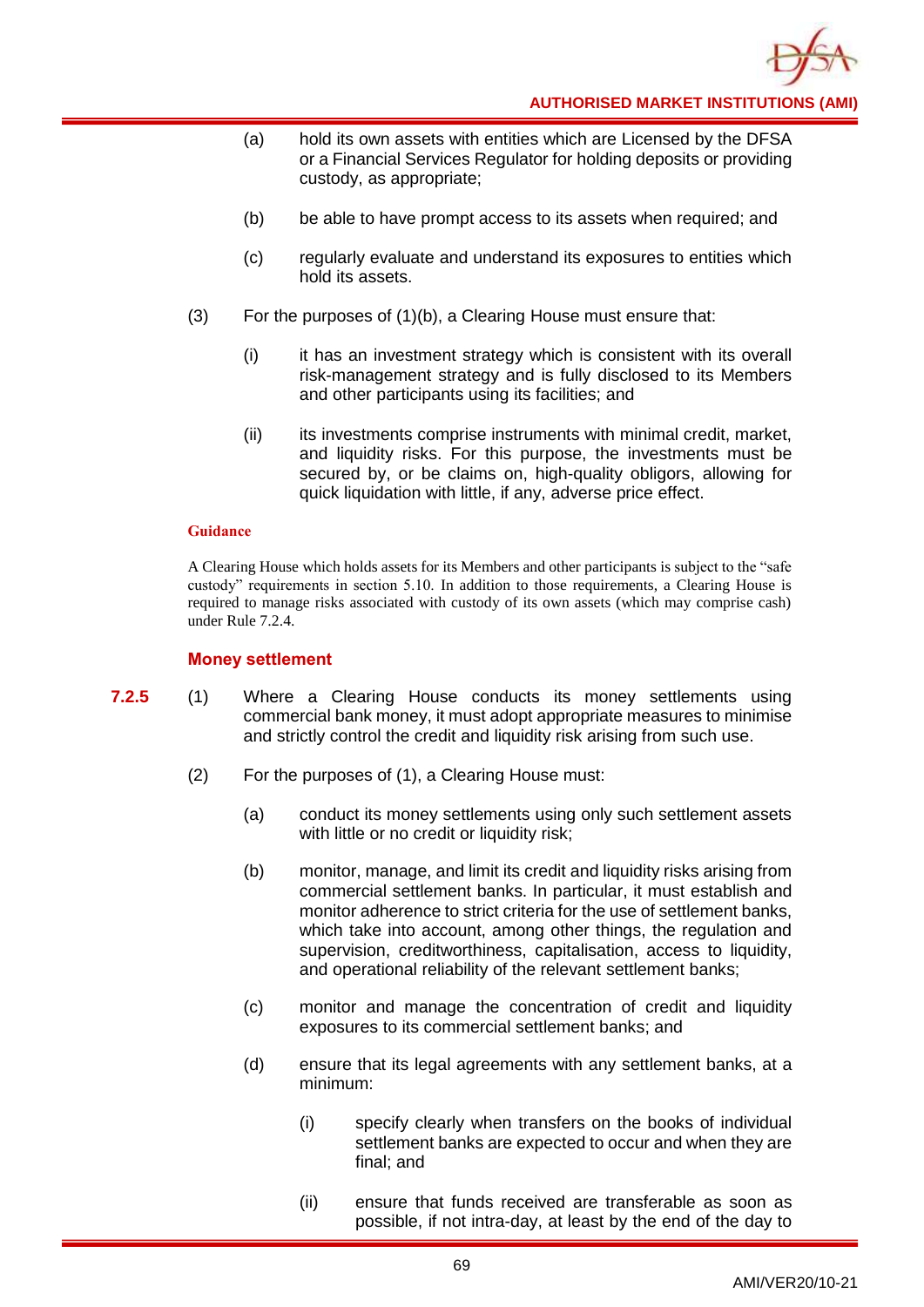

enable it and its Members and other participants on its facilities to manage their credit and liquidity risks.

## **Physical delivery**

- **7.2.6** (1) A Clearing House incurring obligations that require physical delivery of commodities must:
	- (a) provide adequate information to its Members and other participants using its facilities relating to its obligations with respect to physical delivery of commodities. Such information must also be made publicly available;
	- (b) identify, monitor, and manage the risks associated with such physical deliveries; and
	- (c) identify, monitor, and manage the risks and costs associated with the storage and delivery of commodities.
	- (2) A Clearing House must have adequate arrangements, including service agreements, which enable it to meet its physical delivery obligations.

## **Collateral**

- **7.2.7** (1) A Clearing House which requires collateral to manage its own, its Members' or other participants' credit risks arising in the course of or for the purposes of its payment, clearing, and settlement processes must:
	- (a) only accept collateral with low credit, liquidity, and market risks; and
	- (b) set and enforce appropriately conservative haircuts and concentration limits.
	- (2) A Clearing House must, for the purposes of meeting the requirement in (1), establish and implement a collateral management system that is well designed and operationally flexible. Such a system must, at a minimum:
		- (a) limit the assets it accepts as collateral to those with low credit, liquidity, and market risks;
		- (b) establish prudent valuation practices and develop haircuts that are regularly tested and take into account stressed market conditions;
		- (c) to reduce the need for procyclical adjustments, establish, to the extent practicable and prudent, stable and conservative haircuts that are calibrated to include periods of stressed market conditions;
		- (d) avoid concentrated holdings of certain assets where that would significantly impair the ability to liquidate such assets quickly without significant adverse price effects; and
		- (e) mitigate, if it accepts cross-border collateral, the risks associated with such use. Such measures must ensure that the collateral can be used in a timely manner.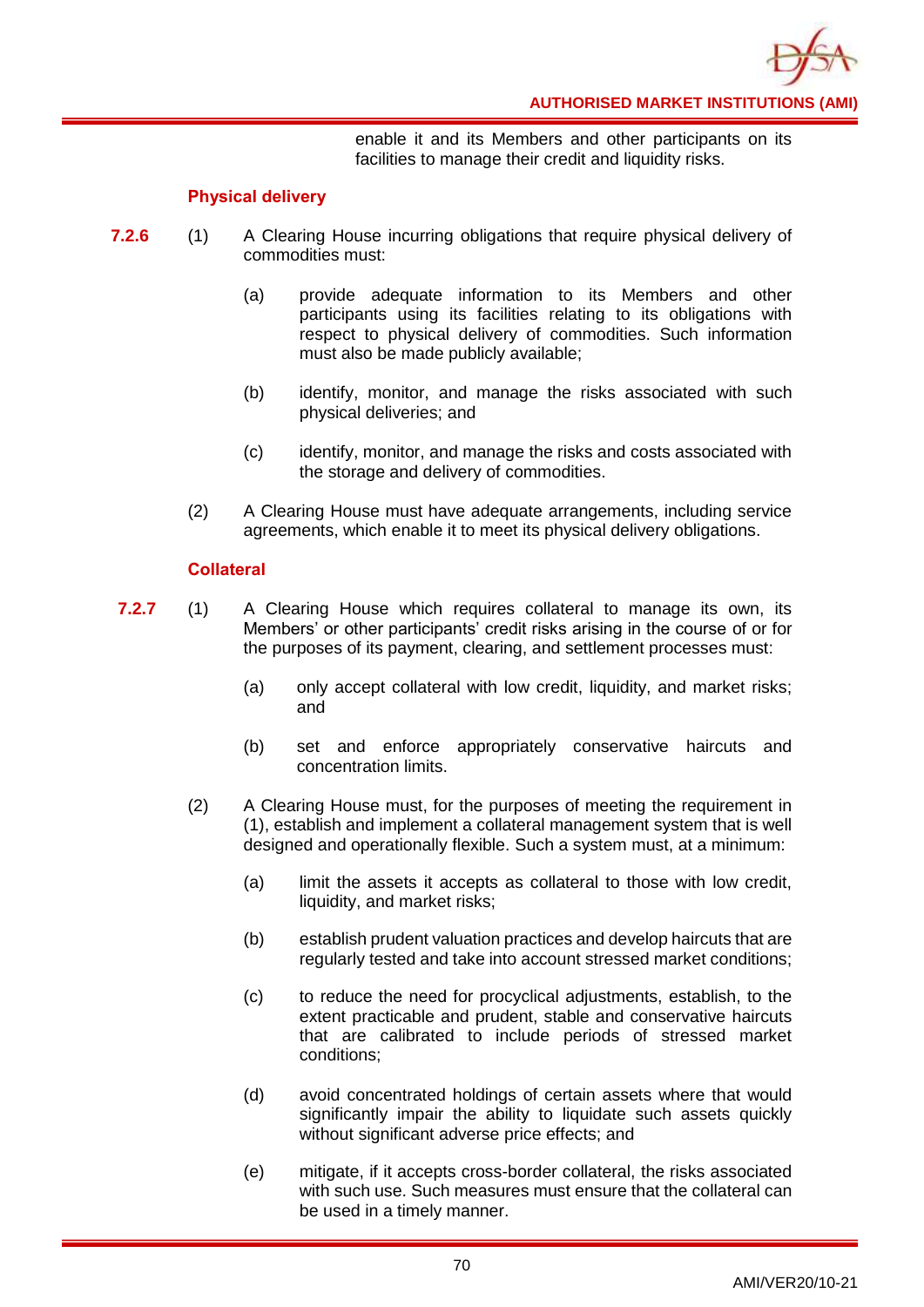## **Settlement finality**

- **7.2.8** (1) A Clearing House must have adequate arrangements to ensure clear and certain final settlement of payments, transfer instructions or other obligations of Members and other participants using its facilities and where relevant, its own obligations.
	- (2) For the purposes of (1), a Clearing House's arrangements for final settlement must:
		- (a) ensure that, if intra-day or real-time settlement is not feasible, settlement occurs at least by the end of the value date of the relevant transaction; and
		- (b) clearly define:
			- (i) the point at which the final settlement occurs; and
			- (ii) the point after which unsettled payments, transfer instructions, or other obligations may not be revoked by the parties to the underlying contract.
	- (3) For the purposes of this Rule:
		- (a) "final settlement" is the irrevocable and unconditional transfer of an asset or financial instrument, or the discharge of obligations arising under the underlying contract by the parties to the contract; and
		- (b) "value date" is the day on which the payment, transfer instruction, or other obligation arising under the underlying contract is due and, accordingly, the associated funds or Investments are available to the respective parties under the contract.

- 1. Final settlement is usually dependent on the legal environment of where the settlement occurs. Generally, in the case of certain assets, final settlement includes the transfer of title.
- 2. Completing final settlement by the end of the value date is important because deferring final settlement to the next-business day can create both credit and liquidity pressures for a Clearing House's Members and other participants on its facilities and stakeholders. This may also be a potential source of systemic risk. Therefore, where possible, a Clearing House should provide intra-day or real-time settlement finality to reduce settlement risk.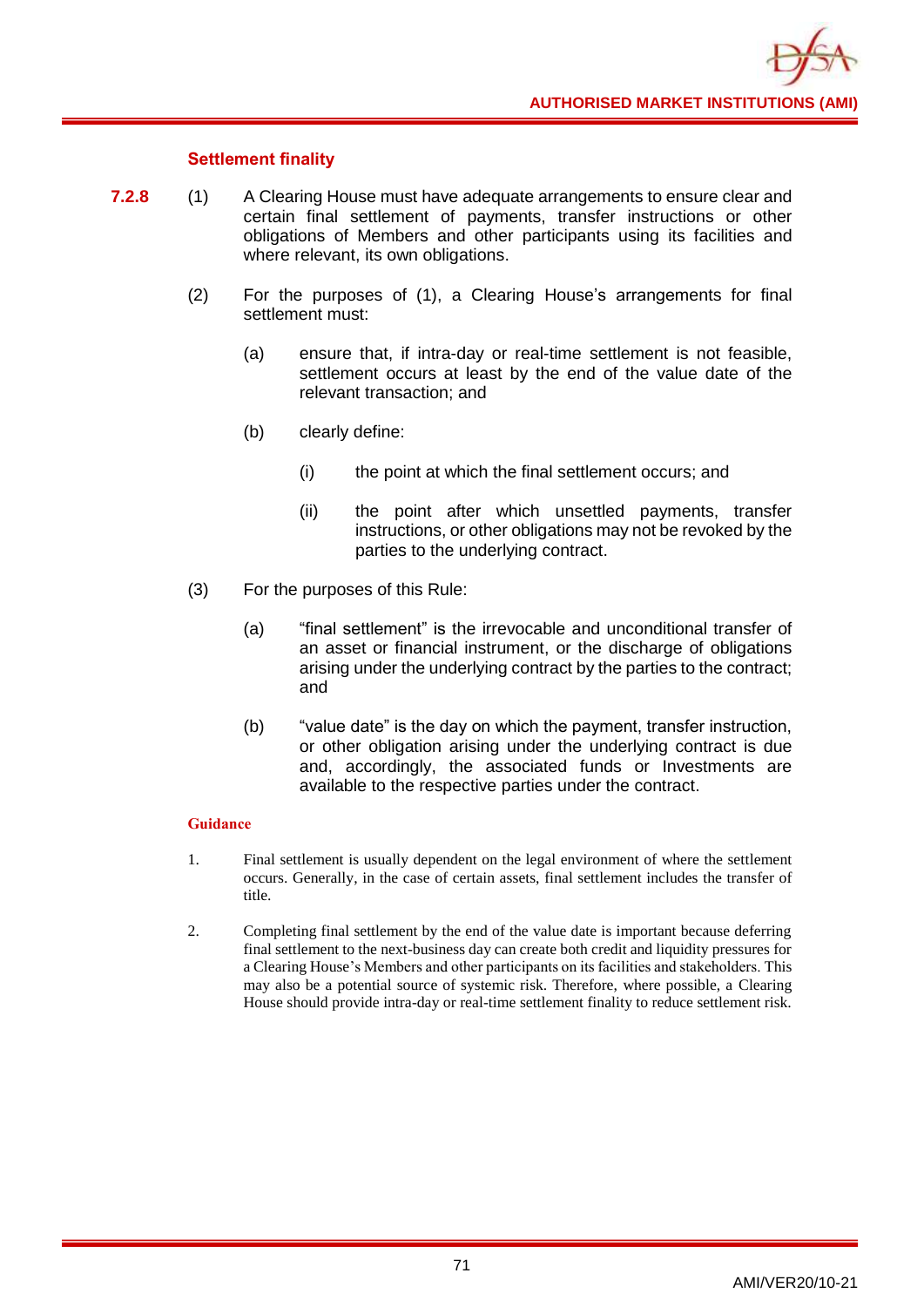

# **7.3 Additional requirements for a CCP**

## **Credit Risk**

- **7.3.1** (1) A Clearing House acting as a CCP must establish and implement a robust process to manage:
	- (a) its current and potential future credit and market risk exposures to market counterparties, including Members and other participants on its facilities; and
	- (b) credit risks arising from its payment, clearing, and settlement processes.
	- (2) For the purposes of (1), a CCP must, on a regular basis as appropriate to the nature, scale and complexity of its operations:
		- (a) perform stress tests using models containing standards and predetermined parameters and assumptions; and
		- (b) carry out comprehensive and thorough analysis of stress testing models, scenarios, and underlying parameters and assumptions used to ensure that they are appropriate for determining the required level of default protection in light of current and evolving market conditions.
	- (3) A CCP must:
		- (a) undertake the analysis referred to in (2)(b) at least on a two-month basis, unless more frequent analysis is warranted because the Investments cleared or markets served display high volatility, become less liquid, or when the size or concentration of positions held by its participants increase significantly; and
		- (b) perform a full validation of its risk-management models at least annually.

- 1. A robust assessment process should enable a CCP to effectively measure, monitor, and manage its risks and exposures effectively. In particular, it should be able to identify sources of credit risk and routinely measure and monitor its credit exposures. Generally, a CCP should have daily stress testing to measure and monitor its risk exposures, especially if its operations are complex or widely spread over multiple jurisdictions. It should use appropriate risk management tools to control the identified credit risks. A CCP should use margin and other prefunded financial resources in order to do so.
- 2. In particular, a CCP should establish explicit rules and procedures that address fully any credit losses it may face as a result of any individual or combined default among its Members and other participants with respect to any of their obligations to the CCP. Such rules and procedures should address how any potentially uncovered credit losses would be allocated, including the repayment of any funds the CCP may borrow from its liquidity providers. They should also indicate the CCP's process to replenish any financial resources that it may employ during a stress event, so that it can continue to operate in a safe and sound manner.
- 3. A CCP should document its supporting rationale for, and should have appropriate governance arrangements relating to, the amount of total financial resources it maintains.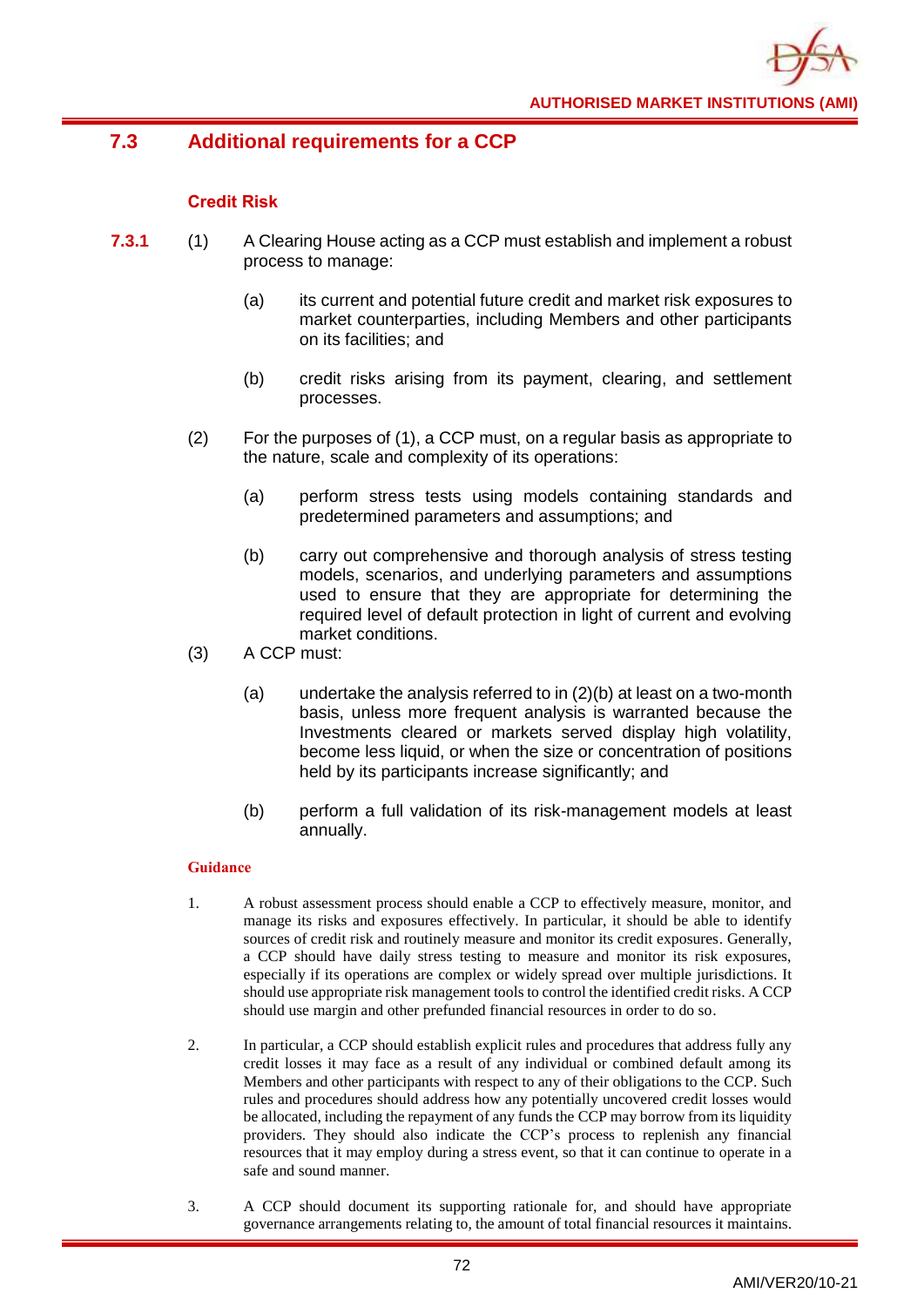

It should also have clear procedures to report the results of its stress tests to its Governing Body and senior management as appropriate, and use those results to evaluate the adequacy of its total financial resources and make any adjustments as appropriate.

## **Margin requirements**

- **7.3.2** (1) Without limiting the generality of Rule 7.3.1, a Clearing House operating as a CCP must, for the purposes of managing its credit and market risk:
	- (a) have a margin system which meets the requirements in (2) and  $(3);$
	- (b) mark participant positions to market and collect variation margin at least daily to limit the build-up of current exposures;
	- (c) have necessary authority and operational capacity to make intraday margin calls and payments, both scheduled and unscheduled, to participants; and
	- (d) regularly review and validate its margin system to ensure that it operates effectively and as intended.
	- (2) The margin system of a CCP must, at a minimum:
		- (a) establish margin levels which are commensurate with the risks and particular attributes of each product, portfolio, and market it serves;
		- (b) use a reliable source of timely price data for its margin system, and also procedures and sound valuation models for addressing circumstances in which pricing data is not readily available or reliable; and
		- (c) adopt initial margin models and parameters that are risk-based and generate margin requirements sufficient to cover its potential future exposure to Members and other participants using its facilities in the interval between the last margin collection and the close-out of positions following a participant default.
	- (3) The initial margins established pursuant to (2)(c) must:
		- (a) if the CCP calculates margins:
			- (i) at the Member's portfolio level, be applied in respect of each portfolio's distribution of future exposure; and
			- (ii) at more granular levels, meet the corresponding distribution of future exposures; and
		- (b) use models which, among other things:
			- (i) rely on conservative estimates of the time horizons for the effective hedging or close out of the particular types of products cleared by the CCP, including in stressed market conditions; and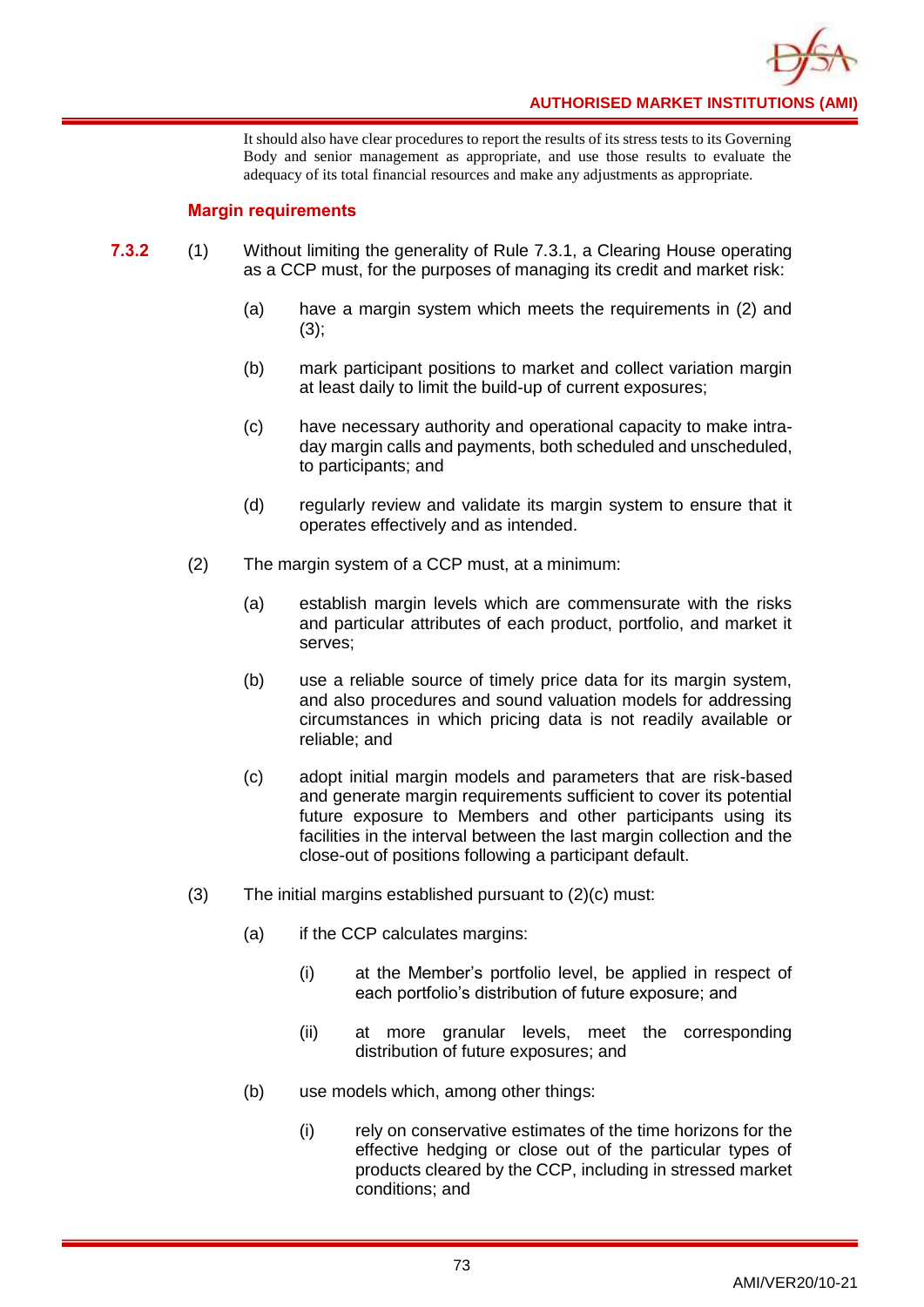**AUTHORISED MARKET INSTITUTIONS (AMI)**

(ii) have an appropriate method for measuring credit exposure that accounts for relevant product risk factors and portfolio effects across products, and, to the extent practicable and prudent, limit the need for destabilising procyclical changes.

- 1. A CCP should adopt comprehensive and stringent measures to ensure that it has adequate total financial resources to effectively manage its credit risk and exposures.
- 2. A CCP should determine the amount of the total financial resources available to it and regularly test the sufficiency of such amount, particularly in the event of a default or multiple defaults in extreme but plausible market conditions through rigorous stress testing.
- 3. In conducting stress testing, a CCP should consider the effect of a wide range of relevant stress scenarios in terms of both defaulters' positions and possible price changes in liquidation periods. Scenarios should include relevant peak historic price volatilities, shifts in other market factors such as price determinants and yield curves, multiple defaults over various time horizons, simultaneous pressures in funding and asset markets, and a spectrum of forward-looking stress scenarios in a variety of extreme but plausible market conditions.
- 4. A CCP which is involved in activities with a more-complex risk profile, or is systemically important in multiple jurisdictions, should maintain additional financial resources to cover a wide range of potential stress scenarios. These should include the default of the two of its market counterparties (including their affiliates) that would potentially cause the largest aggregate credit exposure for the CCP in extreme but plausible market conditions. In all other cases, a CCP should maintain additional financial resources sufficient to cover a wide range of potential stress scenarios, which include the default of the market counterparty (including its affiliates) that would potentially cause the largest aggregate credit exposure for the CCP in extreme but plausible market conditions.
- 5. An effective margining system is a key risk-management tool for an Authorised Market Institution operating as a CCP to manage the credit exposures posed by open positions of its Members or other participants using its facilities. Therefore, it should adopt and implement an effective margin system, which is risk-based and regularly reviewed, in order to cover its credit exposures to its Members and other participants in respect of all Investments and other products.
- 6. In calculating margin requirements, a CCP may allow offsets or reductions in required margin across products that it clears or between products that it and another CCP clear, if the risk of one product is significantly and reliably correlated with the risk of the other product. Where two or more CCPs are authorised to offer cross-margining, they must have appropriate safeguards and harmonised overall risk-management systems.
- 7. A CCP should analyse and monitor its model performance and overall margin coverage by conducting rigorous back testing regularly, and sensitivity analysis at least monthly and, where appropriate, more frequently. A CCP should regularly conduct an assessment of the theoretical and empirical properties of its margin model for all products it clears. In conducting sensitivity analysis of the model's coverage, a CCP should take into account a wide range of parameters and assumptions that reflect possible market conditions, including the most-volatile periods that have been experienced by the markets it serves and extreme changes in the correlations between prices.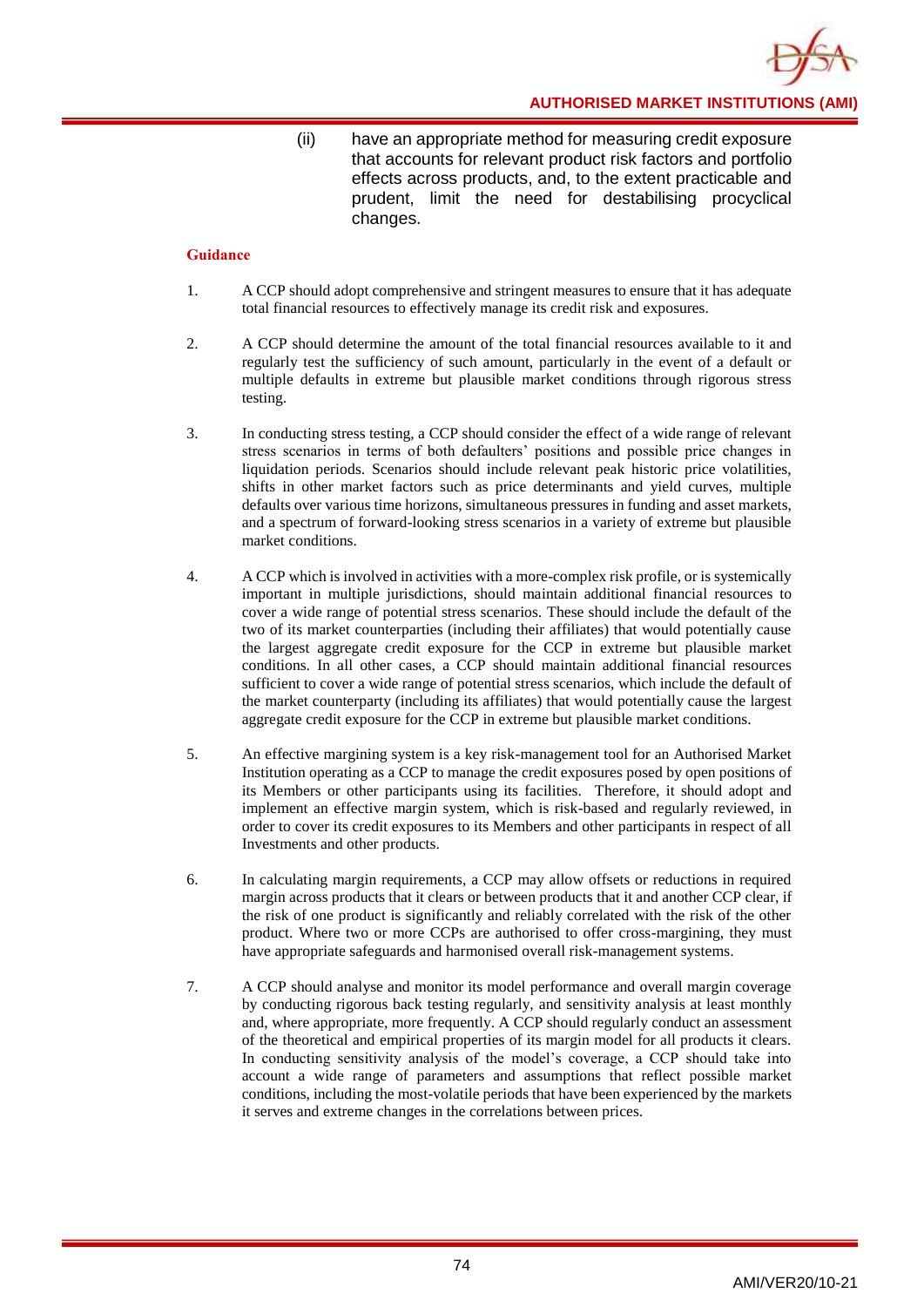## **Segregation and portability**

- **7.3.3** (1) A Clearing House acting as a CCP must have systems and procedures to enable segregation and portability of positions of the customers of its Members and other participants on its facilities, and any collateral provided to it with respect to those positions.
	- (2) For the purposes of (1), a CCP's systems and controls must, at a minimum, provide for the following:
		- (a) the segregation and portability arrangements that effectively protect the positions and related collateral of the customers of the Members or other participants on its facilities from the default or insolvency of the relevant Member or other participants;
		- (b) if the CCP offers additional protection of the customer positions and related collateral against the concurrent default of both the relevant Member or other participants or other customers, the adoption of necessary measures to ensure that the additional protection offered is effective; and
		- (c) the use of account structures that enable the CCP to readily identify positions of the customers of the relevant Member or other participant, and to segregate their related collateral.
	- (3) A CCP must make available to its Members and other participants using its facilities, its rules, policies and procedures relating to the segregation and portability of the positions and related collateral of the customers of its Members and other participants using its facilities.

### **Guidance**

- 1. A CCP should:
	- a. maintain the customer positions and any related collateral referred to in Rule 7.3.3 in individual customer accounts or in omnibus customer accounts; and
	- b. structure its portability arrangements so that the positions and collateral of a defaulting Member's or other participant's customers can be transferred to one or more other Members or participants.
- 2. A CCP should also disclose whether the customers' collateral is protected on an individual or omnibus basis. In addition, it should disclose any constraints, such as legal or operational, that may impair its ability to segregate or transfer a Member's or other participant's customers' positions and related collateral.

# **7.4 Additional requirements for a CSD**

- **7.4.1** (1) Where a Clearing House operates a Central Securities Depository (CSD), it must have rules and procedures, including robust accounting practices and controls to:
	- (a) ensure the integrity of securities issues; and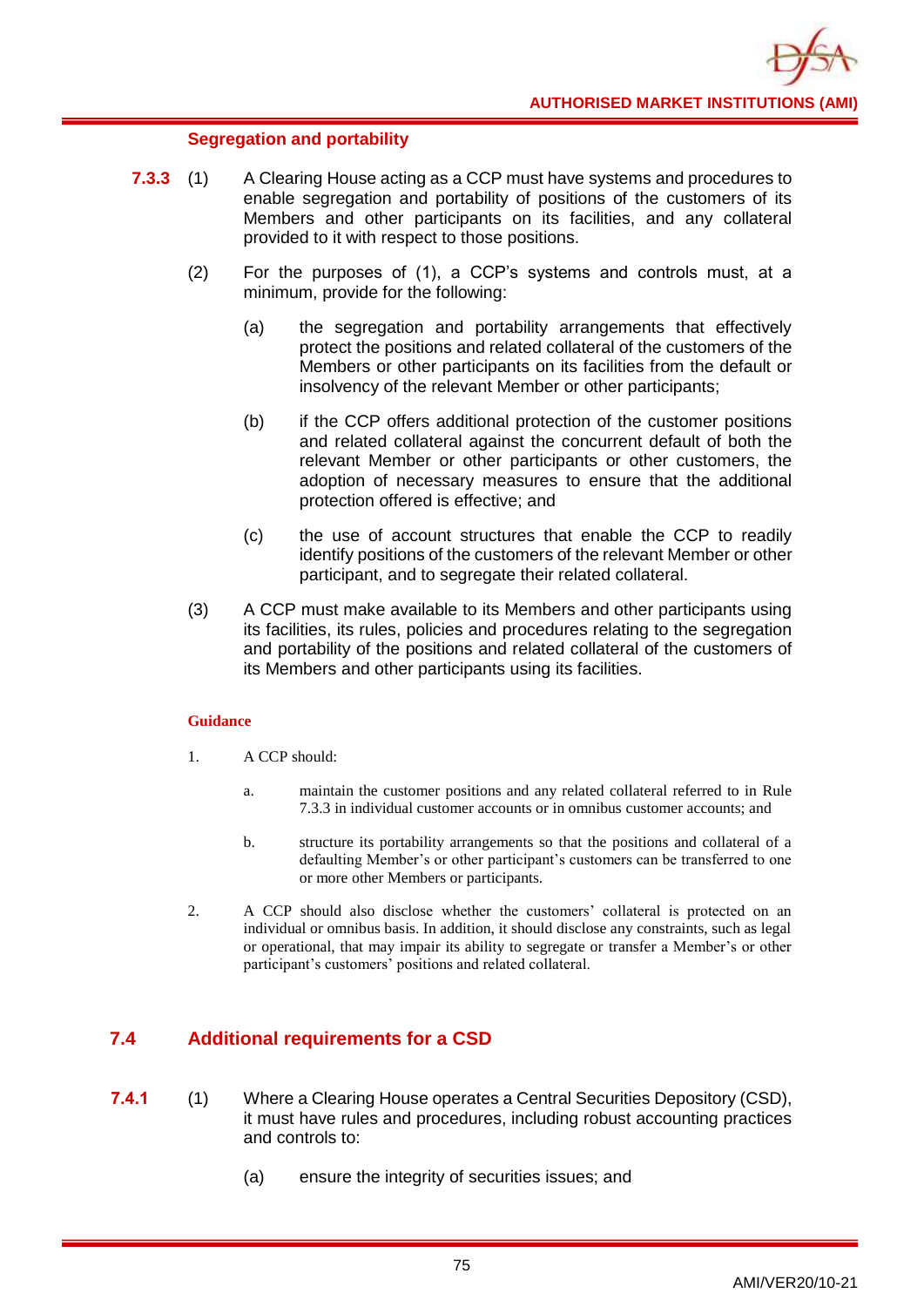- (b) minimise and manage risks associated with the safekeeping and transfer of securities.
- (2) A CSD must ensure that securities referred to in  $(1)(a)$  are recorded in book-entry form prior to the trade date.
- (3) For the purposes of  $(1)(a)$ , a CSD's systems and controls must ensure that:
	- (a) the unauthorised creation or deletion of securities is prevented;
	- (b) appropriate intra-day reconciliation is conducted to verify that the number of securities making up a securities issue or part of a securities issue submitted to the CSD is equal to the sum of securities recorded on the securities accounts of the Members and other participants of the CSD;
	- (c) where entities other than the CSD are involved in the reconciliation process for a securities issue, such as the issuer, registrars, issuance agents, transfer agents or other CSDs, the CSD has adequate arrangements for cooperation and information exchange between all involved parties so that the integrity of the issue is maintained; and
	- (d) there are no securities overdrafts or debit balances in securities accounts .

## **CSD links**

- **7.4.2** (1) A CSD must not establish any link with another CSD (CSD link) unless:
	- (a) it has:
		- (i) prior to establishing the CSD link, identified and assessed potential risks, for itself and its Members and other participants using its facilities, arising from establishing such a link;
		- (ii) adequate systems and controls to effectively monitor and manage, on an on-going basis, risks identified under (a) above; and
		- (iii) complied with the requirement in (2); and
	- (b) it is satisfied, on reasonable grounds, that the contractual arrangement establishing the CSD link:
		- (i) provides to the CSD and its Members and other participants using its facilities adequate protection relating to possible risks arising from using the other CSDs to which it is linked (linked CSDs);
		- (ii) in the case of a provisional transfer of securities between the CSD and linked CSDs, ensure intra-day finality by prohibiting the retransfer of securities before the first transfer of securities becomes final;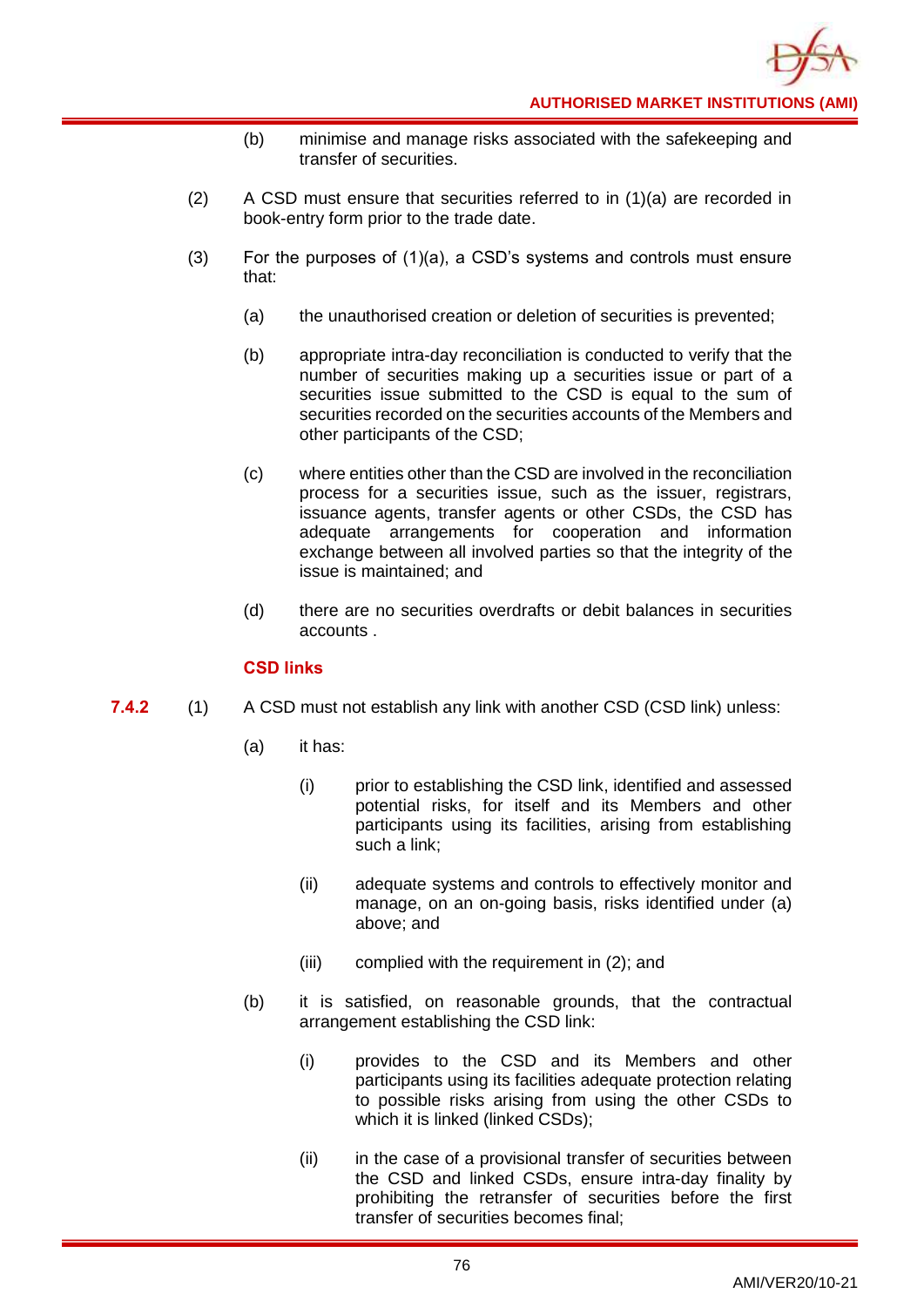- (iii) sets out the respective rights and obligations of the CSD and linked CSDs and their respective Members and other participants using their facilities; and
- (iv) in the case of a linked CSD outside the DIFC, sets out clearly the applicable laws that govern each aspect of the CSD's and the linked CSD's operations.
- (2) The CSD must be able to demonstrate to the DFSA, prior to the establishment of any CSD link, that:
	- (a) the link arrangement between the CSD and all linked CSDs, contains adequate mitigants against possible risks taken by the relevant CSDs, including credit, concentration and liquidity risks, as a result of the link arrangement;
	- (b) each linked CSD has robust daily reconciliation procedures to ensure that its records are accurate;
	- (c) if it or another linked CSD uses an intermediary to operate a link with another CSD, the CSD or the linked CSD has adequate systems and controls to measure, monitor, and manage the additional risks arising from the use of the intermediary;
	- (d) to the extent practicable and feasible, linked CSDs provide for Delivery Versus Payment (DVP) settlement of transactions between participants in linked CSDs, and where such settlement is not practicable or feasible, reasons for non-DVP settlement is notified to the DFSA; and
	- (e) where interoperable securities settlement systems and CSDs use a common settlement infrastructure, there are:
		- (i) identical moments established for the entry of transfer orders into the system;
		- (ii) irrevocable transfer orders; and
		- (iii) finality of transfers of securities and cash.

A CSD should include in its notification to the DFSA relating to the establishment of CSD links the results of due diligence undertaken in respect of the matters specified in Rule 7.4.2(2) to demonstrate that those requirements are met. Where a CSD changes any existing CSD arrangements, fresh notification relating to such changes, along with its due diligence relating to the new CSD link, should be provided to the DFSA in advance of the proposed change.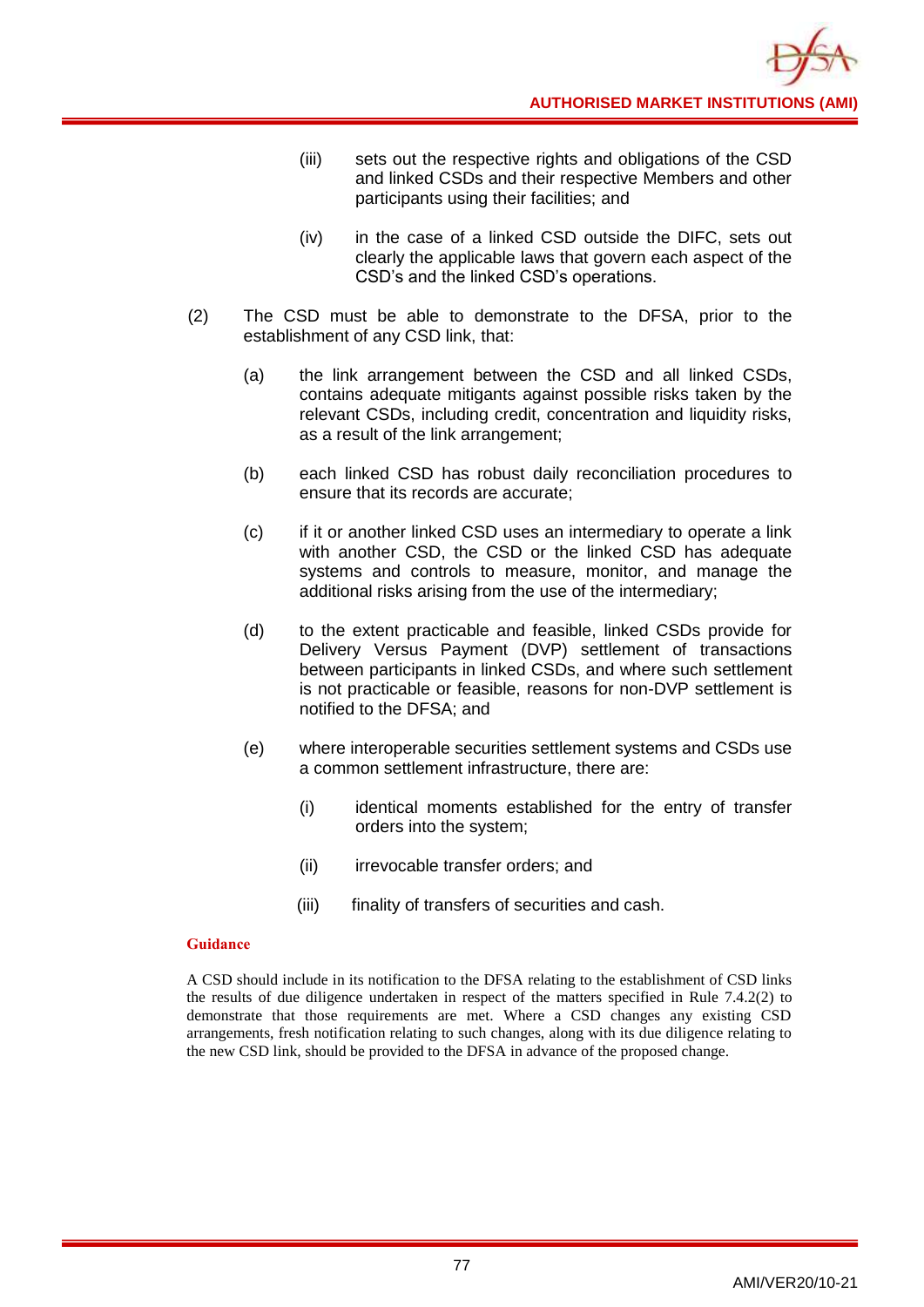# **PART 4 OTHER REQUIREMENTS**

# **8 CONTROLLERS**

## **8.1 Application**

- **8.1.1** This chapter applies to:
	- (a) an Authorised Market Institution; or
	- (b) a Person who is a Controller as defined in Rule 8.1.2.

## **Definition of a Controller**

- **8.1.2** (1) A Controller is a Person who, either alone or with any Associate:
	- (a) holds 10% or more of the shares in either the Authorised Market Institution or a Holding Company of that institution;
	- (b) is entitled to exercise, or control the exercise of, 10% or more of the voting rights in either the Authorised Market Institution or a Holding Company of that institution; or
	- (c) is able to exercise significant influence over the management of the Authorised Market Institution as a result of holding shares or being able to exercise voting rights in the Authorised Market Institution or a Holding Company of that institution or having a current exercisable right to acquire such shares or voting rights.
	- (2) A reference in this chapter to:
		- (a) a share means:
			- (i) in the case of an Authorised Market Institution or a Holding Company of an Authorised Market Institution which has a share capital, its allotted shares;
			- (ii) in the case of an Authorised Market Institution or a Holding Company of an Authorised Market Institution with capital but no share capital, rights to a share in its capital; and
			- (iii) in the case of an Authorised Market Institution or a Holding Company of an Authorised Market Institution without capital, any interest conferring a right to share in its profits or losses or any obligation to contribute to a share of its debt or expenses in the event of its winding up.
		- (b) "a holding" means, in respect of a Person, shares, voting rights or a right to acquire shares or voting rights in an Authorised Market Institution or a Holding Company of that institution held by that Person either alone or with any Associate.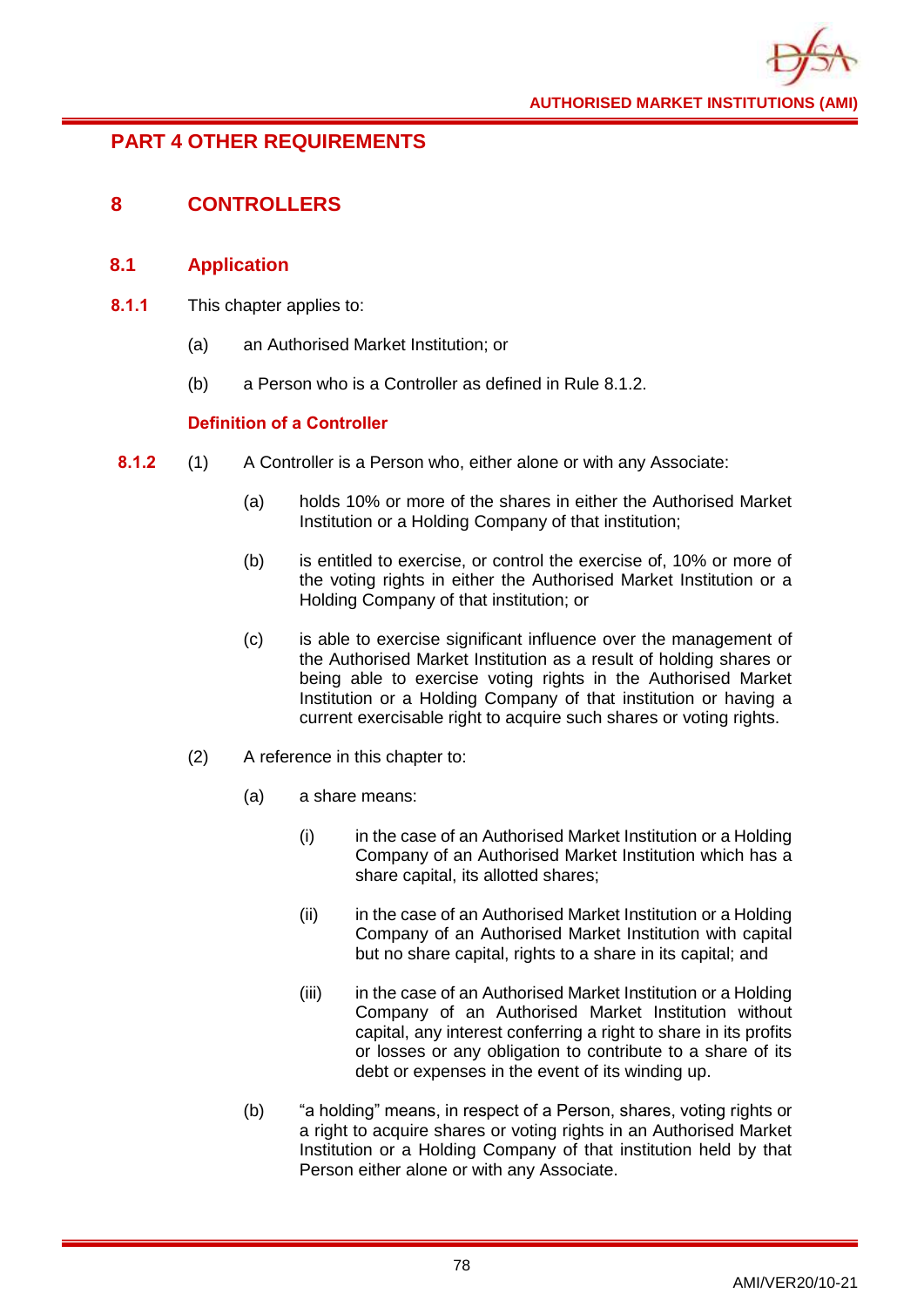

- 1. For the purposes of these Rules, the relevant definition of a Holding Company is found in the DIFC Companies Law. That definition provides when one body corporate is considered to be a holding company or a subsidiary of another body corporate and extends that concept to the ultimate holding company of the body corporate.
- 2. Pursuant to Rule  $8.1.2(1)(c)$ , a Person becomes a Controller if that Person can exert significant management influence over an Authorised Market Institution. The ability to exert significant management influence can arise even where a Person, alone or with Associates, controls less than 10% of the shares or voting rights of the Authorised Market Institution or a Holding Company of that institution. Similarly, a Person may be able to exert significant management influence where such Person does not hold shares or voting rights but has exercisable rights to acquire shares or voting rights, such as under Options.

### **Disregarded holdings**

- **8.1.3** For the purposes of determining whether a Person is a Controller, shares, voting rights or rights to acquire shares or voting rights that a Person holds, either alone or with an Associate, in an Authorised Market Institution or a Holding Company of that institution are disregarded if:
	- (a) the shares are held for the sole purpose of clearing and settling within a short settlement cycle;
	- (b) the shares are held in a custodial or nominee capacity and the voting rights attached to the shares are exercised only in accordance with written instructions given to that Person by another Person; or
	- (c) the Person is an Authorised Firm or a Regulated Financial Institution and it:
		- (i) acquires a holding of shares as a result of an underwriting of a share issue or a placement of shares on a firm commitment basis;
		- (ii) does not exercise the voting rights attaching to the shares or otherwise intervene in the management of the issuer; and
		- (iii) retains the holding for a period less than one year.

## **8.2 Changes relating to control**

### **Requirement for prior approval of Controllers of an Authorised Market Institution incorporated under DIFC law**

- **8.2.1** (1) In the case of an Authorised Market Institution which is incorporated under DIFC law, a Person must not:
	- (a) become a Controller of the Authorised Market Institution; or
	- (b) increase the level of control which that Person has in the Authorised Market Institution beyond a threshold specified in (2),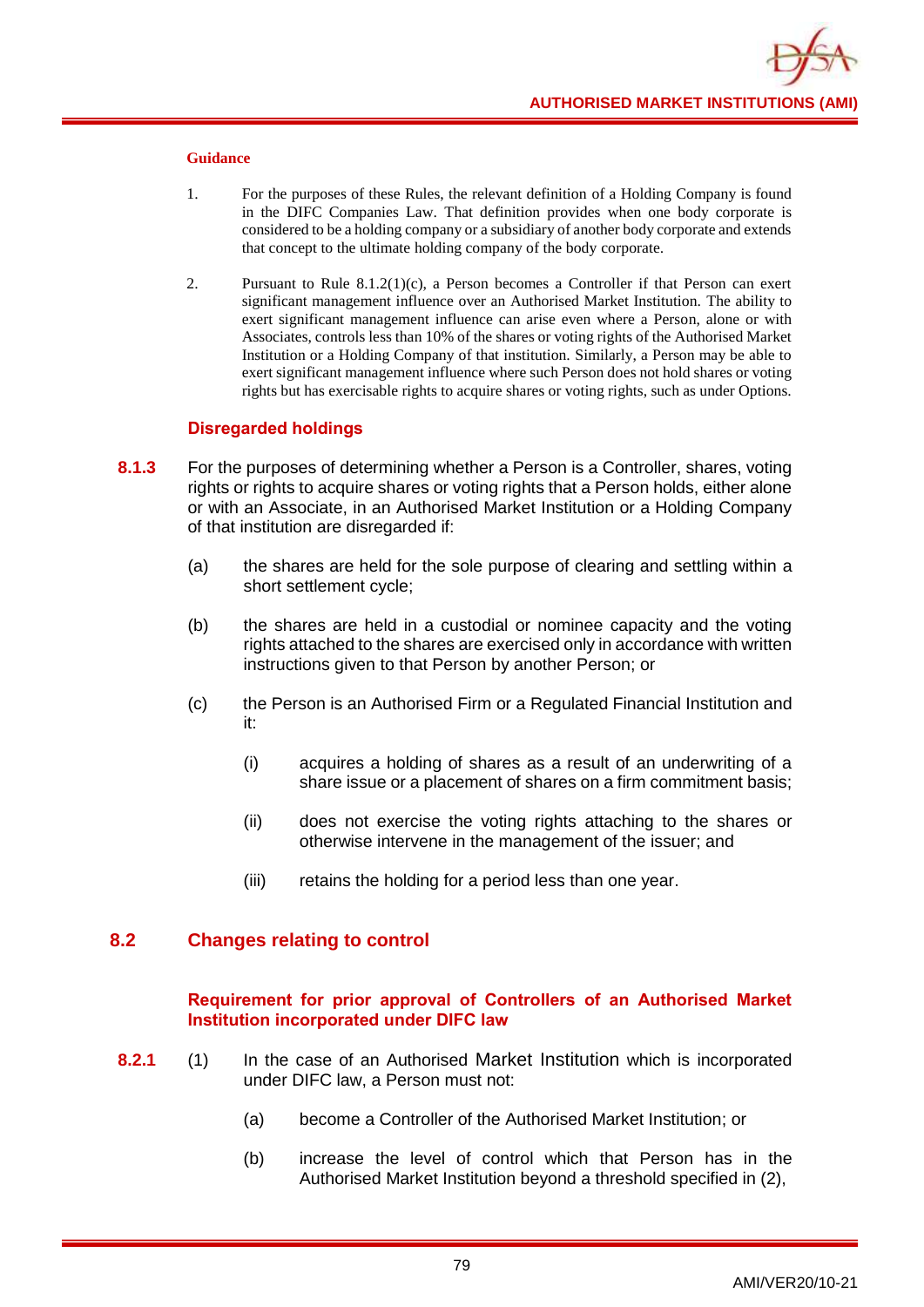unless that Person has obtained the prior written approval of the DFSA to do so.

- $(2)$  For the purposes of  $(1)(b)$ , the thresholds at which the prior written approval of the DFSA is required are when the relevant holding is increased:
	- (a) from below 30% to 30% or more; or
	- (b) from below 50% to 50% or more.

### **Guidance**

See Rule 8.1.2 for the circumstances in which a Person becomes a Controller of an Authorised Market Institution.

### **Approval process**

- **8.2.2** (1) A Person who is required to obtain the prior written approval of the DFSA pursuant to Rule 8.2.1(1) must make an application to the DFSA using the appropriate form in AFN.
	- (2) Where the DFSA receives an application under (1), it may:
		- (a) approve the proposed acquisition or increase in the level of control;
		- (b) approve the proposed acquisition or increase in the level of control subject to such conditions as it considers appropriate; or
		- (c) object to the proposed acquisition or increase in the level of control.

- 1. A Person intending to acquire or increase control in an Authorised Market Institution should submit an application for approval in the appropriate form in AFN sufficiently in advance of the proposed acquisition to be able to obtain the DFSA approval in time for the proposed acquisition.
- 2. Paragraph 3.6.7 of the RPP Sourcebook sets out the matters which the DFSA takes into consideration when exercising its powers under Rule 8.2.2 to approve, object to or impose conditions of approval relating to a proposed Controller or an increase in the level of control of an existing Controller.
- **8.2.3** (1) Where the DFSA proposes to approve a proposed acquisition of or an increase in the level of control in an Authorised Market Institution pursuant to Rule 8.2.2(2)(a), it must:
	- (a) do so as soon as practicable and in any event within 90 days of the receipt of a duly completed application, unless a different period is considered appropriate by the DFSA and notified to the applicant in writing; and
	- (b) issue to the applicant, and where appropriate to the Authorised Market Institution, an approval notice as soon as practicable after making that decision.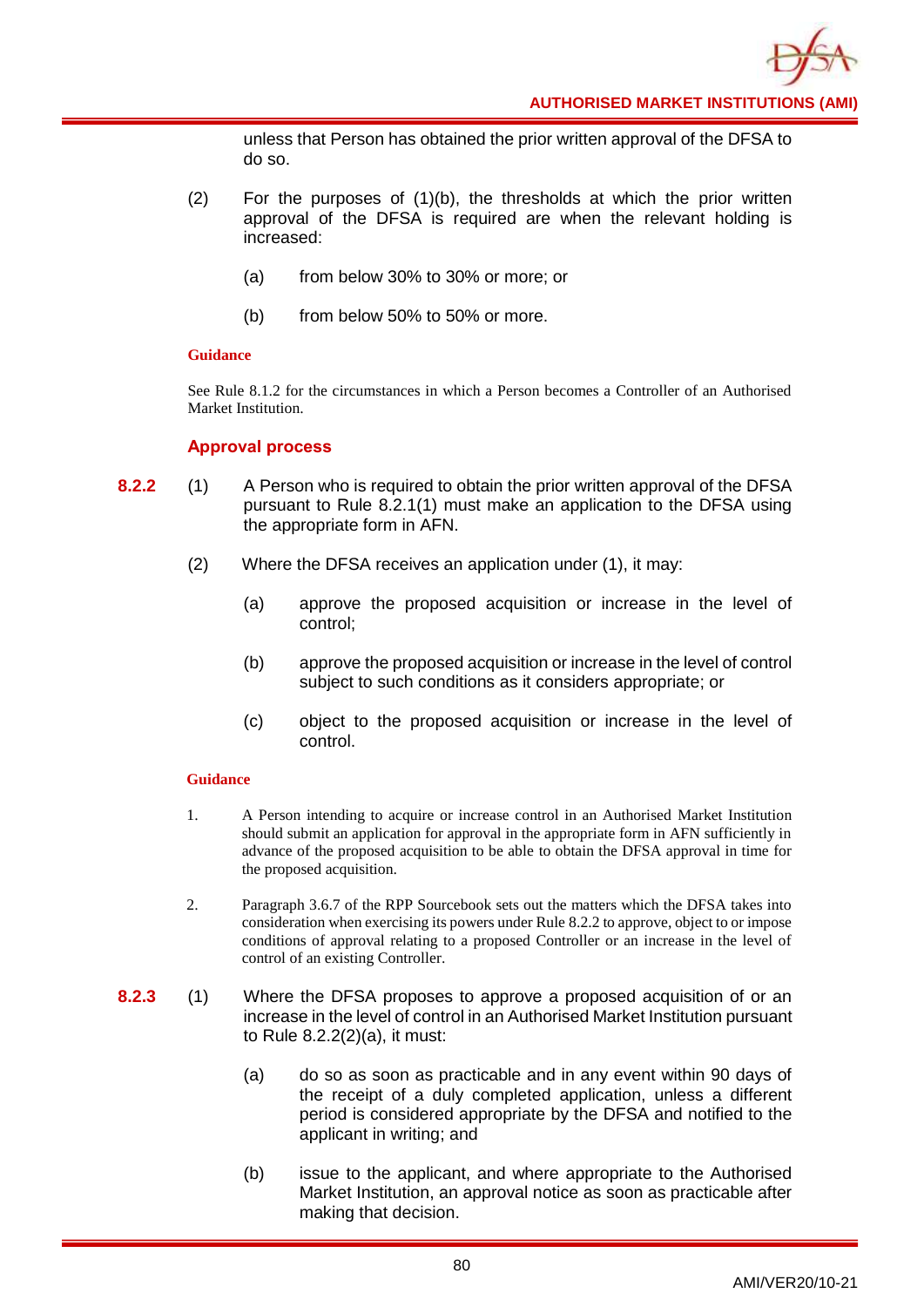(2) An approval, including a conditional approval granted by the DFSA pursuant to Rule 8.2.2(2)(a) or (b), is valid for a period of one year from the date of the approval, unless an extension is granted by the DFSA in writing.

### **Guidance**

- 1. If the application for approval lodged with the DFSA does not contain all the required information, then the 90 day period runs from the date on which all the relevant information is provided to the DFSA.
- 2. If a Person who has obtained prior DFSA approval for an acquisition of or an increase in the control in an Authorised Market Institution is unable to effect the acquisition before the end of the period referred to in Rule 8.2.3(2), it will need to obtain fresh approval from the DFSA.

## **Objection or conditional approval process**

- **8.2.4** (1) Where the DFSA proposes to exercise its objection or conditional approval power pursuant to Rule 8.2.4(2)(b) or (c) in respect of a proposed acquisition or an increase in the level of control in an Authorised Market Institution, it must, as soon as practicable and in any event within 90 days of the receipt of the duly completed application form, provide to the applicant:
	- (a) a written notice stating;
		- (i) the DFSA's reasons for objecting to that Person as a Controller or to the Person's proposed increase in control; and
		- (ii) any proposed conditions subject to which that Person may be approved by the DFSA; and
	- (b) an opportunity to make representations within 14 days of the receipt of such objections notice or such other longer period as agreed to by the DFSA.
	- (2) The DFSA must, as soon as practicable after receiving representations or, if no representations are received, after the expiry of the period for making representations referred to in (1)(b), issue a final notice stating that:
		- (a) the proposed objections and any conditions are withdrawn and the Person is an approved Controller;
		- (b) the Person is approved as a Controller subject to conditions specified in the notice; or
		- (c) the Person is not approved and therefore is an unacceptable Controller with respect to that Person becoming a Controller of, or increasing the level of control in, the Authorised Firm.
	- (3) If the DFSA decides to exercise its power under this Rule not to approve a Person as a Controller or to impose conditions on an approval, the Person may refer the matter to the FMT for review.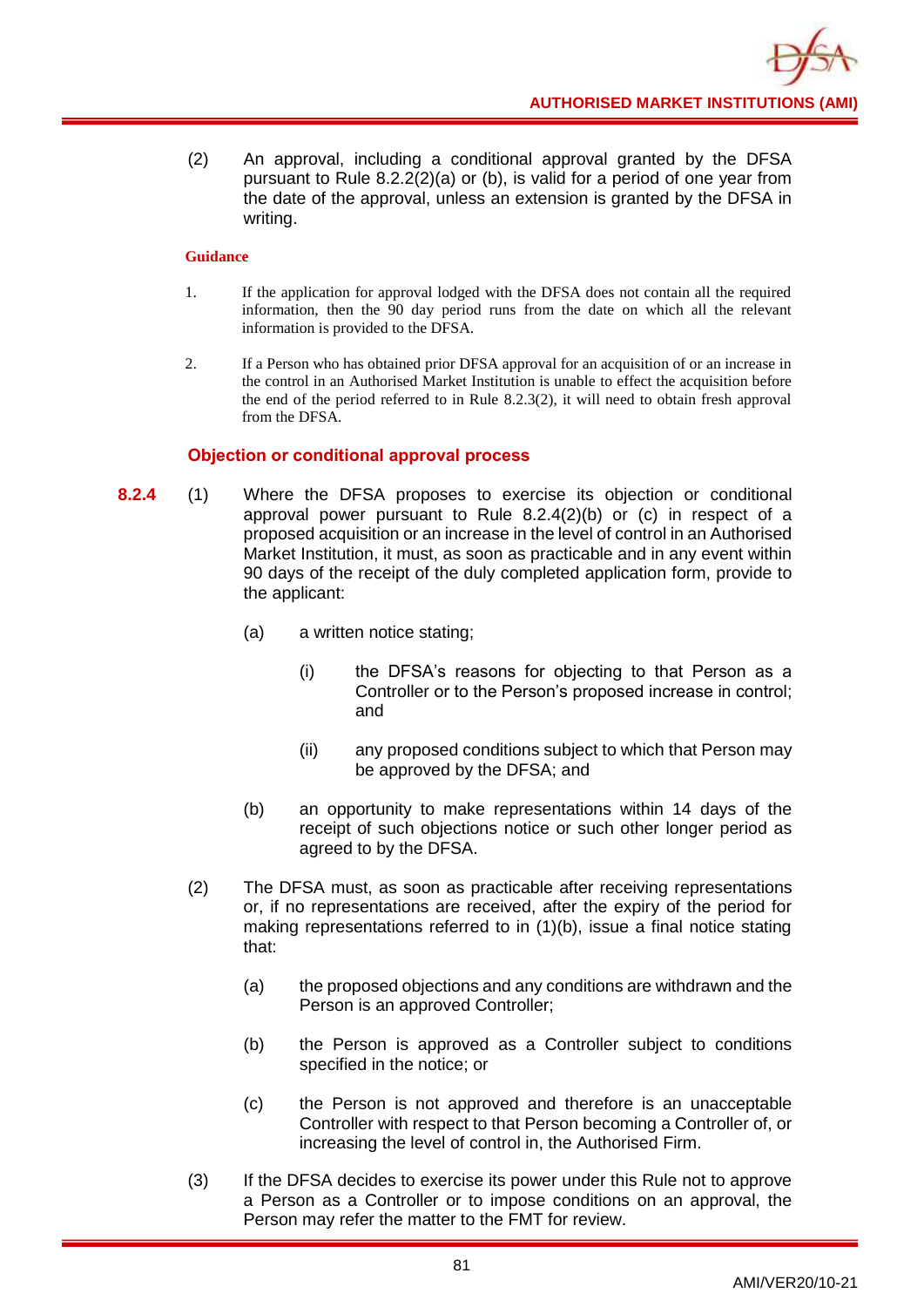- **8.2.5** (1) A Person who has been approved by the DFSA as a Controller of an Authorised Market Institution subject to any conditions must comply with the relevant conditions of approval.
	- $(2)$  A Person who has been notified by the DFSA pursuant to Rule 8.2.4(2)(c) as an unacceptable Controller must not proceed with the proposed acquisition of control of the Authorised Market Institution.

A Person who acquires control of or increases the level of control in an Authorised Market Institution without the prior DFSA approval or breaches a condition of approval is in breach of the Rules. See Rule 8.2.10 for the actions that the DFSA may take in such circumstances.

**Notification for decrease in the level of control of an AMI incorporated under DIFC law**

- **8.2.6** A Controller of an Authorised Market Institution which is incorporated under DIFC law must submit, using the appropriate form in AFN, a written notification to the DFSA where that Person:
	- (a) proposes to cease being a Controller; or
	- (b) proposes to decrease the existing holding from more than 50% to 50% or less.

## **Notification for changes in control relating to an Authorised Market Institution incorporated under non-DIFC law**

- **8.2.7** (1) In the case of an Authorised Market Institution which is incorporated other than under DIFC law, a written notification to the DFSA must be submitted by a Controller or a Person proposing to become a Controller in accordance with (3) in respect of any one of the events specified in (2).
	- (2) For the purposes of (1), a notification to the DFSA is required when:
		- (a) a Person becomes a Controller;
		- (b) an existing Controller proposes to cease being a Controller; or
		- (c) an existing Controller's holding is:
			- (i) increased from below 30% to 30% or more;
			- (ii) increased from below 50% to 50% or more; or
			- (iii) decreased from more than 50% to 50% or less.
	- (3) The notification required under (1) must be made using the appropriate form in AFN as soon as possible, and in any event, before making the relevant acquisition or disposition.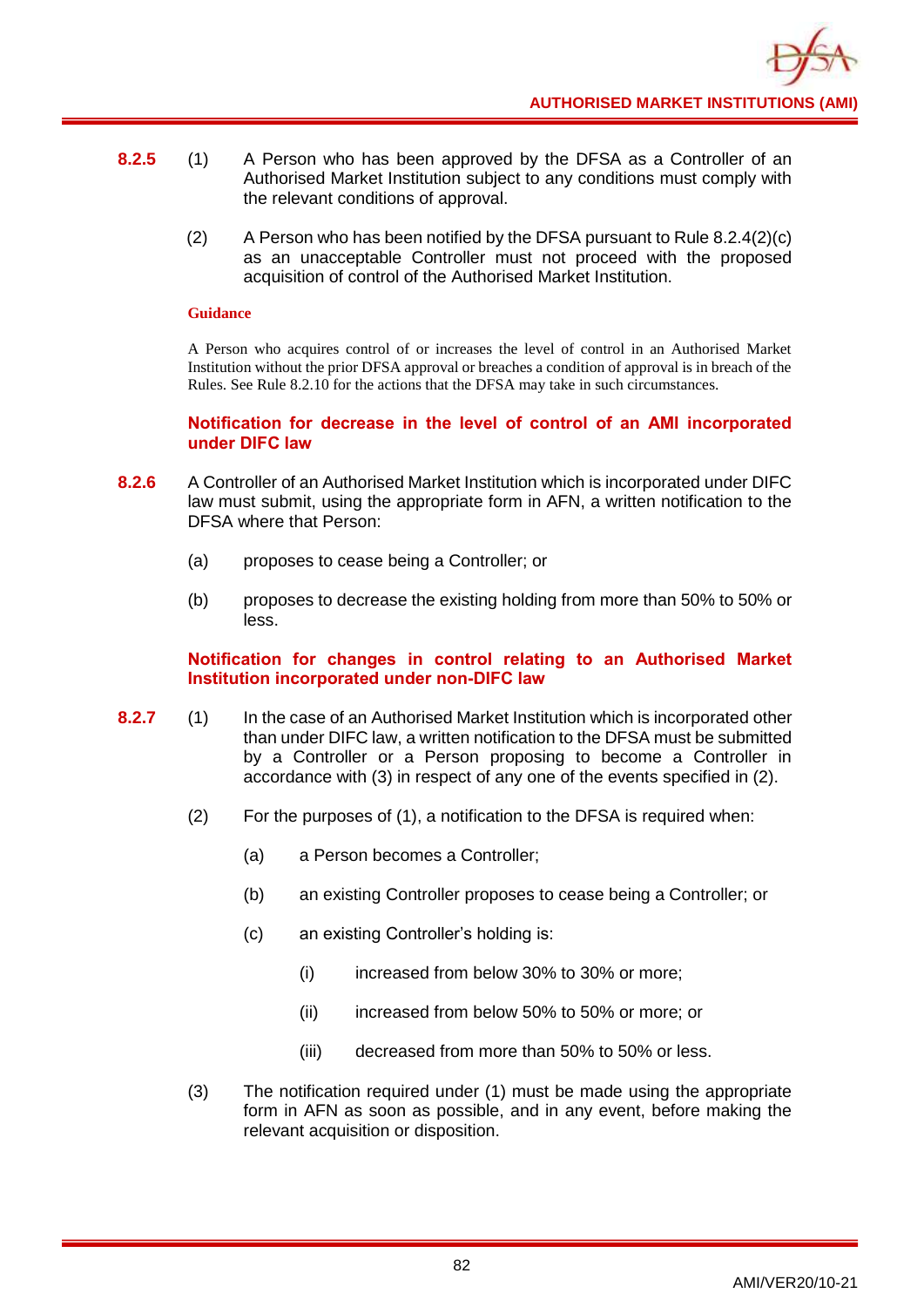

### **Obligations of an Authorised Market Institution relating to its Controllers**

- **8.2.8** (1) An Authorised Market Institution must have adequate systems and controls to monitor:
	- (a) any change or proposed change of its Controllers; and
	- (b) any significant changes in the conduct or circumstances of existing Controllers which might reasonably be considered to impact the fitness and propriety of the Authorised Market Institution or its ability to conduct business soundly and prudently.
	- (2) An Authorised Market Institution must, subject to (3), notify the DFSA in writing of any event specified in (1) as soon as possible after becoming aware of that event.
	- (3) An Authorised Market Institution need not comply with the requirement in (2) if it is satisfied on reasonable grounds that a proposed or existing Controller has either already obtained the prior approval of the DFSA or notified the event to the DFSA as applicable.

#### **Guidance**

Steps which an Authorised Market Institution may take in order to monitor changes relating to its Controllers include the monitoring of any relevant regulatory disclosures, press reports, public announcements, share registers and entitlements to vote, or the control of voting rights, at general meetings.

- **8.2.9** (1) An Authorised Market Institution must submit to the DFSA an annual report on its Controllers within four months of its financial year end.
	- (2) The Authorised Market Institution's annual report on its Controllers must include:
		- (a) the name of each Controller; and
		- (b) the current holding of each Controller, expressed as a percentage.

#### **Guidance**

- 1. An Authorised Market Institution may satisfy the requirements of Rule 8.2.9 by submitting a corporate structure diagram containing the relevant information.
- 2. An Authorised Market Institution must take account of the holdings which the Controller, either alone or with an Associate, has in the Authorised Market Institution or any Holding Company of that institution (see the definition of a Controller in Rule 8.1.2).

### **Other powers relating to Controllers**

- **8.2.10** (1) Without limiting the generality of its other powers, the DFSA may, subject only to (2), object to a Person as a Controller of an Authorised Market Institution where such a Person:
	- (a) has acquired or increased the level of control that Person has in an Authorised Market Institution without the prior written approval of the DFSA as required under Rule 8.2.1;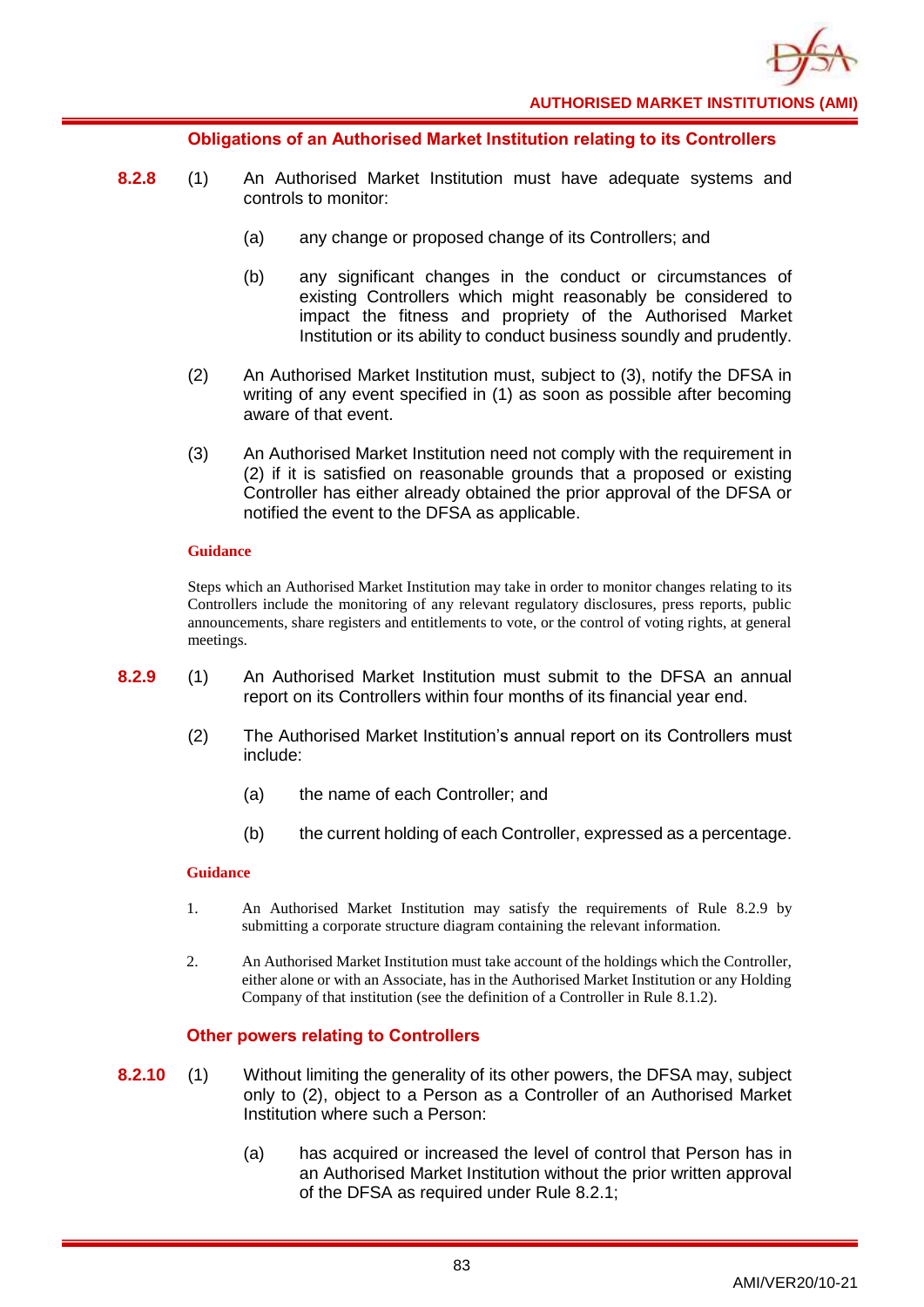

- (b) has breached the requirement in Rule 8.2.5 to comply with conditions of approval applicable to that Person; or
- (c) is no longer acceptable to the DFSA as a Controller.
- (2) Where the DFSA proposes to object to a Person as a Controller of an Authorised Market Institution, the DFSA must provide such a Person with:
	- (a) a written notice stating:
		- (i) the DFSA's reasons for objecting to that Person as a Controller; and
		- (ii) any proposed conditions subject to which that Person may be approved by the DFSA; and
	- (b) an opportunity to make representations within 14 days of the receipt of such notice or such other longer period as agreed to by the DFSA.
- (3) The DFSA must, as soon as practicable after receiving representations, or if no representations are made, after the expiry of the period for making representations referred to in (2)(b), issue a final notice stating that:
	- (a) the proposed objections and any conditions are withdrawn and the Person is an approved Controller; or
	- (b) the Person is approved as a Controller subject to conditions specified in the notice; or
	- (c) the Person is an unacceptable Controller and accordingly, must dispose of that Person's holdings.
- (4) Where the DFSA has issued a final notice imposing any conditions subject to which a Person is approved as a Controller, that Person must comply with those conditions.
- (5) Where the DFSA has issued a final notice declaring a Person to be an unacceptable Controller that Person must dispose of the relevant holdings within such period as specified in the final notice.
- (6) If the DFSA decides to exercise its power under this Rule to object to a Person as a Controller, to impose conditions on an approval or to require a Person to dispose of their holdings, the Person may refer the matter to the FMT for review.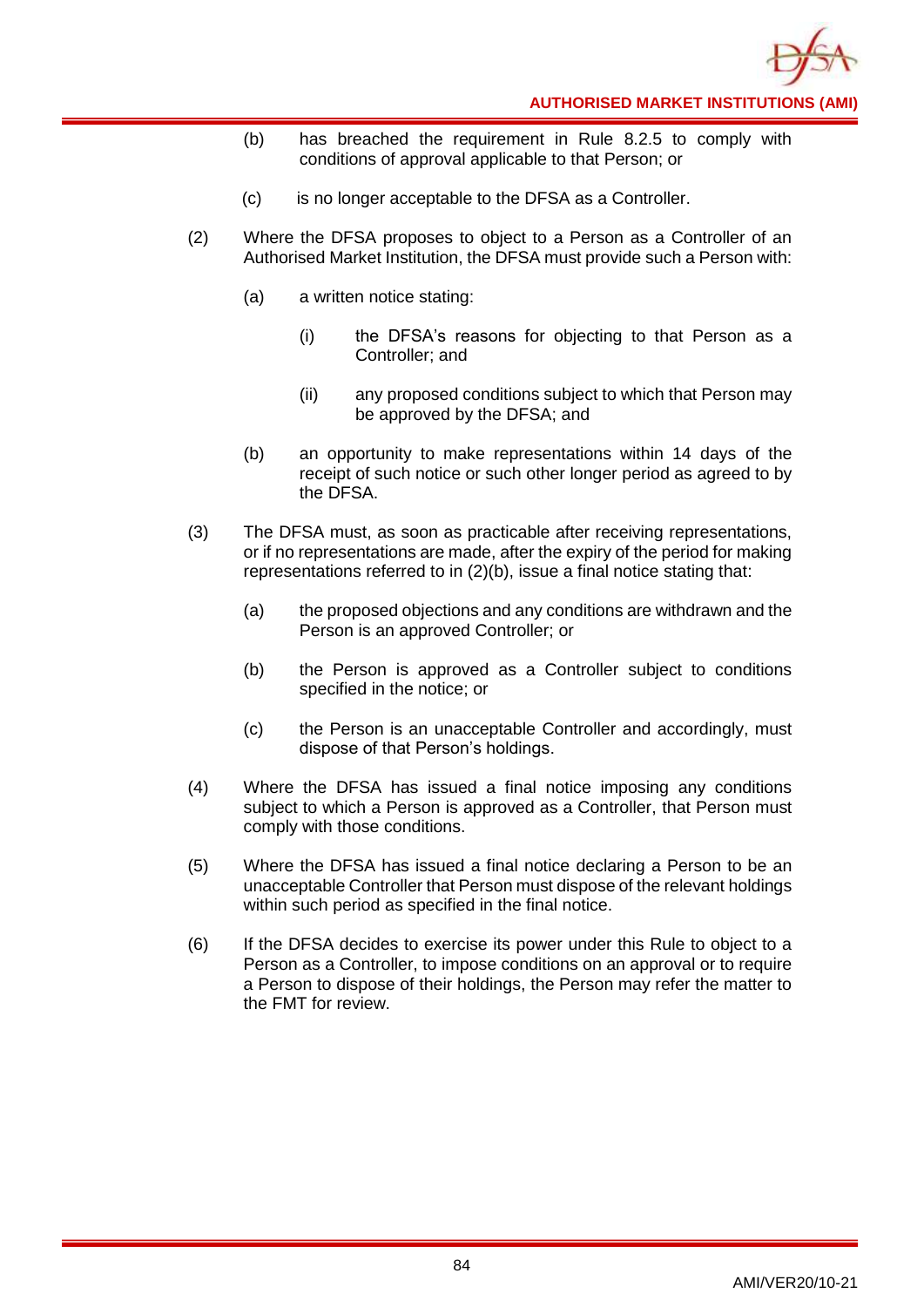

# **9 SUPERVISION OF AUTHORISED MARKET INSTITUTIONS**

# **9.1 Application**

**9.1.1** This chapter applies to every Authorised Market Institution.

## **9.2 Relations with regulators and the risk based approach**

- **9.2.1** An Authorised Market Institution must deal with regulatory authorities in an open and co-operative manner and keep the DFSA promptly informed of significant events or activities, wherever they are carried on, relating to the Authorised Market Institution, of which the DFSA would reasonably expect to be notified.
- **9.2.2** An Authorised Market Institution must advise the DFSA immediately if it becomes aware, or has reasonable grounds to believe, that a significant breach of a Rule or Licensing Requirement by the Authorised Market Institution or any of its Employees may have occurred or may be about to occur.

## **9.3 Notifications**

**9.3.1** Unless otherwise provided, notifications in this section may be made orally or in writing, whichever is more appropriate in the circumstances, but where the Authorised Market Institution gives notice or information orally, it must confirm that notice or information in writing without delay.

# **9.4 Key Individuals**

### **Notifications**

**9.4.1** An Authorised Market Institution must, where an individual ceases or is reasonably likely to cease to be a Key Individual of the Authorised Market Institution, give written notice to the DFSA of that event and take prompt action to replace the Key Individual who has ceased to perform the relevant functions.

- 1. An Authorised Market Institution must lodge with the DFSA the relevant applications for the approval of the proposed Key Individual in accordance with the requirements in section 3.3.
- 2. An Authorised Market Institution should ensure that functions that are assigned to Key Individuals as per the definitions of those functions are carried out by the relevant Key Individuals or other individuals subject to appropriate oversight and control of the relevant Key Individuals.
- 3. The DFSA does not need to be notified where minor changes are made to the responsibilities of a Key Individual, but where major changes in responsibilities are made, such as a significant re-alignment of responsibilities, then the DFSA should be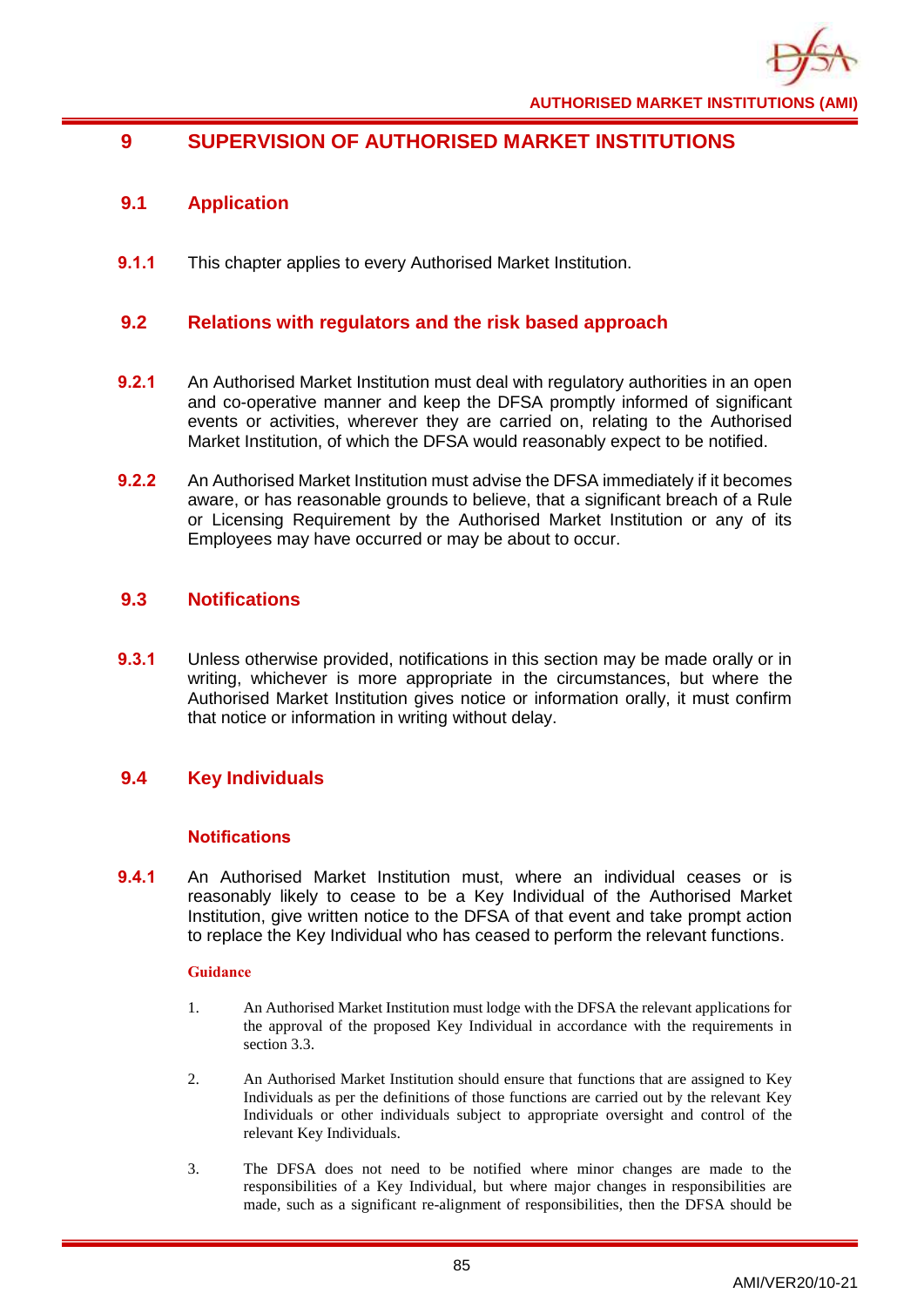

notified with the appropriate information. Such changes may also require the DFSA prior approval if they are material changes. See section 4.3.

## **Disciplinary action and events relating to Key Individuals**

- **9.4.2** Where any Key Individual of an Authorised Market Institution:
	- (a) is the subject of any:
		- (i) disciplinary action arising out of alleged misconduct; or
		- (ii) criminal prosecution arising out of alleged misconduct involving fraud or dishonesty;
	- (b) resigns as a result of an investigation into alleged misconduct; or
	- (c) is dismissed for misconduct;

the Authorised Market Institution must immediately give the DFSA notice of that event and give the following information:

- (d) the name of the Key Individual and his responsibilities within the Authorised Market Institution;
- (e) details of the alleged acts of misconduct by that Key Individual; and
- (f) details of any disciplinary action which has been imposed or is proposed to be taken by that body in relation to that Key Individual.
- **9.4.3** Where an Authorised Market Institution becomes aware that any of the following events have occurred in relation to a Key Individual, it must immediately give the DFSA notice of that event:
	- (a) a petition of bankruptcy is presented against a Key Individual;
	- (b) a bankruptcy order is made against a Key Individual; or
	- (c) a Key Individual entering into a voluntary arrangement with his creditors.

## **9.5 Constitution and governance**

- **9.5.1** Where an Authorised Market Institution is to circulate any notice or other document proposing any amendment to its memorandum or articles of association, or other document relating to its constitution, to:
	- (a) its shareholders or any group or class of them;
	- (b) persons granted access to its facilities or any group or class of them; or
	- (c) any other group or class of persons which has the power to make that amendment or whole consent or approval is required before it may be made: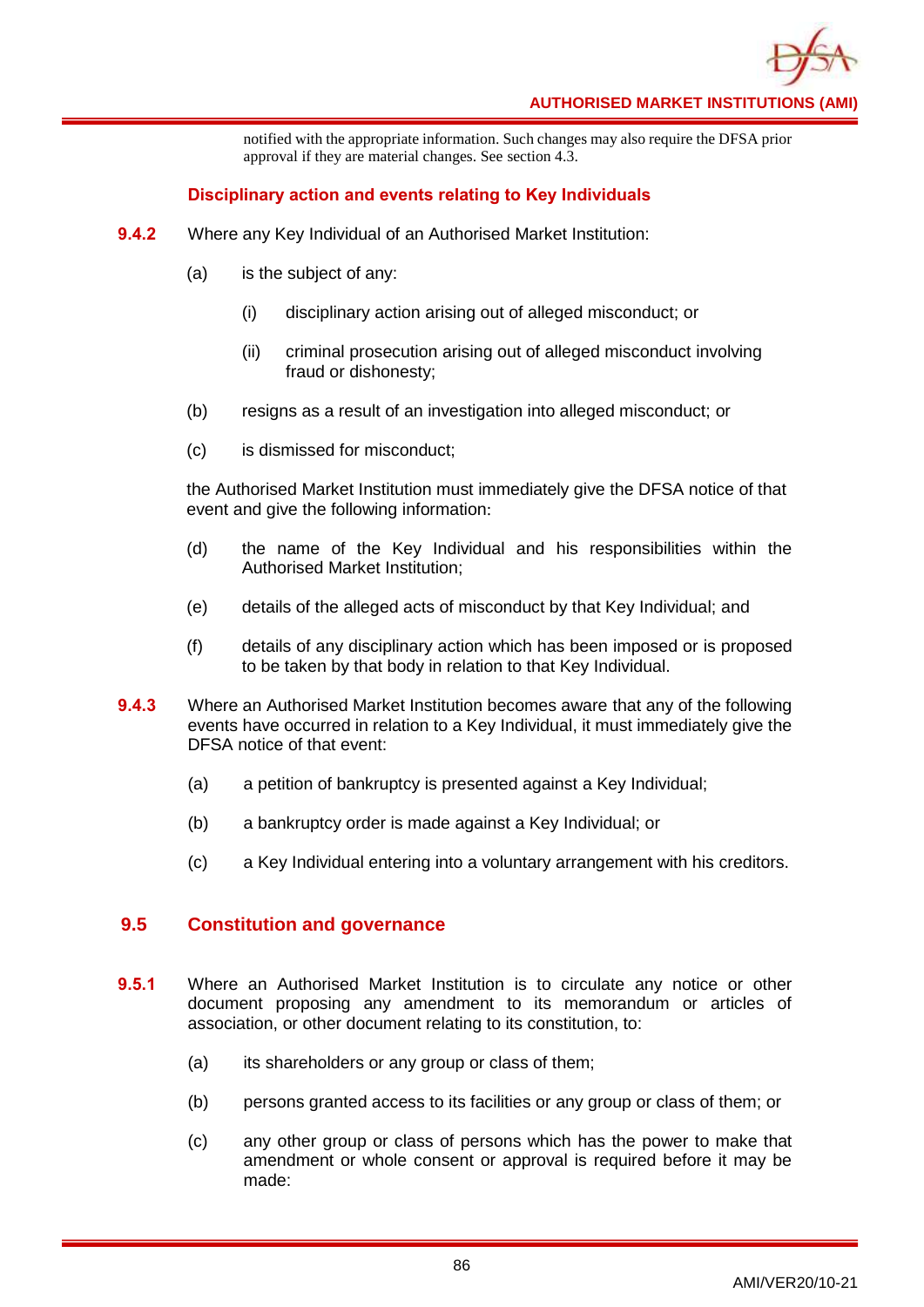**AUTHORISED MARKET INSTITUTIONS (AMI)**

that Authorised Market Institution must give notice of that proposed amendment to the DFSA setting out the following information:

- (d) the proposed amendment;
- (e) the reasons for the proposal; and
- (f) a description of the group or class of persons to whom the proposal is to be circulated.
- **9.5.2** Where an Authorised Market Institution makes an amendment to its memorandum or articles of association, or other document relating to its constitution, that Authorised Market Institution must immediately give the DFSA notice of that event, setting out written particulars of that amendment and of the date on which it is to become or became effective.
- **9.5.3** (1) Where any significant change is made to an agreement which relates to the constitution, or to the corporate governance framework or the remuneration structure or strategy, of an Authorised Market Institution, that Authorised Market Institution must give the DFSA a notice as provided in (2).
	- (2) Where any significant change is made to:
		- (a) an agreement which relates to the constitution of an Authorised Market Institution, the Authorised Market Institution must give the DFSA notice of that change as soon as it becomes aware of it, and the date on which it is to become or became effective; or
		- (b) the corporate governance framework or the remuneration structure or strategy of an Authorised Market Institution, the Authorised Market Institution must give the DFSA notice of that change as soon as practicable before making such a change.

- 1. Key aspects of the corporate governance framework of an Authorised Market Institution encompass a range of matters. These include the composition of its Governing Body, any committees of the Governing Body, the senior management and the Persons Undertaking Key Control Functions, the reporting lines between the Governing Body, senior management and the Persons Undertaking Key Control Functions and any key policies and practices relating to the internal governance of the firm, such as codes of ethics or its remuneration practices. Significant changes relating to such arrangements and policies need to be notified to the DFSA pursuant to Rule 9.5.3(2)(b) before making any changes.
- 3. Notification relating to proposed changes to corporate governance and remuneration referred to in Rule  $9.5.3(2)(b)$  must be given sufficiently in advance of effecting the proposed change. If there are any concerns that an Authorised Market Institution may not be able to meet the applicable requirements relating to corporate governance and remuneration set out in GEN Rules 5.3.30 and 5.3.31 as a result of a proposed change, the DFSA may require the Authorised Market Institution to address those concerns effectively before implementing such a change.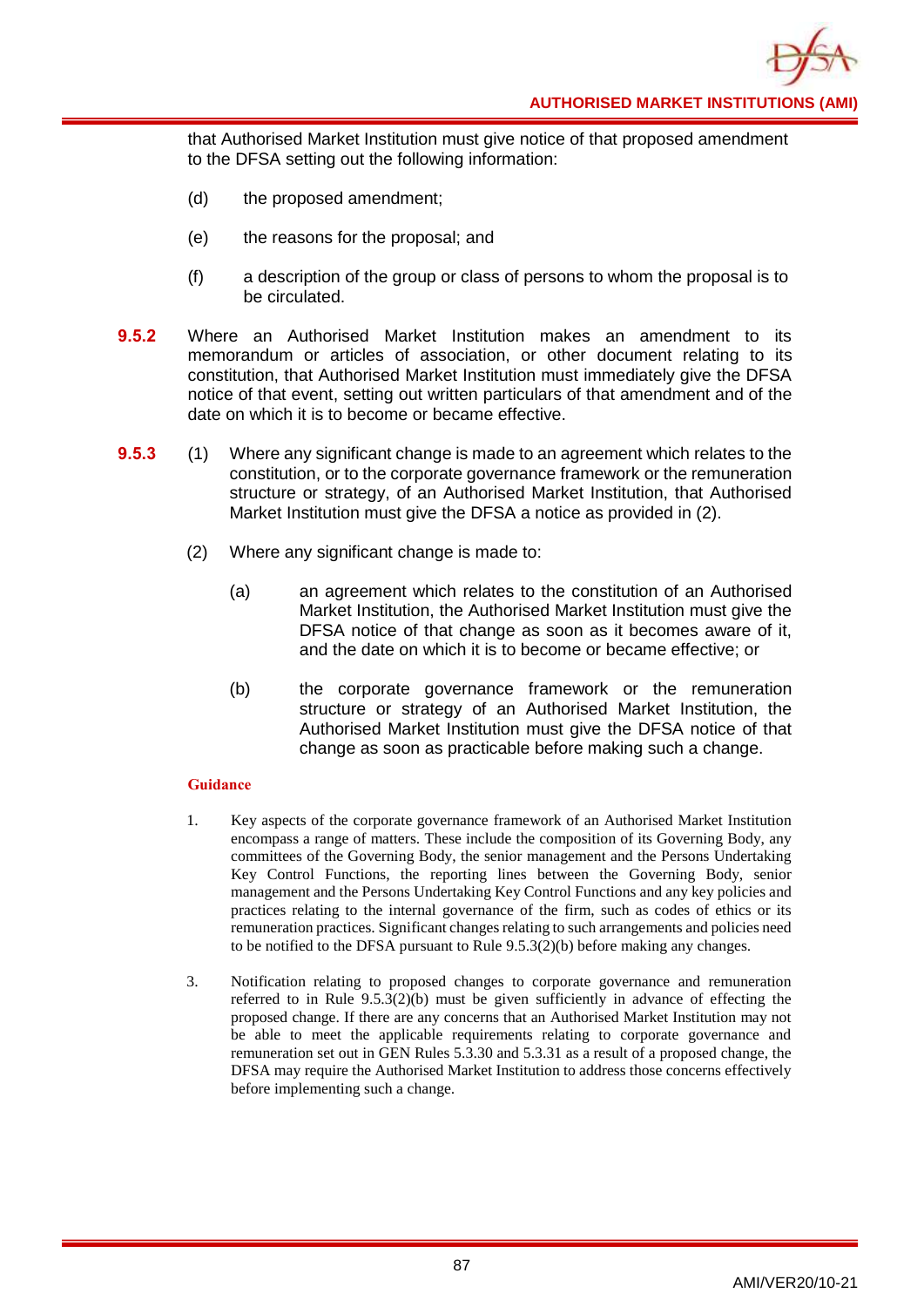## **9.6 Financial and other information**

- **9.6.1** An Authorised Market Institution must give the DFSA:
	- (a) a copy of its annual report and accounts; and
	- (b) a copy of any consolidated annual report and accounts of any group of which the Authorised Market Institution is a member;

no later than when the first of the following events occurs:

- (c) three months after the end of the financial year to which the document relates;
- (d) the time when the documents are sent to Persons granted access to the facilities or shareholders of the Authorised Market Institution; or
- (e) the time when the document is sent to a Holding Company of the Authorised Market Institution.
- **9.6.2** Where an audit committee of an Authorised Market Institution has received a report in relation to any period or any matter relating to any Regulatory Functions of that Authorised Market Institution, the Authorised Market Institution must immediately give the DFSA a copy of that report.
- **9.6.3** An Authorised Market Institution must give the DFSA a copy of its quarterly management accounts within one month of the end of the period to which they relate.
- **9.6.4** An Authorised Market Institution must give the DFSA:
	- (a) a statement of its anticipated income, expenditure and cash flow for each financial year; and
	- (b) an estimated balance sheet showing its position as it is anticipated at the end of each financial year;

at least 15 days before the beginning of that financial year.

### **Guidance**

An Authorised Market Institution is subject to GEN 8 and the requirements imposed by those Rules.

### **Fees and charges**

- **9.6.5** An Authorised Market Institution must give the DFSA a summary of:
	- (a) any proposal for changes to the fees or charges levied on users of its facilities, or any group or class of them, at the same time as the proposal is communicated to the relevant users; and
	- (b) any such change, no later than the date when it is published and notified to relevant parties.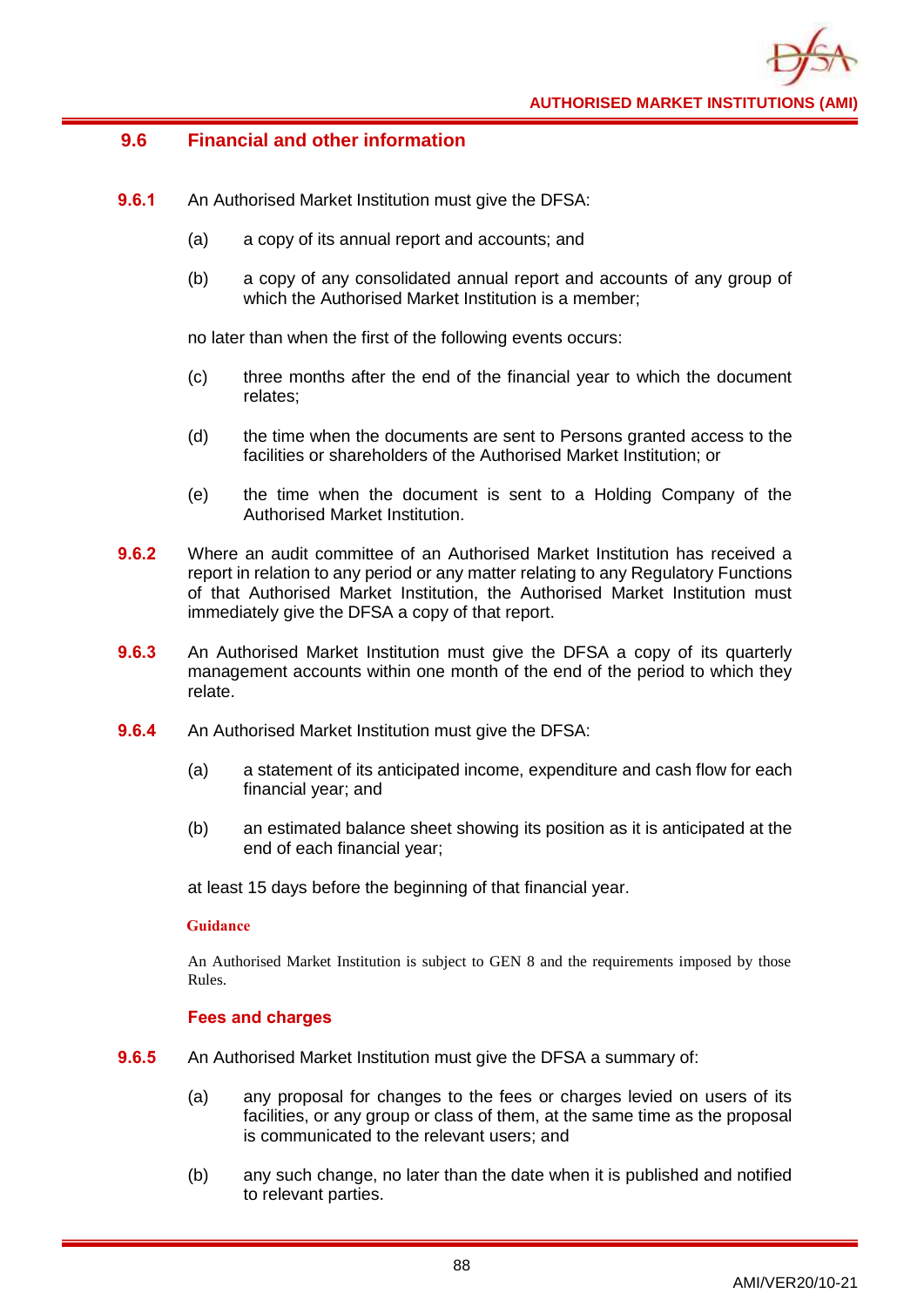# **9.7 Complaints**

- **9.7.1** Where an Authorised Market Institution has investigated a complaint arising in connection with the performance of, or failure to perform, any of its Regulatory Functions, and the conclusion is, that the Authorised Market Institution should:
	- (a) make a compensatory payment to any person; or
	- (b) remedy the matter which was the subject of that complaint,

the Authorised Market Institution must immediately notify the DFSA of that event and give the DFSA a copy of the report and particulars of the recommendation as soon as that report or those recommendations are available to it.

# **9.8 Notification**

## **Notification in respect of trading**

- **9.8.1** Where an Authorised Market Institution proposes to remove from trading or admit to trading, by means of its facilities, a class of Investment which it has not previously traded, but is licensed to do so, it must give the DFSA notice of that event, at the same time as the proposal is communicated to persons granted access to its facilities or shareholders, with the following information;
	- (a) a description of the Investment to which the proposal relates;
	- (b) where that Investment is a derivative product, the proposed terms of that derivative; and
	- (c) the name of any clearing or settlement facility in respect of that Investment.
- **9.8.2** Where an Authorised Market Institution decides to suspend, restore from suspension or cease trading any Investment, it must immediately notify the DFSA and any person granted access to its facilities of the decision.
- **9.8.3** Where a Clearing House proposes to cease clearing or settling, or to commence clearing or settling, by means of its facilities, a class of Investment which it has not previously cleared or settled, but is licensed to do so, it must give the DFSA notice of that event, at the same time as the proposal is communicated to persons granted access to its facilities or shareholders, with the following information;
	- (a) a description of the Investment to which the proposal relates;
	- (b) where that Investment is a derivative product, the proposed terms of that derivative; and
	- (c) the name of any trading facility in respect of that Investment.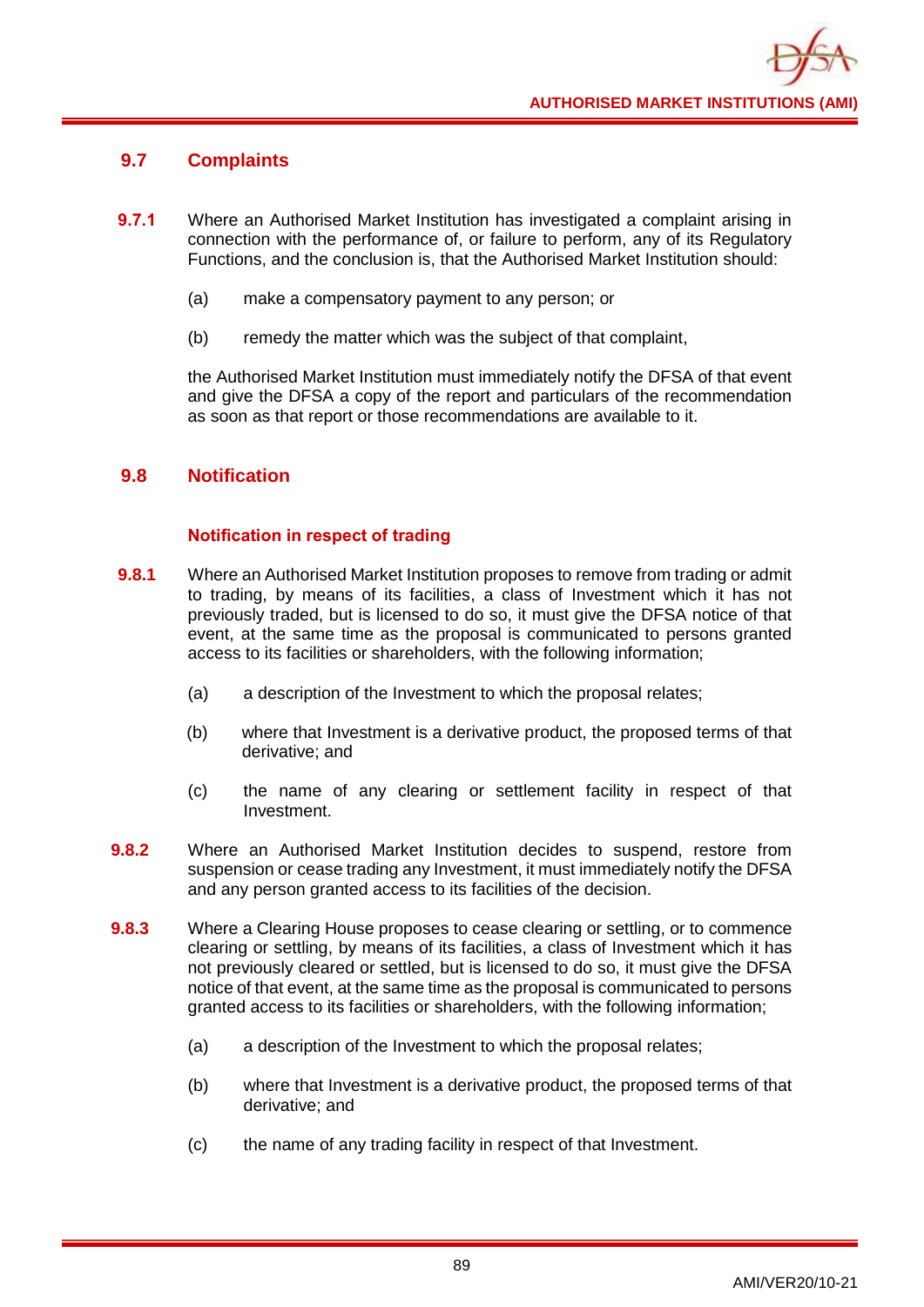

## **Delisting or suspension of Securities from an Official List of Securities**

#### **Guidance**

An Authorised Market Institution which maintains an Official List of Securities has the power under Article 35(1) of the Markets Law 2012 to delist or suspend Securities from its Official List of Securities.

**9.8.4** Where an Authorised Market Institution suspends, restores or delists from suspension any Securities from an Official List of Securities it maintains under an endorsement on its Licence, it must immediately notify the DFSA of its decision and the reasons for the decision.

## **9.9 Information technology systems**

- **9.9.1** Where an Authorised Market Institution changes any of its plans for action in response to a failure of any of its information technology systems resulting in disruption to the operation of its facilities, it must immediately give the DFSA notice of that event, and a copy of the revised or new plan.
- **9.9.2** Where any reserve information technology system of an Authorised Market Institution fails in such a way that, if the main information technology system of that body were also to fail, it would be unable to operate any of its facilities during its normal hours of operation, that body must immediately give the DFSA notice of that event, and inform the DFSA of:
	- (a) what action that Authorised Market Institution is taking to restore the operation of the reserve information technology system; and
	- (b) when it is expected that the operation of that system will be restored.

### **Inability to discharge regulatory functions**

- **9.9.3** Where, because of the occurrence of any event or circumstances, an Authorised Market Institution is unable to discharge any Regulatory Function, it must immediately give the DFSA written notice of its inability to discharge that function, and inform the DFSA of:
	- (a) what event or circumstance has caused it to become unable to do so;
	- (b) which of its Regulatory Functions it is unable to discharge; and
	- (c) what action, if any, it is taking or proposes to take to deal with the situation and, in particular, to enable it to recommence discharging that Regulatory Function.

## **9.10 Investigations and disciplinary action**

- **9.10.1** Where an Authorised Market Institution becomes aware that a person other than the DFSA has been appointed by any regulatory authority to investigate:
	- (a) any business transacted on or through its facilities; or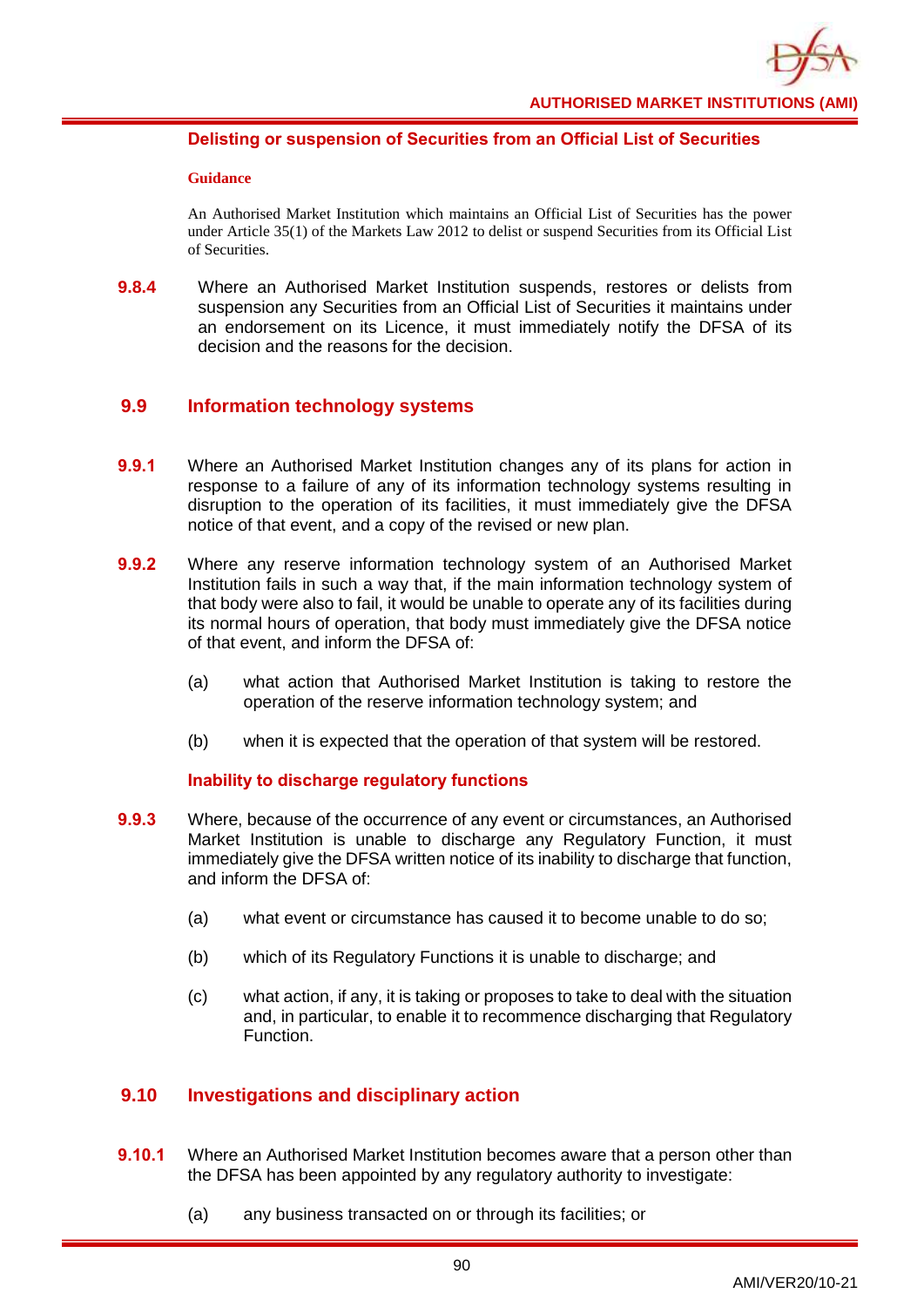(b) any aspect of the clearing or settlement services which it provides,

it must immediately give the DFSA notice of that event.

#### **Guidance**

An Authorised Market Institution need not give the DFSA notice of:

- a. routine inspections or visits undertaken in the course of regular monitoring, complaints handling or as part of a series of theme visits;
- b. routine requests for information; or
- c. investigations into the conduct of Persons granted access to the facilities of an Authorised Market Institution where the use of its facilities is a small or incidental part of the subject matter of the investigation.

### **Disciplinary action relating to persons granted access to its facilities**

- **9.10.2** Where an Authorised Market Institution has taken disciplinary action against a Member or any other Person granted access to its facilities, or any Employee of such Person, in respect of a breach of its Business Rules, trading rules or Listing Rules, the Authorised Market Institution must immediately notify the DFSA of that event, and give:
	- (a) the name of the Person concerned;
	- (b) details of the disciplinary action taken by the Authorised Market Institution; and
	- (c) the Authorised Market Institution's reasons for taking that disciplinary action.
- **9.10.3** Where an appeal is lodged against any disciplinary action referred to in Rule 9.10.2, the Authorised Market Institution must immediately give the DFSA notice of that event and:
	- (a) the name of the appellant and the grounds on which the appeal is based, immediately; and
	- (b) the outcome of the appeal, when known.

### **Criminal offences and civil prohibition**

- **9.10.4** Where an Authorised Market Institution has information tending to suggest that any person has:
	- (a) been carrying on Financial Services in the DIFC in contravention of the general prohibition;
	- (b) engaged in Market Abuse; or
	- (c) engaged in financial crime or money laundering;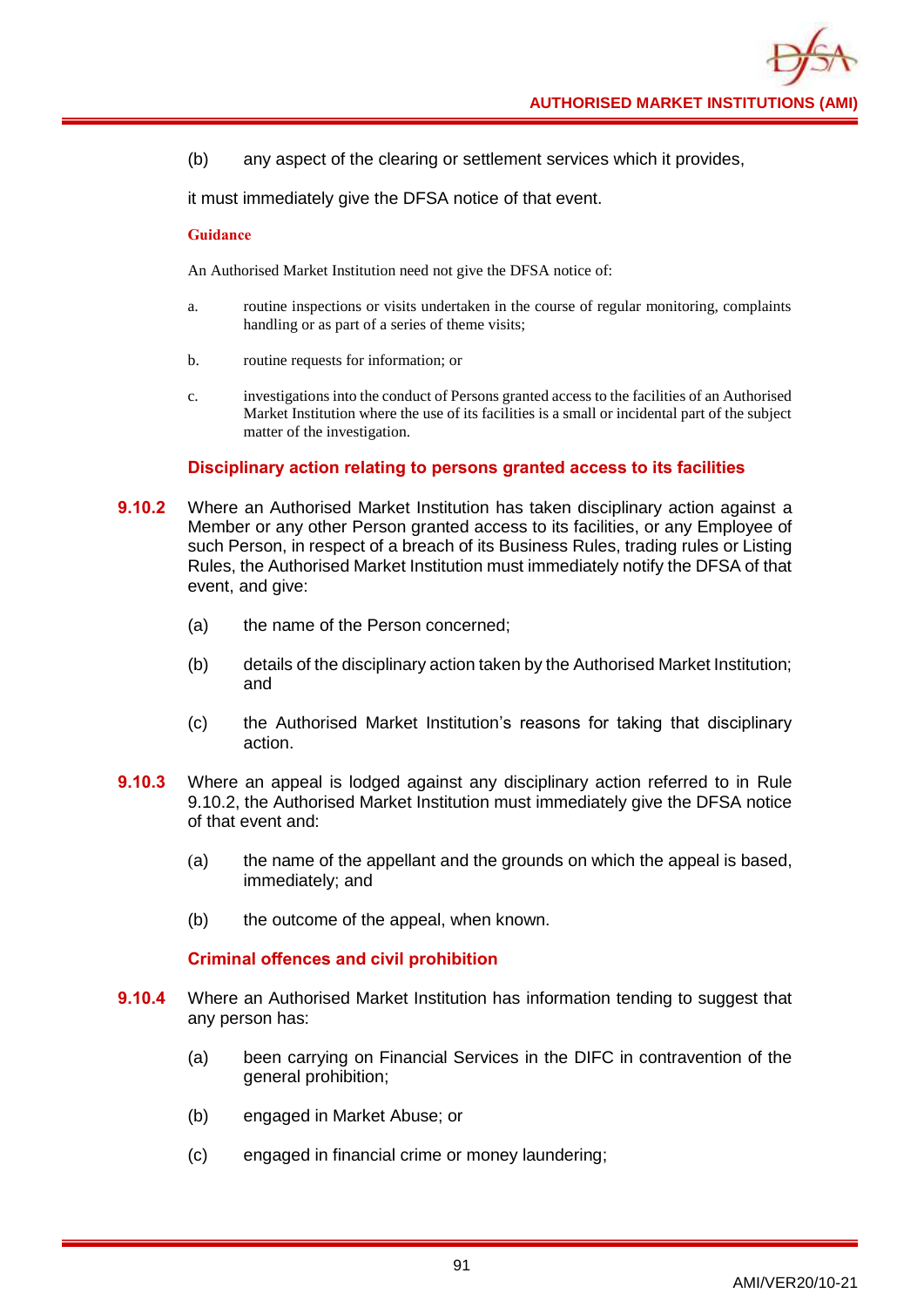

it must immediately give the DFSA notice of that event, along with full details of that information in writing. In regard to (c) the AMI must immediately inform the appropriate authorities in the U.A.E.

## **Directions by an Authorised Market Institution**

- **9.10.5** Where an Authorised Market Institution:
	- (a) decides to limit the open position of any Person in Investments; or
	- (b) issues directions to any Person to close out his position in any Investment;

that Authorised Market Institution must immediately give the DFSA notice of that event, and the Person's name, the Investment and size of any position to be limited or closed-out and the reasons for the Authorised Market Institution's decision.

## **9.11 Supervisory directions**

- 1. Article 26 of the Markets Law provides as follows:
	- "(1) Without limiting the application of the Regulatory Law 2004, the DFSA may direct an Authorised Market Institution to do or not do specified things that the DFSA considers are necessary or desirable or ensure the integrity of the financial services industry in the DIFC, including but not limited to, directions:
		- (a) requiring compliance with any duty, requirement, prohibition, obligation or responsibility applicable to an Authorised Market Institution;
		- (b) requiring an Authorised Market Institution to act in a specified manner in relation to transactions conducted on or through the facilities operated by an Authorised Market Institution, or in relation to a specified class of transactions; or
		- (c) requiring an Authorised Market Institution to act in a specified manner or to exercise its powers under any rules that the Authorised Market Institution has made.
	- (2) Without limiting the application of Article 75 of the Regulatory Law 2004, the DFSA may direct an Authorised Market Institution to:
		- (a) close the market or facilities operated by an Authorised Market Institution in a particular manner or for a specified period;
		- (b) suspend transactions on the market or through the facilities operated by an Authorised Market Institution;
		- (c) suspend transactions in Investments conducted on the market or through the facilities operated by an Authorised Market Institution;
		- (d) prohibit trading in Investments conducted on the market or through the facilities operated by an Authorised Market Institution;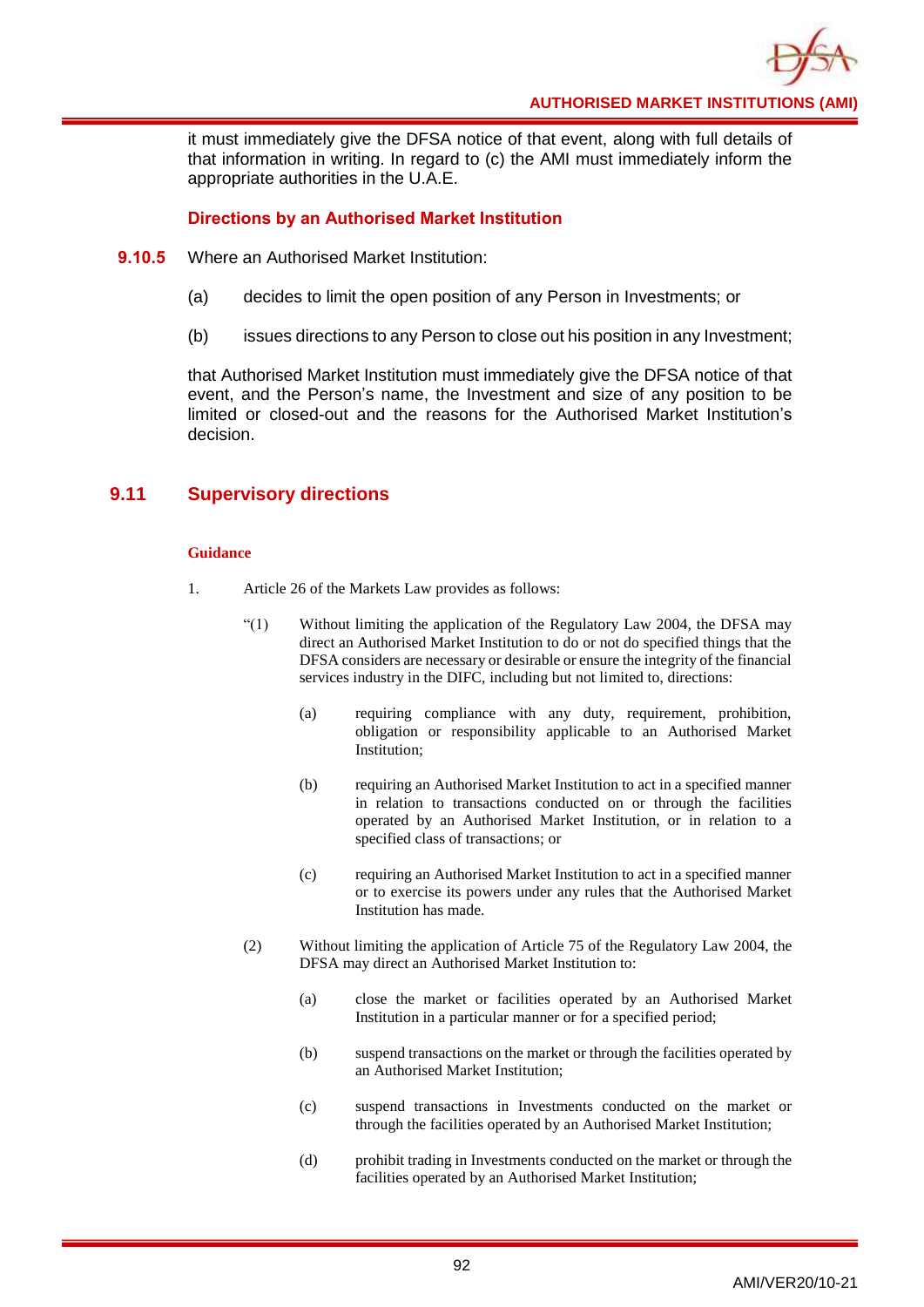

**AUTHORISED MARKET INSTITUTIONS (AMI)**

- (e) defer for a specified period the completion date of transactions conducted on the market or through the facilities operated by an Authorised Market Institution;
- (f) prohibit a specified person from undertaking any transactions on the facilities operated by the Authorised Market Institution; or
- (g) do any act or thing, or not do any act or thing, in order to ensure an orderly market, or reduce risk to the DFSA's objectives."
- 2. The DFSA expects to use these powers only in exceptional circumstances. Factors the DFSA will consider in exercising these powers include:
	- a. what steps the Authorised Market Institution has taken or is taking in respect of the issue being addressed in the planned direction;
	- b. the impact on the DFSA's objectives if a direction were not issued; or
	- c. whether it is in the interests of the DIFC.
- 3. The Decision Notice given by the DFSA will specify what an Authorised Market Institution is required to do under the exercise of such powers.

## **9.12 Reports**

**9.12.1** For the purposes of Article 74(2) of the Regulatory Law 2004, an Authorised Market Institution must deliver to the DFSA a report in writing at such times as the DFSA may direct addressing those matters contained in Article 74(2)(a)-(d) of the Regulatory Law and such other matters as the DFSA may reasonably require.

### **9.13 Listing directions**

#### **Guidance**

Article 35(2) of the Markets Law 2012 allows the DFSA to direct an Authorised Market Institution to suspend or restore from suspension or delist Securities from its Official List of Securities. Such directions may take immediate effect or from a date and time as may be specified in the directive.

## **9.14 Public disclosures of decisions in relation to an Official List of Securities of an Authorised Market Institution**

- **9.14.1** (1) An Authorised Market Institution must make a market disclosure:
	- (a) on the website of the Authorised Market Institution; and
	- (b) to the DFSA,

of decisions in relation to the following events:

- (c) an admission of Securities to its Official List of Securities;
- (d) a suspension of Securities from its Official List of Securities;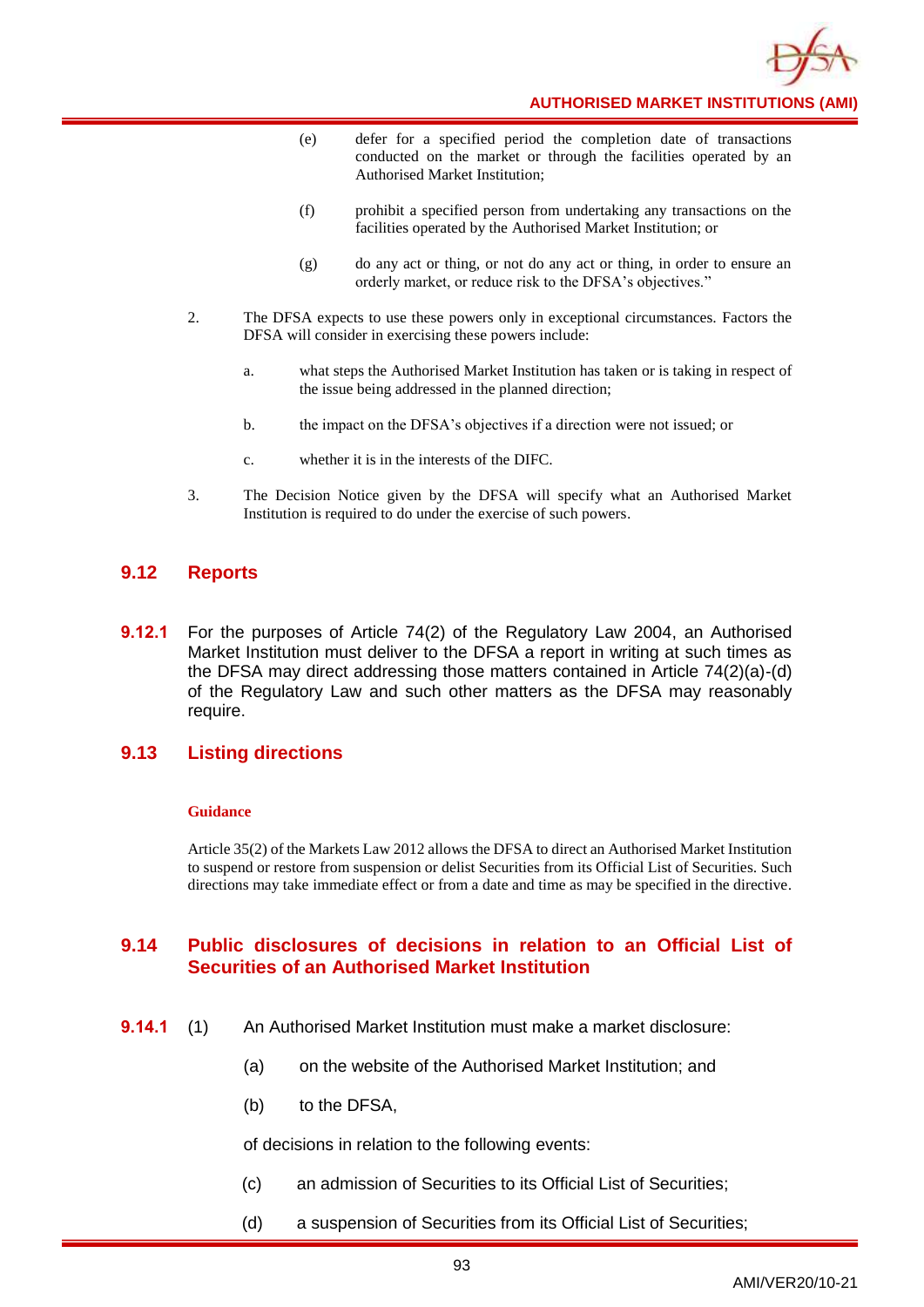- (e) a restoration from suspension of Securities from its Official List of Securities;
- (f) a delisting of Securities from its Official List of Securities; and
- (g) a suspension, restoration from suspension or decision to cease trading of any Investment.
- (2) The disclosure made in accordance with (1) should also indicate whether the event was made under a direction made to the Authorised Market Institution by the DFSA.

Disclosures made in accordance with Rule 9.14.1 are designed to help ensure that an orderly market exists in relation to Securities admitted to an Official List of Securities of an Authorised Market Institution.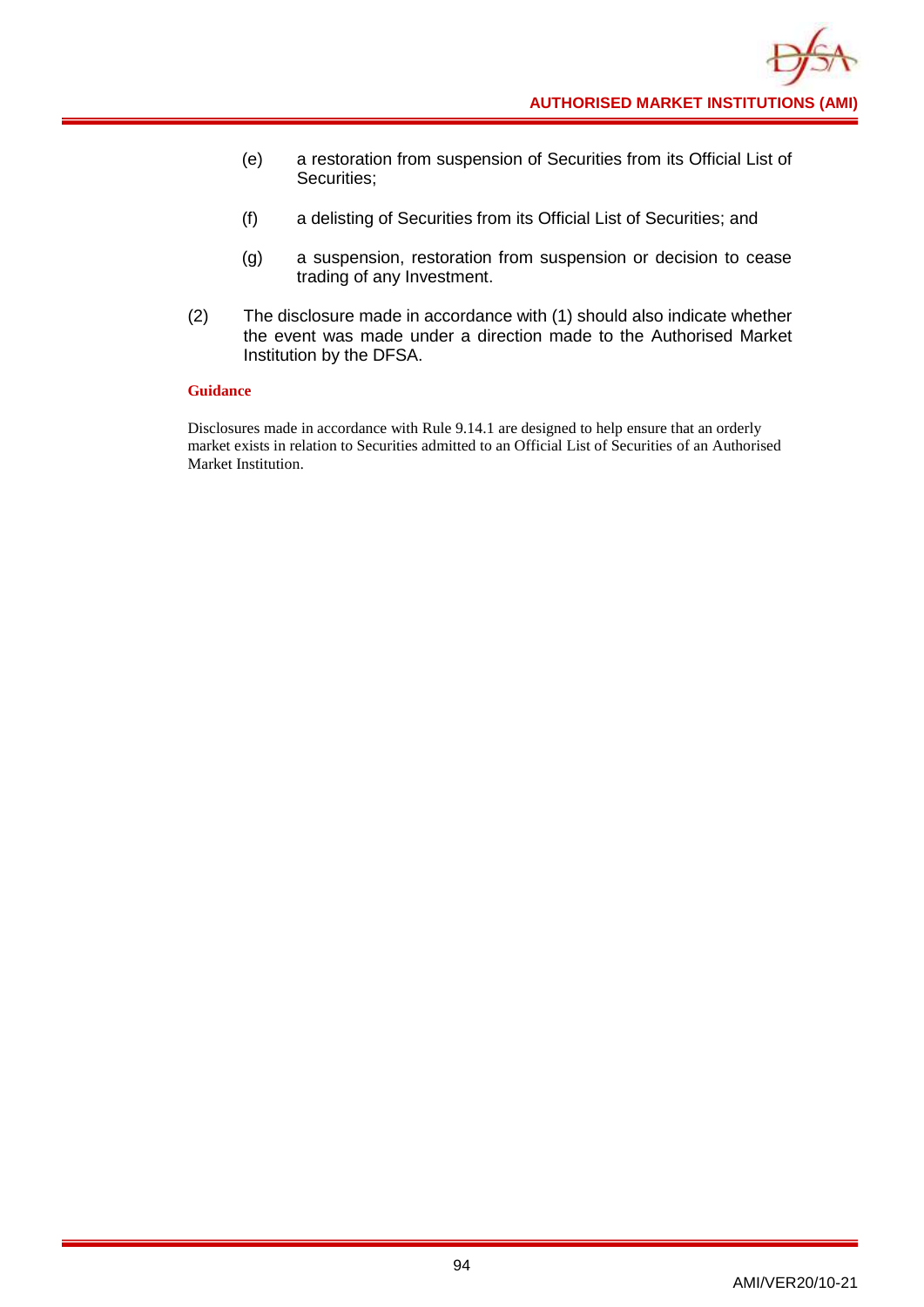

# **10 WITHDRAWAL OF A LICENCE**

## **10.1 Application**

**10.1.1** This chapter applies to an Authorised Market Institution.

## **10.2 Withdrawal of a licence at an Authorised Market Institution's request**

- **10.2.1** (1) An Authorised Market Institution must continue to carry on every Financial Service it is authorised to conduct under its Licence until its Licence is withdrawn or the DFSA consents in writing.
	- (2) An Authorised Market Institution seeking to have its Licence withdrawn must submit a request in writing stating:
		- (a) the reasons for the request;
		- (b) the date on which it will cease to carry on Financial Services in or from the DIFC;
		- (c) how Persons using facilities maintained by it for trading, clearing or settlement, as applicable, are affected and any alternative arrangements made for the trading, clearing or settlement;
		- (d) where applicable, how persons with Securities admitted to an Official List of Securities maintained by it are affected and any alternative arrangements made for the listing and trading of the relevant Securities; and
		- (e) that it has discharged, or will discharge, all obligations owed to its users in respect of whom the Authorised Market Institution has carried on Financial Services in or from the DIFC.

- 1. The DFSA will need to be satisfied when considering requests under Rule 10.2.1, that an Authorised Market Institution has made appropriate arrangements with respect to its existing users (including the receipt of consent where required) and, in particular:
	- a. whether there may be a long period in which the business will be wound down or transferred;
	- b. whether money and other assets belonging to users must be returned to them; and
	- c. whether there is any other matter which the DFSA would reasonably expect to be resolved before granting a request for the withdrawal of a Licence.
- 2. In determining a request for the withdrawal of a Licence, the DFSA may require additional procedures or information as appropriate including evidence that the Authorised Market Institution has ceased to carry on Financial Services.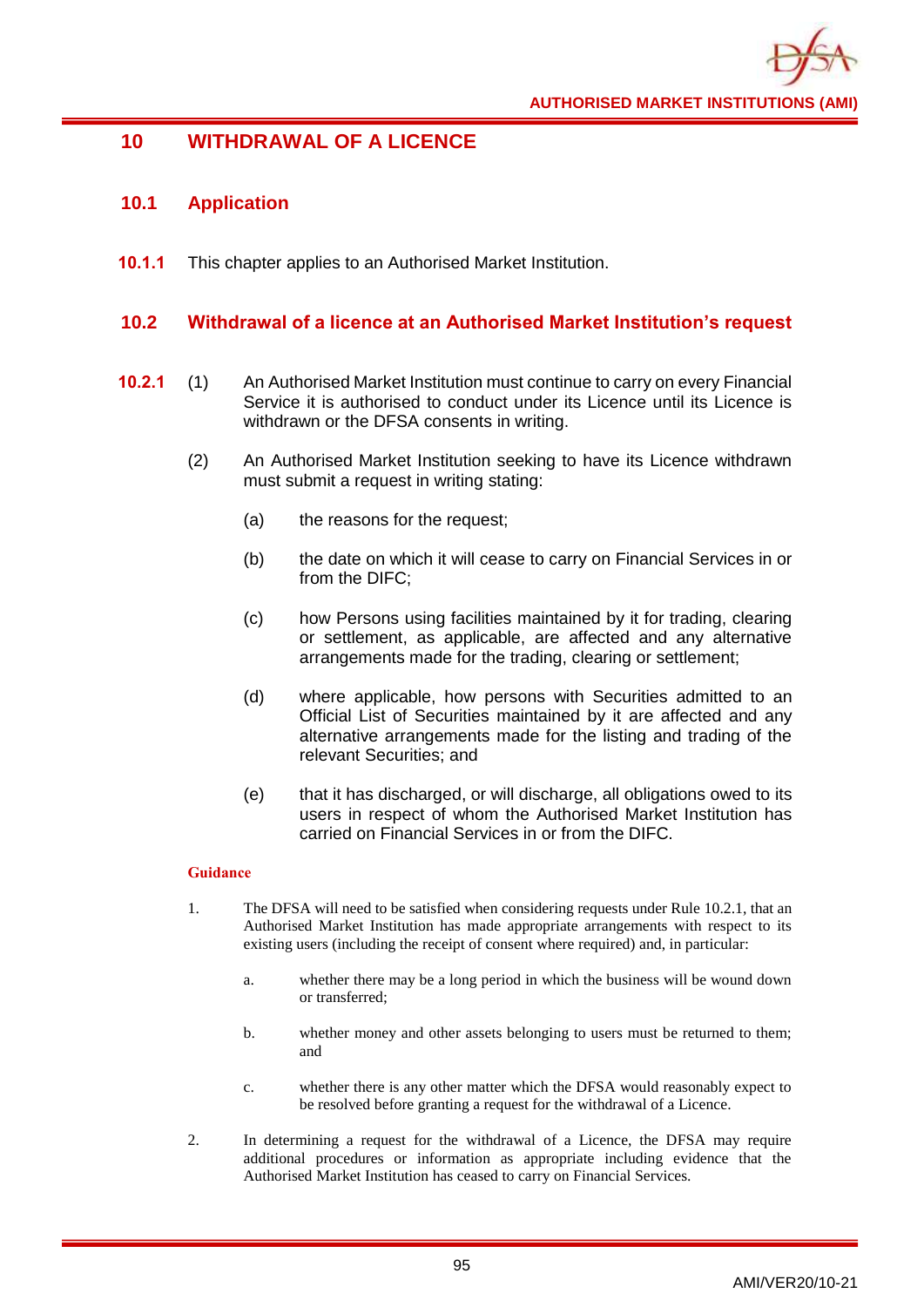

- 3. Detailed plans should be submitted where there may be an extensive period of winddown. It may not be appropriate for an Authorised Market Institution to immediately request a withdrawal of its Licence in all circumstances, although it may wish to consider reducing the scope of its Licence during this period. Authorised Market Institutions should discuss these arrangements with the DFSA.
- 4. The DFSA may refuse a request for the withdrawal of a Licence where it appears that users and customers may be adversely affected.
- 5. The DFSA may also refuse a request for the withdrawal of a Licence where:
	- a. the Authorised Market Institution has failed to settle its debts to the DFSA; or
	- b. it is in the interests of a current or pending investigation by the DFSA, or by another regulatory body or Financial Services Regulator.
- 6. Under Article 63 where the DFSA grants a request for the withdrawal of a Licence, the DFSA may continue to exercise any power under the Regulatory Law, the Markets Law or Rules in relation to an Authorised Market Institution for a period of three years from the date on which it became aware of the matter giving rise to the right to exercise the power.

## **10.3 Withdrawal of a licence on the DFSA's initiative**

#### **Guidance**

In section 10.2 above, an application to withdraw a Licence will be at the Authorised Market Institution's request. Under Article 51 of the Regulatory Law, the DFSA may act on its own initiative to withdraw an Authorised Market Institution's Licence in cases when the Authorised Market Institution no longer has authority to carry on any Financial Service, is no longer meeting the conditions of its Licence or has failed to remove a Controller in the circumstances described in Article 64 of the Regulatory Law.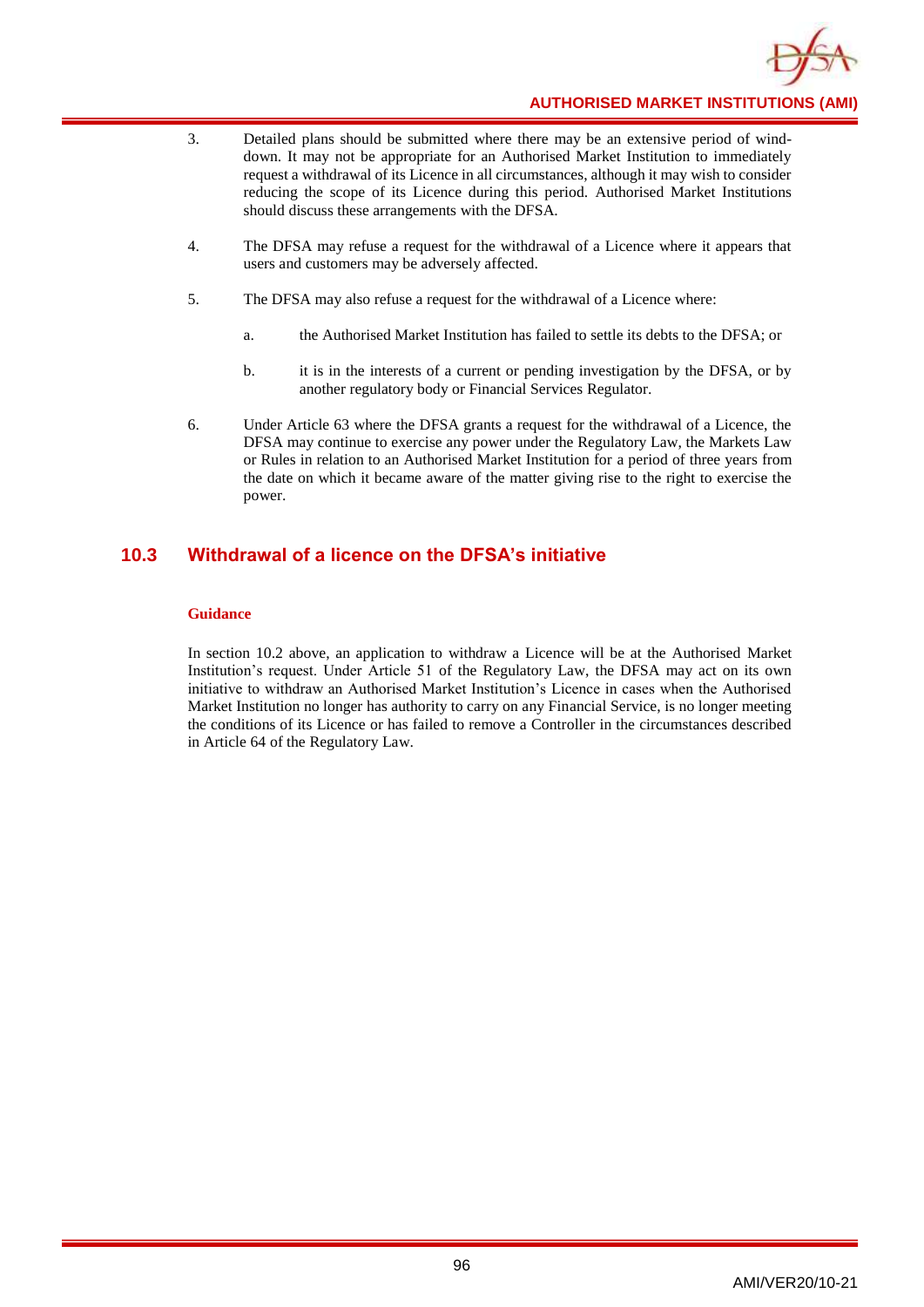

# **11 APPEALS FROM AUTHORISED MARKET INSTITUTION DECISIONS**

# **11.1 Application**

- **11.1.1** (1) Pursuant to Article 30 of the Regulatory Law, any Person who:
	- (a) is aggrieved by a decision of the Authorised Market Institution;
	- (b) has a right to a further appeal of the Authorised Market Institution decision to a tribunal under the Business Rules of that Authorised Market Institution; and
	- (c) has exhausted the internal appeal process of that Authorised Market Institution;

may appeal the Authorised Market Institution decision by commencing a regulatory proceeding before the FMT.

- (2) The grounds on which an appeal may lie under this Rule are limited to the following:
	- (a) an error of law or jurisdiction;
	- (b) a breach of the rules of natural justice; or
	- (c) the decision is manifestly unreasonable.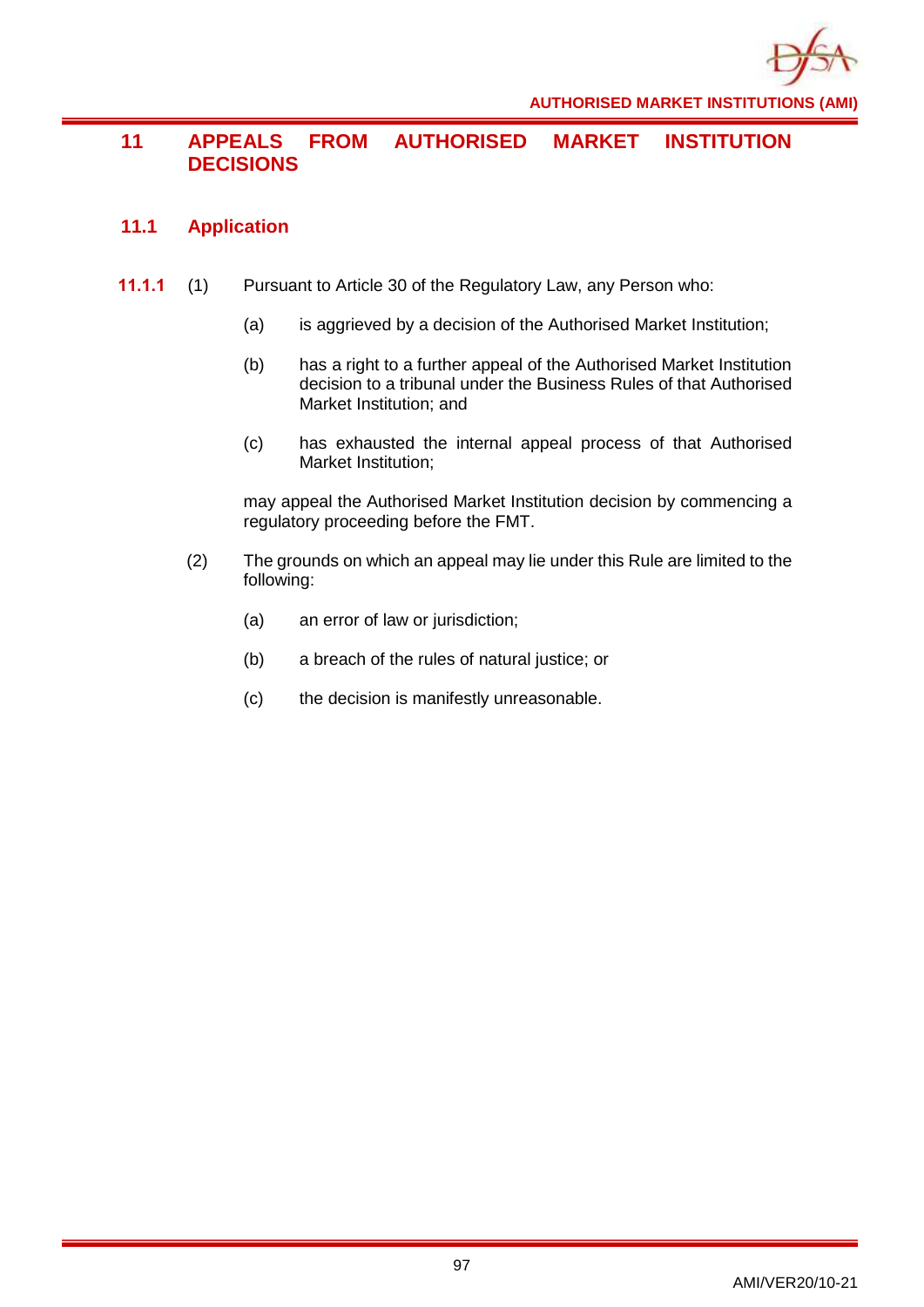

# **12. TRANSITION AND SAVING**

# **12.1 Transitional Rule for Key Individuals**

- **12.1.1** (1) In this Rule:
	- (a) "Commencement Date" means the date on which the DIFC Law Amendment Law No. 1 of 2014 comes into force;
	- (b) "Current Regime" means the provisions in the Regulatory Law and AMI module as in force on the Commencement Date; and
	- (c) "Previous Regime" means the provisions in the Regulatory Law and AMI module as in force immediately before the Commencement Date.
	- (2) A Person who was authorised as a Key Individual by the DFSA under the Previous Regime is on the Commencement Date deemed to be authorised as a Key Individual by the DFSA under the Current Regime.

## **12.2 Deleted**

## **12.3 Saving Rules**

- **12.3.1** (1) Save as provided in Rule 12.2.1, anything done or omitted to be done pursuant to or for the purposes of the Previous Regime is deemed to be done or omitted to be done pursuant to or for the purposes of the Current Regime.
	- (2) Without prejudice to (1):
		- (a) any right, privilege, remedy, obligation or liability accrued to or incurred by any Person; and
		- (b) any investigation or legal or administrative proceeding commenced or to be commenced in respect of any right, privilege, remedy, obligation or liability,

under the Previous Regime continues and is enforceable under the Current Regime.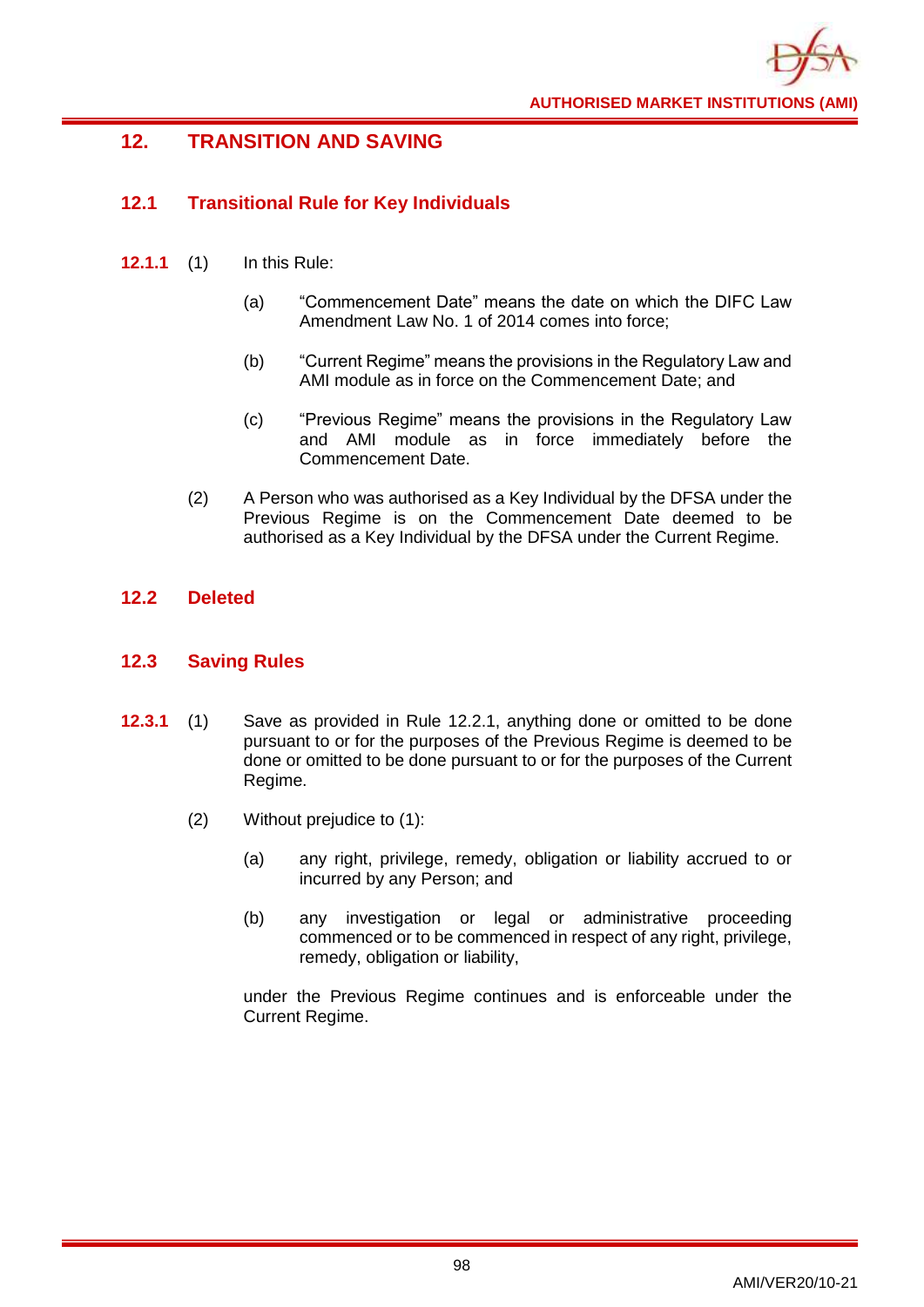

# **APP1 TESTING OF TECHNOLOGY SYSTEMS**

## **A1.1 Application**

**A1.1.1** An Authorised Market Institution must, for the purposes of meeting the requirements in Rule 5.5.5 relating to the testing of its information technology systems, comply with the requirements in this Appendix.

## **A1.2 Testing of technology systems**

- **A1.2.1** An Authorised Market Institution must, before commencing live operation of its information technology systems or any updates thereto, use development and testing methodologies in line with internationally accepted testing standards in order to test the viability and effectiveness of such systems. For this purpose, the testing must be adequate for the Authorised Market Institution to obtain reasonable assurances that the systems, among other things:
	- (a) enable it to comply with all the applicable requirements, including legislation, on an on-going basis;
	- (b) can continue to operate effectively in stressed market conditions; and
	- (c) any risk management controls embedded within the systems, such as generating automatic error reports, work as intended.

#### **Guidance**

In assessing whether an Authorised Market Institution has adequate information technology resourcing, the DFSA will consider:

- a. whether its systems have sufficient electronic capacity to accommodate reasonably foreseeable volumes of messaging and orders, and
- b. whether such systems are adequately scalable in emergency conditions that might threaten the orderly and proper operations of its facility.

# **A1.3 Testing relating to Members' technology systems**

- **A1.3.1** (1) An Authorised Market Institution must implement standardised conformance testing procedures to ensure that the systems which its Members are using to access facilities operated by it have a minimum level of functionality that is compatible with the Authorised Market Institution's information technology systems and will not pose any threat to fair and orderly conduct of its facilities.
	- (2) An Authorised Market Institution must also require its Members, before commencing live operation of any electronic trading system, user interface or a trading algorithm, including any updates to such arrangements, to use adequate development and testing methodologies to test the viability and effectiveness of their systems.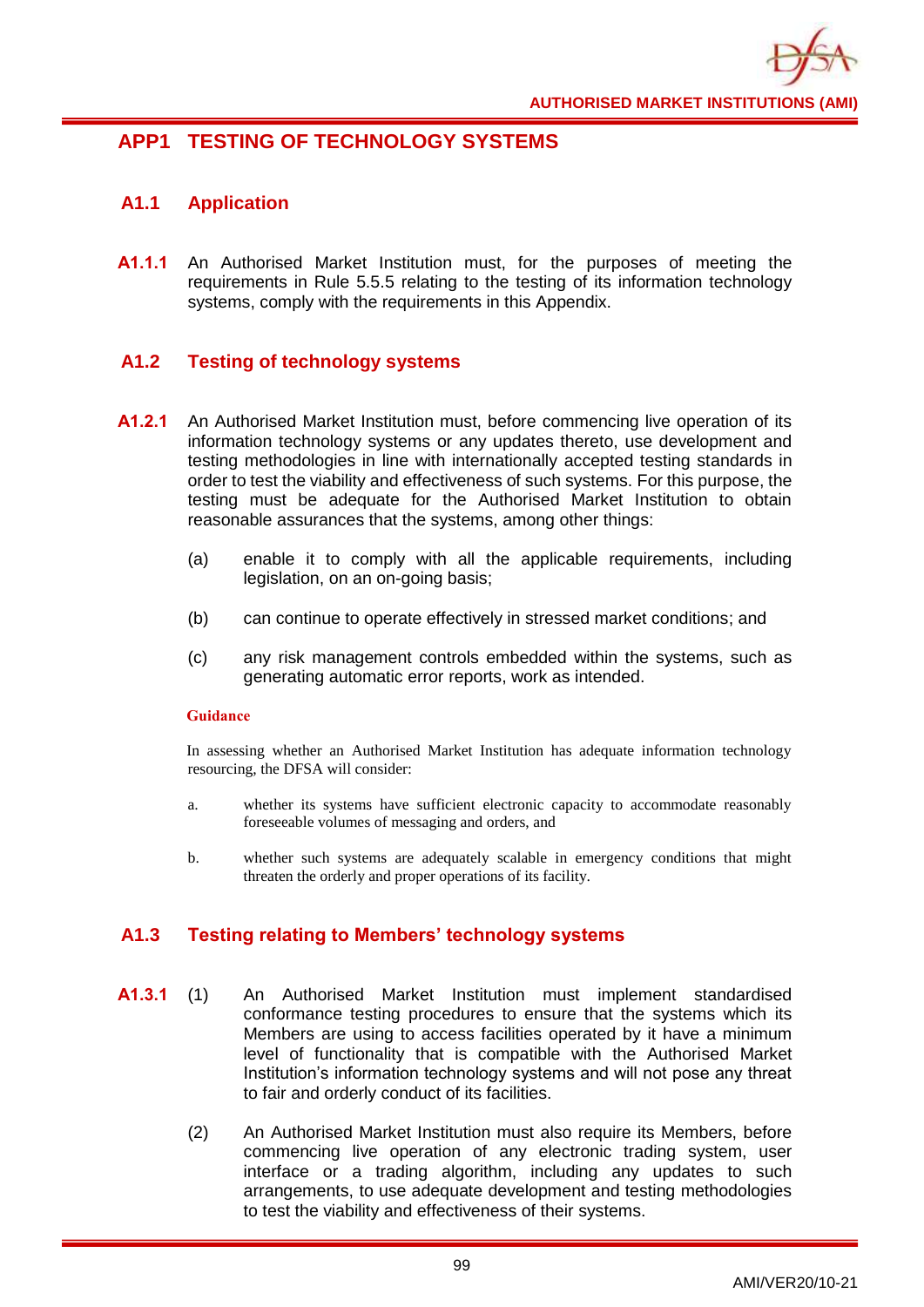- (3) For the purposes of (2), an Authorised Market Institution must require its Members:
	- (a) to adopt trading algorithm tests, including tests in a simulation environment which are commensurate with the risks that such a strategy may pose to itself and to the fair and orderly functioning of the facility operated by the Authorised Market Institution; and
	- (b) not to deploy trading algorithms in a live environment except in a controlled and cautious manner.

When assessing whether the trading algorithm testing plan of its Members is adequate and appropriate and implemented effectively, an Authorised Market Institution should consider whether:

- a. it includes testing where the markets in which the algorithm is to be used change in structure;
- b. the Member has taken into account any limits that are being placed on the number of Investments to be traded on, and the value and number of orders to be sent to, the facility operated by the Authorised Market Institution;
- c. the algorithm works effectively in stressed market conditions, including whether it can be switched off in appropriate circumstances; and
- d. it includes adequate independent auditing of the Member's testing procedures.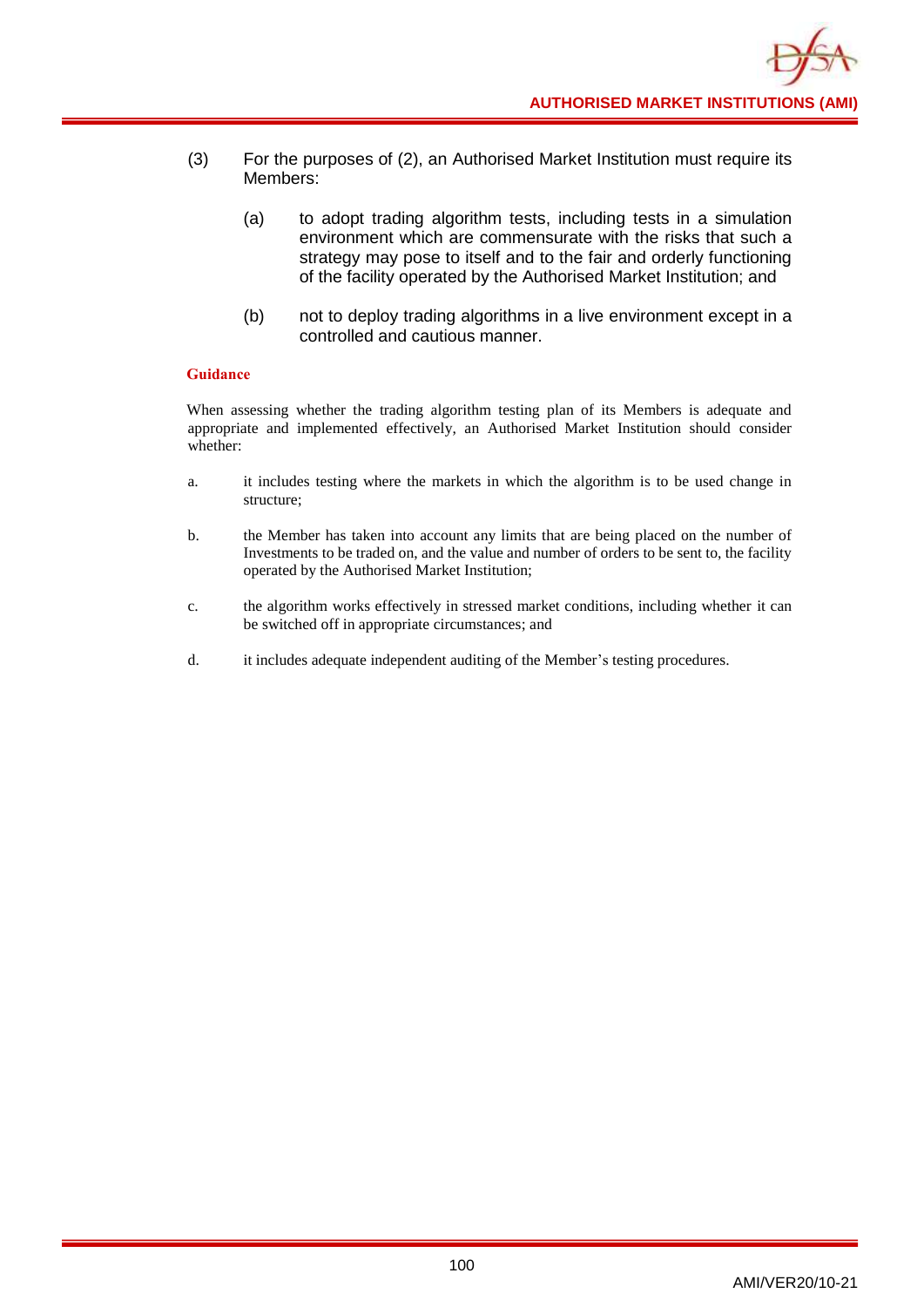

# **APP2 USE OF PRICE INFORMATION PROVIDERS**

# **A2.1 Application**

**A2.1.1** This Appendix applies to an Authorised Market Institution referred to in Rule 5.8.1(3).

## **Use of price information providers**

- **A2.1.2** (1) An Authorised Market Institution may only admit to trading or clearing or trade on its facilities Investments that reference to an underlying benchmark or index provided by a Price Information Provider where it has undertaken appropriate due diligence to ensure that the Price Information Provider, on an on-going basis, meets the requirements set out in (3).
	- (2) A Price Information Provider is a price reporting agency or an index provider which constructs, compiles, assesses or reports, on a regular and systematic basis, prices of Investments, rates, indices, commodities or figures, which are made available to users.
	- (3) For the purposes of (1), the Price Information Provider must:
		- (a) have fair and non-discriminatory procedures for establishing prices of Investments which are made public.
		- (b) demonstrate adequate and appropriate transparency over the methodology, calculation and inputs to allow users to understand how the benchmark or index is derived and its potential limitations;
		- (c) where appropriate, give priority to concluded transactions in making assessments and adopt measures to minimise selective reporting;
		- (d) be of good standing and repute as an independent and objective price reporting agency or index provider;
		- (e) have a sound corporate governance framework;
		- (f) have adequate arrangements to avoid its staff having any conflicts of interest where such conflicts are, or are likely to have, a material adverse impact on price establishment process; and
		- (g) adequate complaint resolution mechanisms to resolve any complaints about the Price Information Provider's assessment process and methodology.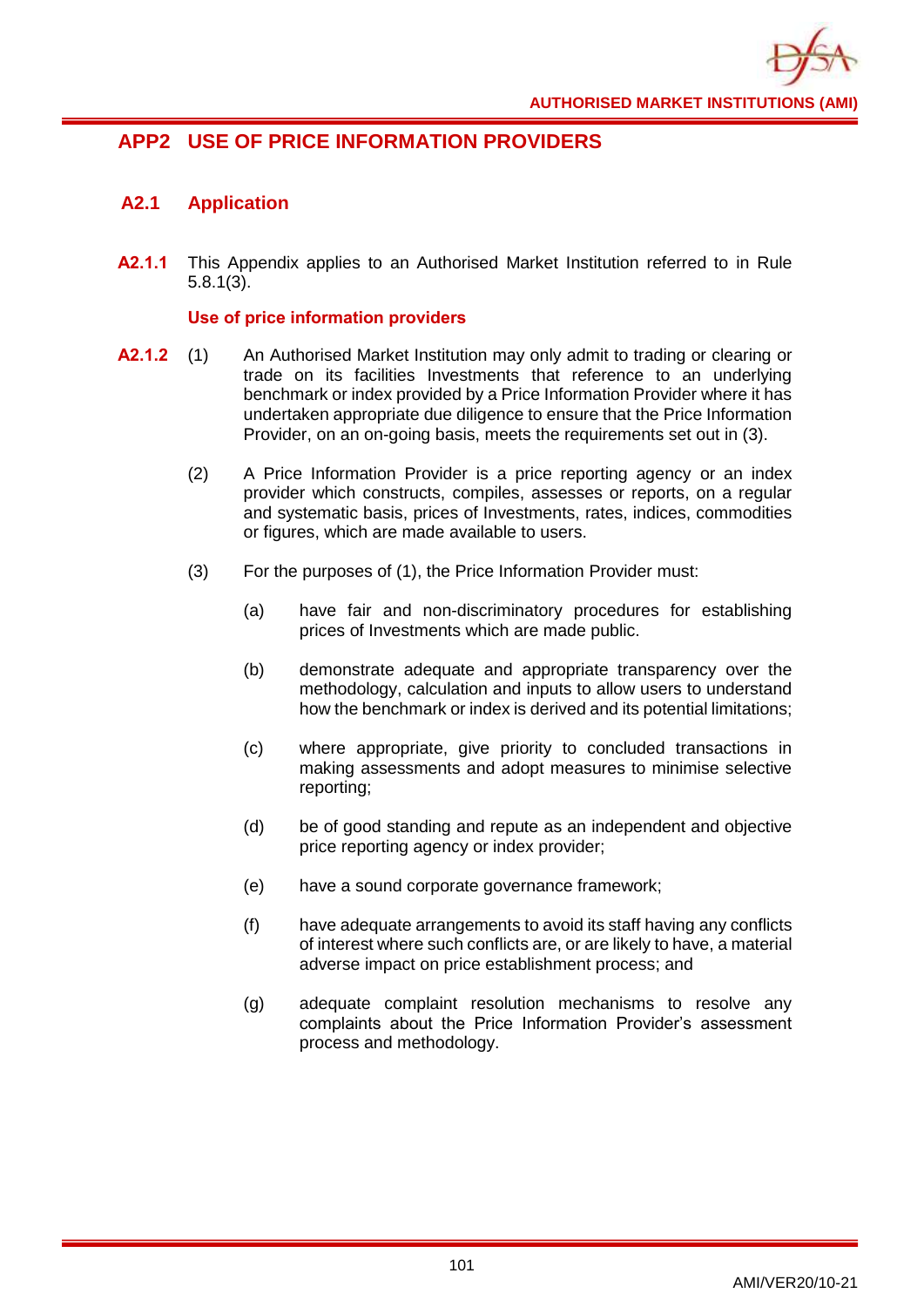An Authorised Market Institution, when assessing the suitability of a Price Information Provider (the provider), should take into account factors such as:

- a. the provider's standing and reliability in the relevant physical or derivatives markets as a credible price reporting agency;
- b. the quality of corporate governance adopted, covering areas such as independent members of the board, independence of its internal audit and risk management function;
- c. whether the methodologies and processes (including any material changes to such methodologies and processes) adopted by the provider for the purposes of pricing are made publicly available;
- d. whether there are adequate procedures adopted to ensure that conflicts of interests between the provider's commercial interests and that of users of its services, including that of its Employees involved in pricing process, are adequately addressed, including through codes of ethics;
- e. whether there is a clear conveyance to its users of the economic realities of the underlying interest the Price Information Provider seeks to measure; and,
- f. the degree to which the Price Information Provider has given consideration to the characteristics of underlying interests measured, such as:
	- **the size and liquidity**: Whether the size of the market informs the selection of an appropriate compilation mechanism and governance processes. For example, a benchmark or index that measures a smaller market may be impacted by single trades and therefore be more prone to potential manipulation, whereas a benchmark for a larger market may not be well represented by a small sample of participants;
	- **the relative market size**. Where the size of a market referencing a benchmark is significantly larger than the volume of the underlying market, the potential incentive for benchmark manipulation to increase; and
	- **Transparency**: Where there are varying levels of transparency regarding trading volumes and positions of market participants, particularly in non-regulated markets and instruments, whether the benchmark represents the full breadth of the market, the role of specialist participants who might be in a position to give an overview of the market, and the feasibility, costs and benefits of providing additional transparency in the underlying markets.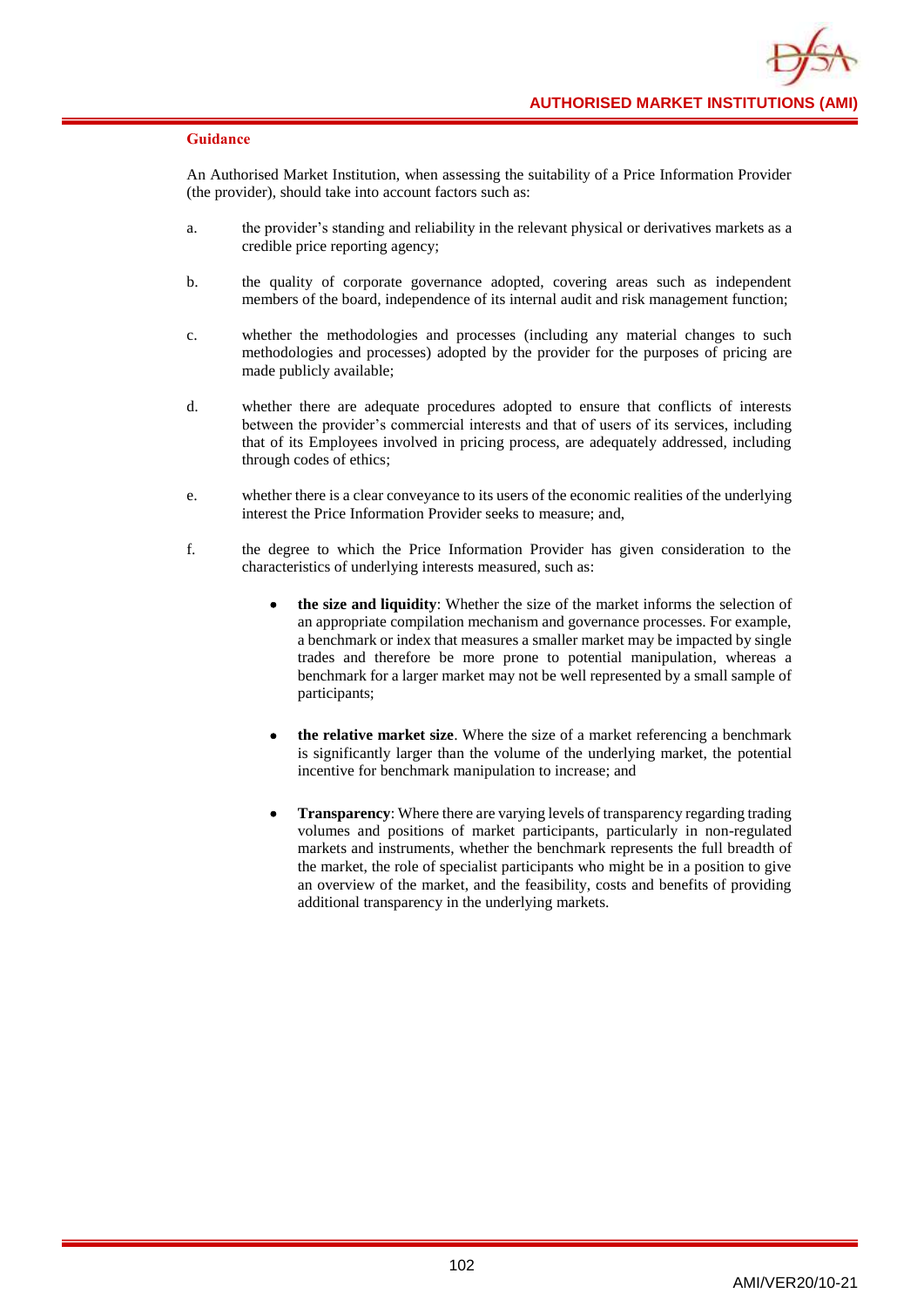

# **APP3 CONTRACT DELIVERY SPECIFICATIONS**

# **A3.1 Application**

**A3.1.1** This Appendix applies to an Authorised Market Institution which trades, or clears or settles, on its facilities Commodity Derivative contracts which require physical delivery of the underlying commodity.

## **A3.2 Deliverability of the underlying commodity**

**A3.2.1** An Authorised Market Institution referred to in A3.1.1 must, for the purposes of meeting the requirement in Rule 6.3.2(1)(b), ensure that the terms and conditions of the Commodity Derivative contracts which are to be traded, or cleared or settled, on its facilities, are designed to include the matters specified in Rules  $A3.2.2 - A3.2.9.$ 

## **Quality or deliverable grade**

**A3.2.2** A Commodity Derivative contract must include specifications of commodity characteristics for par delivery, including those relating to grade, class, and weight. The quality or grade specified must conform to the prevailing practices in the underlying physical market relating to the relevant commodity.

#### **Guidance**

- 1. Par delivery envisages delivery of commodities which are of a comparable quality or grade as specified in the contract. Contracts that call for delivery of a specific quality of commodity may provide commercial participants with a clearer, more efficient hedging and price-basing contracts than a contract that permits delivery of a broad range of commodity grades or classes.
- 2. However, as contracts that permit delivery of only a specific grade of commodity may be susceptible to manipulation if that grade of the commodity is in short supply or controlled by a limited number of sellers, an Authorised Market Institution should require appropriate measures to mitigate such risks.

### **Size of delivery unit**

**A3.2.3** A Commodity Derivative contract must contain provisions relating to size or composition of delivery units which conform to the prevailing market practice in the underlying physical market to ensure that it does not constitute a barrier to delivery or otherwise impede the performance of the contract.

#### **Guidance**

An Authorised Market Institution should, where the provisions relating to size and delivery units of the Commodity Derivatives contract deviate from the underlying physical market, examine the reasons for such deviation and ensure that the risks arising from such deviation can be effectively addressed by the contract parties.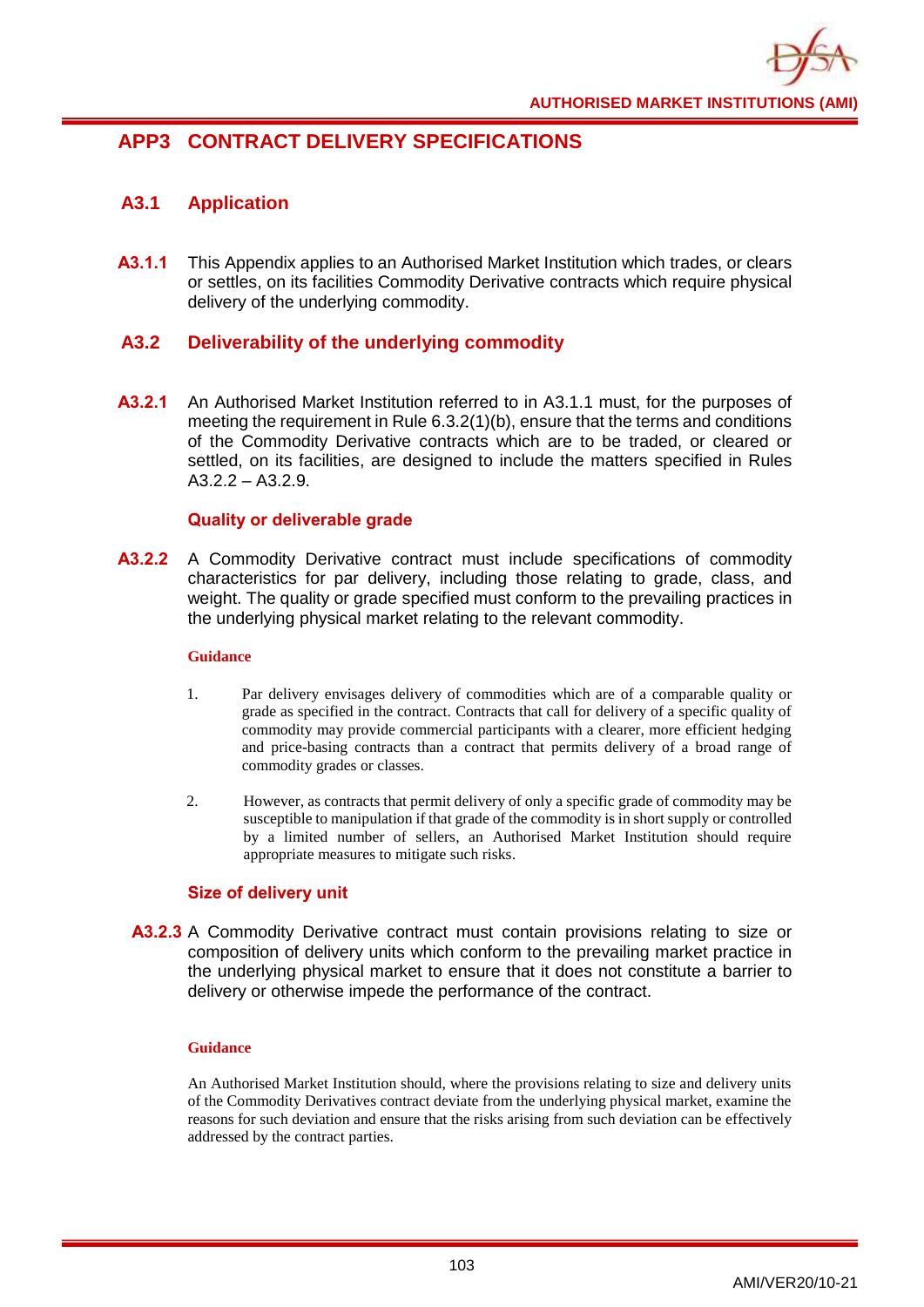#### **Delivery instruments**

**A3.2.4** A Commodity Derivative contract must specify the acceptable form or type of delivery instruments, and whether such instruments are negotiable or assignable and, if so, on what conditions.

#### **Guidance**

Acceptable delivery instruments include warehouse receipts, bills of lading, shipping certificates, demand certificates, or collateralized depository receipts.

### **The delivery process and facilities**

**A3.2.5** A Commodity Derivative contract must specify:

- (a) the delivery process, including timing, location, manner and form of delivery, and
- (b) the delivery and/or storage facilities available,

which conform to the prevailing practices in the underlying physical market to permit effective monitoring and to reduce the likelihood of disruption.

- 1. An Authorised Market Institution should consider issues associated with the delivery process, including those relating to acceptable delivery locations. Such issues include:
	- a. the level of deliverable supplies normally available, including the seasonal distribution of such supplies;
	- b. the nature of the physical market at the delivery point (e.g., auction market, buying station or export terminal);
	- c. the number of major buyers and sellers; and
	- d. normal commercial practices in establishing cash commodity values.
- 2. The delivery months specified in the Commodity Derivative contract should take into account cyclical production and demand and accord with when sufficient deliverable supplies are expected to exist in the underlying physical market. Seasonality of a commodity should also be taken into account in relation to transport and storage, as it may affect the availability of warehouse space and transportation facilities.
- 3. Consistent with the grade differentials noted above, Commodity Derivative contracts that permit delivery in more than one location should set delivery premiums or discounts consistent with those observed in the underlying physical market. The adequacy of transportation links to and from the delivery point should also be taken into account when setting delivery premiums.
- 4. The delivery facilities available can include oil or gas storage facilities, warehouses or elevators for agricultural commodities and bank or vault depositories for precious metals.
- 5. An Authorised Market Institution should consider issues relating to the selection of delivery facilities under the contract which include:
	- a. the number and total capacity of facilities meeting contract requirements;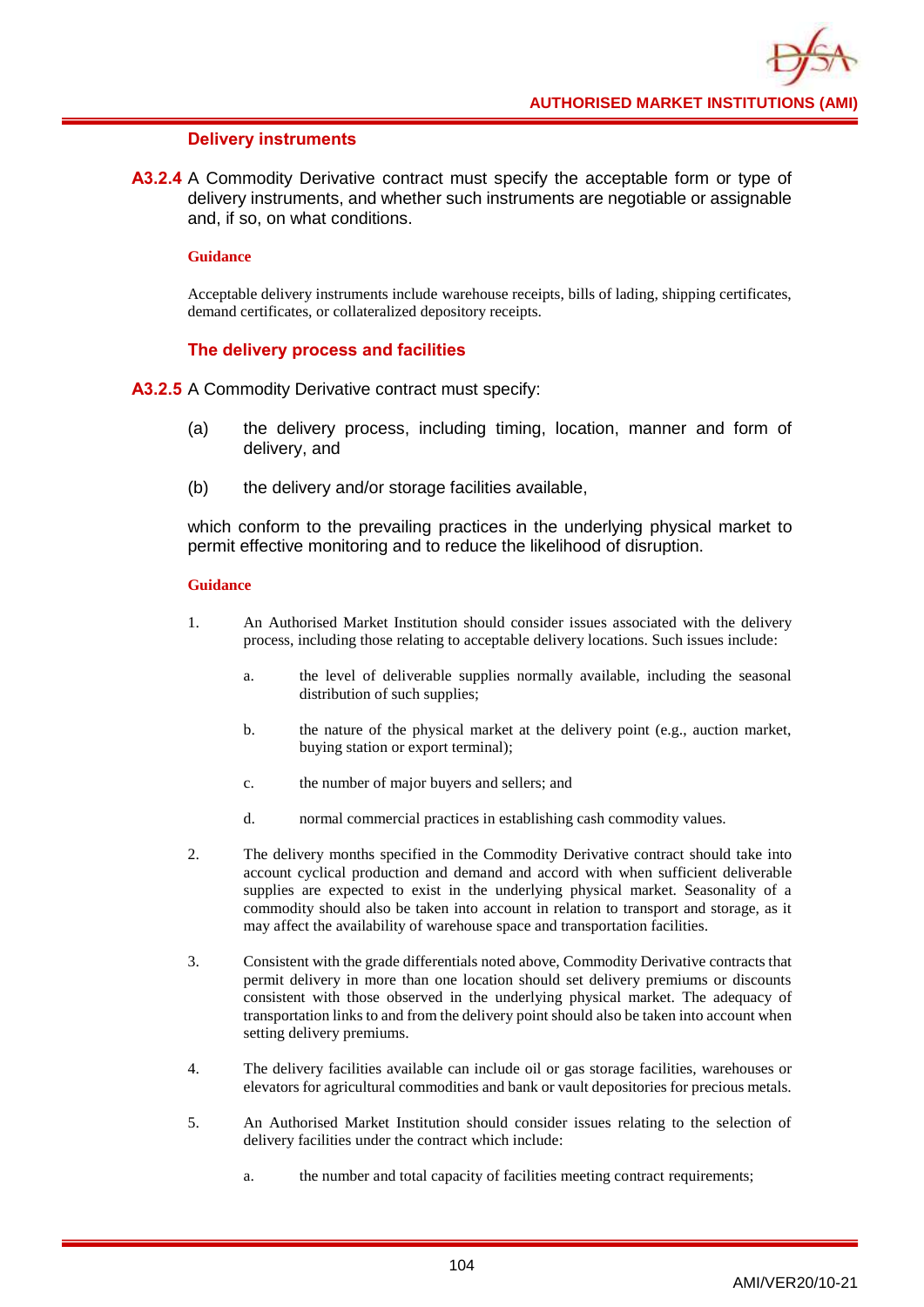

- b. the proportion of such capacity expected to be available for short traders who may wish to make delivery against Commodity Derivative contracts and seasonal changes in such proportions;
- c. the extent to which ownership and control of such facilities is dispersed or concentrated; and
- d. its ability to access necessary information from such facility.

## **Inspection and certification procedures**

**A3.2.6** A Commodity Derivative contract must specify applicable inspection or certification procedures for verifying that the delivered commodity meets the quality or grade specified in the contract, which conform to the prevailing practices in the underlying physical market.

#### **Guidance**

If the commodity is perishable, the Commodity Derivative contract should specify if there are any limits on the duration of the inspection certificate and the existence of any discounts applicable to deliveries of a given age.

# **Payment for transportation or storage**

- **A3.2.7** A Commodity Derivative contract must specify:
	- (a) the respective responsibilities of the parties to the contract regarding costs associated with transporting the commodity to and from the designated delivery point and any applicable storage costs; and
	- (b) how and when title to the commodity transfers, including from any short to long position holder.

#### **Legal enforceability**

**A3.2.8** A Commodity Derivative contract must, where any one or more of the activities of trading, clearing or settlement under the contract take place in different jurisdictions, contain adequate arrangements to mitigate risks arising from any disparity between governing laws applicable in the relevant jurisdictions.

#### **Guidance**

An Authorised Market Institution should, when assessing whether the contractual terms adequately provide for addressing jurisdictional risks, take into account whether the contract:

- a. clearly identifies the different legal requirements applicable in the relevant jurisdictions and any differences, including those relating to the manner in which standard clauses are interpreted; and
- b. the impact such differences may have in dealing with matters such as delivery disputes, and determination of rights in insolvency proceedings; and
- c. contains effective measures to address risk of unenforceability of the contractual terms, particularly those relating to cargos and storage where jurisdictional differences could have a significant impact on the deliverability.